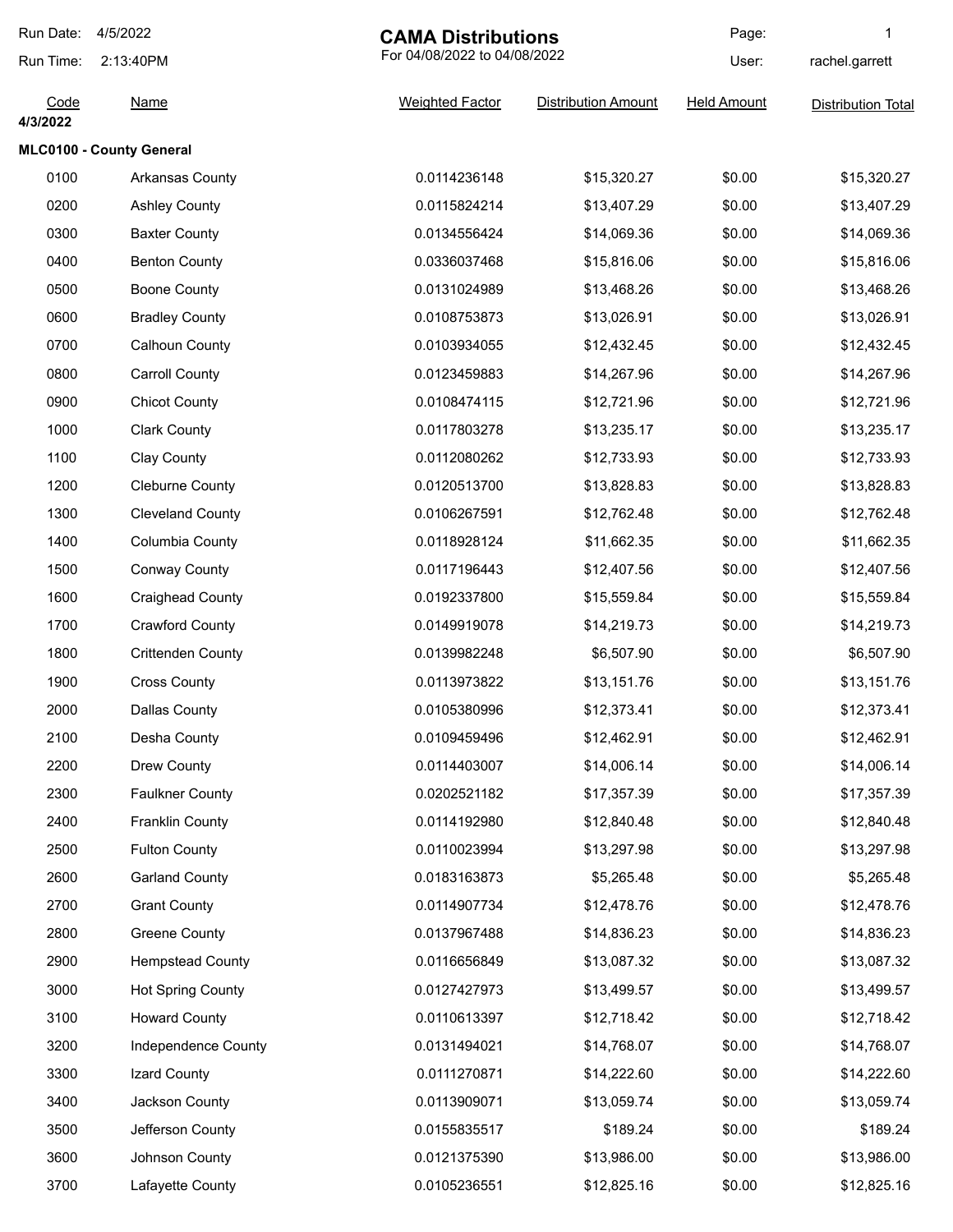| Run Date:    | 4/5/2022<br><b>CAMA Distributions</b>     |                                        |                                           | Page:                        | $\overline{c}$                           |  |
|--------------|-------------------------------------------|----------------------------------------|-------------------------------------------|------------------------------|------------------------------------------|--|
| Run Time:    | For 04/08/2022 to 04/08/2022<br>2:13:40PM |                                        |                                           | User:                        | rachel.garrett                           |  |
| Code<br>3800 | <b>Name</b><br>Lawrence County            | <b>Weighted Factor</b><br>0.0113461623 | <b>Distribution Amount</b><br>\$13,224.10 | <b>Held Amount</b><br>\$0.00 | <b>Distribution Total</b><br>\$13,224.10 |  |
| 3900         | Lee County                                | 0.0107139242                           | \$12,421.57                               | \$0.00                       | \$12,421.57                              |  |
| 4000         | <b>Lincoln County</b>                     | 0.0110742900                           | \$12,851.79                               | \$0.00                       | \$12,851.79                              |  |
| 4100         | <b>Little River County</b>                | 0.0109983317                           | \$12,573.73                               | \$0.00                       | \$12,573.73                              |  |
| 4200         | Logan County                              | 0.0117541783                           | \$12,846.58                               | \$0.00                       | \$12,846.58                              |  |
| 4300         | Lonoke County                             | 0.0161443143                           | \$16,357.58                               | \$0.00                       | \$16,357.58                              |  |
| 4400         | <b>Madison County</b>                     | 0.0113714817                           | \$12,625.36                               | \$0.00                       | \$12,625.36                              |  |
| 4500         | <b>Marion County</b>                      | 0.0113968011                           | \$13,183.26                               | \$0.00                       | \$13,183.26                              |  |
| 4600         | <b>Miller County</b>                      | 0.0135364154                           | \$10,455.96                               | \$0.00                       | \$10,455.96                              |  |
| 4700         | Mississippi County                        | 0.0133774428                           | \$8,377.75                                | \$0.00                       | \$8,377.75                               |  |
| 4800         | Monroe County                             | 0.0105644152                           | \$12,146.33                               | \$0.00                       | \$12,146.33                              |  |
| 4900         | Montgomery County                         | 0.0107042946                           | \$12,183.69                               | \$0.00                       | \$12,183.69                              |  |
| 5000         | Nevada County                             | 0.0106898501                           | \$12,650.31                               | \$0.00                       | \$12,650.31                              |  |
| 5100         | Newton County                             | 0.0105997794                           | \$13,446.84                               | \$0.00                       | \$13,446.84                              |  |
| 5200         | <b>Ouachita County</b>                    | 0.0118802772                           | \$11,350.87                               | \$0.00                       | \$11,350.87                              |  |
| 5300         | Perry County                              | 0.0108317217                           | \$13,454.15                               | \$0.00                       | \$13,454.15                              |  |
| 5400         | <b>Phillips County</b>                    | 0.0113753834                           | \$12,432.59                               | \$0.00                       | \$12,432.59                              |  |
| 5500         | Pike County                               | 0.0108443399                           | \$13,036.19                               | \$0.00                       | \$13,036.19                              |  |
| 5600         | <b>Poinsett County</b>                    | 0.0119064268                           | \$13,110.38                               | \$0.00                       | \$13,110.38                              |  |
| 5700         | Polk County                               | 0.0115956207                           | \$10,682.06                               | \$0.00                       | \$10,682.06                              |  |
| 5800         | Pope County                               | 0.0152615387                           | \$15,951.62                               | \$0.00                       | \$15,951.62                              |  |
| 5900         | <b>Prairie County</b>                     | 0.0106875257                           | \$12,479.89                               | \$0.00                       | \$12,479.89                              |  |
| 6000         | Pulaski County                            | 0.0431331412                           | \$0.00                                    | \$0.00                       | \$0.00                                   |  |
| 6100         | Randolph County                           | 0.0115416613                           | \$13,612.22                               | \$0.00                       | \$13,612.22                              |  |
| 6200         | Saline County                             | 0.0202453110                           | \$7,111.42                                | \$0.00                       | \$7,111.42                               |  |
| 6300         | <b>Scott County</b>                       | 0.0108165301                           | \$13,098.31                               | \$0.00                       | \$13,098.31                              |  |
| 6400         | Searcy County                             | 0.0106498371                           | \$13,732.56                               | \$0.00                       | \$13,732.56                              |  |
| 6500         | Sebastian County                          | 0.0206091633                           | \$3,399.61                                | \$0.00                       | \$3,399.61                               |  |
| 6600         | Sevier County                             | 0.0113148658                           | \$13,025.96                               | \$0.00                       | \$13,025.96                              |  |
| 6700         | <b>Sharp County</b>                       | 0.0114337425                           | \$13,551.82                               | \$0.00                       | \$13,551.82                              |  |
| 6800         | St. Francis County                        | 0.0119168036                           | \$12,977.71                               | \$0.00                       | \$12,977.71                              |  |
| 6900         | <b>Stone County</b>                       | 0.0110259756                           | \$13,966.20                               | \$0.00                       | \$13,966.20                              |  |
| 7000         | <b>Union County</b>                       | 0.0132420462                           | \$8,847.51                                | \$0.00                       | \$8,847.51                               |  |
| 7100         | Van Buren County                          | 0.0113112962                           | \$12,564.47                               | \$0.00                       | \$12,564.47                              |  |
| 7200         | <b>Washington County</b>                  | 0.0304108451                           | \$20,287.35                               | \$0.00                       | \$20,287.35                              |  |
| 7300         | <b>White County</b>                       | 0.0163773359                           | \$14,050.41                               | \$0.00                       | \$14,050.41                              |  |
| 7400         | <b>Woodruff County</b>                    | 0.0105204176                           | \$12,479.09                               | \$0.00                       | \$12,479.09                              |  |
| 7500         | Yell County                               | 0.0116821217                           | \$12,665.60                               | \$0.00                       | \$12,665.60                              |  |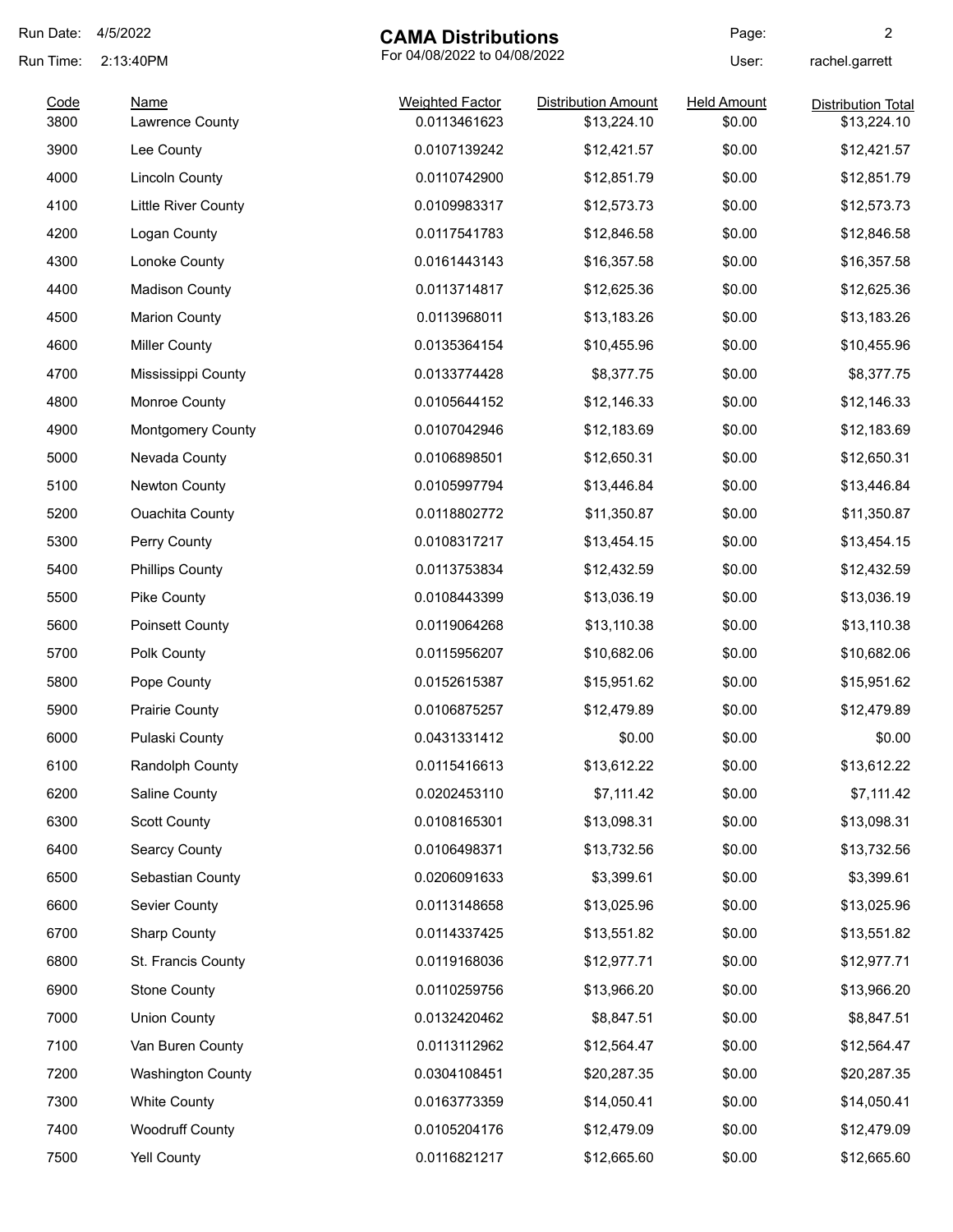| Run Date:<br>4/5/2022<br><b>CAMA Distributions</b> |                                       |                              | Page:                      | 3                  |                           |
|----------------------------------------------------|---------------------------------------|------------------------------|----------------------------|--------------------|---------------------------|
| Run Time:                                          | 2:13:40PM                             | For 04/08/2022 to 04/08/2022 |                            | User:              | rachel.garrett            |
| Code                                               | <u>Name</u>                           | <b>Weighted Factor</b>       | <b>Distribution Amount</b> | <b>Held Amount</b> | <b>Distribution Total</b> |
|                                                    | Total for MLC0100 - County General    | 0.999999999                  | \$937,087.81               | \$0.00             | \$937,087.81              |
|                                                    | <b>MLC0200 - Additional Severance</b> |                              |                            |                    |                           |
| 0100                                               | Arkansas County                       | 0.0128277609                 | \$2,764.76                 | \$0.00             | \$2,764.76                |
| 0200                                               | <b>Ashley County</b>                  | 0.0120590206                 | \$2,599.08                 | \$0.00             | \$2,599.08                |
| 0300                                               | <b>Baxter County</b>                  | 0.0142022370                 | \$3,061.00                 | \$0.00             | \$3,061.00                |
| 0400                                               | <b>Benton County</b>                  | 0.0454137263                 | \$9,788.00                 | \$0.00             | \$9,788.00                |
| 0500                                               | <b>Boone County</b>                   | 0.0139136049                 | \$2,998.79                 | \$0.00             | \$2,998.79                |
| 0600                                               | <b>Bradley County</b>                 | 0.0084673926                 | \$1,824.97                 | \$0.00             | \$1,824.97                |
| 0700                                               | Calhoun County                        | 0.0074007958                 | \$1,595.09                 | \$0.00             | \$1,595.09                |
| 0800                                               | <b>Carroll County</b>                 | 0.0118399738                 | \$2,551.86                 | \$0.00             | \$2,551.86                |
| 0900                                               | <b>Chicot County</b>                  | 0.0085420902                 | \$1,841.07                 | \$0.00             | \$1,841.07                |
| 1000                                               | <b>Clark County</b>                   | 0.0112494209                 | \$2,424.58                 | \$0.00             | \$2,424.58                |
| 1100                                               | Clay County                           | 0.0088889266                 | \$1,915.83                 | \$0.00             | \$1,915.83                |
| 1200                                               | <b>Cleburne County</b>                | 0.0115611385                 | \$2,491.77                 | \$0.00             | \$2,491.77                |
| 1300                                               | <b>Cleveland County</b>               | 0.0079757036                 | \$1,719.00                 | \$0.00             | \$1,719.00                |
| 1400                                               | Columbia County                       | 0.0110771178                 | \$2,387.45                 | \$0.00             | \$2,387.45                |
| 1500                                               | <b>Conway County</b>                  | 0.0102784753                 | \$2,215.32                 | \$0.00             | \$2,215.32                |
| 1600                                               | <b>Craighead County</b>               | 0.0221942346                 | \$4,783.51                 | \$0.00             | \$4,783.51                |
| 1700                                               | <b>Crawford County</b>                | 0.0163618518                 | \$3,526.46                 | \$0.00             | \$3,526.46                |
| 1800                                               | <b>Crittenden County</b>              | 0.0126109859                 | \$2,718.04                 | \$0.00             | \$2,718.04                |
| 1900                                               | <b>Cross County</b>                   | 0.0093963731                 | \$2,025.20                 | \$0.00             | \$2,025.20                |
| 2000                                               | <b>Dallas County</b>                  | 0.0077853254                 | \$1,677.97                 | \$0.00             | \$1,677.97                |
| 2100                                               | Desha County                          | 0.0091932772                 | \$1,981.42                 | \$0.00             | \$1,981.42                |
| 2200                                               | Drew County                           | 0.0108075682                 | \$2,329.35                 | \$0.00             | \$2,329.35                |
| 2300                                               | <b>Faulkner County</b>                | 0.0263668876                 | \$5,682.84                 | \$0.00             | \$5,682.84                |
| 2400                                               | <b>Franklin County</b>                | 0.0097065162                 | \$2,092.04                 | \$0.00             | \$2,092.04                |
| 2500                                               | <b>Fulton County</b>                  | 0.0089065318                 | \$1,919.62                 | \$0.00             | \$1,919.62                |
| 2600                                               | <b>Garland County</b>                 | 0.0265847560                 | \$5,729.80                 | \$0.00             | \$5,729.80                |
| 2700                                               | <b>Grant County</b>                   | 0.0101142061                 | \$2,179.91                 | \$0.00             | \$2,179.91                |
| 2800                                               | <b>Greene County</b>                  | 0.0130833315                 | \$2,819.85                 | \$0.00             | \$2,819.85                |
| 2900                                               | <b>Hempstead County</b>               | 0.0107342483                 | \$2,313.55                 | \$0.00             | \$2,313.55                |
| 3000                                               | <b>Hot Spring County</b>              | 0.0128290549                 | \$2,765.04                 | \$0.00             | \$2,765.04                |
| 3100                                               | <b>Howard County</b>                  | 0.0087559527                 | \$1,887.17                 | \$0.00             | \$1,887.17                |
| 3200                                               | Independence County                   | 0.0145207701                 | \$3,129.66                 | \$0.00             | \$3,129.66                |
| 3300                                               | Izard County                          | 0.0086608146                 | \$1,866.66                 | \$0.00             | \$1,866.66                |
| 3400                                               | Jackson County                        | 0.0089328377                 | \$1,925.29                 | \$0.00             | \$1,925.29                |
| 3500                                               | Jefferson County                      | 0.0178683132                 | \$3,851.15                 | \$0.00             | \$3,851.15                |
| 3600                                               | Johnson County                        | 0.0112436187                 | \$2,423.33                 | \$0.00             | \$2,423.33                |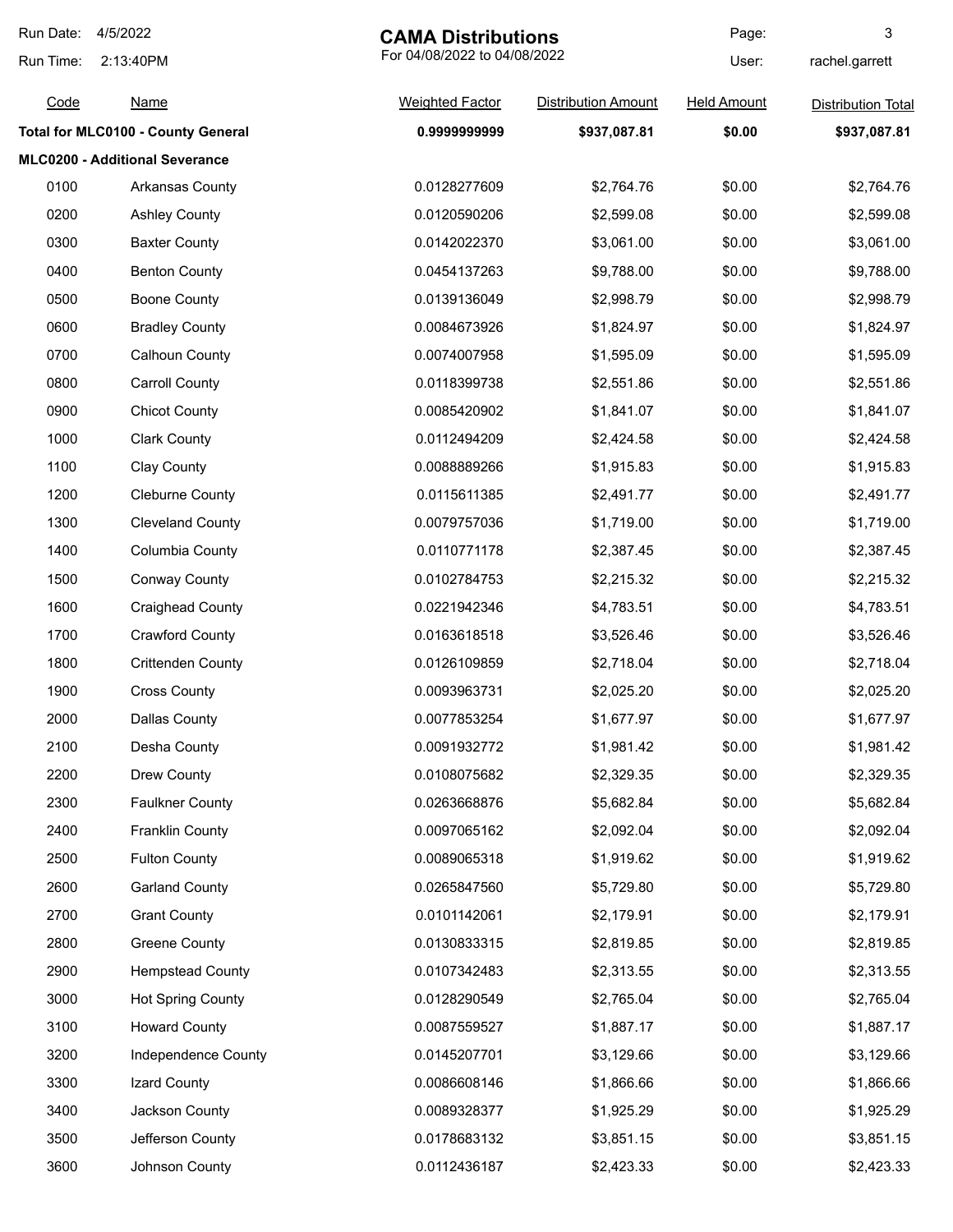| Run Date:    | 4/5/2022                        | <b>CAMA Distributions</b>              |                                          | Page:                        | 4                                       |
|--------------|---------------------------------|----------------------------------------|------------------------------------------|------------------------------|-----------------------------------------|
| Run Time:    | 2:13:40PM                       |                                        | For 04/08/2022 to 04/08/2022             |                              | rachel.garrett                          |
| Code<br>3700 | <b>Name</b><br>Lafayette County | <b>Weighted Factor</b><br>0.0072293783 | <b>Distribution Amount</b><br>\$1,558.15 | <b>Held Amount</b><br>\$0.00 | <b>Distribution Total</b><br>\$1,558.15 |
| 3800         | Lawrence County                 | 0.0090190469                           | \$1,943.87                               | \$0.00                       | \$1,943.87                              |
| 3900         | Lee County                      | 0.0080023651                           | \$1,724.75                               | \$0.00                       | \$1,724.75                              |
| 4000         | <b>Lincoln County</b>           | 0.0088658487                           | \$1,910.85                               | \$0.00                       | \$1,910.85                              |
| 4100         | Little River County             | 0.0082558172                           | \$1,779.37                               | \$0.00                       | \$1,779.37                              |
| 4200         | Logan County                    | 0.0112268246                           | \$2,419.71                               | \$0.00                       | \$2,419.71                              |
| 4300         | Lonoke County                   | 0.0193750710                           | \$4,175.90                               | \$0.00                       | \$4,175.90                              |
| 4400         | <b>Madison County</b>           | 0.0115098918                           | \$2,480.72                               | \$0.00                       | \$2,480.72                              |
| 4500         | <b>Marion County</b>            | 0.0099569066                           | \$2,146.01                               | \$0.00                       | \$2,146.01                              |
| 4600         | <b>Miller County</b>            | 0.0128494452                           | \$2,769.44                               | \$0.00                       | \$2,769.44                              |
| 4700         | Mississippi County              | 0.0135498829                           | \$2,920.40                               | \$0.00                       | \$2,920.40                              |
| 4800         | Monroe County                   | 0.0076067959                           | \$1,639.49                               | \$0.00                       | \$1,639.49                              |
| 4900         | <b>Montgomery County</b>        | 0.0094354951                           | \$2,033.63                               | \$0.00                       | \$2,033.63                              |
| 5000         | Nevada County                   | 0.0078565269                           | \$1,693.31                               | \$0.00                       | \$1,693.31                              |
| 5100         | Newton County                   | 0.0093100798                           | \$2,006.60                               | \$0.00                       | \$2,006.60                              |
| 5200         | <b>Ouachita County</b>          | 0.0110831925                           | \$2,388.76                               | \$0.00                       | \$2,388.76                              |
| 5300         | Perry County                    | 0.0082209795                           | \$1,771.86                               | \$0.00                       | \$1,771.86                              |
| 5400         | <b>Phillips County</b>          | 0.0096252642                           | \$2,074.53                               | \$0.00                       | \$2,074.53                              |
| 5500         | Pike County                     | 0.0085438816                           | \$1,841.46                               | \$0.00                       | \$1,841.46                              |
| 5600         | <b>Poinsett County</b>          | 0.0110661268                           | \$2,385.08                               | \$0.00                       | \$2,385.08                              |
| 5700         | Polk County                     | 0.0116684015                           | \$2,514.89                               | \$0.00                       | \$2,514.89                              |
| 5800         | Pope County                     | 0.0186167152                           | \$4,012.45                               | \$0.00                       | \$4,012.45                              |
| 5900         | <b>Prairie County</b>           | 0.0082743054                           | \$1,783.36                               | \$0.00                       | \$1,783.36                              |
| 6000         | Pulaski County                  | 0.0604749306                           | \$13,034.16                              | \$0.00                       | \$13,034.16                             |
| 6100         | Randolph County                 | 0.0100784697                           | \$2,172.21                               | \$0.00                       | \$2,172.21                              |
| 6200         | Saline County                   | 0.0283557972                           | \$6,111.51                               | \$0.00                       | \$6,111.51                              |
| 6300         | <b>Scott County</b>             | 0.0099178797                           | \$2,137.60                               | \$0.00                       | \$2,137.60                              |
| 6400         | Searcy County                   | 0.0083828350                           | \$1,806.75                               | \$0.00                       | \$1,806.75                              |
| 6500         | Sebastian County                | 0.0220741239                           | \$4,757.63                               | \$0.00                       | \$4,757.63                              |
| 6600         | Sevier County                   | 0.0090360434                           | \$1,947.53                               | \$0.00                       | \$1,947.53                              |
| 6700         | <b>Sharp County</b>             | 0.0093704189                           | \$2,019.60                               | \$0.00                       | \$2,019.60                              |
| 6800         | St. Francis County              | 0.0099814726                           | \$2,151.30                               | \$0.00                       | \$2,151.30                              |
| 6900         | <b>Stone County</b>             | 0.0090570236                           | \$1,952.06                               | \$0.00                       | \$1,952.06                              |
| 7000         | <b>Union County</b>             | 0.0161277716                           | \$3,476.01                               | \$0.00                       | \$3,476.01                              |
| 7100         | Van Buren County                | 0.0104556443                           | \$2,253.50                               | \$0.00                       | \$2,253.50                              |
| 7200         | <b>Washington County</b>        | 0.0408883111                           | \$8,812.64                               | \$0.00                       | \$8,812.64                              |
| 7300         | <b>White County</b>             | 0.0227897482                           | \$4,911.87                               | \$0.00                       | \$4,911.87                              |
| 7400         | <b>Woodruff County</b>          | 0.0072382288                           | \$1,560.05                               | \$0.00                       | \$1,560.05                              |
| 7500         | Yell County                     | 0.0122682186                           | \$2,644.16                               | \$0.00                       | \$2,644.16                              |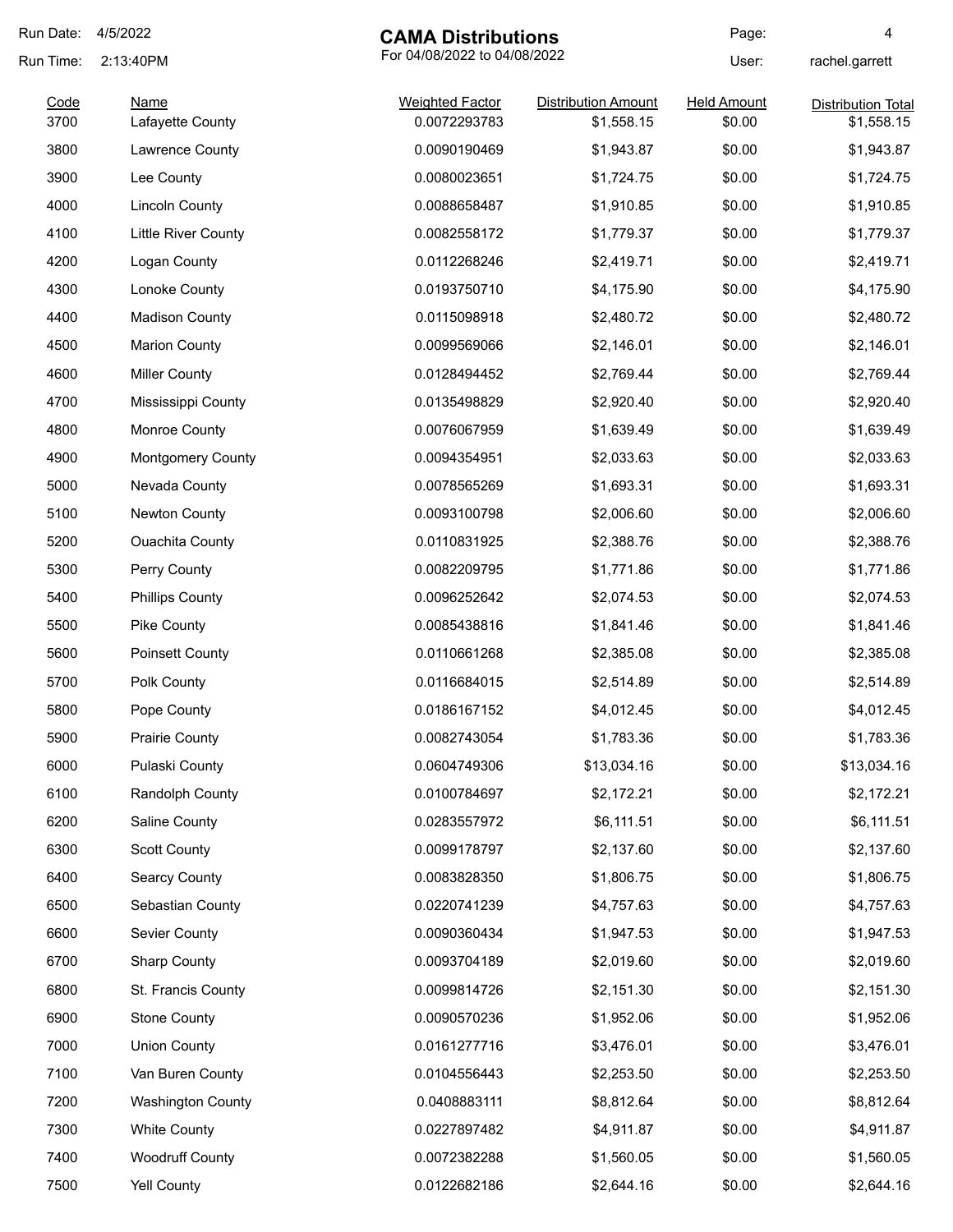| Run Date: | 4/5/2022<br><b>CAMA Distributions</b>           |                              | Page:                      | 5                  |                           |
|-----------|-------------------------------------------------|------------------------------|----------------------------|--------------------|---------------------------|
| Run Time: | 2:13:40PM                                       | For 04/08/2022 to 04/08/2022 |                            | User:              | rachel.garrett            |
| Code      | <b>Name</b>                                     | <b>Weighted Factor</b>       | <b>Distribution Amount</b> | <b>Held Amount</b> | <b>Distribution Total</b> |
|           | <b>Total for MLC0200 - Additional Severance</b> | 1.0000000003                 | \$215,529.60               | \$0.00             | \$215,529.60              |
|           | MLC0200 - Boating Safety                        |                              |                            |                    |                           |
| 0100      | <b>Arkansas County</b>                          | 0.0081851684                 | \$323.17                   | \$0.00             | \$323.17                  |
| 0200      | <b>Ashley County</b>                            | 0.0120288809                 | \$474.93                   | \$0.00             | \$474.93                  |
| 0300      | <b>Baxter County</b>                            | 0.0433628510                 | \$1,712.09                 | \$0.00             | \$1,712.09                |
| 0400      | <b>Benton County</b>                            | 0.0732901788                 | \$2,893.71                 | \$0.00             | \$2,893.71                |
| 0500      | <b>Boone County</b>                             | 0.0161624031                 | \$638.14                   | \$0.00             | \$638.14                  |
| 0600      | <b>Bradley County</b>                           | 0.0049621359                 | \$195.92                   | \$0.00             | \$195.92                  |
| 0700      | <b>Calhoun County</b>                           | 0.0035507207                 | \$140.19                   | \$0.00             | \$140.19                  |
| 0800      | <b>Carroll County</b>                           | 0.0120793650                 | \$476.93                   | \$0.00             | \$476.93                  |
| 0900      | <b>Chicot County</b>                            | 0.0033994517                 | \$134.22                   | \$0.00             | \$134.22                  |
| 1000      | <b>Clark County</b>                             | 0.0066603014                 | \$262.97                   | \$0.00             | \$262.97                  |
| 1100      | Clay County                                     | 0.0060837414                 | \$240.20                   | \$0.00             | \$240.20                  |
| 1200      | <b>Cleburne County</b>                          | 0.0226683147                 | \$895.01                   | \$0.00             | \$895.01                  |
| 1300      | <b>Cleveland County</b>                         | 0.0044958457                 | \$177.51                   | \$0.00             | \$177.51                  |
| 1400      | Columbia County                                 | 0.0085254624                 | \$336.61                   | \$0.00             | \$336.61                  |
| 1500      | <b>Conway County</b>                            | 0.0060672193                 | \$239.55                   | \$0.00             | \$239.55                  |
| 1600      | <b>Craighead County</b>                         | 0.0237663609                 | \$938.36                   | \$0.00             | \$938.36                  |
| 1700      | <b>Crawford County</b>                          | 0.0156961129                 | \$619.73                   | \$0.00             | \$619.73                  |
| 1800      | <b>Crittenden County</b>                        | 0.0090042972                 | \$355.52                   | \$0.00             | \$355.52                  |
| 1900      | <b>Cross County</b>                             | 0.0062562444                 | \$247.01                   | \$0.00             | \$247.01                  |
| 2000      | Dallas County                                   | 0.0026464725                 | \$104.49                   | \$0.00             | \$104.49                  |
| 2100      | Desha County                                    | 0.0041114928                 | \$162.33                   | \$0.00             | \$162.33                  |
| 2200      | Drew County                                     | 0.0076999695                 | \$304.02                   | \$0.00             | \$304.02                  |
| 2300      | <b>Faulkner County</b>                          | 0.0379527215                 | \$1,498.48                 | \$0.00             | \$1,498.48                |
| 2400      | <b>Franklin County</b>                          | 0.0075550646                 | \$298.30                   | \$0.00             | \$298.30                  |
| 2500      | <b>Fulton County</b>                            | 0.0052929450                 | \$208.98                   | \$0.00             | \$208.98                  |
| 2600      | <b>Garland County</b>                           | 0.0526554893                 | \$2,078.99                 | \$0.00             | \$2,078.99                |
| 2700      | <b>Grant County</b>                             | 0.0130228991                 | \$514.18                   | \$0.00             | \$514.18                  |
| 2800      | <b>Greene County</b>                            | 0.0143626574                 | \$567.08                   | \$0.00             | \$567.08                  |
| 2900      | <b>Hempstead County</b>                         | 0.0074093642                 | \$292.54                   | \$0.00             | \$292.54                  |
| 3000      | <b>Hot Spring County</b>                        | 0.0151605522                 | \$598.58                   | \$0.00             | \$598.58                  |
| 3100      | <b>Howard County</b>                            | 0.0045935096                 | \$181.37                   | \$0.00             | \$181.37                  |
| 3200      | Independence County                             | 0.0142224644                 | \$561.54                   | \$0.00             | \$561.54                  |
| 3300      | Izard County                                    | 0.0043477588                 | \$171.66                   | \$0.00             | \$171.66                  |
| 3400      | Jackson County                                  | 0.0051929557                 | \$205.03                   | \$0.00             | \$205.03                  |
| 3500      | Jefferson County                                | 0.0193854356                 | \$765.39                   | \$0.00             | \$765.39                  |
| 3600      | Johnson County                                  | 0.0075597765                 | \$298.48                   | \$0.00             | \$298.48                  |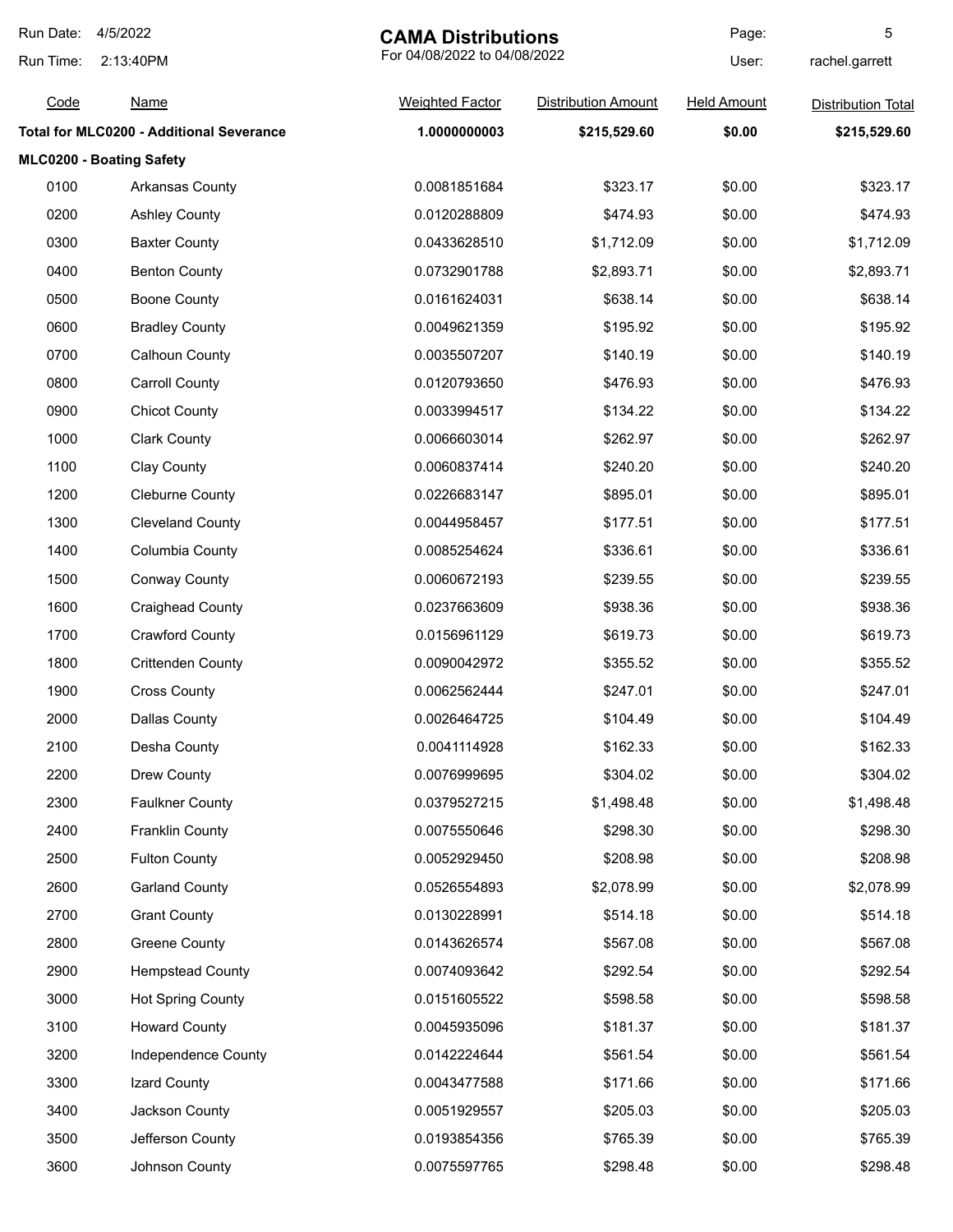| Run Date: | 4/5/2022                 |                              | <b>CAMA Distributions</b>  |                    | 6                         |
|-----------|--------------------------|------------------------------|----------------------------|--------------------|---------------------------|
| Run Time: | 2:13:40PM                | For 04/08/2022 to 04/08/2022 |                            | User:              | rachel.garrett            |
| Code      | <b>Name</b>              | <b>Weighted Factor</b>       | <b>Distribution Amount</b> | <b>Held Amount</b> | <b>Distribution Total</b> |
| 3700      | Lafayette County         | 0.0037374203                 | \$147.56                   | \$0.00             | \$147.56                  |
| 3800      | Lawrence County          | 0.0052992479                 | \$209.23                   | \$0.00             | \$209.23                  |
| 3900      | Lee County               | 0.0014240822                 | \$56.23                    | \$0.00             | \$56.23                   |
| 4000      | <b>Lincoln County</b>    | 0.0050451748                 | \$199.20                   | \$0.00             | \$199.20                  |
| 4100      | Little River County      | 0.0076275171                 | \$301.16                   | \$0.00             | \$301.16                  |
| 4200      | Logan County             | 0.0086577615                 | \$341.83                   | \$0.00             | \$341.83                  |
| 4300      | Lonoke County            | 0.0249950541                 | \$986.88                   | \$0.00             | \$986.88                  |
| 4400      | <b>Madison County</b>    | 0.0052362803                 | \$206.74                   | \$0.00             | \$206.74                  |
| 4500      | <b>Marion County</b>     | 0.0161939175                 | \$639.38                   | \$0.00             | \$639.38                  |
| 4600      | <b>Miller County</b>     | 0.0168082947                 | \$663.64                   | \$0.00             | \$663.64                  |
| 4700      | Mississippi County       | 0.0091020223                 | \$359.37                   | \$0.00             | \$359.37                  |
| 4800      | Monroe County            | 0.0028064309                 | \$110.81                   | \$0.00             | \$110.81                  |
| 4900      | <b>Montgomery County</b> | 0.0075235503                 | \$297.05                   | \$0.00             | \$297.05                  |
| 5000      | Nevada County            | 0.0027410156                 | \$108.22                   | \$0.00             | \$108.22                  |
| 5100      | Newton County            | 0.0043257293                 | \$170.79                   | \$0.00             | \$170.79                  |
| 5200      | <b>Ouachita County</b>   | 0.0097226411                 | \$383.88                   | \$0.00             | \$383.88                  |
| 5300      | Perry County             | 0.0053543827                 | \$211.41                   | \$0.00             | \$211.41                  |
| 5400      | <b>Phillips County</b>   | 0.0051637667                 | \$203.88                   | \$0.00             | \$203.88                  |
| 5500      | Pike County              | 0.0071013801                 | \$280.38                   | \$0.00             | \$280.38                  |
| 5600      | Poinsett County          | 0.0058600812                 | \$231.37                   | \$0.00             | \$231.37                  |
| 5700      | Polk County              | 0.0053843061                 | \$212.59                   | \$0.00             | \$212.59                  |
| 5800      | Pope County              | 0.0172511480                 | \$681.13                   | \$0.00             | \$681.13                  |
| 5900      | Prairie County           | 0.0049401065                 | \$195.05                   | \$0.00             | \$195.05                  |
| 6000      | Pulaski County           | 0.0739518582                 | \$2,919.87                 | \$0.00             | \$2,919.87                |
| 6100      | Randolph County          | 0.0056009291                 | \$221.14                   | \$0.00             | \$221.14                  |
| 6200      | Saline County            | 0.0577798477                 | \$2,281.32                 | \$0.00             | \$2,281.32                |
| 6300      | <b>Scott County</b>      | 0.0036861406                 | \$145.54                   | \$0.00             | \$145.54                  |
| 6400      | Searcy County            | 0.0024920827                 | \$98.39                    | \$0.00             | \$98.39                   |
| 6500      | Sebastian County         | 0.0240073387                 | \$947.88                   | \$0.00             | \$947.88                  |
| 6600      | Sevier County            | 0.0054000939                 | \$213.21                   | \$0.00             | \$213.21                  |
| 6700      | <b>Sharp County</b>      | 0.0044895428                 | \$177.26                   | \$0.00             | \$177.26                  |
| 6800      | St. Francis County       | 0.0038626211                 | \$152.51                   | \$0.00             | \$152.51                  |
| 6900      | <b>Stone County</b>      | 0.0041556129                 | \$164.08                   | \$0.00             | \$164.08                  |
| 7000      | <b>Union County</b>      | 0.0207590948                 | \$819.63                   | \$0.00             | \$819.63                  |
| 7100      | Van Buren County         | 0.0117705243                 | \$464.73                   | \$0.00             | \$464.73                  |
|           |                          |                              |                            |                    |                           |
| 7200      | <b>Washington County</b> | 0.0476933533                 | \$1,883.07                 | \$0.00             | \$1,883.07                |
| 7300      | <b>White County</b>      | 0.0298801481                 | \$1,179.75                 | \$0.00             | \$1,179.75                |
| 7400      | <b>Woodruff County</b>   | 0.0036909137                 | \$145.73                   | \$0.00             | \$145.73                  |
| 7500      | Yell County              | 0.0090620021                 | \$357.79                   | \$0.00             | \$357.79                  |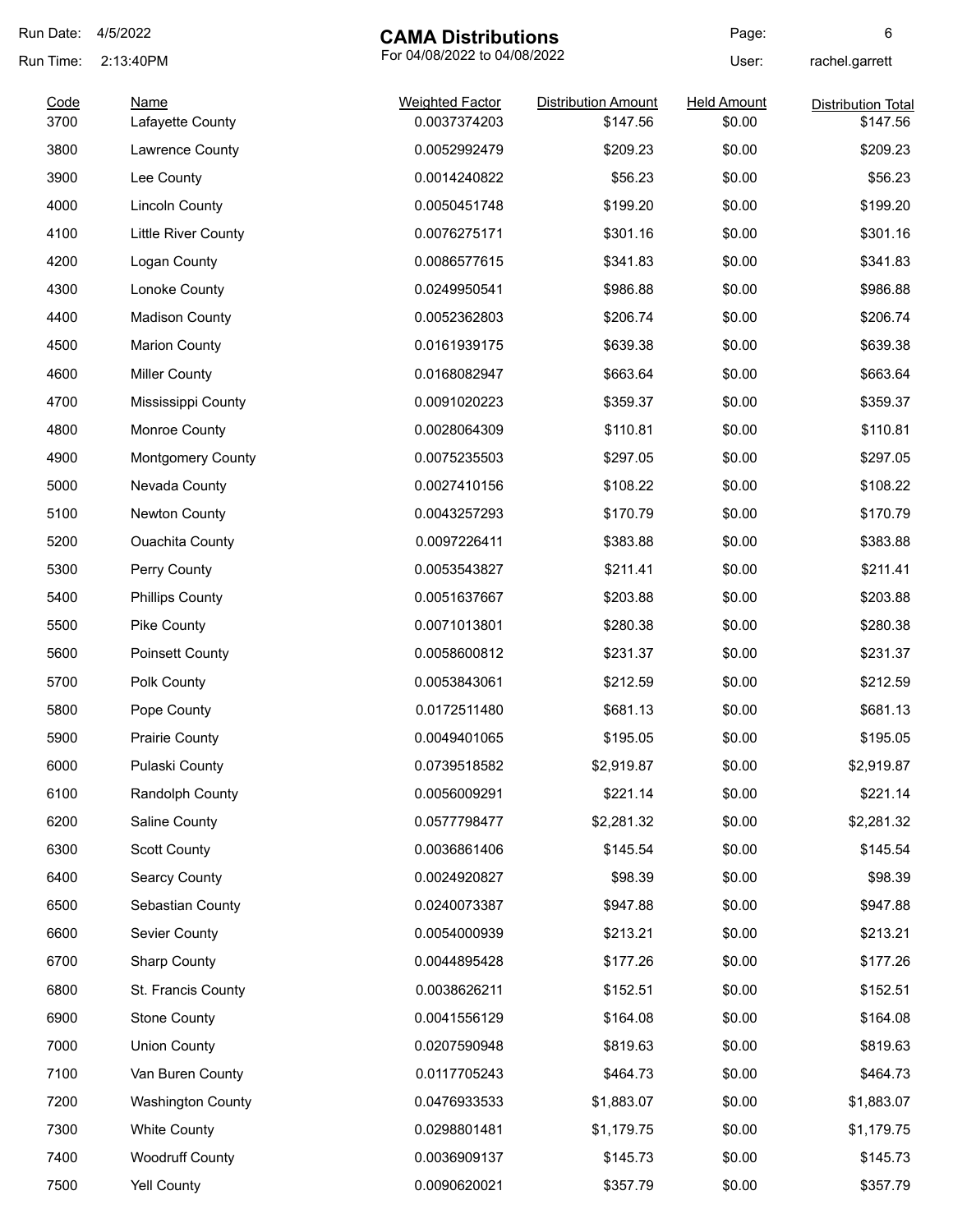| Run Date: | 4/5/2022                                        |                              | <b>CAMA Distributions</b>  |                    | $\overline{7}$            |
|-----------|-------------------------------------------------|------------------------------|----------------------------|--------------------|---------------------------|
| Run Time: | 2:13:40PM                                       | For 04/08/2022 to 04/08/2022 |                            | User:              | rachel.garrett            |
| Code      | <b>Name</b>                                     | <b>Weighted Factor</b>       | <b>Distribution Amount</b> | <b>Held Amount</b> | <b>Distribution Total</b> |
|           | <b>Total for MLC0200 - Boating Safety</b>       | 0.9999999997                 | \$39,482.89                | \$0.00             | \$39,482.89               |
|           | MLC0200 - County Four Lane Highway Construction |                              |                            |                    |                           |
| 0100      | Arkansas County                                 | 0.0128277609                 | \$64,499.51                | \$0.00             | \$64,499.51               |
| 0200      | <b>Ashley County</b>                            | 0.0120590206                 | \$60,634.20                | \$0.00             | \$60,634.20               |
| 0300      | <b>Baxter County</b>                            | 0.0142022370                 | \$71,410.54                | \$0.00             | \$71,410.54               |
| 0400      | <b>Benton County</b>                            | 0.0454137263                 | \$228,345.64               | \$0.00             | \$228,345.64              |
| 0500      | <b>Boone County</b>                             | 0.0139136049                 | \$69,959.27                | \$0.00             | \$69,959.27               |
| 0600      | <b>Bradley County</b>                           | 0.0084673926                 | \$42,575.06                | \$0.00             | \$42,575.06               |
| 0700      | <b>Calhoun County</b>                           | 0.0074007958                 | \$37,212.09                | \$0.00             | \$37,212.09               |
| 0800      | <b>Carroll County</b>                           | 0.0118399738                 | \$59,532.80                | \$0.00             | \$59,532.80               |
| 0900      | <b>Chicot County</b>                            | 0.0085420902                 | \$42,950.65                | \$0.00             | \$42,950.65               |
| 1000      | <b>Clark County</b>                             | 0.0112494209                 | \$56,563.43                | \$0.00             | \$56,563.43               |
| 1100      | <b>Clay County</b>                              | 0.0088889266                 | \$44,694.58                | \$0.00             | \$44,694.58               |
| 1200      | <b>Cleburne County</b>                          | 0.0115611385                 | \$58,130.78                | \$0.00             | \$58,130.78               |
| 1300      | <b>Cleveland County</b>                         | 0.0079757036                 | \$40,102.79                | \$0.00             | \$40,102.79               |
| 1400      | Columbia County                                 | 0.0110771178                 | \$55,697.07                | \$0.00             | \$55,697.07               |
| 1500      | <b>Conway County</b>                            | 0.0102784753                 | \$51,681.40                | \$0.00             | \$51,681.40               |
| 1600      | <b>Craighead County</b>                         | 0.0221942346                 | \$111,595.26               | \$0.00             | \$111,595.26              |
| 1700      | <b>Crawford County</b>                          | 0.0163618518                 | \$82,269.34                | \$0.00             | \$82,269.34               |
| 1800      | <b>Crittenden County</b>                        | 0.0126109859                 | \$63,409.54                | \$0.00             | \$63,409.54               |
| 1900      | <b>Cross County</b>                             | 0.0093963731                 | \$47,246.09                | \$0.00             | \$47,246.09               |
| 2000      | <b>Dallas County</b>                            | 0.0077853254                 | \$39,145.55                | \$0.00             | \$39,145.55               |
| 2100      | Desha County                                    | 0.0091932772                 | \$46,224.90                | \$0.00             | \$46,224.90               |
| 2200      | Drew County                                     | 0.0108075682                 | \$54,341.74                | \$0.00             | \$54,341.74               |
| 2300      | <b>Faulkner County</b>                          | 0.0263668876                 | \$132,575.86               | \$0.00             | \$132,575.86              |
| 2400      | <b>Franklin County</b>                          | 0.0097065162                 | \$48,805.52                | \$0.00             | \$48,805.52               |
| 2500      | <b>Fulton County</b>                            | 0.0089065318                 | \$44,783.11                | \$0.00             | \$44,783.11               |
| 2600      | <b>Garland County</b>                           | 0.0265847560                 | \$133,671.33               | \$0.00             | \$133,671.33              |
| 2700      | <b>Grant County</b>                             | 0.0101142061                 | \$50,855.44                | \$0.00             | \$50,855.44               |
| 2800      | <b>Greene County</b>                            | 0.0130833315                 | \$65,784.55                | \$0.00             | \$65,784.55               |
| 2900      | <b>Hempstead County</b>                         | 0.0107342483                 | \$53,973.08                | \$0.00             | \$53,973.08               |
| 3000      | <b>Hot Spring County</b>                        | 0.0128290549                 | \$64,506.02                | \$0.00             | \$64,506.02               |
| 3100      | <b>Howard County</b>                            | 0.0087559527                 | \$44,025.98                | \$0.00             | \$44,025.98               |
| 3200      | Independence County                             | 0.0145207701                 | \$73,012.17                | \$0.00             | \$73,012.17               |
| 3300      | Izard County                                    | 0.0086608146                 | \$43,547.61                | \$0.00             | \$43,547.61               |
| 3400      | Jackson County                                  | 0.0089328377                 | \$44,915.37                | \$0.00             | \$44,915.37               |
| 3500      | Jefferson County                                | 0.0178683132                 | \$89,844.01                | \$0.00             | \$89,844.01               |
| 3600      | Johnson County                                  | 0.0112436187                 | \$56,534.26                | \$0.00             | \$56,534.26               |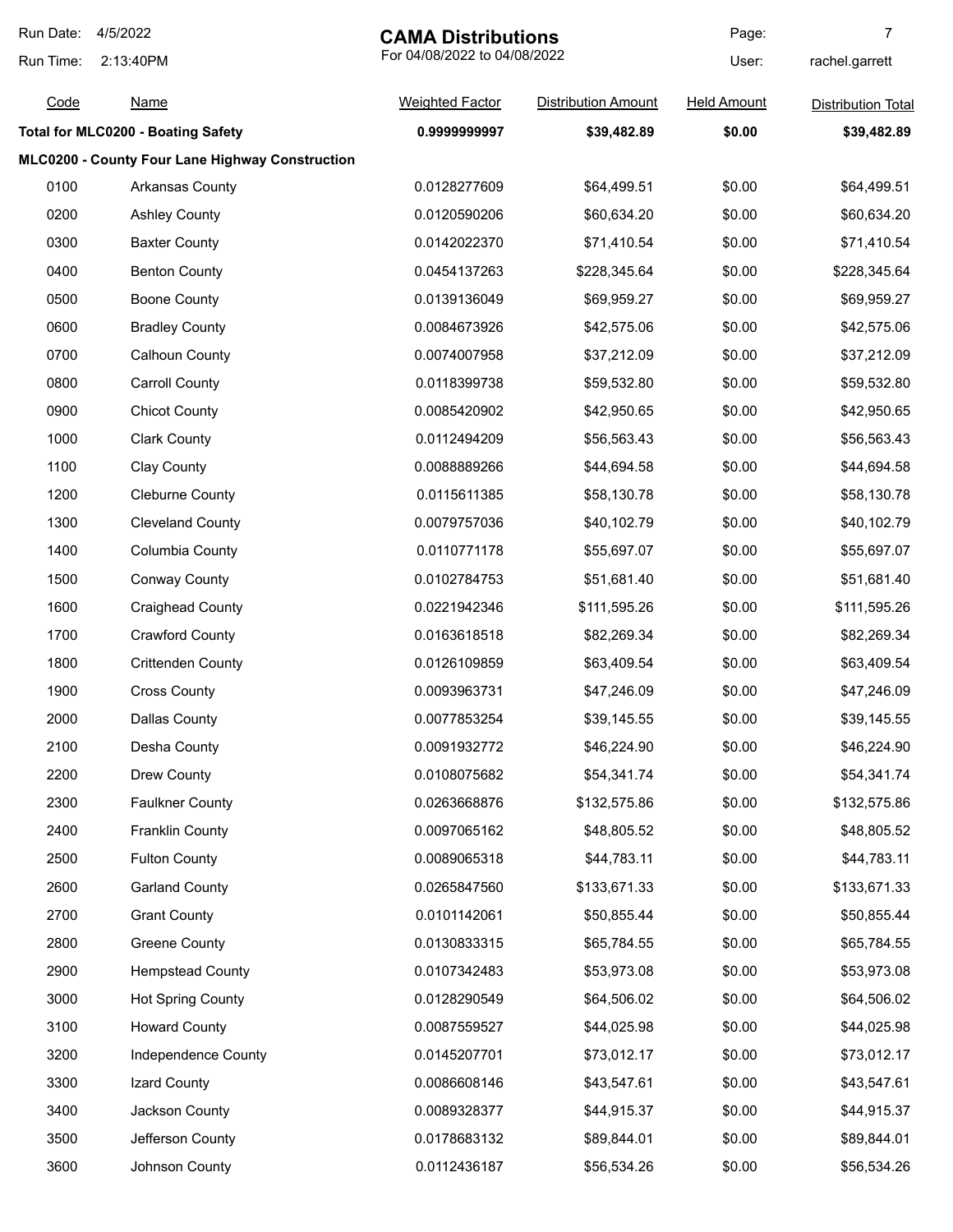| Run Date: | 4/5/2022<br><b>CAMA Distributions</b> |                              | Page:                      | 8                  |                           |
|-----------|---------------------------------------|------------------------------|----------------------------|--------------------|---------------------------|
| Run Time: | 2:13:40PM                             | For 04/08/2022 to 04/08/2022 |                            | User:              | rachel.garrett            |
| Code      | <b>Name</b>                           | <b>Weighted Factor</b>       | <b>Distribution Amount</b> | <b>Held Amount</b> | <b>Distribution Total</b> |
| 3700      | Lafayette County                      | 0.0072293783                 | \$36,350.18                | \$0.00             | \$36,350.18               |
| 3800      | Lawrence County                       | 0.0090190469                 | \$45,348.84                | \$0.00             | \$45,348.84               |
| 3900      | Lee County                            | 0.0080023651                 | \$40,236.85                | \$0.00             | \$40,236.85               |
| 4000      | <b>Lincoln County</b>                 | 0.0088658487                 | \$44,578.55                | \$0.00             | \$44,578.55               |
| 4100      | Little River County                   | 0.0082558172                 | \$41,511.23                | \$0.00             | \$41,511.23               |
| 4200      | Logan County                          | 0.0112268246                 | \$56,449.81                | \$0.00             | \$56,449.81               |
| 4300      | Lonoke County                         | 0.0193750710                 | \$97,420.17                | \$0.00             | \$97,420.17               |
| 4400      | <b>Madison County</b>                 | 0.0115098918                 | \$57,873.11                | \$0.00             | \$57,873.11               |
| 4500      | <b>Marion County</b>                  | 0.0099569066                 | \$50,064.52                | \$0.00             | \$50,064.52               |
| 4600      | <b>Miller County</b>                  | 0.0128494452                 | \$64,608.54                | \$0.00             | \$64,608.54               |
| 4700      | Mississippi County                    | 0.0135498829                 | \$68,130.43                | \$0.00             | \$68,130.43               |
| 4800      | Monroe County                         | 0.0076067959                 | \$38,247.88                | \$0.00             | \$38,247.88               |
| 4900      | <b>Montgomery County</b>              | 0.0094354951                 | \$47,442.80                | \$0.00             | \$47,442.80               |
| 5000      | Nevada County                         | 0.0078565269                 | \$39,503.56                | \$0.00             | \$39,503.56               |
| 5100      | Newton County                         | 0.0093100798                 | \$46,812.19                | \$0.00             | \$46,812.19               |
| 5200      | <b>Ouachita County</b>                | 0.0110831925                 | \$55,727.62                | \$0.00             | \$55,727.62               |
| 5300      | Perry County                          | 0.0082209795                 | \$41,336.07                | \$0.00             | \$41,336.07               |
| 5400      | <b>Phillips County</b>                | 0.0096252642                 | \$48,396.98                | \$0.00             | \$48,396.98               |
| 5500      | Pike County                           | 0.0085438816                 | \$42,959.66                | \$0.00             | \$42,959.66               |
| 5600      | Poinsett County                       | 0.0110661268                 | \$55,641.81                | \$0.00             | \$55,641.81               |
| 5700      | Polk County                           | 0.0116684015                 | \$58,670.12                | \$0.00             | \$58,670.12               |
| 5800      | Pope County                           | 0.0186167152                 | \$93,607.07                | \$0.00             | \$93,607.07               |
| 5900      | <b>Prairie County</b>                 | 0.0082743054                 | \$41,604.20                | \$0.00             | \$41,604.20               |
| 6000      | Pulaski County                        | 0.0604749306                 | \$304,075.17               | \$0.00             | \$304,075.17              |
| 6100      | Randolph County                       | 0.0100784697                 | \$50,675.75                | \$0.00             | \$50,675.75               |
| 6200      | Saline County                         | 0.0283557972                 | \$142,576.33               | \$0.00             | \$142,576.33              |
| 6300      | <b>Scott County</b>                   | 0.0099178797                 | \$49,868.28                | \$0.00             | \$49,868.28               |
| 6400      | <b>Searcy County</b>                  | 0.0083828350                 | \$42,149.90                | \$0.00             | \$42,149.90               |
| 6500      | Sebastian County                      | 0.0220741239                 | \$110,991.33               | \$0.00             | \$110,991.33              |
| 6600      | Sevier County                         | 0.0090360434                 | \$45,434.30                | \$0.00             | \$45,434.30               |
| 6700      | <b>Sharp County</b>                   | 0.0093704189                 | \$47,115.58                | \$0.00             | \$47,115.58               |
| 6800      | St. Francis County                    | 0.0099814726                 | \$50,188.04                | \$0.00             | \$50,188.04               |
| 6900      | <b>Stone County</b>                   | 0.0090570236                 | \$45,539.80                | \$0.00             | \$45,539.80               |
| 7000      | <b>Union County</b>                   | 0.0161277716                 | \$81,092.36                | \$0.00             | \$81,092.36               |
| 7100      | Van Buren County                      | 0.0104556443                 | \$52,572.23                | \$0.00             | \$52,572.23               |
| 7200      | <b>Washington County</b>              | 0.0408883111                 | \$205,591.31               | \$0.00             | \$205,591.31              |
| 7300      | <b>White County</b>                   | 0.0227897482                 | \$114,589.57               | \$0.00             | \$114,589.57              |
|           |                                       |                              |                            |                    |                           |
| 7400      | <b>Woodruff County</b>                | 0.0072382288                 | \$36,394.68                | \$0.00             | \$36,394.68               |
| 7500      | <b>Yell County</b>                    | 0.0122682186                 | \$61,686.03                | \$0.00             | \$61,686.03               |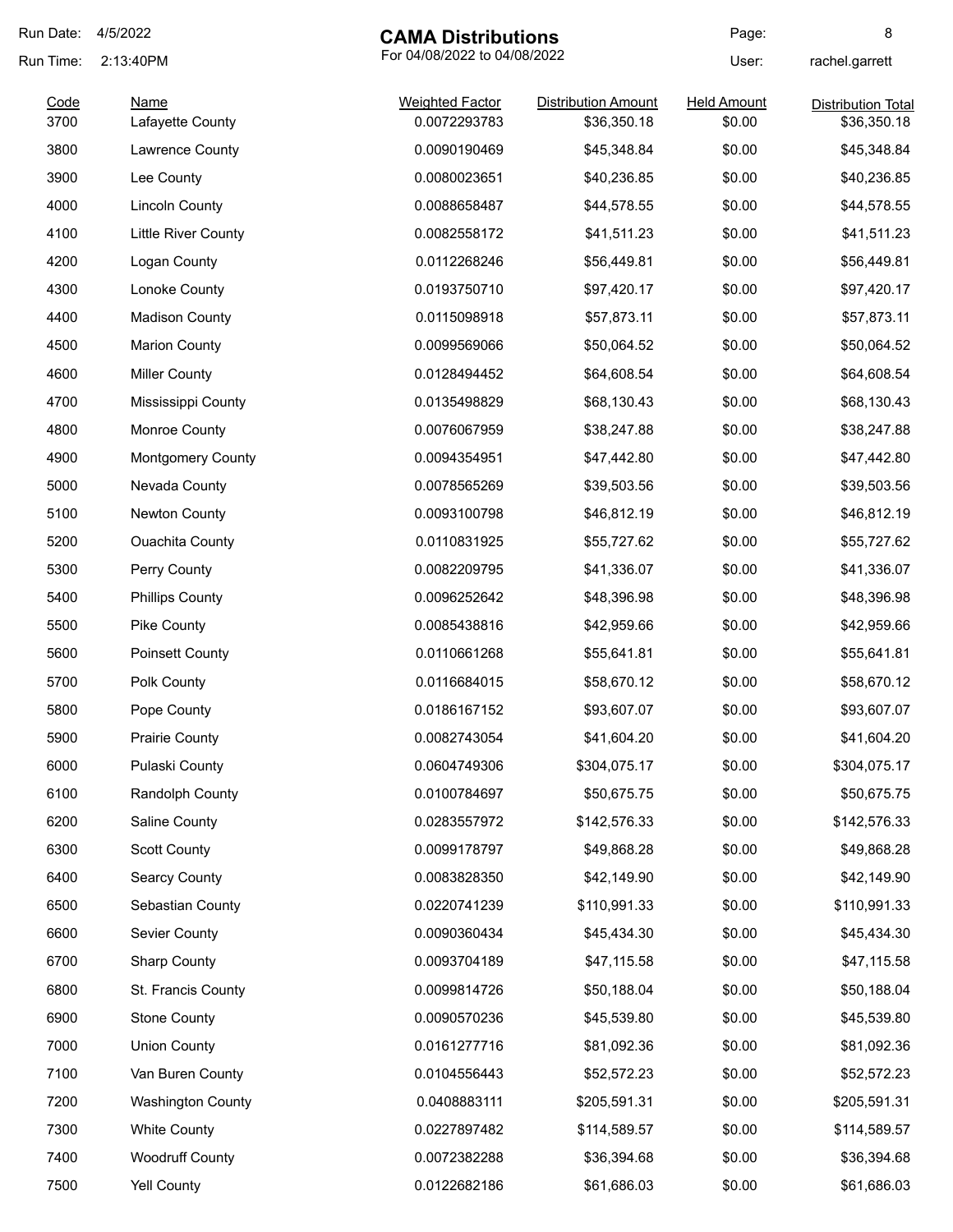| Run Date:    | 4/5/2022<br><b>CAMA Distributions</b>        |                              |                            | Page:              | 9                         |
|--------------|----------------------------------------------|------------------------------|----------------------------|--------------------|---------------------------|
| Run Time:    | 2:13:40PM                                    | For 04/08/2022 to 04/08/2022 |                            | User:              | rachel.garrett            |
| Code         | <u>Name</u>                                  | <b>Weighted Factor</b>       | <b>Distribution Amount</b> | <b>Held Amount</b> | <b>Distribution Total</b> |
|              | Total for MLC0200 - County Four Lane Highway | 1.0000000003                 | \$5,028,119.39             | \$0.00             | \$5,028,119.39            |
| Canafruatian | MLC0200 - County Highway Severance           |                              |                            |                    |                           |
| 0100         | Arkansas County                              | 0.0128277609                 | \$8,074.19                 | \$0.00             | \$8,074.19                |
| 0200         | <b>Ashley County</b>                         | 0.0120590206                 | \$7,590.32                 | \$0.00             | \$7,590.32                |
| 0300         | <b>Baxter County</b>                         | 0.0142022370                 | \$8,939.33                 | \$0.00             | \$8,939.33                |
| 0400         | <b>Benton County</b>                         | 0.0454137263                 | \$28,584.81                | \$0.00             | \$28,584.81               |
| 0500         | <b>Boone County</b>                          | 0.0139136049                 | \$8,757.66                 | \$0.00             | \$8,757.66                |
| 0600         | <b>Bradley County</b>                        | 0.0084673926                 | \$5,329.64                 | \$0.00             | \$5,329.64                |
| 0700         | <b>Calhoun County</b>                        | 0.0074007958                 | \$4,658.29                 | \$0.00             | \$4,658.29                |
| 0800         | <b>Carroll County</b>                        | 0.0118399738                 | \$7,452.45                 | \$0.00             | \$7,452.45                |
| 0900         | <b>Chicot County</b>                         | 0.0085420902                 | \$5,376.66                 | \$0.00             | \$5,376.66                |
| 1000         | <b>Clark County</b>                          | 0.0112494209                 | \$7,080.74                 | \$0.00             | \$7,080.74                |
| 1100         | Clay County                                  | 0.0088889266                 | \$5,594.97                 | \$0.00             | \$5,594.97                |
| 1200         | <b>Cleburne County</b>                       | 0.0115611385                 | \$7,276.94                 | \$0.00             | \$7,276.94                |
| 1300         | <b>Cleveland County</b>                      | 0.0079757036                 | \$5,020.16                 | \$0.00             | \$5,020.16                |
| 1400         | Columbia County                              | 0.0110771178                 | \$6,972.28                 | \$0.00             | \$6,972.28                |
| 1500         | <b>Conway County</b>                         | 0.0102784753                 | \$6,469.59                 | \$0.00             | \$6,469.59                |
| 1600         | <b>Craighead County</b>                      | 0.0221942346                 | \$13,969.74                | \$0.00             | \$13,969.74               |
| 1700         | <b>Crawford County</b>                       | 0.0163618518                 | \$10,298.66                | \$0.00             | \$10,298.66               |
| 1800         | <b>Crittenden County</b>                     | 0.0126109859                 | \$7,937.75                 | \$0.00             | \$7,937.75                |
| 1900         | <b>Cross County</b>                          | 0.0093963731                 | \$5,914.37                 | \$0.00             | \$5,914.37                |
| 2000         | Dallas County                                | 0.0077853254                 | \$4,900.33                 | \$0.00             | \$4,900.33                |
| 2100         | Desha County                                 | 0.0091932772                 | \$5,786.53                 | \$0.00             | \$5,786.53                |
| 2200         | Drew County                                  | 0.0108075682                 | \$6,802.62                 | \$0.00             | \$6,802.62                |
| 2300         | <b>Faulkner County</b>                       | 0.0263668876                 | \$16,596.14                | \$0.00             | \$16,596.14               |
| 2400         | <b>Franklin County</b>                       | 0.0097065162                 | \$6,109.58                 | \$0.00             | \$6,109.58                |
| 2500         | <b>Fulton County</b>                         | 0.0089065318                 | \$5,606.05                 | \$0.00             | \$5,606.05                |
| 2600         | <b>Garland County</b>                        | 0.0265847560                 | \$16,733.27                | \$0.00             | \$16,733.27               |
| 2700         | <b>Grant County</b>                          | 0.0101142061                 | \$6,366.20                 | \$0.00             | \$6,366.20                |
| 2800         | Greene County                                | 0.0130833315                 | \$8,235.06                 | \$0.00             | \$8,235.06                |
| 2900         | <b>Hempstead County</b>                      | 0.0107342483                 | \$6,756.47                 | \$0.00             | \$6,756.47                |
| 3000         | <b>Hot Spring County</b>                     | 0.0128290549                 | \$8,075.01                 | \$0.00             | \$8,075.01                |
| 3100         | <b>Howard County</b>                         | 0.0087559527                 | \$5,511.27                 | \$0.00             | \$5,511.27                |
| 3200         | Independence County                          | 0.0145207701                 | \$9,139.82                 | \$0.00             | \$9,139.82                |
| 3300         | Izard County                                 | 0.0086608146                 | \$5,451.39                 | \$0.00             | \$5,451.39                |
| 3400         | Jackson County                               | 0.0089328377                 | \$5,622.61                 | \$0.00             | \$5,622.61                |
| 3500         | Jefferson County                             | 0.0178683132                 | \$11,246.87                | \$0.00             | \$11,246.87               |
| 3600         | Johnson County                               | 0.0112436187                 | \$7,077.08                 | \$0.00             | \$7,077.08                |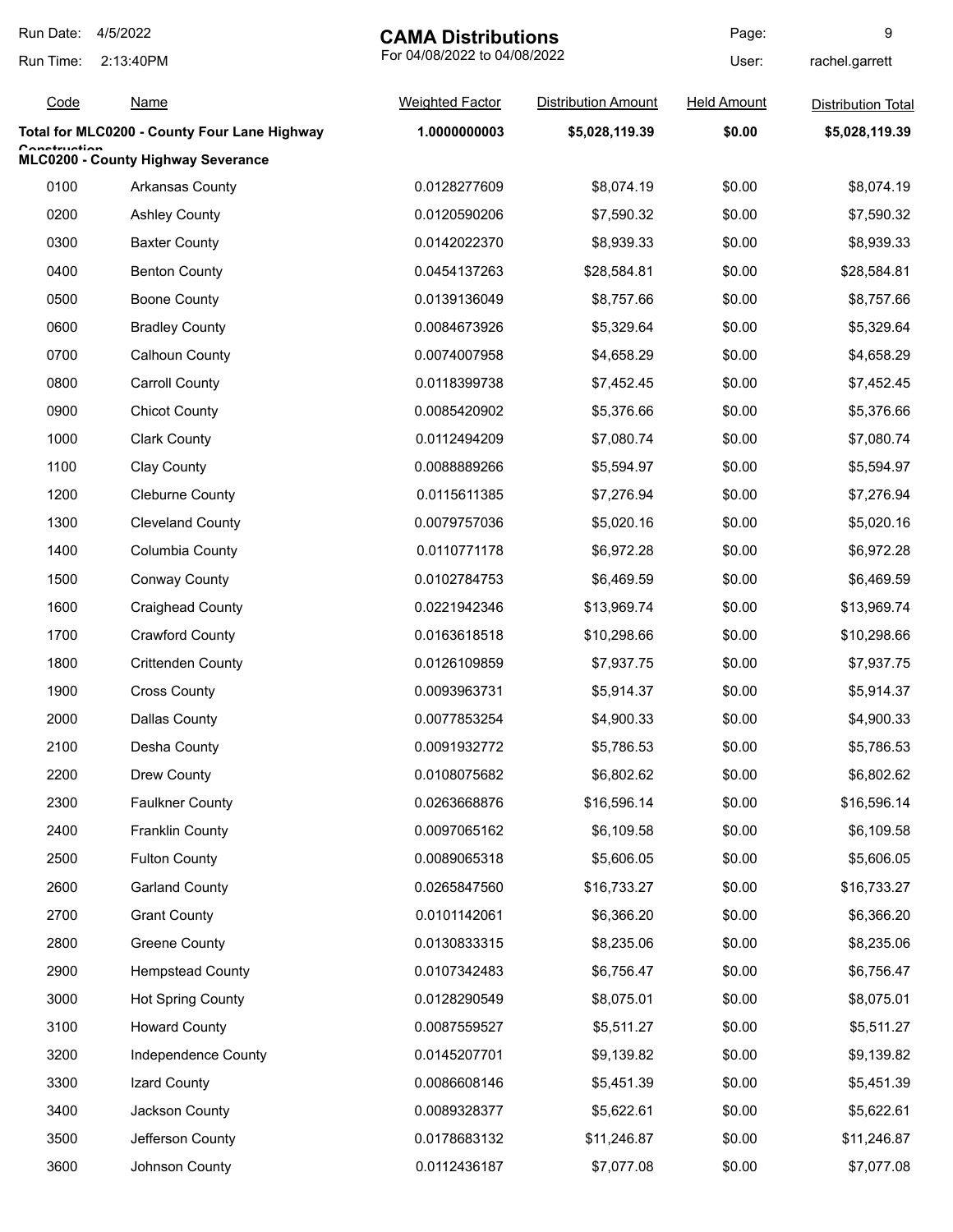| Run Date:    | 4/5/2022                        | <b>CAMA Distributions</b>              |                                          | Page:                        | 10                                      |
|--------------|---------------------------------|----------------------------------------|------------------------------------------|------------------------------|-----------------------------------------|
| Run Time:    | 2:13:40PM                       | For 04/08/2022 to 04/08/2022           |                                          | User:                        | rachel.garrett                          |
| Code<br>3700 | <b>Name</b><br>Lafayette County | <b>Weighted Factor</b><br>0.0072293783 | <b>Distribution Amount</b><br>\$4,550.40 | <b>Held Amount</b><br>\$0.00 | <b>Distribution Total</b><br>\$4,550.40 |
| 3800         | Lawrence County                 | 0.0090190469                           | \$5,676.87                               | \$0.00                       | \$5,676.87                              |
| 3900         | Lee County                      | 0.0080023651                           | \$5,036.94                               | \$0.00                       | \$5,036.94                              |
| 4000         | <b>Lincoln County</b>           | 0.0088658487                           | \$5,580.44                               | \$0.00                       | \$5,580.44                              |
| 4100         | Little River County             | 0.0082558172                           | \$5,196.47                               | \$0.00                       | \$5,196.47                              |
| 4200         | Logan County                    | 0.0112268246                           | \$7,066.51                               | \$0.00                       | \$7,066.51                              |
| 4300         | Lonoke County                   | 0.0193750710                           | \$12,195.27                              | \$0.00                       | \$12,195.27                             |
| 4400         | <b>Madison County</b>           | 0.0115098918                           | \$7,244.68                               | \$0.00                       | \$7,244.68                              |
| 4500         | <b>Marion County</b>            | 0.0099569066                           | \$6,267.19                               | \$0.00                       | \$6,267.19                              |
| 4600         | <b>Miller County</b>            | 0.0128494452                           | \$8,087.84                               | \$0.00                       | \$8,087.84                              |
| 4700         | Mississippi County              | 0.0135498829                           | \$8,528.72                               | \$0.00                       | \$8,528.72                              |
| 4800         | Monroe County                   | 0.0076067959                           | \$4,787.95                               | \$0.00                       | \$4,787.95                              |
| 4900         | <b>Montgomery County</b>        | 0.0094354951                           | \$5,938.99                               | \$0.00                       | \$5,938.99                              |
| 5000         | Nevada County                   | 0.0078565269                           | \$4,945.14                               | \$0.00                       | \$4,945.14                              |
| 5100         | Newton County                   | 0.0093100798                           | \$5,860.05                               | \$0.00                       | \$5,860.05                              |
| 5200         | <b>Ouachita County</b>          | 0.0110831925                           | \$6,976.11                               | \$0.00                       | \$6,976.11                              |
| 5300         | Perry County                    | 0.0082209795                           | \$5,174.54                               | \$0.00                       | \$5,174.54                              |
| 5400         | <b>Phillips County</b>          | 0.0096252642                           | \$6,058.44                               | \$0.00                       | \$6,058.44                              |
| 5500         | Pike County                     | 0.0085438816                           | \$5,377.78                               | \$0.00                       | \$5,377.78                              |
| 5600         | <b>Poinsett County</b>          | 0.0110661268                           | \$6,965.36                               | \$0.00                       | \$6,965.36                              |
| 5700         | Polk County                     | 0.0116684015                           | \$7,344.45                               | \$0.00                       | \$7,344.45                              |
| 5800         | Pope County                     | 0.0186167152                           | \$11,717.94                              | \$0.00                       | \$11,717.94                             |
| 5900         | <b>Prairie County</b>           | 0.0082743054                           | \$5,208.10                               | \$0.00                       | \$5,208.10                              |
| 6000         | Pulaski County                  | 0.0604749306                           | \$38,064.80                              | \$0.00                       | \$38,064.80                             |
| 6100         | Randolph County                 | 0.0100784697                           | \$6,343.70                               | \$0.00                       | \$6,343.70                              |
| 6200         | Saline County                   | 0.0283557972                           | \$17,848.02                              | \$0.00                       | \$17,848.02                             |
| 6300         | <b>Scott County</b>             | 0.0099178797                           | \$6,242.62                               | \$0.00                       | \$6,242.62                              |
| 6400         | Searcy County                   | 0.0083828350                           | \$5,276.42                               | \$0.00                       | \$5,276.42                              |
| 6500         | Sebastian County                | 0.0220741239                           | \$13,894.14                              | \$0.00                       | \$13,894.14                             |
| 6600         | Sevier County                   | 0.0090360434                           | \$5,687.57                               | \$0.00                       | \$5,687.57                              |
| 6700         | <b>Sharp County</b>             | 0.0093704189                           | \$5,898.03                               | \$0.00                       | \$5,898.03                              |
| 6800         | St. Francis County              | 0.0099814726                           | \$6,282.65                               | \$0.00                       | \$6,282.65                              |
| 6900         | <b>Stone County</b>             | 0.0090570236                           | \$5,700.77                               | \$0.00                       | \$5,700.77                              |
| 7000         | <b>Union County</b>             | 0.0161277716                           | \$10,151.32                              | \$0.00                       | \$10,151.32                             |
| 7100         | Van Buren County                | 0.0104556443                           | \$6,581.11                               | \$0.00                       | \$6,581.11                              |
| 7200         | <b>Washington County</b>        | 0.0408883111                           | \$25,736.37                              | \$0.00                       | \$25,736.37                             |
| 7300         | <b>White County</b>             | 0.0227897482                           | \$14,344.58                              | \$0.00                       | \$14,344.58                             |
| 7400         | <b>Woodruff County</b>          | 0.0072382288                           | \$4,555.97                               | \$0.00                       | \$4,555.97                              |
| 7500         | Yell County                     | 0.0122682186                           | \$7,721.97                               | \$0.00                       | \$7,721.97                              |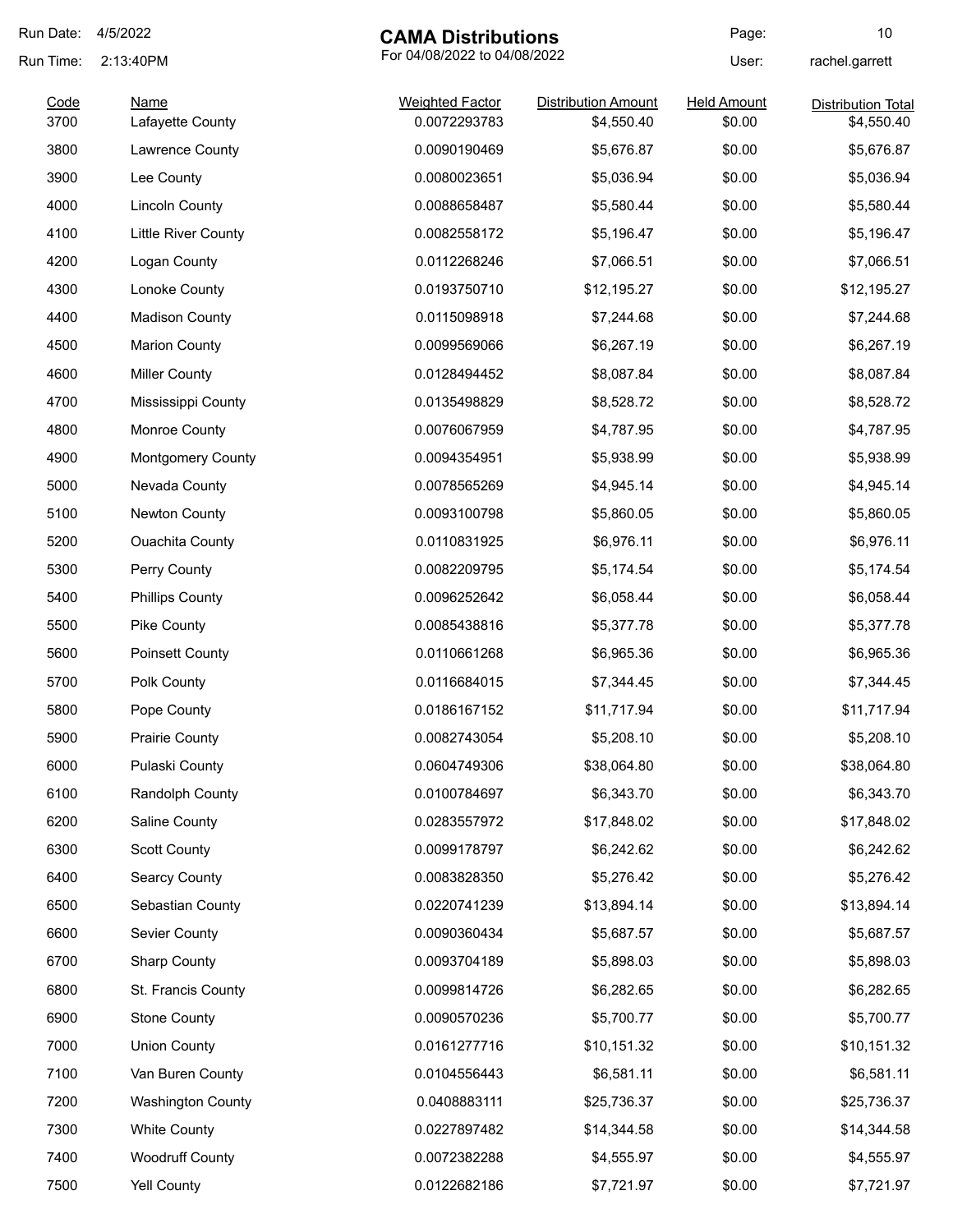| Run Date: | 4/5/2022<br><b>CAMA Distributions</b>        |                              | Page:                      | 11                 |                           |
|-----------|----------------------------------------------|------------------------------|----------------------------|--------------------|---------------------------|
| Run Time: | 2:13:40PM                                    | For 04/08/2022 to 04/08/2022 |                            | User:              | rachel.garrett            |
| Code      | <u>Name</u>                                  | <b>Weighted Factor</b>       | <b>Distribution Amount</b> | <b>Held Amount</b> | <b>Distribution Total</b> |
|           | Total for MLC0200 - County Highway Severance | 1.0000000003                 | \$629,431.07               | \$0.00             | \$629,431.07              |
|           | MLC0200 - County Special                     |                              |                            |                    |                           |
| 0100      | <b>Arkansas County</b>                       | 0.0128277609                 | \$96,050.33                | \$0.00             | \$96,050.33               |
| 0200      | <b>Ashley County</b>                         | 0.0120590206                 | \$90,294.24                | \$0.00             | \$90,294.24               |
| 0300      | <b>Baxter County</b>                         | 0.0142022370                 | \$106,341.98               | \$0.00             | \$106,341.98              |
| 0400      | <b>Benton County</b>                         | 0.0454137263                 | \$340,044.02               | \$0.00             | \$340,044.02              |
| 0500      | <b>Boone County</b>                          | 0.0139136049                 | \$104,180.79               | \$0.00             | \$104,180.79              |
| 0600      | <b>Bradley County</b>                        | 0.0084673926                 | \$63,401.23                | \$0.00             | \$63,401.23               |
| 0700      | <b>Calhoun County</b>                        | 0.0074007958                 | \$55,414.88                | \$0.00             | \$55,414.88               |
| 0800      | <b>Carroll County</b>                        | 0.0118399738                 | \$88,654.08                | \$0.00             | \$88,654.08               |
| 0900      | <b>Chicot County</b>                         | 0.0085420902                 | \$63,960.54                | \$0.00             | \$63,960.54               |
| 1000      | <b>Clark County</b>                          | 0.0112494209                 | \$84,232.20                | \$0.00             | \$84,232.20               |
| 1100      | Clay County                                  | 0.0088889266                 | \$66,557.55                | \$0.00             | \$66,557.55               |
| 1200      | <b>Cleburne County</b>                       | 0.0115611385                 | \$86,566.25                | \$0.00             | \$86,566.25               |
| 1300      | <b>Cleveland County</b>                      | 0.0079757036                 | \$59,719.62                | \$0.00             | \$59,719.62               |
| 1400      | Columbia County                              | 0.0110771178                 | \$82,942.05                | \$0.00             | \$82,942.05               |
| 1500      | <b>Conway County</b>                         | 0.0102784753                 | \$76,962.06                | \$0.00             | \$76,962.06               |
| 1600      | <b>Craighead County</b>                      | 0.0221942346                 | \$166,183.60               | \$0.00             | \$166,183.60              |
| 1700      | <b>Crawford County</b>                       | 0.0163618518                 | \$122,512.52               | \$0.00             | \$122,512.52              |
| 1800      | <b>Crittenden County</b>                     | 0.0126109859                 | \$94,427.18                | \$0.00             | \$94,427.18               |
| 1900      | <b>Cross County</b>                          | 0.0093963731                 | \$70,357.15                | \$0.00             | \$70,357.15               |
| 2000      | <b>Dallas County</b>                         | 0.0077853254                 | \$58,294.12                | \$0.00             | \$58,294.12               |
| 2100      | Desha County                                 | 0.0091932772                 | \$68,836.43                | \$0.00             | \$68,836.43               |
| 2200      | Drew County                                  | 0.0108075682                 | \$80,923.75                | \$0.00             | \$80,923.75               |
| 2300      | <b>Faulkner County</b>                       | 0.0263668876                 | \$197,427.15               | \$0.00             | \$197,427.15              |
| 2400      | <b>Franklin County</b>                       | 0.0097065162                 | \$72,679.41                | \$0.00             | \$72,679.41               |
| 2500      | <b>Fulton County</b>                         | 0.0089065318                 | \$66,689.37                | \$0.00             | \$66,689.37               |
| 2600      | <b>Garland County</b>                        | 0.0265847560                 | \$199,058.48               | \$0.00             | \$199,058.48              |
| 2700      | <b>Grant County</b>                          | 0.0101142061                 | \$75,732.07                | \$0.00             | \$75,732.07               |
| 2800      | <b>Greene County</b>                         | 0.0130833315                 | \$97,963.96                | \$0.00             | \$97,963.96               |
| 2900      | <b>Hempstead County</b>                      | 0.0107342483                 | \$80,374.75                | \$0.00             | \$80,374.75               |
| 3000      | <b>Hot Spring County</b>                     | 0.0128290549                 | \$96,060.02                | \$0.00             | \$96,060.02               |
| 3100      | <b>Howard County</b>                         | 0.0087559527                 | \$65,561.88                | \$0.00             | \$65,561.88               |
| 3200      | <b>Independence County</b>                   | 0.0145207701                 | \$108,727.06               | \$0.00             | \$108,727.06              |
| 3300      | Izard County                                 | 0.0086608146                 | \$64,849.52                | \$0.00             | \$64,849.52               |
| 3400      | Jackson County                               | 0.0089328377                 | \$66,886.34                | \$0.00             | \$66,886.34               |
| 3500      | Jefferson County                             | 0.0178683132                 | \$133,792.43               | \$0.00             | \$133,792.43              |
| 3600      | Johnson County                               | 0.0112436187                 | \$84,188.76                | \$0.00             | \$84,188.76               |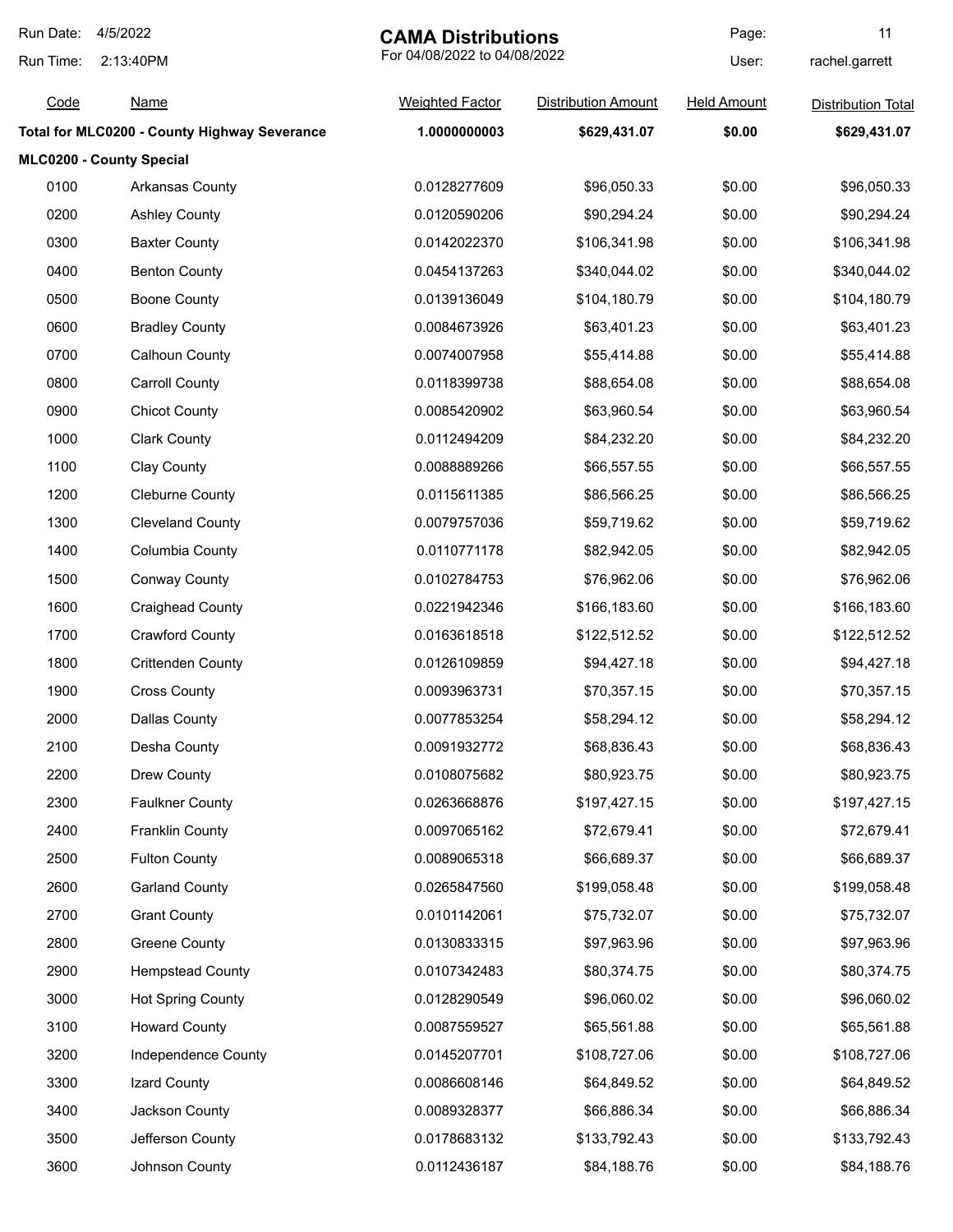| Run Date: | 4/5/2022                 | <b>CAMA Distributions</b>    |                            | Page:              | 12                        |
|-----------|--------------------------|------------------------------|----------------------------|--------------------|---------------------------|
| Run Time: | 2:13:40PM                | For 04/08/2022 to 04/08/2022 |                            | User:              | rachel.garrett            |
| Code      | Name                     | <b>Weighted Factor</b>       | <b>Distribution Amount</b> | <b>Held Amount</b> | <b>Distribution Total</b> |
| 3700      | Lafayette County         | 0.0072293783                 | \$54,131.36                | \$0.00             | \$54,131.36               |
| 3800      | Lawrence County          | 0.0090190469                 | \$67,531.85                | \$0.00             | \$67,531.85               |
| 3900      | Lee County               | 0.0080023651                 | \$59,919.25                | \$0.00             | \$59,919.25               |
| 4000      | <b>Lincoln County</b>    | 0.0088658487                 | \$66,384.75                | \$0.00             | \$66,384.75               |
| 4100      | Little River County      | 0.0082558172                 | \$61,817.02                | \$0.00             | \$61,817.02               |
| 4200      | Logan County             | 0.0112268246                 | \$84,063.01                | \$0.00             | \$84,063.01               |
| 4300      | Lonoke County            | 0.0193750710                 | \$145,074.57               | \$0.00             | \$145,074.57              |
| 4400      | <b>Madison County</b>    | 0.0115098918                 | \$86,182.53                | \$0.00             | \$86,182.53               |
| 4500      | <b>Marion County</b>     | 0.0099569066                 | \$74,554.26                | \$0.00             | \$74,554.26               |
| 4600      | <b>Miller County</b>     | 0.0128494452                 | \$96,212.69                | \$0.00             | \$96,212.69               |
| 4700      | Mississippi County       | 0.0135498829                 | \$101,457.36               | \$0.00             | \$101,457.36              |
| 4800      | Monroe County            | 0.0076067959                 | \$56,957.35                | \$0.00             | \$56,957.35               |
| 4900      | <b>Montgomery County</b> | 0.0094354951                 | \$70,650.09                | \$0.00             | \$70,650.09               |
| 5000      | Nevada County            | 0.0078565269                 | \$58,827.26                | \$0.00             | \$58,827.26               |
| 5100      | <b>Newton County</b>     | 0.0093100798                 | \$69,711.02                | \$0.00             | \$69,711.02               |
| 5200      | <b>Ouachita County</b>   | 0.0110831925                 | \$82,987.54                | \$0.00             | \$82,987.54               |
| 5300      | Perry County             | 0.0082209795                 | \$61,556.17                | \$0.00             | \$61,556.17               |
| 5400      | <b>Phillips County</b>   | 0.0096252642                 | \$72,071.02                | \$0.00             | \$72,071.02               |
| 5500      | Pike County              | 0.0085438816                 | \$63,973.96                | \$0.00             | \$63,973.96               |
| 5600      | <b>Poinsett County</b>   | 0.0110661268                 | \$82,859.75                | \$0.00             | \$82,859.75               |
| 5700      | Polk County              | 0.0116684015                 | \$87,369.40                | \$0.00             | \$87,369.40               |
| 5800      | Pope County              | 0.0186167152                 | \$139,396.24               | \$0.00             | \$139,396.24              |
| 5900      | <b>Prairie County</b>    | 0.0082743054                 | \$61,955.45                | \$0.00             | \$61,955.45               |
| 6000      | Pulaski County           | 0.0604749306                 | \$452,817.68               | \$0.00             | \$452,817.68              |
| 6100      | Randolph County          | 0.0100784697                 | \$75,464.48                | \$0.00             | \$75,464.48               |
| 6200      | Saline County            | 0.0283557972                 | \$212,319.49               | \$0.00             | \$212,319.49              |
| 6300      | <b>Scott County</b>      | 0.0099178797                 | \$74,262.03                | \$0.00             | \$74,262.03               |
| 6400      | <b>Searcy County</b>     | 0.0083828350                 | \$62,768.09                | \$0.00             | \$62,768.09               |
| 6500      | Sebastian County         | 0.0220741239                 | \$165,284.25               | \$0.00             | \$165,284.25              |
| 6600      | Sevier County            | 0.0090360434                 | \$67,659.11                | \$0.00             | \$67,659.11               |
| 6700      | <b>Sharp County</b>      | 0.0093704189                 | \$70,162.82                | \$0.00             | \$70,162.82               |
| 6800      | St. Francis County       | 0.0099814726                 | \$74,738.20                | \$0.00             | \$74,738.20               |
| 6900      | <b>Stone County</b>      | 0.0090570236                 | \$67,816.21                | \$0.00             | \$67,816.21               |
| 7000      | <b>Union County</b>      | 0.0161277716                 | \$120,759.79               | \$0.00             | \$120,759.79              |
| 7100      | Van Buren County         | 0.0104556443                 | \$78,288.65                | \$0.00             | \$78,288.65               |
| 7200      | <b>Washington County</b> | 0.0408883111                 | \$306,159.10               | \$0.00             | \$306,159.10              |
| 7300      | <b>White County</b>      | 0.0227897482                 | \$170,642.63               | \$0.00             | \$170,642.63              |
| 7400      | <b>Woodruff County</b>   | 0.0072382288                 | \$54,197.63                | \$0.00             | \$54,197.63               |
| 7500      | <b>Yell County</b>       | 0.0122682186                 | \$91,860.67                | \$0.00             | \$91,860.67               |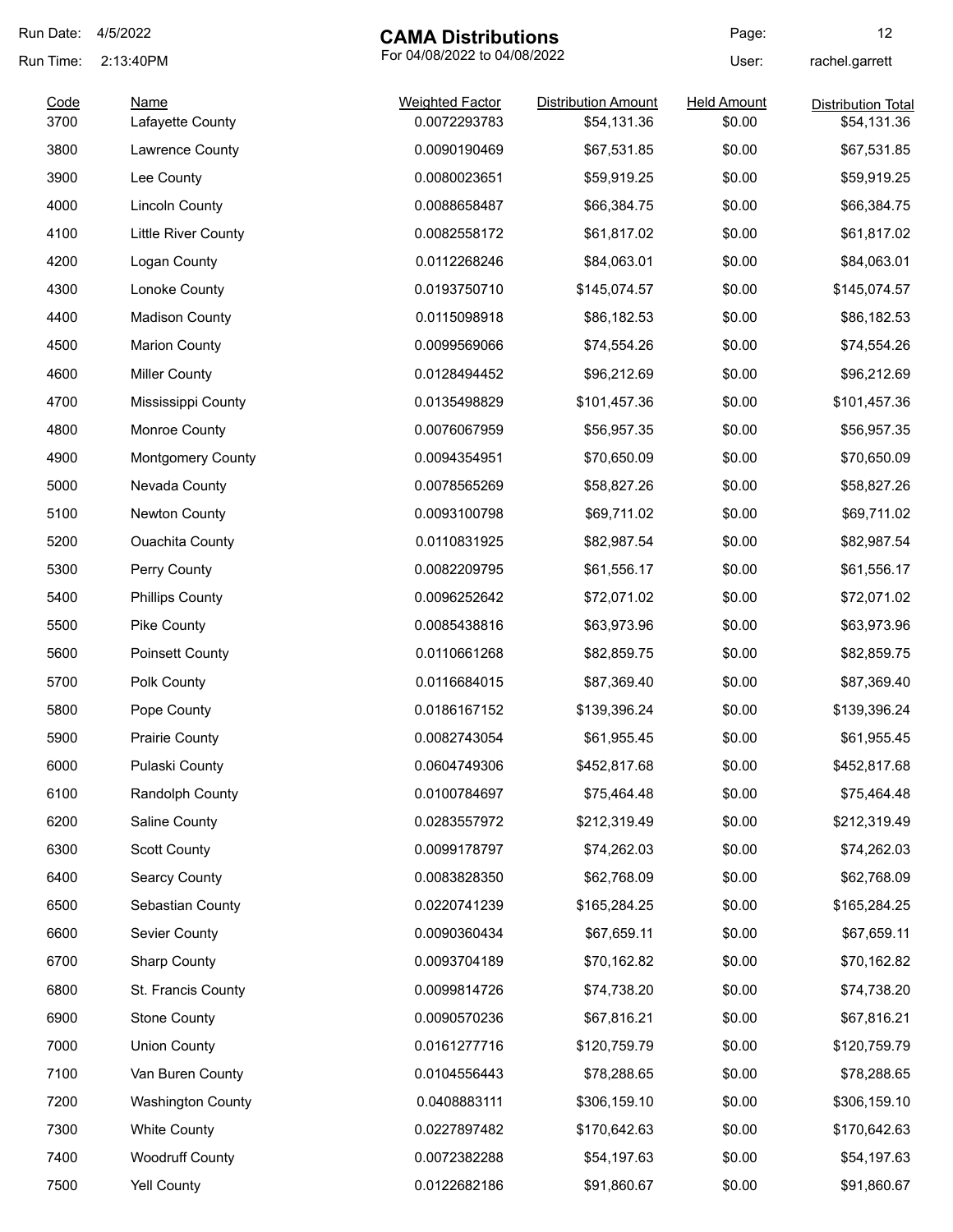| Run Date: | 4/5/2022                                  | <b>CAMA Distributions</b>    |                            | Page:              | 13                        |
|-----------|-------------------------------------------|------------------------------|----------------------------|--------------------|---------------------------|
| Run Time: | 2:13:40PM                                 | For 04/08/2022 to 04/08/2022 |                            | User:              | rachel.garrett            |
| Code      | <u>Name</u>                               | <b>Weighted Factor</b>       | <b>Distribution Amount</b> | <b>Held Amount</b> | <b>Distribution Total</b> |
|           | <b>Total for MLC0200 - County Special</b> | 1.0000000003                 | \$7,487,692.50             | \$0.00             | \$7,487,692.50            |
|           | MLC0200 - County Wholesale Fuel Tax       |                              |                            |                    |                           |
| 0100      | Arkansas County                           | 0.0128277609                 | \$12,364.01                | \$0.00             | \$12,364.01               |
| 0200      | <b>Ashley County</b>                      | 0.0120590206                 | \$11,623.06                | \$0.00             | \$11,623.06               |
| 0300      | <b>Baxter County</b>                      | 0.0142022370                 | \$13,688.79                | \$0.00             | \$13,688.79               |
| 0400      | <b>Benton County</b>                      | 0.0454137263                 | \$43,771.92                | \$0.00             | \$43,771.92               |
| 0500      | <b>Boone County</b>                       | 0.0139136049                 | \$13,410.60                | \$0.00             | \$13,410.60               |
| 0600      | <b>Bradley County</b>                     | 0.0084673926                 | \$8,161.28                 | \$0.00             | \$8,161.28                |
| 0700      | <b>Calhoun County</b>                     | 0.0074007958                 | \$7,133.24                 | \$0.00             | \$7,133.24                |
| 0800      | <b>Carroll County</b>                     | 0.0118399738                 | \$11,411.93                | \$0.00             | \$11,411.93               |
| 0900      | <b>Chicot County</b>                      | 0.0085420902                 | \$8,233.27                 | \$0.00             | \$8,233.27                |
| 1000      | <b>Clark County</b>                       | 0.0112494209                 | \$10,842.73                | \$0.00             | \$10,842.73               |
| 1100      | Clay County                               | 0.0088889266                 | \$8,567.57                 | \$0.00             | \$8,567.57                |
| 1200      | <b>Cleburne County</b>                    | 0.0115611385                 | \$11,143.18                | \$0.00             | \$11,143.18               |
| 1300      | <b>Cleveland County</b>                   | 0.0079757036                 | \$7,687.36                 | \$0.00             | \$7,687.36                |
| 1400      | Columbia County                           | 0.0110771178                 | \$10,676.65                | \$0.00             | \$10,676.65               |
| 1500      | <b>Conway County</b>                      | 0.0102784753                 | \$9,906.88                 | \$0.00             | \$9,906.88                |
| 1600      | <b>Craighead County</b>                   | 0.0221942346                 | \$21,391.86                | \$0.00             | \$21,391.86               |
| 1700      | <b>Crawford County</b>                    | 0.0163618518                 | \$15,770.33                | \$0.00             | \$15,770.33               |
| 1800      | <b>Crittenden County</b>                  | 0.0126109859                 | \$12,155.07                | \$0.00             | \$12,155.07               |
| 1900      | <b>Cross County</b>                       | 0.0093963731                 | \$9,056.67                 | \$0.00             | \$9,056.67                |
| 2000      | Dallas County                             | 0.0077853254                 | \$7,503.87                 | \$0.00             | \$7,503.87                |
| 2100      | Desha County                              | 0.0091932772                 | \$8,860.92                 | \$0.00             | \$8,860.92                |
| 2200      | Drew County                               | 0.0108075682                 | \$10,416.85                | \$0.00             | \$10,416.85               |
| 2300      | <b>Faulkner County</b>                    | 0.0263668876                 | \$25,413.66                | \$0.00             | \$25,413.66               |
| 2400      | <b>Franklin County</b>                    | 0.0097065162                 | \$9,355.60                 | \$0.00             | \$9,355.60                |
| 2500      | <b>Fulton County</b>                      | 0.0089065318                 | \$8,584.54                 | \$0.00             | \$8,584.54                |
| 2600      | <b>Garland County</b>                     | 0.0265847560                 | \$25,623.66                | \$0.00             | \$25,623.66               |
| 2700      | <b>Grant County</b>                       | 0.0101142061                 | \$9,748.55                 | \$0.00             | \$9,748.55                |
| 2800      | Greene County                             | 0.0130833315                 | \$12,610.34                | \$0.00             | \$12,610.34               |
| 2900      | <b>Hempstead County</b>                   | 0.0107342483                 | \$10,346.18                | \$0.00             | \$10,346.18               |
| 3000      | <b>Hot Spring County</b>                  | 0.0128290549                 | \$12,365.25                | \$0.00             | \$12,365.25               |
| 3100      | <b>Howard County</b>                      | 0.0087559527                 | \$8,439.40                 | \$0.00             | \$8,439.40                |
| 3200      | Independence County                       | 0.0145207701                 | \$13,995.81                | \$0.00             | \$13,995.81               |
| 3300      | Izard County                              | 0.0086608146                 | \$8,347.71                 | \$0.00             | \$8,347.71                |
| 3400      | Jackson County                            | 0.0089328377                 | \$8,609.90                 | \$0.00             | \$8,609.90                |
| 3500      | Jefferson County                          | 0.0178683132                 | \$17,222.33                | \$0.00             | \$17,222.33               |
| 3600      | Johnson County                            | 0.0112436187                 | \$10,837.14                | \$0.00             | \$10,837.14               |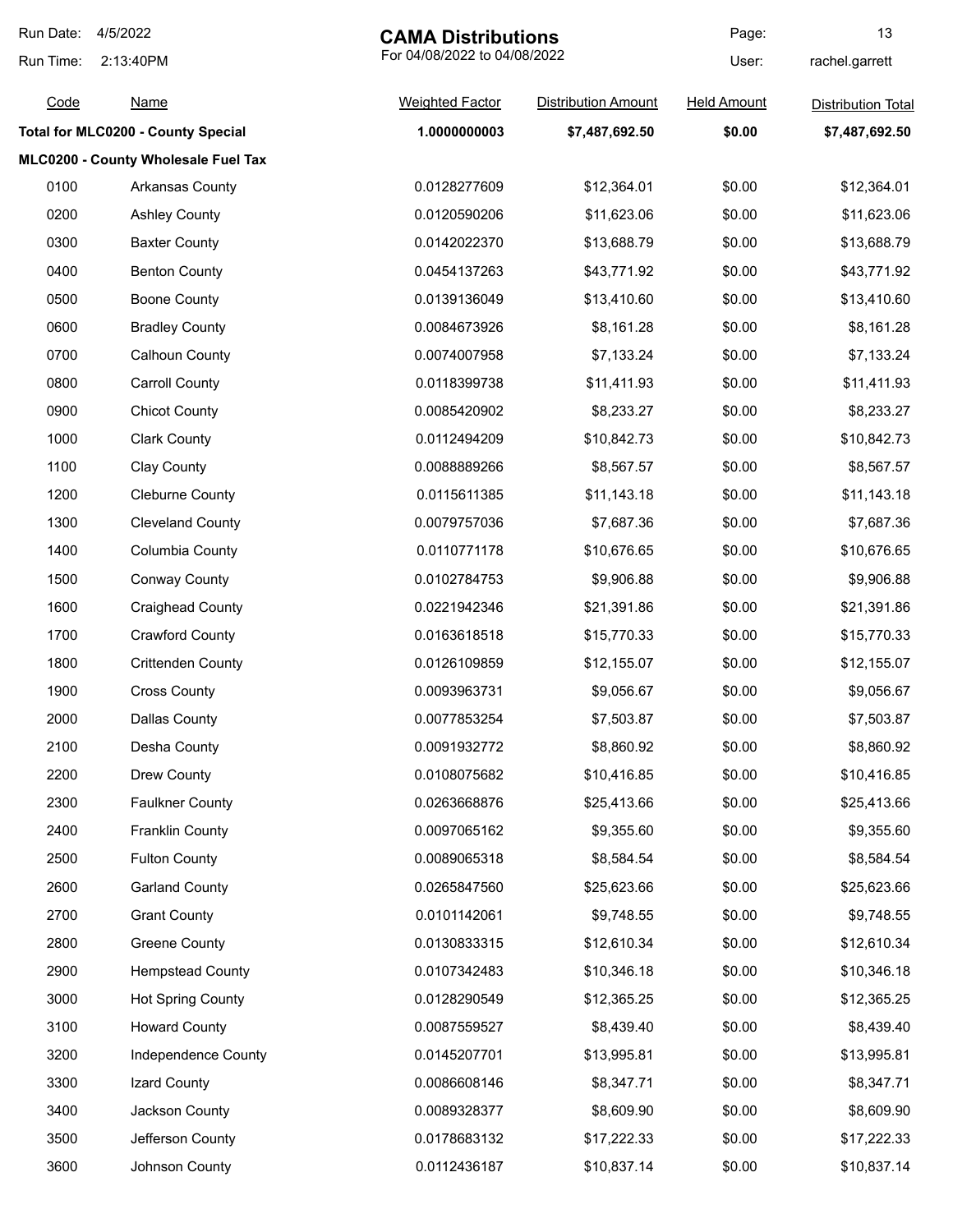| Run Date:    | 4/5/2022                        | <b>CAMA Distributions</b>              |                                          | Page:                        | 14                                      |
|--------------|---------------------------------|----------------------------------------|------------------------------------------|------------------------------|-----------------------------------------|
| Run Time:    | 2:13:40PM                       | For 04/08/2022 to 04/08/2022           |                                          | User:                        | rachel.garrett                          |
| Code<br>3700 | <b>Name</b><br>Lafayette County | <b>Weighted Factor</b><br>0.0072293783 | <b>Distribution Amount</b><br>\$6,968.02 | <b>Held Amount</b><br>\$0.00 | <b>Distribution Total</b><br>\$6,968.02 |
| 3800         | Lawrence County                 | 0.0090190469                           | \$8,692.99                               | \$0.00                       | \$8,692.99                              |
| 3900         | Lee County                      | 0.0080023651                           | \$7,713.06                               | \$0.00                       | \$7,713.06                              |
| 4000         | <b>Lincoln County</b>           | 0.0088658487                           | \$8,545.33                               | \$0.00                       | \$8,545.33                              |
| 4100         | <b>Little River County</b>      | 0.0082558172                           | \$7,957.35                               | \$0.00                       | \$7,957.35                              |
| 4200         | Logan County                    | 0.0112268246                           | \$10,820.95                              | \$0.00                       | \$10,820.95                             |
| 4300         | Lonoke County                   | 0.0193750710                           | \$18,674.62                              | \$0.00                       | \$18,674.62                             |
| 4400         | <b>Madison County</b>           | 0.0115098918                           | \$11,093.78                              | \$0.00                       | \$11,093.78                             |
| 4500         | <b>Marion County</b>            | 0.0099569066                           | \$9,596.94                               | \$0.00                       | \$9,596.94                              |
| 4600         | <b>Miller County</b>            | 0.0128494452                           | \$12,384.91                              | \$0.00                       | \$12,384.91                             |
| 4700         | Mississippi County              | 0.0135498829                           | \$13,060.02                              | \$0.00                       | \$13,060.02                             |
| 4800         | Monroe County                   | 0.0076067959                           | \$7,331.79                               | \$0.00                       | \$7,331.79                              |
| 4900         | <b>Montgomery County</b>        | 0.0094354951                           | \$9,094.38                               | \$0.00                       | \$9,094.38                              |
| 5000         | Nevada County                   | 0.0078565269                           | \$7,572.50                               | \$0.00                       | \$7,572.50                              |
| 5100         | Newton County                   | 0.0093100798                           | \$8,973.50                               | \$0.00                       | \$8,973.50                              |
| 5200         | <b>Ouachita County</b>          | 0.0110831925                           | \$10,682.51                              | \$0.00                       | \$10,682.51                             |
| 5300         | Perry County                    | 0.0082209795                           | \$7,923.77                               | \$0.00                       | \$7,923.77                              |
| 5400         | <b>Phillips County</b>          | 0.0096252642                           | \$9,277.29                               | \$0.00                       | \$9,277.29                              |
| 5500         | Pike County                     | 0.0085438816                           | \$8,235.00                               | \$0.00                       | \$8,235.00                              |
| 5600         | <b>Poinsett County</b>          | 0.0110661268                           | \$10,666.06                              | \$0.00                       | \$10,666.06                             |
| 5700         | Polk County                     | 0.0116684015                           | \$11,246.56                              | \$0.00                       | \$11,246.56                             |
| 5800         | Pope County                     | 0.0186167152                           | \$17,943.68                              | \$0.00                       | \$17,943.68                             |
| 5900         | <b>Prairie County</b>           | 0.0082743054                           | \$7,975.17                               | \$0.00                       | \$7,975.17                              |
| 6000         | Pulaski County                  | 0.0604749306                           | \$58,288.62                              | \$0.00                       | \$58,288.62                             |
| 6100         | Randolph County                 | 0.0100784697                           | \$9,714.11                               | \$0.00                       | \$9,714.11                              |
| 6200         | Saline County                   | 0.0283557972                           | \$27,330.67                              | \$0.00                       | \$27,330.67                             |
| 6300         | <b>Scott County</b>             | 0.0099178797                           | \$9,559.33                               | \$0.00                       | \$9,559.33                              |
| 6400         | <b>Searcy County</b>            | 0.0083828350                           | \$8,079.78                               | \$0.00                       | \$8,079.78                              |
| 6500         | Sebastian County                | 0.0220741239                           | \$21,276.09                              | \$0.00                       | \$21,276.09                             |
| 6600         | Sevier County                   | 0.0090360434                           | \$8,709.37                               | \$0.00                       | \$8,709.37                              |
| 6700         | <b>Sharp County</b>             | 0.0093704189                           | \$9,031.66                               | \$0.00                       | \$9,031.66                              |
| 6800         | St. Francis County              | 0.0099814726                           | \$9,620.62                               | \$0.00                       | \$9,620.62                              |
| 6900         | <b>Stone County</b>             | 0.0090570236                           | \$8,729.59                               | \$0.00                       | \$8,729.59                              |
| 7000         | <b>Union County</b>             | 0.0161277716                           | \$15,544.72                              | \$0.00                       | \$15,544.72                             |
| 7100         | Van Buren County                | 0.0104556443                           | \$10,077.65                              | \$0.00                       | \$10,077.65                             |
| 7200         | <b>Washington County</b>        | 0.0408883111                           | \$39,410.10                              | \$0.00                       | \$39,410.10                             |
| 7300         | <b>White County</b>             | 0.0227897482                           | \$21,965.85                              | \$0.00                       | \$21,965.85                             |
| 7400         | <b>Woodruff County</b>          | 0.0072382288                           | \$6,976.55                               | \$0.00                       | \$6,976.55                              |
| 7500         | Yell County                     | 0.0122682186                           | \$11,824.69                              | \$0.00                       | \$11,824.69                             |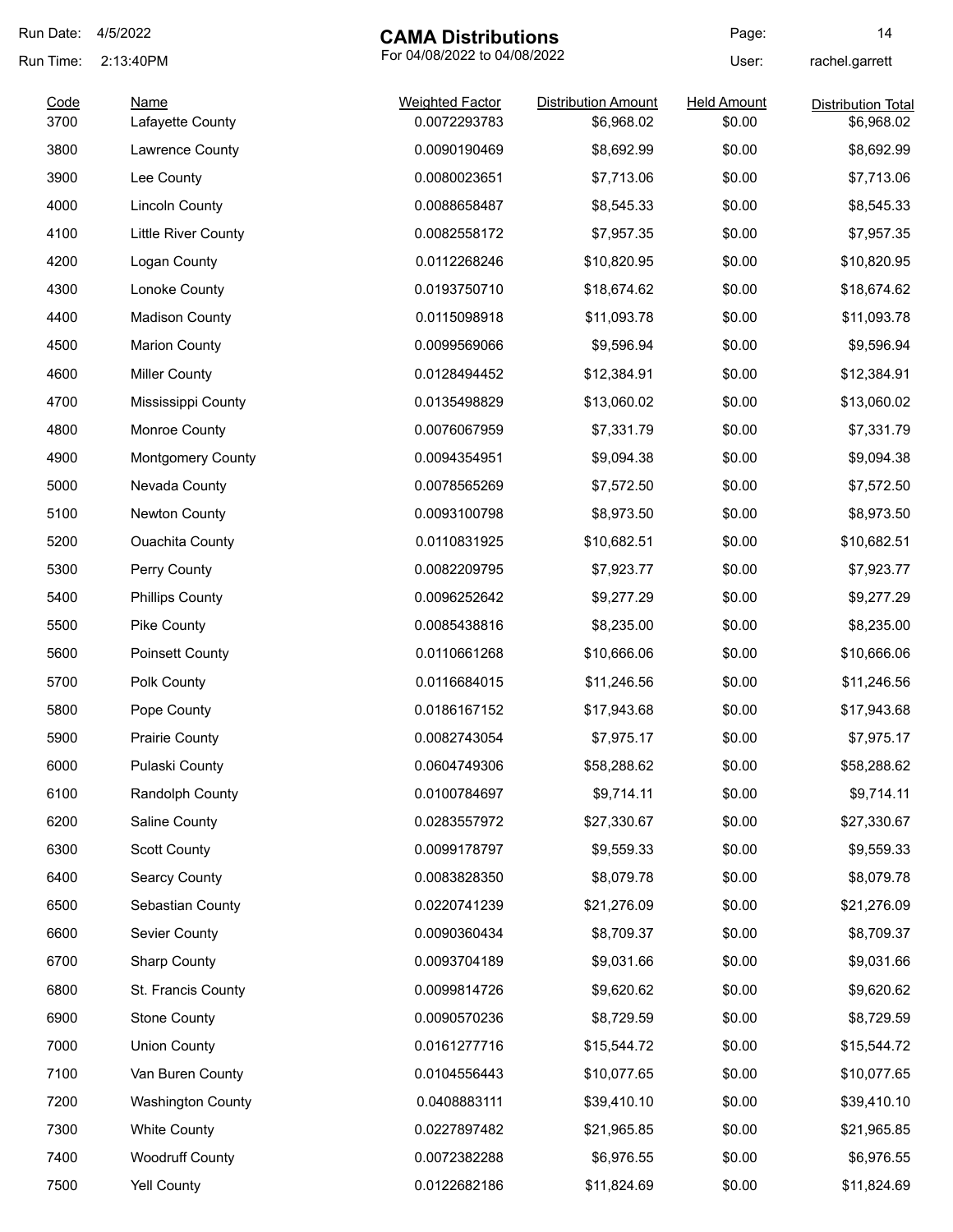| Run Date: | 4/5/2022                                      | <b>CAMA Distributions</b>    |                            | Page:              | 15                        |
|-----------|-----------------------------------------------|------------------------------|----------------------------|--------------------|---------------------------|
| Run Time: | 2:13:40PM                                     | For 04/08/2022 to 04/08/2022 |                            | User:              | rachel.garrett            |
| Code      | <u>Name</u>                                   | <b>Weighted Factor</b>       | <b>Distribution Amount</b> | <b>Held Amount</b> | <b>Distribution Total</b> |
|           | Total for MLC0200 - County Wholesale Fuel Tax | 1.0000000003                 | \$963,847.69               | \$0.00             | \$963,847.69              |
|           | MLC0200 - Real Estate Transfer                |                              |                            |                    |                           |
| 0100      | Arkansas County                               | 0.0045274535                 | \$1,072.30                 | \$0.00             | \$1,072.30                |
| 0200      | <b>Ashley County</b>                          | 0.0019468950                 | \$461.11                   | \$0.00             | \$461.11                  |
| 0300      | <b>Baxter County</b>                          | 0.0150652590                 | \$3,568.10                 | \$0.00             | \$3,568.10                |
| 0400      | <b>Benton County</b>                          | 0.1848011104                 | \$43,768.84                | \$0.00             | \$43,768.84               |
| 0500      | <b>Boone County</b>                           | 0.0120135033                 | \$2,845.31                 | \$0.00             | \$2,845.31                |
| 0600      | <b>Bradley County</b>                         | 0.0008793881                 | \$208.28                   | \$0.00             | \$208.28                  |
| 0700      | Calhoun County                                | 0.0002398740                 | \$56.81                    | \$0.00             | \$56.81                   |
| 0800      | <b>Carroll County</b>                         | 0.0108851994                 | \$2,578.08                 | \$0.00             | \$2,578.08                |
| 0900      | <b>Chicot County</b>                          | 0.0015756078                 | \$373.17                   | \$0.00             | \$373.17                  |
| 1000      | <b>Clark County</b>                           | 0.0033928898                 | \$803.58                   | \$0.00             | \$803.58                  |
| 1100      | Clay County                                   | 0.0090175532                 | \$2,135.74                 | \$0.00             | \$2,135.74                |
| 1200      | <b>Cleburne County</b>                        | 0.0125337554                 | \$2,968.53                 | \$0.00             | \$2,968.53                |
| 1300      | <b>Cleveland County</b>                       | 0.0019842487                 | \$469.96                   | \$0.00             | \$469.96                  |
| 1400      | Columbia County                               | 0.0036098116                 | \$854.96                   | \$0.00             | \$854.96                  |
| 1500      | <b>Conway County</b>                          | 0.0050522060                 | \$1,196.58                 | \$0.00             | \$1,196.58                |
| 1600      | <b>Craighead County</b>                       | 0.0302929843                 | \$7,174.68                 | \$0.00             | \$7,174.68                |
| 1700      | <b>Crawford County</b>                        | 0.0131521174                 | \$3,114.99                 | \$0.00             | \$3,114.99                |
| 1800      | <b>Crittenden County</b>                      | 0.0118123332                 | \$2,797.67                 | \$0.00             | \$2,797.67                |
| 1900      | <b>Cross County</b>                           | 0.0070481560                 | \$1,669.31                 | \$0.00             | \$1,669.31                |
| 2000      | <b>Dallas County</b>                          | 0.0004270928                 | \$101.15                   | \$0.00             | \$101.15                  |
| 2100      | Desha County                                  | 0.0014329435                 | \$339.38                   | \$0.00             | \$339.38                  |
| 2200      | Drew County                                   | 0.0022632767                 | \$536.04                   | \$0.00             | \$536.04                  |
| 2300      | <b>Faulkner County</b>                        | 0.0317092761                 | \$7,510.12                 | \$0.00             | \$7,510.12                |
| 2400      | <b>Franklin County</b>                        | 0.0062583269                 | \$1,482.24                 | \$0.00             | \$1,482.24                |
| 2500      | <b>Fulton County</b>                          | 0.0039711569                 | \$940.54                   | \$0.00             | \$940.54                  |
| 2600      | <b>Garland County</b>                         | 0.0439945657                 | \$10,419.80                | \$0.00             | \$10,419.80               |
| 2700      | <b>Grant County</b>                           | 0.0044225930                 | \$1,047.46                 | \$0.00             | \$1,047.46                |
| 2800      | <b>Greene County</b>                          | 0.0090013516                 | \$2,131.91                 | \$0.00             | \$2,131.91                |
| 2900      | <b>Hempstead County</b>                       | 0.0032268232                 | \$764.25                   | \$0.00             | \$764.25                  |
| 3000      | <b>Hot Spring County</b>                      | 0.0049266435                 | \$1,166.84                 | \$0.00             | \$1,166.84                |
| 3100      | <b>Howard County</b>                          | 0.0019221425                 | \$455.25                   | \$0.00             | \$455.25                  |
| 3200      | Independence County                           | 0.0072313243                 | \$1,712.69                 | \$0.00             | \$1,712.69                |
| 3300      | Izard County                                  | 0.0055018011                 | \$1,303.06                 | \$0.00             | \$1,303.06                |
| 3400      | Jackson County                                | 0.0103744391                 | \$2,457.11                 | \$0.00             | \$2,457.11                |
| 3500      | Jefferson County                              | 0.0107781296                 | \$2,552.72                 | \$0.00             | \$2,552.72                |
| 3600      | Johnson County                                | 0.0047466254                 | \$1,124.20                 | \$0.00             | \$1,124.20                |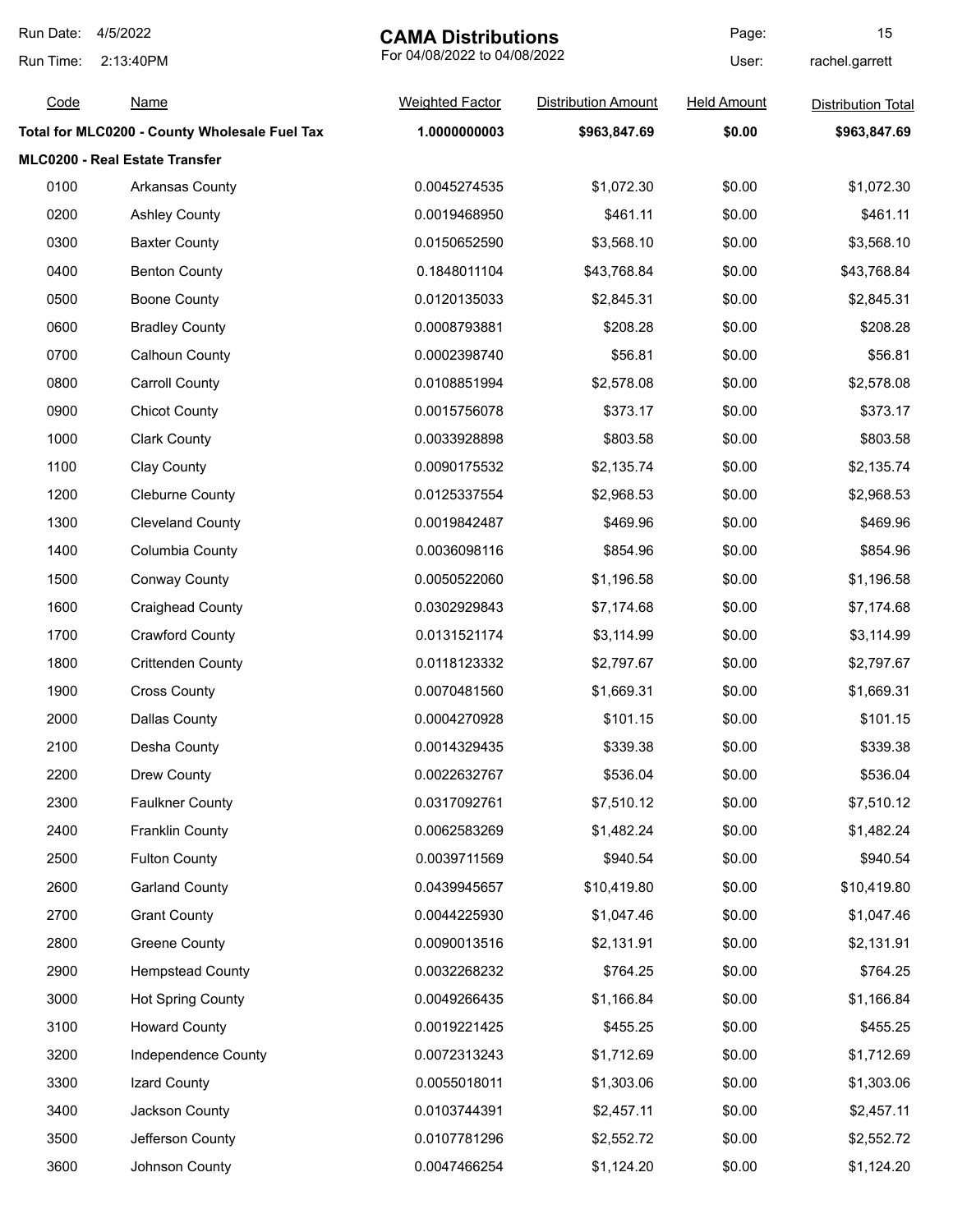| Run Date:    | 4/5/2022                   | <b>CAMA Distributions</b>              |                                        | Page:                        | 16                                    |
|--------------|----------------------------|----------------------------------------|----------------------------------------|------------------------------|---------------------------------------|
| Run Time:    | 2:13:40PM                  | For 04/08/2022 to 04/08/2022           |                                        | User:                        | rachel.garrett                        |
| Code<br>3700 | Name<br>Lafayette County   | <b>Weighted Factor</b><br>0.0008820884 | <b>Distribution Amount</b><br>\$208.92 | <b>Held Amount</b><br>\$0.00 | <b>Distribution Total</b><br>\$208.92 |
| 3800         | Lawrence County            | 0.0036062112                           | \$854.11                               | \$0.00                       | \$854.11                              |
| 3900         | Lee County                 | 0.0002421243                           | \$57.35                                | \$0.00                       | \$57.35                               |
| 4000         | <b>Lincoln County</b>      | 0.0025549059                           | \$605.11                               | \$0.00                       | \$605.11                              |
| 4100         | <b>Little River County</b> | 0.0009851487                           | \$233.33                               | \$0.00                       | \$233.33                              |
| 4200         | Logan County               | 0.0019909994                           | \$471.55                               | \$0.00                       | \$471.55                              |
| 4300         | Lonoke County              | 0.0192866818                           | \$4,567.91                             | \$0.00                       | \$4,567.91                            |
| 4400         | <b>Madison County</b>      | 0.0060175527                           | \$1,425.21                             | \$0.00                       | \$1,425.21                            |
| 4500         | <b>Marion County</b>       | 0.0061084618                           | \$1,446.75                             | \$0.00                       | \$1,446.75                            |
| 4600         | <b>Miller County</b>       | 0.0060297040                           | \$1,428.09                             | \$0.00                       | \$1,428.09                            |
| 4700         | Mississippi County         | 0.0062461756                           | \$1,479.36                             | \$0.00                       | \$1,479.36                            |
| 4800         | Monroe County              | 0.0015045007                           | \$356.33                               | \$0.00                       | \$356.33                              |
| 4900         | <b>Montgomery County</b>   | 0.0035549061                           | \$841.95                               | \$0.00                       | \$841.95                              |
| 5000         | Nevada County              | 0.0007083710                           | \$167.77                               | \$0.00                       | \$167.77                              |
| 5100         | Newton County              | 0.0019441947                           | \$460.47                               | \$0.00                       | \$460.47                              |
| 5200         | <b>Ouachita County</b>     | 0.0017934296                           | \$424.76                               | \$0.00                       | \$424.76                              |
| 5300         | Perry County               | 0.0014423945                           | \$341.62                               | \$0.00                       | \$341.62                              |
| 5400         | <b>Phillips County</b>     | 0.0014207923                           | \$336.50                               | \$0.00                       | \$336.50                              |
| 5500         | Pike County                | 0.0038505857                           | \$911.98                               | \$0.00                       | \$911.98                              |
| 5600         | <b>Poinsett County</b>     | 0.0037412247                           | \$886.08                               | \$0.00                       | \$886.08                              |
| 5700         | Polk County                | 0.0044734072                           | \$1,059.49                             | \$0.00                       | \$1,059.49                            |
| 5800         | Pope County                | 0.0152619287                           | \$3,614.68                             | \$0.00                       | \$3,614.68                            |
| 5900         | <b>Prairie County</b>      | 0.0025963101                           | \$614.92                               | \$0.00                       | \$614.92                              |
| 6000         | Pulaski County             | 0.1663465619                           | \$39,398.05                            | \$0.00                       | \$39,398.05                           |
| 6100         | Randolph County            | 0.0046282636                           | \$1,096.17                             | \$0.00                       | \$1,096.17                            |
| 6200         | Saline County              | 0.0501723754                           | \$11,882.97                            | \$0.00                       | \$11,882.97                           |
| 6300         | <b>Scott County</b>        | 0.0007902792                           | \$187.17                               | \$0.00                       | \$187.17                              |
| 6400         | <b>Searcy County</b>       | 0.0018010804                           | \$426.57                               | \$0.00                       | \$426.57                              |
| 6500         | Sebastian County           | 0.0296444693                           | \$7,021.08                             | \$0.00                       | \$7,021.08                            |
| 6600         | Sevier County              | 0.0037695776                           | \$892.80                               | \$0.00                       | \$892.80                              |
| 6700         | <b>Sharp County</b>        | 0.0047272735                           | \$1,119.62                             | \$0.00                       | \$1,119.62                            |
| 6800         | St. Francis County         | 0.0052142223                           | \$1,234.95                             | \$0.00                       | \$1,234.95                            |
| 6900         | <b>Stone County</b>        | 0.0030279033                           | \$717.14                               | \$0.00                       | \$717.14                              |
| 7000         | <b>Union County</b>        | 0.0051125121                           | \$1,210.86                             | \$0.00                       | \$1,210.86                            |
| 7100         | Van Buren County           | 0.0051143123                           | \$1,211.29                             | \$0.00                       | \$1,211.29                            |
| 7200         | <b>Washington County</b>   | 0.1119446628                           | \$26,513.30                            | \$0.00                       | \$26,513.30                           |
| 7300         | <b>White County</b>        | 0.0240373577                           | \$5,693.08                             | \$0.00                       | \$5,693.08                            |
| 7400         | <b>Woodruff County</b>     | 0.0024324936                           | \$576.12                               | \$0.00                       | \$576.12                              |
| 7500         | Yell County                | 0.0029756981                           | \$704.77                               | \$0.00                       | \$704.77                              |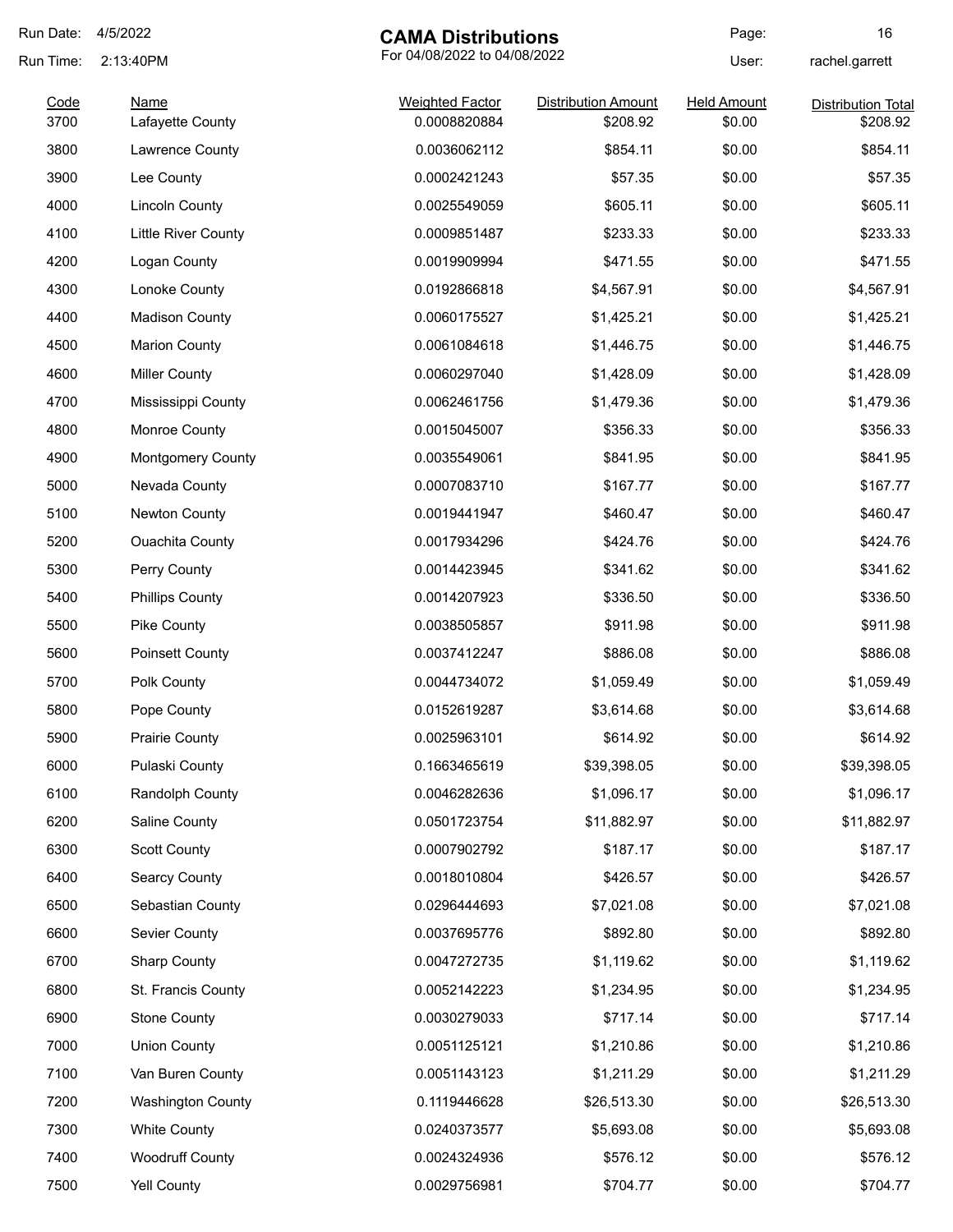| Run Date: | 4/5/2022<br><b>CAMA Distributions</b>    |                              | Page:                      | 17                 |                           |
|-----------|------------------------------------------|------------------------------|----------------------------|--------------------|---------------------------|
| Run Time: | 2:13:40PM                                | For 04/08/2022 to 04/08/2022 |                            | User:              | rachel.garrett            |
| Code      | <b>Name</b>                              | <b>Weighted Factor</b>       | <b>Distribution Amount</b> | <b>Held Amount</b> | <b>Distribution Total</b> |
|           | Total for MLC0200 - Real Estate Transfer | 1.0000000002                 | \$236,842.94               | \$0.00             | \$236,842.94              |
|           | MLC0200 - Severance Tax                  |                              |                            |                    |                           |
| 0100      | Arkansas County                          | 0.0005346525                 | \$550.22                   | \$0.00             | \$550.22                  |
| 0200      | <b>Ashley County</b>                     | 0.0008740804                 | \$899.53                   | \$0.00             | \$899.53                  |
| 0300      | <b>Baxter County</b>                     | 0.0008651907                 | \$890.38                   | \$0.00             | \$890.38                  |
| 0400      | <b>Benton County</b>                     | 0.0087253601                 | \$8,979.37                 | \$0.00             | \$8,979.37                |
| 0500      | <b>Boone County</b>                      | 0.0007100450                 | \$730.72                   | \$0.00             | \$730.72                  |
| 0600      | <b>Bradley County</b>                    | 0.0037198916                 | \$3,828.19                 | \$0.00             | \$3,828.19                |
| 0700      | <b>Calhoun County</b>                    | 0.0013003428                 | \$1,338.20                 | \$0.00             | \$1,338.20                |
| 0800      | <b>Carroll County</b>                    | 0.0003361884                 | \$345.98                   | \$0.00             | \$345.98                  |
| 1200      | <b>Cleburne County</b>                   | 0.0002610216                 | \$268.62                   | \$0.00             | \$268.62                  |
| 1400      | Columbia County                          | 0.2598571096                 | \$267,422.07               | \$0.00             | \$267,422.07              |
| 1500      | <b>Conway County</b>                     | 0.0001021749                 | \$105.15                   | \$0.00             | \$105.15                  |
| 1600      | <b>Craighead County</b>                  | 0.0004447198                 | \$457.67                   | \$0.00             | \$457.67                  |
| 1700      | <b>Crawford County</b>                   | 0.0053938461                 | \$5,550.87                 | \$0.00             | \$5,550.87                |
| 1900      | <b>Cross County</b>                      | 0.0000157735                 | \$16.23                    | \$0.00             | \$16.23                   |
| 2000      | <b>Dallas County</b>                     | 0.0000296637                 | \$30.53                    | \$0.00             | \$30.53                   |
| 2300      | <b>Faulkner County</b>                   | 0.0017315586                 | \$1,781.97                 | \$0.00             | \$1,781.97                |
| 2400      | <b>Franklin County</b>                   | 0.0000823991                 | \$84.80                    | \$0.00             | \$84.80                   |
| 2500      | <b>Fulton County</b>                     | 0.0001398431                 | \$143.91                   | \$0.00             | \$143.91                  |
| 2600      | <b>Garland County</b>                    | 0.0014497724                 | \$1,491.98                 | \$0.00             | \$1,491.98                |
| 2700      | <b>Grant County</b>                      | 0.0000486108                 | \$50.03                    | \$0.00             | \$50.03                   |
| 2800      | <b>Greene County</b>                     | 0.0000014126                 | \$1.45                     | \$0.00             | \$1.45                    |
| 2900      | <b>Hempstead County</b>                  | 0.0002900355                 | \$298.48                   | \$0.00             | \$298.48                  |
| 3000      | <b>Hot Spring County</b>                 | 0.0072219576                 | \$7,432.20                 | \$0.00             | \$7,432.20                |
| 3100      | <b>Howard County</b>                     | 0.0004558131                 | \$469.08                   | \$0.00             | \$469.08                  |
| 3200      | Independence County                      | 0.0037945970                 | \$3,905.07                 | \$0.00             | \$3,905.07                |
| 3300      | Izard County                             | 0.0007443418                 | \$766.01                   | \$0.00             | \$766.01                  |
| 3400      | Jackson County                           | 0.0024102918                 | \$2,480.46                 | \$0.00             | \$2,480.46                |
| 3500      | Jefferson County                         | 0.0000329596                 | \$33.92                    | \$0.00             | \$33.92                   |
| 3600      | Johnson County                           | 0.0012148455                 | \$1,250.21                 | \$0.00             | \$1,250.21                |
| 3700      | Lafayette County                         | 0.0606531886                 | \$62,418.93                | \$0.00             | \$62,418.93               |
| 3800      | Lawrence County                          | 0.0019109532                 | \$1,966.59                 | \$0.00             | \$1,966.59                |
| 4000      | <b>Lincoln County</b>                    | 0.0001466987                 | \$150.97                   | \$0.00             | \$150.97                  |
| 4100      | Little River County                      | 0.0041974110                 | \$4,319.61                 | \$0.00             | \$4,319.61                |
| 4200      | Logan County                             | 0.0024670013                 | \$2,538.82                 | \$0.00             | \$2,538.82                |
| 4300      | Lonoke County                            | 0.0022643277                 | \$2,330.25                 | \$0.00             | \$2,330.25                |
| 4500      | <b>Marion County</b>                     | 0.0005526673                 | \$568.76                   | \$0.00             | \$568.76                  |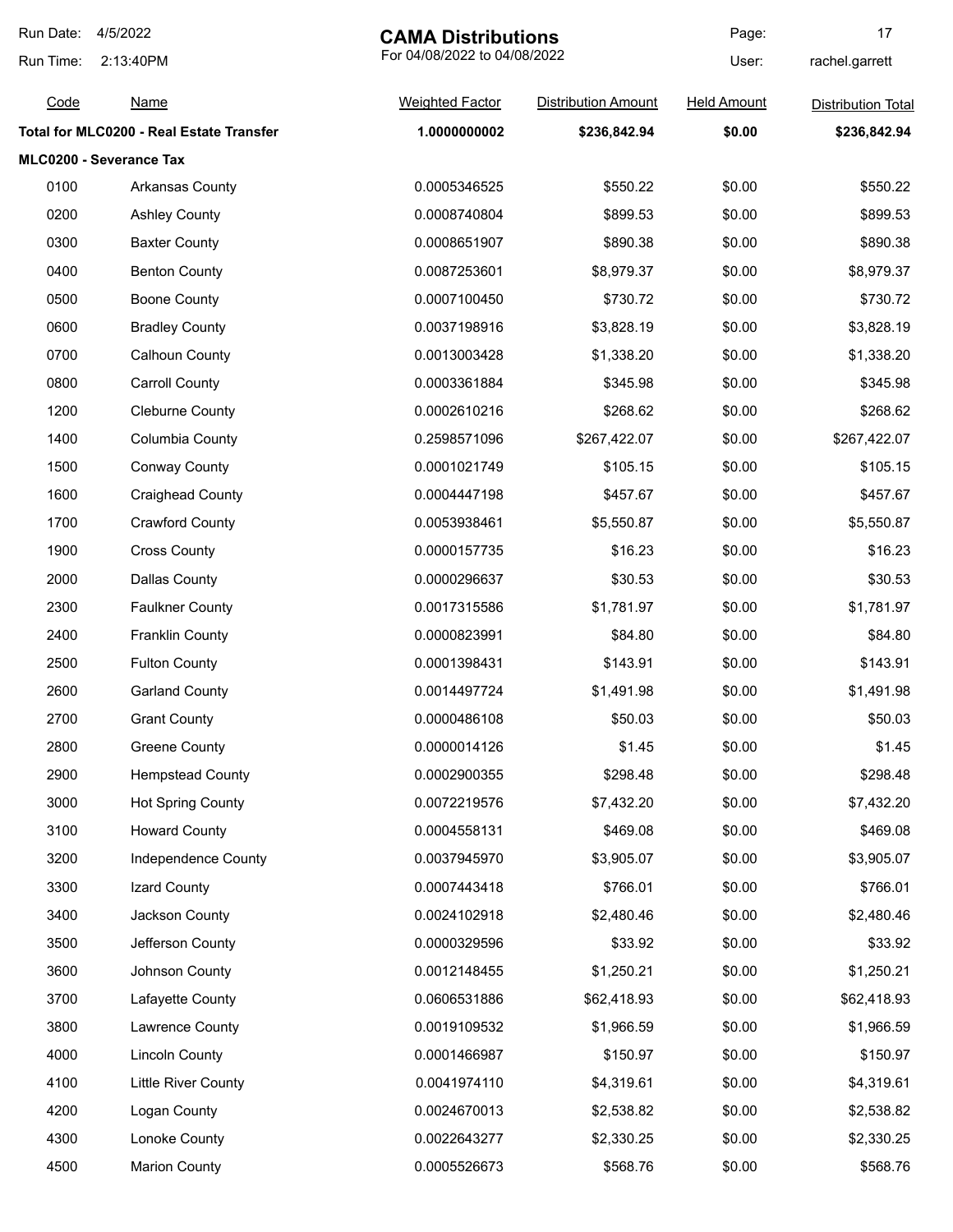| Run Date:    | 4/5/2022<br><b>CAMA Distributions</b>    |                                        | Page:                                     | 18                           |                                          |
|--------------|------------------------------------------|----------------------------------------|-------------------------------------------|------------------------------|------------------------------------------|
| Run Time:    | 2:13:40PM                                |                                        | For 04/08/2022 to 04/08/2022              |                              | rachel.garrett                           |
| Code<br>4600 | Name<br><b>Miller County</b>             | <b>Weighted Factor</b><br>0.0488916142 | <b>Distribution Amount</b><br>\$50,314.95 | <b>Held Amount</b><br>\$0.00 | <b>Distribution Total</b><br>\$50,314.95 |
| 5000         | Nevada County                            | 0.0313565738                           | \$32,269.43                               | \$0.00                       | \$32,269.43                              |
| 5200         | <b>Ouachita County</b>                   | 0.1694386953                           | \$174,371.41                              | \$0.00                       | \$174,371.41                             |
| 5300         | Perry County                             | 0.0000536771                           | \$55.24                                   | \$0.00                       | \$55.24                                  |
| 5500         | Pike County                              | 0.0011747760                           | \$1,208.98                                | \$0.00                       | \$1,208.98                               |
| 5600         | <b>Poinsett County</b>                   | 0.0009245181                           | \$951.43                                  | \$0.00                       | \$951.43                                 |
| 5700         | Polk County                              | 0.0059028372                           | \$6,074.68                                | \$0.00                       | \$6,074.68                               |
| 5800         | Pope County                              | 0.0017054263                           | \$1,755.07                                | \$0.00                       | \$1,755.07                               |
| 6000         | Pulaski County                           | 0.0177951485                           | \$18,313.20                               | \$0.00                       | \$18,313.20                              |
| 6100         | <b>Randolph County</b>                   | 0.0008039799                           | \$827.39                                  | \$0.00                       | \$827.39                                 |
| 6200         | <b>Saline County</b>                     | 0.0011418163                           | \$1,175.06                                | \$0.00                       | \$1,175.06                               |
| 6400         | <b>Searcy County</b>                     | 0.0000576605                           | \$59.34                                   | \$0.00                       | \$59.34                                  |
| 6500         | Sebastian County                         | 0.0012297150                           | \$1,265.51                                | \$0.00                       | \$1,265.51                               |
| 6600         | <b>Sevier County</b>                     | 0.0005280606                           | \$543.43                                  | \$0.00                       | \$543.43                                 |
| 6700         | <b>Sharp County</b>                      | 0.0002076269                           | \$213.67                                  | \$0.00                       | \$213.67                                 |
| 6900         | <b>Stone County</b>                      | 0.0002240032                           | \$230.52                                  | \$0.00                       | \$230.52                                 |
| 7000         |                                          | 0.3357872261                           |                                           | \$0.00                       |                                          |
|              | <b>Union County</b>                      |                                        | \$345,562.69                              |                              | \$345,562.69                             |
| 7200         | <b>Washington County</b>                 | 0.0047537227                           | \$4,892.11                                | \$0.00                       | \$4,892.11                               |
| 7300         | <b>White County</b>                      | 0.0029517718                           | \$3,037.70                                | \$0.00                       | \$3,037.70                               |
| 7500         | <b>Yell County</b>                       | 0.0000904036                           | \$93.04                                   | \$0.00                       | \$93.04                                  |
|              | <b>Total for MLC0200 - Severance Tax</b> | 1.0000000001                           | \$1,029,112.08                            | \$0.00                       | \$1,029,112.08                           |
|              | MLM0100 - Municipal General              |                                        |                                           |                              |                                          |
| 5301         | Adona                                    | 0.0000743100                           | \$143.71                                  | \$0.00                       | \$143.71                                 |
| 6207         | Alexander                                | 0.0016881842                           | \$3,264.80                                | \$0.00                       | \$3,264.80                               |
| 3802         | Alicia                                   | 0.0000713177                           | \$137.92                                  | \$0.00                       | \$137.92                                 |
| 1701         | Alma                                     | 0.0029050732                           | \$5,618.15                                | \$0.00                       | \$5,618.15                               |
| 0105         | Almyra                                   | 0.0001276736                           | \$246.91                                  | \$0.00                       | \$246.91                                 |
| 0502         | Alpena                                   | 0.0001865232                           | \$360.72                                  | \$0.00                       | \$360.72                                 |
| 3505         | Altheimer                                | 0.0003471126                           | \$671.28                                  | \$0.00                       | \$671.28                                 |
| 2404         | Altus                                    | 0.0003316521                           | \$641.39                                  | \$0.00                       | \$641.39                                 |
| 3404         | Amagon                                   | 0.0000344120                           | \$66.55                                   | \$0.00                       | \$66.55                                  |
| 1004         | Amity                                    | 0.0003396317                           | \$656.82                                  | \$0.00                       | \$656.82                                 |
| 1812         | Anthonyville                             | 0.0000673279                           | \$130.21                                  | \$0.00                       | \$130.21                                 |
| 5501         | Antoine                                  | 0.0000563559                           | \$108.99                                  | \$0.00                       | \$108.99                                 |
| 1002         | Arkadelphia                              | 0.0051767656                           | \$10,011.40                               | \$0.00                       | \$10,011.40                              |
| 2102         | Arkansas City                            | 0.0001875206                           | \$362.65                                  | \$0.00                       | \$362.65                                 |
| 6702         | Ash Flat                                 | 0.0005670503                           | \$1,096.62                                | \$0.00                       | \$1,096.62                               |
| 4101         | Ashdown                                  | 0.0021250673                           | \$4,109.69                                | \$0.00                       | \$4,109.69                               |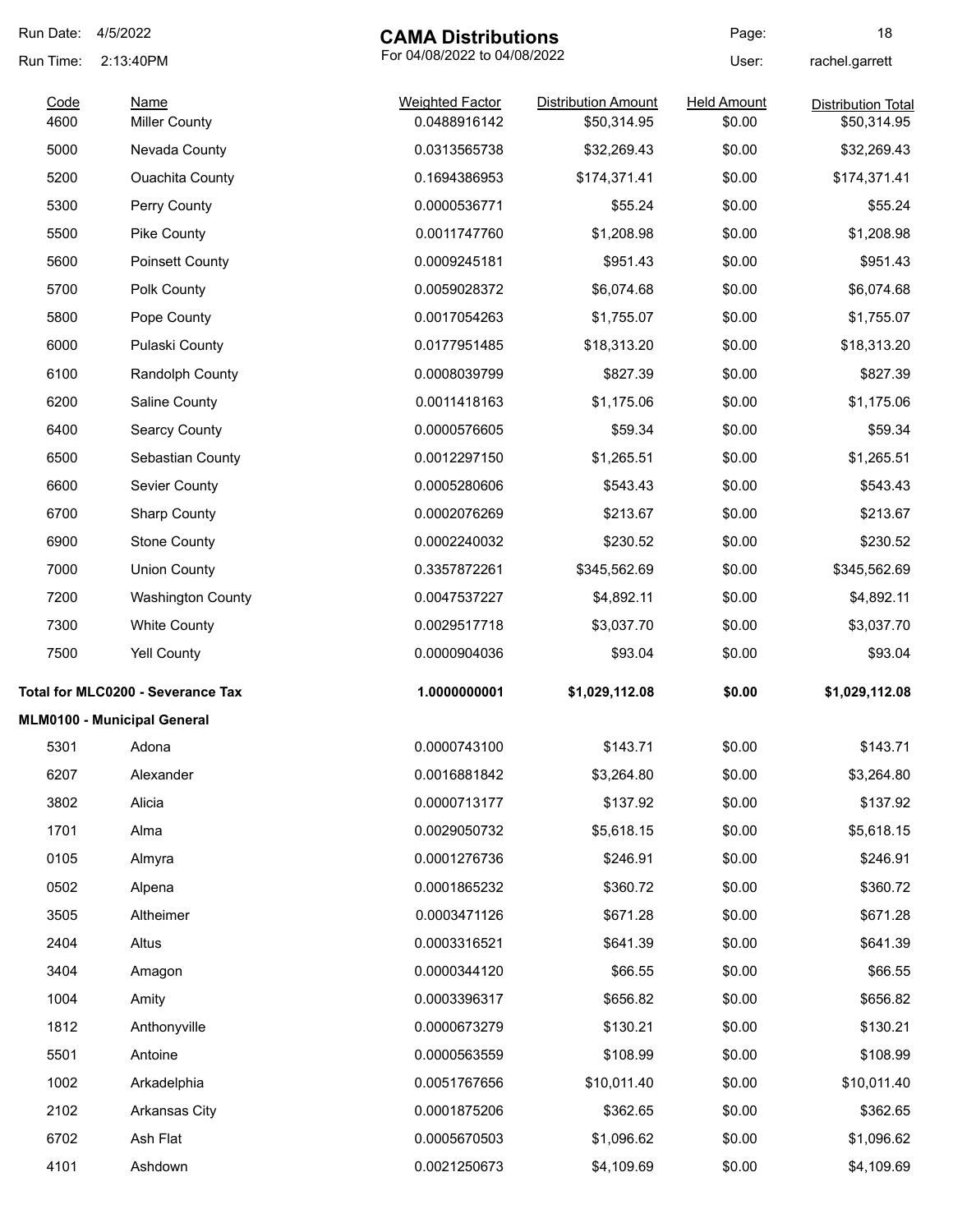| Run Date: | 4/5/2022             | <b>CAMA Distributions</b> |                              | Page:              | 19                        |
|-----------|----------------------|---------------------------|------------------------------|--------------------|---------------------------|
| Run Time: | 2:13:40PM            |                           | For 04/08/2022 to 04/08/2022 |                    | rachel.garrett            |
| Code      | <b>Name</b>          | <b>Weighted Factor</b>    | <b>Distribution Amount</b>   | <b>Held Amount</b> | <b>Distribution Total</b> |
| 5802      | Atkins               | 0.0014258548              | \$2,757.47                   | \$0.00             | \$2,757.47                |
| 3902      | Aubrey               | 0.0000538623              | \$104.16                     | \$0.00             | \$104.16                  |
| 7402      | Augusta              | 0.0009964526              | \$1,927.05                   | \$0.00             | \$1,927.05                |
| 4302      | Austin               | 0.0017255885              | \$3,337.13                   | \$0.00             | \$3,337.13                |
| 0413      | Avoca                | 0.0002428791              | \$469.71                     | \$0.00             | \$469.71                  |
| 7317      | <b>Bald Knob</b>     | 0.0012577845              | \$2,432.44                   | \$0.00             | \$2,432.44                |
| 0601      | <b>Banks</b>         | 0.0000433891              | \$83.91                      | \$0.00             | \$83.91                   |
| 6504      | <b>Barling</b>       | 0.0023849030              | \$4,612.19                   | \$0.00             | \$4,612.19                |
| 4703      | <b>Bassett</b>       | 0.0000618419              | \$119.60                     | \$0.00             | \$119.60                  |
| 3201      | <b>Batesville</b>    | 0.0055812316              | \$10,793.60                  | \$0.00             | \$10,793.60               |
| 6204      | <b>Bauxite</b>       | 0.0003136980              | \$606.66                     | \$0.00             | \$606.66                  |
| 1601      | Bay                  | 0.0009356081              | \$1,809.38                   | \$0.00             | \$1,809.38                |
| 5204      | Bearden              | 0.0003870106              | \$748.44                     | \$0.00             | \$748.44                  |
| 0804      | Beaver               | 0.0000334146              | \$64.62                      | \$0.00             | \$64.62                   |
| 7302      | Beebe                | 0.0042077429              | \$8,137.39                   | \$0.00             | \$8,137.39                |
| 3405      | Beedeville           | 0.0000418929              | \$81.02                      | \$0.00             | \$81.02                   |
| 0423      | <b>Bella Vista</b>   | 0.0150136177              | \$29,034.98                  | \$0.00             | \$29,034.98               |
| 0503      | <b>Bellefonte</b>    | 0.0002049760              | \$396.41                     | \$0.00             | \$396.41                  |
| 7506      | Belleville           | 0.0001556022              | \$300.92                     | \$0.00             | \$300.92                  |
| 6602      | Ben Lomond           | 0.0000698215              | \$135.03                     | \$0.00             | \$135.03                  |
| 6203      | <b>Benton</b>        | 0.0174623575              | \$33,770.62                  | \$0.00             | \$33,770.62               |
| 0403      | Bentonville          | 0.0270129414              | \$52,240.59                  | \$0.00             | \$52,240.59               |
| 0504      | Bergman              | 0.0002124569              | \$410.87                     | \$0.00             | \$410.87                  |
| 0802      | Berryville           | 0.0028337555              | \$5,480.23                   | \$0.00             | \$5,480.23                |
| 0306      | <b>Big Flat</b>      | 0.0000438878              | \$84.88                      | \$0.00             | \$84.88                   |
| 5302      | <b>Bigelow</b>       | 0.0001755512              | \$339.50                     | \$0.00             | \$339.50                  |
| 6101      | <b>Biggers</b>       | 0.0001521111              | \$294.17                     | \$0.00             | \$294.17                  |
| 4704      | Birdsong             | 0.0000159592              | \$30.86                      | \$0.00             | \$30.86                   |
| 5902      | <b>Biscoe</b>        | 0.0001521111              | \$294.17                     | \$0.00             | \$294.17                  |
|           |                      |                           |                              |                    |                           |
| 1602      | <b>Black Oak</b>     | 0.0001162029              | \$224.73                     | \$0.00             | \$224.73                  |
| 3803      | <b>Black Rock</b>    | 0.0002942478              | \$569.05                     | \$0.00             | \$569.05                  |
| 4901      | <b>Black Springs</b> | 0.0000478776              | \$92.59                      | \$0.00             | \$92.59                   |
| 2902      | <b>Blevins</b>       | 0.0001436328              | \$277.77                     | \$0.00             | \$277.77                  |
| 0805      | <b>Blue Eye</b>      | 0.0000229414              | \$44.37                      | \$0.00             | \$44.37                   |
| 4201      | <b>Blue Mountain</b> | 0.0000438878              | \$84.88                      | \$0.00             | \$84.88                   |
| 5002      | <b>Bluff City</b>    | 0.0000588496              | \$113.81                     | \$0.00             | \$113.81                  |
| 4705      | Blytheville          | 0.0066859075              | \$12,929.94                  | \$0.00             | \$12,929.94               |
| 5003      | <b>Bodcaw</b>        | 0.0000603457              | \$116.70                     | \$0.00             | \$116.70                  |
| 6506      | Bonanza              | 0.0002927516              | \$566.16                     | \$0.00             | \$566.16                  |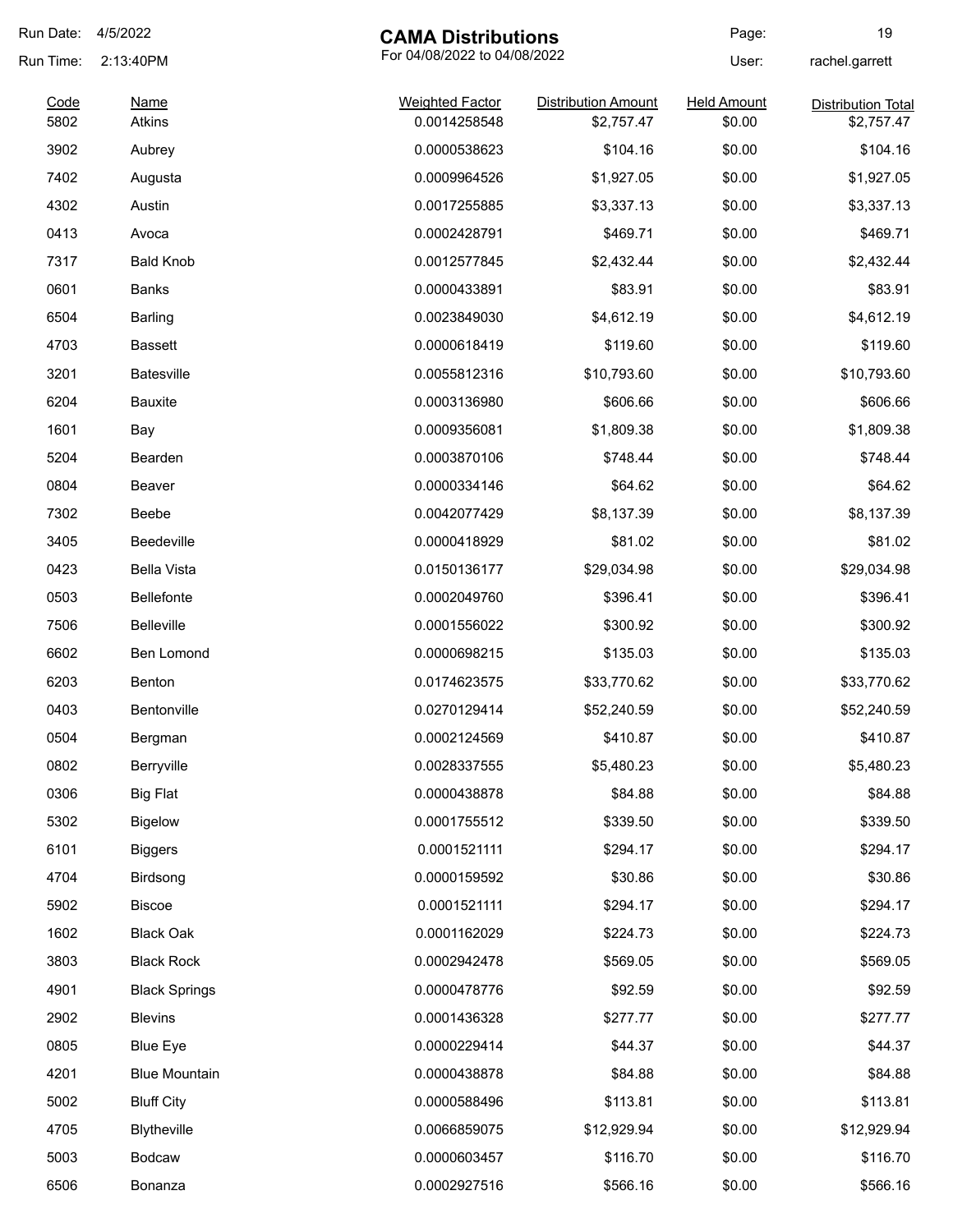| Run Date:    | 4/5/2022                 | <b>CAMA Distributions</b>              |                                          | Page:                        | 20                                      |
|--------------|--------------------------|----------------------------------------|------------------------------------------|------------------------------|-----------------------------------------|
| Run Time:    | 2:13:40PM                | For 04/08/2022 to 04/08/2022           |                                          | User:                        | rachel.garrett                          |
| Code<br>1603 | <b>Name</b><br>Bono      | <b>Weighted Factor</b><br>0.0012014285 | <b>Distribution Amount</b><br>\$2,323.45 | <b>Held Amount</b><br>\$0.00 | <b>Distribution Total</b><br>\$2,323.45 |
| 4210         | Booneville               | 0.0018996436                           | \$3,673.74                               | \$0.00                       | \$3,673.74                              |
| 7303         | <b>Bradford</b>          | 0.0003381356                           | \$653.92                                 | \$0.00                       | \$653.92                                |
| 3701         | <b>Bradley</b>           | 0.0002019836                           | \$390.62                                 | \$0.00                       | \$390.62                                |
| 2402         | <b>Branch</b>            | 0.0001476226                           | \$285.49                                 | \$0.00                       | \$285.49                                |
| 0309         | <b>Briarcliff</b>        | 0.0001176991                           | \$227.62                                 | \$0.00                       | \$227.62                                |
| 4802         | <b>Brinkley</b>          | 0.0013465575                           | \$2,604.12                               | \$0.00                       | \$2,604.12                              |
| 1604         | <b>Brookland</b>         | 0.0020268184                           | \$3,919.68                               | \$0.00                       | \$3,919.68                              |
| 6201         | <b>Bryant</b>            | 0.0103051549                           | \$19,929.24                              | \$0.00                       | \$19,929.24                             |
| 3703         | <b>Buckner</b>           | 0.0000822896                           | \$159.14                                 | \$0.00                       | \$159.14                                |
| 4501         | <b>Bull Shoals</b>       | 0.0009735112                           | \$1,882.68                               | \$0.00                       | \$1,882.68                              |
| 4706         | <b>Burdette</b>          | 0.0000698215                           | \$135.03                                 | \$0.00                       | \$135.03                                |
| 4311         | Cabot                    |                                        |                                          | \$0.00                       |                                         |
| 1001         |                          | 0.0132506248<br>0.0002967414           | \$25,625.51                              | \$0.00                       | \$25,625.51<br>\$573.87                 |
| 6806         | Caddo Valley<br>Caldwell | 0.0002249250                           | \$573.87                                 | \$0.00                       | \$434.98                                |
|              |                          |                                        | \$434.98                                 |                              |                                         |
| 5004         | Cale                     | 0.0000364069                           | \$70.41                                  | \$0.00                       | \$70.41                                 |
| 3303         | Calico Rock              | 0.0004428678                           | \$856.47                                 | \$0.00                       | \$856.47                                |
| 7001         | Calion                   | 0.0002139530                           | \$413.77                                 | \$0.00                       | \$413.77                                |
| 5201         | Camden                   | 0.0052924698                           | \$10,235.16                              | \$0.00                       | \$10,235.16                             |
| 6003         | Cammack Village          | 0.0003880081                           | \$750.37                                 | \$0.00                       | \$750.37                                |
| 3406         | <b>Campbell Station</b>  | 0.0001157042                           | \$223.76                                 | \$0.00                       | \$223.76                                |
| 1605         | Caraway                  | 0.0005650554                           | \$1,092.77                               | \$0.00                       | \$1,092.77                              |
| 4304         | Carlisle                 | 0.0010139079                           | \$1,960.81                               | \$0.00                       | \$1,960.81                              |
| 2003         | Carthage                 | 0.0001107170                           | \$214.12                                 | \$0.00                       | \$214.12                                |
| 5303         | Casa                     | 0.0000598470                           | \$115.74                                 | \$0.00                       | \$115.74                                |
| 1606         | Cash                     | 0.0001396430                           | \$270.06                                 | \$0.00                       | \$270.06                                |
| 4203         | Caulksville              | 0.0000768037                           | \$148.53                                 | \$0.00                       | \$148.53                                |
| 6703         | Cave City                | 0.0009585495                           | \$1,853.75                               | \$0.00                       | \$1,853.75                              |
| 0411         | Cave Springs             | 0.0027404939                           | \$5,299.87                               | \$0.00                       | \$5,299.87                              |
| 1710         | Cedarville               | 0.0007101844                           | \$1,373.43                               | \$0.00                       | \$1,373.43                              |
| 0409         | Centerton                | 0.0088733154                           | \$17,160.19                              | \$0.00                       | \$17,160.19                             |
| 6507         | <b>Central City</b>      | 0.0002299122                           | \$444.63                                 | \$0.00                       | \$444.63                                |
| 2405         | Charleston               | 0.0012907003                           | \$2,496.10                               | \$0.00                       | \$2,496.10                              |
| 6708         | Cherokee Village         | 0.0023839055                           | \$4,610.26                               | \$0.00                       | \$4,610.26                              |
| 1901         | <b>Cherry Valley</b>     | 0.0002867669                           | \$554.58                                 | \$0.00                       | \$554.58                                |
| 1708         | Chester                  | 0.0000718164                           | \$138.89                                 | \$0.00                       | \$138.89                                |
| 5205         | Chidester                | 0.0001261774                           | \$244.02                                 | \$0.00                       | \$244.02                                |
| 4801         | Clarendon                | 0.0007610544                           | \$1,471.81                               | \$0.00                       | \$1,471.81                              |
| 1813         | Clarkedale               | 0.0001675716                           | \$324.07                                 | \$0.00                       | \$324.07                                |
|              |                          |                                        |                                          |                              |                                         |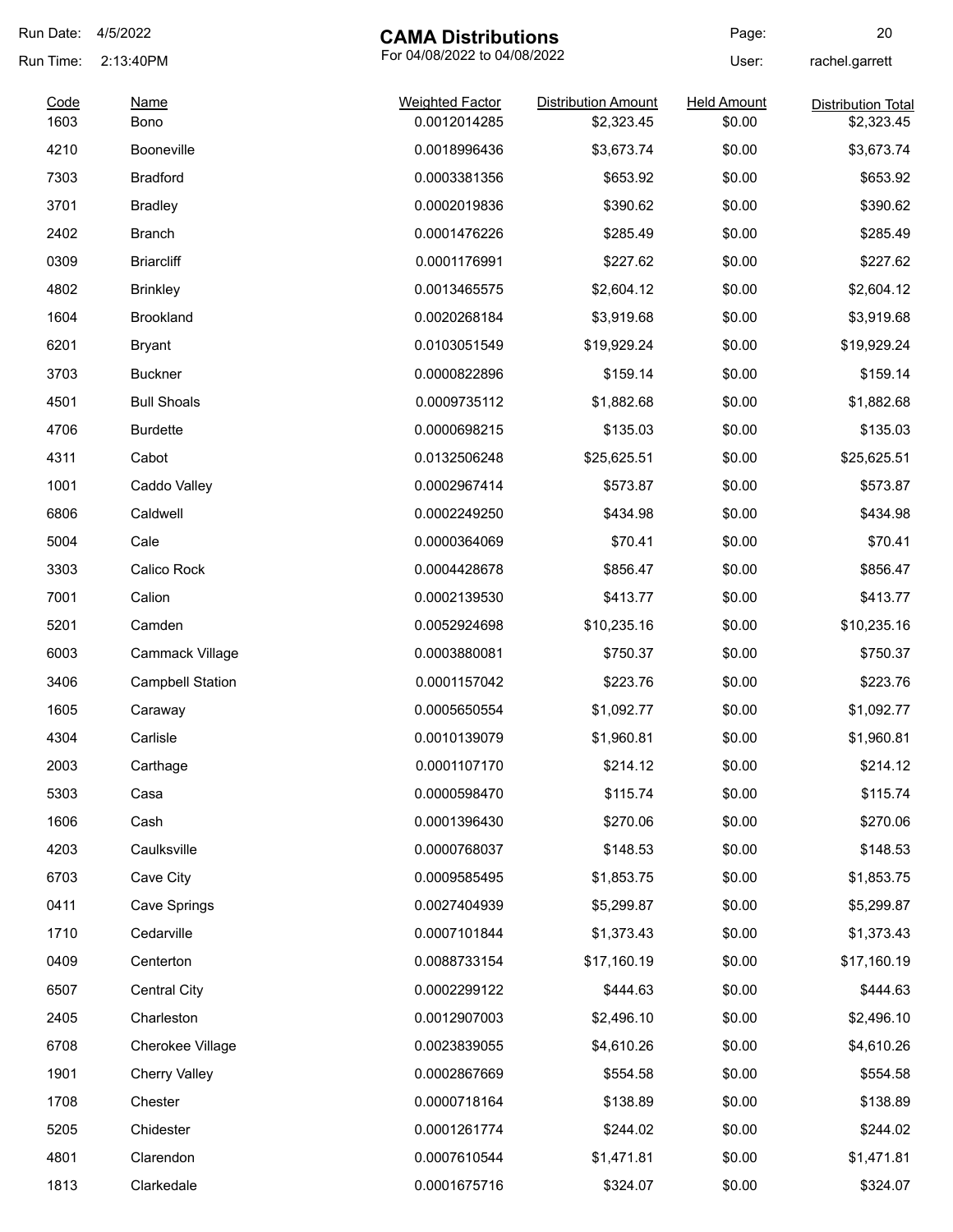| Run Date:    | 4/5/2022                   | <b>CAMA Distributions</b>              |                                          | Page:                        | 21                                      |
|--------------|----------------------------|----------------------------------------|------------------------------------------|------------------------------|-----------------------------------------|
| Run Time:    | 2:13:40PM                  | For 04/08/2022 to 04/08/2022           |                                          | User:                        | rachel.garrett                          |
| Code<br>3601 | <b>Name</b><br>Clarksville | <b>Weighted Factor</b><br>0.0046785393 | <b>Distribution Amount</b><br>\$9,047.87 | <b>Held Amount</b><br>\$0.00 | <b>Distribution Total</b><br>\$9,047.87 |
| 7103         | Clinton                    | 0.0012513010                           | \$2,419.90                               | \$0.00                       | \$2,419.90                              |
| 3602         | Coal Hill                  | 0.0004089545                           | \$790.88                                 | \$0.00                       | \$790.88                                |
| 6807         | Colt                       | 0.0001461264                           | \$282.60                                 | \$0.00                       | \$282.60                                |
| 1201         | Concord                    | 0.0000947578                           | \$183.25                                 | \$0.00                       | \$183.25                                |
| 2301         | Conway                     | 0.0319852298                           | \$61,856.54                              | \$0.00                       | \$61,856.54                             |
| 1101         | Corning                    | 0.0016093856                           | \$3,112.41                               | \$0.00                       | \$3,112.41                              |
| 0302         | Cotter                     | 0.0004418704                           | \$854.54                                 | \$0.00                       | \$854.54                                |
| 7401         | <b>Cotton Plant</b>        | 0.0002638255                           | \$0.00                                   | \$0.00                       | \$0.00                                  |
| 5702         | Cove                       | 0.0001590933                           | \$307.67                                 | \$0.00                       | \$307.67                                |
| 4305         | Coy                        | 0.0000433891                           | \$83.91                                  | \$0.00                       | \$83.91                                 |
| 1804         | Crawfordsville             | 0.0002304110                           | \$445.59                                 | \$0.00                       | \$445.59                                |
| 0201         | Crossett                   | 0.0024048520                           | \$4,650.77                               | \$0.00                       | \$4,650.77                              |
| 3203         | Cushman                    | 0.0002159479                           | \$417.62                                 | \$0.00                       | \$417.62                                |
| 5502         | Daisy                      | 0.0000438878                           | \$84.88                                  | \$0.00                       | \$84.88                                 |
| 7102         | Damascus                   | 0.0001905130                           | \$368.43                                 | \$0.00                       | \$368.43                                |
| 7504         | Danville                   | 0.0010114143                           | \$1,955.98                               | \$0.00                       | \$1,955.98                              |
| 7502         | Dardanelle                 | 0.0022527409                           | \$4,356.60                               | \$0.00                       | \$4,356.60                              |
| 1104         | Datto                      | 0.0000324171                           | \$62.69                                  | \$0.00                       | \$62.69                                 |
| 0405         | Decatur                    | 0.0008842394                           | \$1,710.04                               | \$0.00                       | \$1,710.04                              |
| 2801         | Delaplaine                 | 0.0000319184                           | \$61.73                                  | \$0.00                       | \$61.73                                 |
| 5503         | Delight                    | 0.0001436328                           | \$277.77                                 | \$0.00                       | \$277.77                                |
| 4707         | Dell                       | 0.0000967527                           | \$187.11                                 | \$0.00                       | \$187.11                                |
| 2406         | Denning                    | 0.0000997450                           | \$192.90                                 | \$0.00                       | \$192.90                                |
| 6601         | DeQueen                    | 0.0030447162                           | \$5,888.21                               | \$0.00                       | \$5,888.21                              |
| 0903         | Dermott                    | 0.0010079232                           | \$1,949.23                               | \$0.00                       | \$1,949.23                              |
| 5903         | Des Arc                    | 0.0009500711                           | \$1,837.35                               | \$0.00                       | \$1,837.35                              |
| 5904         | DeValls Bluff              | 0.0002593370                           | \$501.53                                 | \$0.00                       | \$501.53                                |
| 0102         | DeWitt                     | 0.0015241036                           | \$2,947.48                               | \$0.00                       | \$2,947.48                              |
| 0515         | Diamond City               | 0.0003775348                           | \$730.12                                 | \$0.00                       | \$730.12                                |
| 3407         | Diaz                       | 0.0006104394                           | \$1,180.53                               | \$0.00                       | \$1,180.53                              |
| 3102         | <b>Dierks</b>              | 0.0004568321                           | \$883.47                                 | \$0.00                       | \$883.47                                |
| 3004         | Donaldson                  | 0.0001371494                           | \$265.23                                 | \$0.00                       | \$265.23                                |
| 5803         | Dover                      | 0.0006667953                           | \$1,289.52                               | \$0.00                       | \$1,289.52                              |
| 2103         | Dumas                      | 0.0019953988                           | \$3,858.92                               | \$0.00                       | \$3,858.92                              |
| 1707         | Dyer                       | 0.0003850157                           | \$744.59                                 | \$0.00                       | \$744.59                                |
| 4708         | <b>Dyess</b>               | 0.0001690678                           | \$326.96                                 | \$0.00                       | \$326.96                                |
| 1803         | Earle                      | 0.0009131655                           | \$1,765.98                               | \$0.00                       | \$1,765.98                              |
| 5203         | East Camden                | 0.0003979826                           | \$769.66                                 | \$0.00                       | \$769.66                                |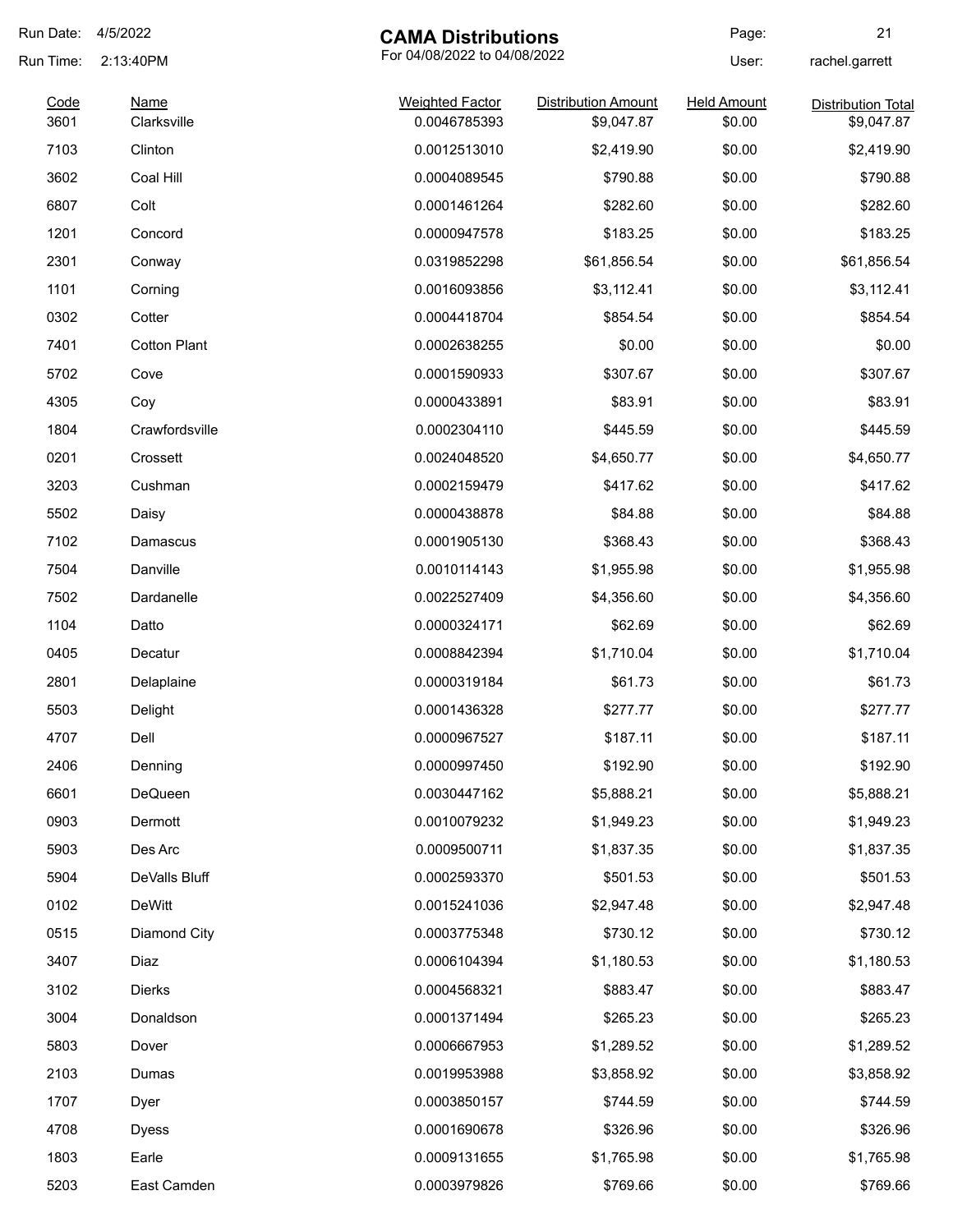| Run Date:    | 4/5/2022<br><b>CAMA Distributions</b> |                                        | Page:                                  | 22                           |                                       |
|--------------|---------------------------------------|----------------------------------------|----------------------------------------|------------------------------|---------------------------------------|
| Run Time:    | 2:13:40PM                             | For 04/08/2022 to 04/08/2022           |                                        | User:                        | rachel.garrett                        |
| Code<br>1805 | <b>Name</b>                           | <b>Weighted Factor</b><br>0.0001211902 | <b>Distribution Amount</b><br>\$234.37 | <b>Held Amount</b><br>\$0.00 | <b>Distribution Total</b><br>\$234.37 |
|              | Edmondson                             |                                        |                                        |                              |                                       |
| 1607         | Egypt                                 | 0.0000563559                           | \$108.99                               | \$0.00                       | \$108.99                              |
| 7002         | El Dorado                             | 0.0088553613                           | \$17,125.47                            | \$0.00                       | \$17,125.47                           |
| 5401         | Elaine                                | 0.0002538510                           | \$490.92                               | \$0.00                       | \$490.92                              |
| 7202         | <b>Elkins</b>                         | 0.0017964075                           | \$3,474.09                             | \$0.00                       | \$3,474.09                            |
| 7203         | Elm Springs                           | 0.0011774897                           | \$2,277.16                             | \$0.00                       | \$2,277.16                            |
| 1401         | Emerson                               | 0.0001461264                           | \$282.60                               | \$0.00                       | \$282.60                              |
| 5005         | Emmet                                 | 0.0002069709                           | \$400.26                               | \$0.00                       | \$400.26                              |
| 4306         | England                               | 0.0012353418                           | \$2,389.04                             | \$0.00                       | \$2,389.04                            |
| 2306         | Enola                                 | 0.0001585946                           | \$306.71                               | \$0.00                       | \$306.71                              |
| 4717         | Etowah                                | 0.0001266762                           | \$244.98                               | \$0.00                       | \$244.98                              |
| 0902         | Eudora                                | 0.0008617968                           | \$1,666.64                             | \$0.00                       | \$1,666.64                            |
| 0801         | Eureka Springs                        | 0.0010802384                           | \$2,089.08                             | \$0.00                       | \$2,089.08                            |
| 6704         | <b>Evening Shade</b>                  | 0.0002094645                           | \$405.09                               | \$0.00                       | \$405.09                              |
| 0506         | Everton                               | 0.0000518674                           | \$100.31                               | \$0.00                       | \$100.31                              |
| 7104         | <b>Fairfield Bay</b>                  | 0.0010513123                           | \$2,033.14                             | \$0.00                       | \$2,033.14                            |
| 4806         | Fargo                                 | 0.0000284273                           | \$54.98                                | \$0.00                       | \$54.98                               |
| 7216         | Farmington                            | 0.0037823305                           | \$7,314.69                             | \$0.00                       | \$7,314.69                            |
| 7214         | Fayetteville                          | 0.0468547159                           | \$90,612.79                            | \$0.00                       | \$90,612.79                           |
| 7003         | Felsenthal                            | 0.0000423916                           | \$81.98                                | \$0.00                       | \$81.98                               |
| 6902         | <b>Fifty Six</b>                      | 0.0000787986                           | \$152.39                               | \$0.00                       | \$152.39                              |
| 5602         | Fisher                                | 0.0000897705                           | \$173.61                               | \$0.00                       | \$173.61                              |
| 4502         | Flippin                               | 0.0006707851                           | \$1,297.24                             | \$0.00                       | \$1,297.24                            |
| 2002         | Fordyce                               | 0.0016936701                           | \$3,275.40                             | \$0.00                       | \$3,275.40                            |
| 4107         | Foreman                               | 0.0004872543                           | \$942.31                               | \$0.00                       | \$942.31                              |
| 6802         | <b>Forrest City</b>                   | 0.0064909060                           | \$12,552.83                            | \$0.00                       | \$12,552.83                           |
| 6501         | Fort Smith                            | 0.0444573448                           | \$85,976.49                            | \$0.00                       | \$85,976.49                           |
| 4602         | Fouke                                 | 0.0004029698                           | \$779.31                               | \$0.00                       | \$779.31                              |
| 0202         | Fountain Hill                         | 0.0000538623                           | \$104.16                               | \$0.00                       | \$104.16                              |
| 2605         | Fountain Lake                         | 0.0002368944                           | \$458.13                               | \$0.00                       | \$458.13                              |
| 5304         | Fourche                               | 0.0000279286                           | \$54.01                                | \$0.00                       | \$54.01                               |
| 3305         | Franklin                              | 0.0000952565                           | \$184.22                               | \$0.00                       | \$184.22                              |
| 3005         | Friendship                            | 0.0000787986                           | \$152.39                               | \$0.00                       | \$152.39                              |
|              |                                       |                                        |                                        |                              |                                       |
| 2904         | Fulton                                | 0.0000573534                           | \$110.92                               | \$0.00                       | \$110.92                              |
| 0414         | Garfield                              | 0.0002957439                           | \$571.94                               | \$0.00                       | \$571.94                              |
| 4601         | Garland                               | 0.0000972514                           | \$188.08                               | \$0.00                       | \$188.08                              |
| 7306         | Garner                                | 0.0001052310                           | \$203.51                               | \$0.00                       | \$203.51                              |
| 0303         | Gassville                             | 0.0010827320                           | \$2,093.91                             | \$0.00                       | \$2,093.91                            |
| 0415         | Gateway                               | 0.0002174441                           | \$420.52                               | \$0.00                       | \$420.52                              |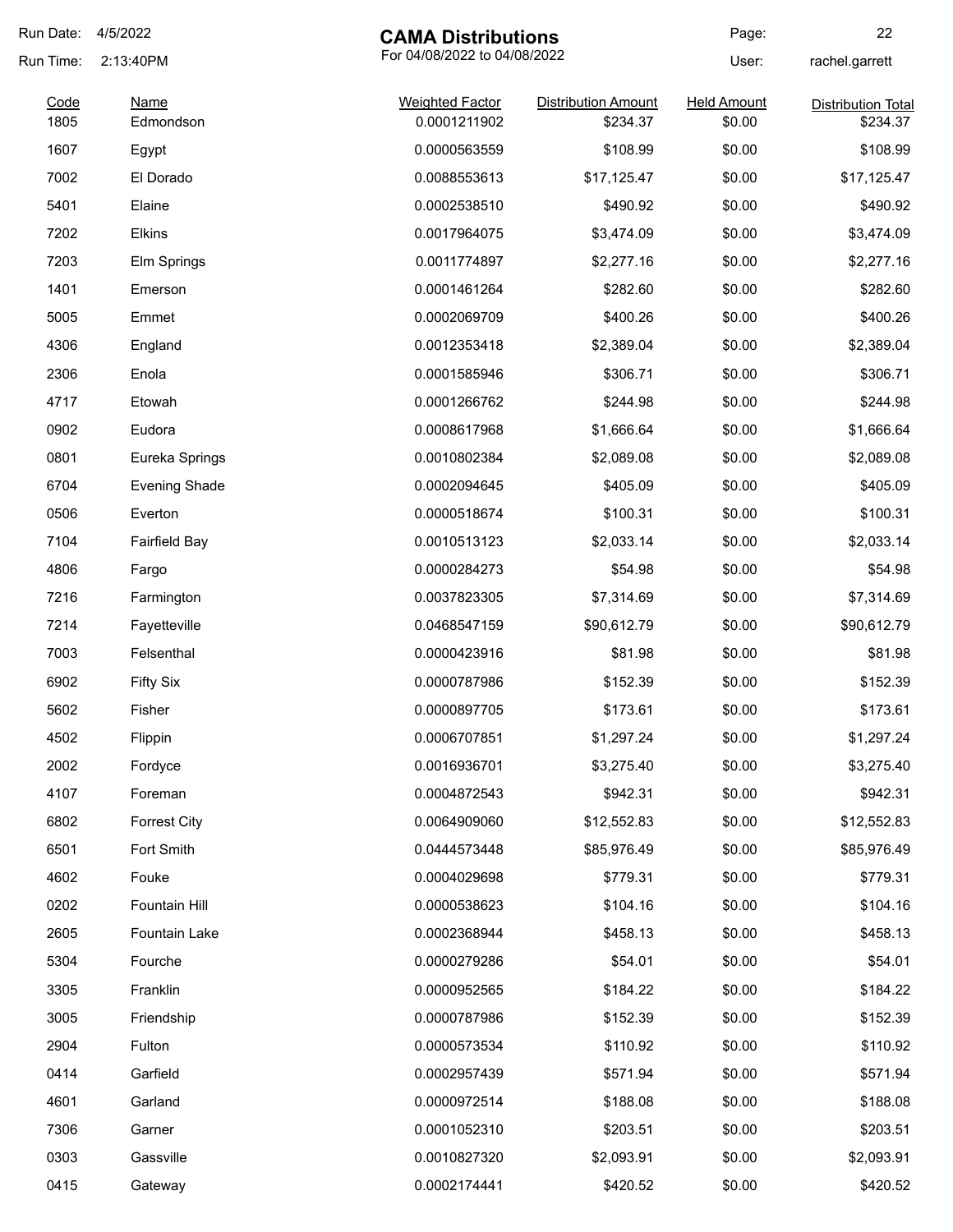| Run Date:    | 4/5/2022              | <b>CAMA Distributions</b>              |                                          | Page:                        | 23                                      |
|--------------|-----------------------|----------------------------------------|------------------------------------------|------------------------------|-----------------------------------------|
| Run Time:    | 2:13:40PM             | For 04/08/2022 to 04/08/2022           |                                          | User:                        | rachel.garrett                          |
| Code<br>0406 | <b>Name</b><br>Gentry | <b>Weighted Factor</b><br>0.0018901678 | <b>Distribution Amount</b><br>\$3,655.41 | <b>Held Amount</b><br>\$0.00 | <b>Distribution Total</b><br>\$3,655.41 |
| 7307         | Georgetown            | 0.0000403967                           | \$78.12                                  | \$0.00                       | \$78.12                                 |
| 6401         | Gilbert               | 0.0000129669                           | \$25.08                                  | \$0.00                       | \$25.08                                 |
| 0104         | Gillett               | 0.0002812809                           | \$543.97                                 | \$0.00                       | \$543.97                                |
| 6603         | Gillham               | 0.0000782998                           | \$151.42                                 | \$0.00                       | \$151.42                                |
| 1806         | Gilmore               | 0.0000877756                           | \$0.00                                   | \$0.00                       | \$0.00                                  |
| 5504         | Glenwood              | 0.0010313633                           | \$1,994.56                               | \$0.00                       | \$1,994.56                              |
| 7205         | Goshen                | 0.0010483200                           | \$2,027.36                               | \$0.00                       | \$2,027.36                              |
| 4709         | Gosnell               | 0.0014512898                           | \$2,806.66                               | \$0.00                       | \$2,806.66                              |
| 4002         | Gould                 | 0.0003306547                           | \$639.46                                 | \$0.00                       | \$639.46                                |
| 4003         | Grady                 | 0.0001521111                           | \$294.17                                 | \$0.00                       | \$294.17                                |
| 5703         | Grannis               | 0.0002473676                           | \$478.39                                 | \$0.00                       | \$478.39                                |
| 0407         | Gravette              | 0.0017689776                           | \$3,421.04                               | \$0.00                       | \$3,421.04                              |
| 0803         | <b>Green Forest</b>   | 0.0014822107                           | \$2,866.46                               | \$0.00                       | \$2,866.46                              |
| 2303         | Greenbrier            | 0.0028462236                           | \$5,504.34                               | \$0.00                       | \$5,504.34                              |
| 7206         | Greenland             | 0.0006049534                           | \$1,169.93                               | \$0.00                       | \$1,169.93                              |
| 1105         | Greenway              | 0.0000867782                           | \$167.82                                 | \$0.00                       | \$167.82                                |
| 6505         | Greenwood             | 0.0047458672                           | \$9,178.08                               | \$0.00                       | \$9,178.08                              |
| 1202         | <b>Greers Ferry</b>   | 0.0004094532                           | \$791.85                                 | \$0.00                       | \$791.85                                |
| 7308         | Griffithville         | 0.0000773024                           | \$149.50                                 | \$0.00                       | \$149.50                                |
| 3403         | Grubbs                | 0.0001501162                           | \$290.31                                 | \$0.00                       | \$290.31                                |
| 3307         | Guion                 | 0.0000339133                           | \$65.59                                  | \$0.00                       | \$65.59                                 |
| 1005         | <b>Gum Springs</b>    | 0.0000453840                           | \$87.77                                  | \$0.00                       | \$87.77                                 |
| 1003         | Gurdon                | 0.0009176540                           | \$1,774.66                               | \$0.00                       | \$1,774.66                              |
| 2307         | Guy                   | 0.0003750412                           | \$725.30                                 | \$0.00                       | \$725.30                                |
| 6509         | Hackett               | 0.0003910004                           | \$756.16                                 | \$0.00                       | \$756.16                                |
| 0203         | Hamburg               | 0.0012647666                           | \$2,445.94                               | \$0.00                       | \$2,445.94                              |
| 0701         | Hampton               | 0.0005889942                           | \$1,139.06                               | \$0.00                       | \$1,139.06                              |
| 6701         | Hardy                 | 0.0003705527                           | \$716.62                                 | \$0.00                       | \$716.62                                |
| 0702         | Harrell               | 0.0001047323                           | \$202.54                                 | \$0.00                       | \$202.54                                |
| 5603         | Harrisburg            | 0.0011031797                           | \$2,133.45                               | \$0.00                       | \$2,133.45                              |
| 0512         | Harrison              | 0.0065178371                           | \$12,604.91                              | \$0.00                       | \$12,604.91                             |
| 6510         | Hartford              | 0.0002488638                           | \$481.28                                 | \$0.00                       | \$481.28                                |
| 3603         | Hartman               | 0.0002573421                           | \$497.68                                 | \$0.00                       | \$497.68                                |
| 6205         | Haskell               | 0.0019729561                           | \$3,815.52                               | \$0.00                       | \$3,815.52                              |
| 5704         | Hatfield              | 0.0001720601                           | \$332.75                                 | \$0.00                       | \$332.75                                |
| 7507         | Havana                | 0.0001191953                           | \$230.51                                 | \$0.00                       | \$230.51                                |
| 3903         | Haynes                | 0.0000608445                           | \$117.67                                 | \$0.00                       | \$117.67                                |
| 5901         | Hazen                 | 0.0007386117                           | \$1,428.41                               | \$0.00                       | \$1,428.41                              |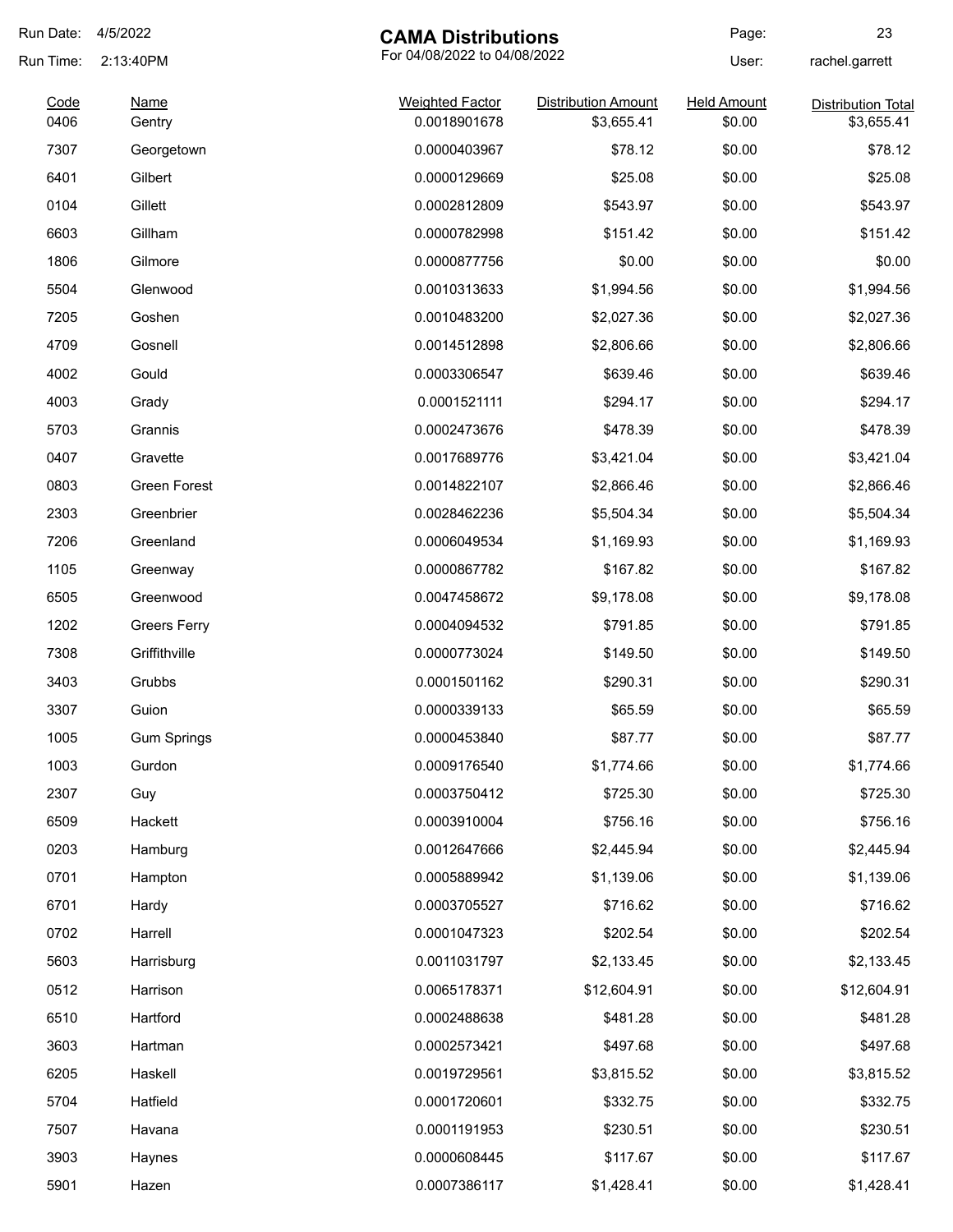| Run Date: | 4/5/2022             | <b>CAMA Distributions</b>    |                            | Page:              | 24                        |
|-----------|----------------------|------------------------------|----------------------------|--------------------|---------------------------|
| Run Time: | 2:13:40PM            | For 04/08/2022 to 04/08/2022 |                            | User:              | rachel.garrett            |
| Code      | <b>Name</b>          | <b>Weighted Factor</b>       | <b>Distribution Amount</b> | <b>Held Amount</b> | <b>Distribution Total</b> |
| 1203      | <b>Heber Springs</b> | 0.0034756146                 | \$6,721.52                 | \$0.00             | \$6,721.52                |
| 5804      | Hector               | 0.0002049760                 | \$396.41                   | \$0.00             | \$396.41                  |
| 5407      | Helena-West Helena   | 0.0047473634                 | \$9,180.97                 | \$0.00             | \$9,180.97                |
| 0602      | Hermitage            | 0.0002618306                 | \$506.36                   | \$0.00             | \$506.36                  |
| 1902      | <b>Hickory Ridge</b> | 0.0001137093                 | \$219.90                   | \$0.00             | \$219.90                  |
| 1204      | Higden               | 0.0000568547                 | \$109.95                   | \$0.00             | \$109.95                  |
| 7309      | Higginson            | 0.0003516011                 | \$679.96                   | \$0.00             | \$679.96                  |
| 0416      | Highfill             | 0.0007914766                 | \$1,530.64                 | \$0.00             | \$1,530.64                |
| 6709      | Highland             | 0.0004897480                 | \$947.13                   | \$0.00             | \$947.13                  |
| 4402      | Hindsville           | 0.0000448853                 | \$86.80                    | \$0.00             | \$86.80                   |
| 0814      | Holiday Island       | 0.0011964413                 | \$2,313.81                 | \$0.00             | \$2,313.81                |
| 2313      | Holland              | 0.0002922529                 | \$565.19                   | \$0.00             | \$565.19                  |
| 4803      | <b>Holly Grove</b>   | 0.0002294135                 | \$443.66                   | \$0.00             | \$443.66                  |
| 2901      | Hope                 | 0.0044645863                 | \$8,634.11                 | \$0.00             | \$8,634.11                |
| 6604      | Horatio              | 0.0004588270                 | \$887.33                   | \$0.00             | \$887.33                  |
| 3301      | Horseshoe Bend       | 0.0012168890                 | \$2,353.35                 | \$0.00             | \$2,353.35                |
| 1807      | Horseshoe Lake       | 0.0001316634                 | \$254.63                   | \$0.00             | \$254.63                  |
| 2601      | <b>Hot Springs</b>   | 0.0189166396                 | \$36,583.07                | \$0.00             | \$36,583.07               |
| 5305      | Houston              | 0.0000713177                 | \$137.92                   | \$0.00             | \$137.92                  |
| 3805      | Hoxie                | 0.0012956876                 | \$2,505.74                 | \$0.00             | \$2,505.74                |
| 6801      | Hughes               | 0.0005266536                 | \$1,018.50                 | \$0.00             | \$1,018.50                |
| 4307      | Humnoke              | 0.0001092208                 | \$211.22                   | \$0.00             | \$211.22                  |
| 0103      | Humphrey             | 0.0002309097                 | \$0.00                     | \$0.00             | \$0.00                    |
| 7403      | Hunter               | 0.0000513687                 | \$99.34                    | \$0.00             | \$99.34                   |
| 6502      | Huntington           | 0.0002443753                 | \$472.60                   | \$0.00             | \$472.60                  |
| 4401      | Huntsville           | 0.0014358293                 | \$2,776.76                 | \$0.00             | \$2,776.76                |
| 7004      | Huttig               | 0.0002234288                 | \$432.09                   | \$0.00             | \$432.09                  |
| 3806      | Imboden              | 0.0003191840                 | \$617.27                   | \$0.00             | \$617.27                  |
| 3408      | Jacksonport          | 0.0000748088                 | \$144.67                   | \$0.00             | \$144.67                  |
| 6004      | Jacksonville         | 0.0147009171                 | \$28,430.25                | \$0.00             | \$28,430.25               |
| 5101      | Jasper               | 0.0002728026                 | \$527.58                   | \$0.00             | \$527.58                  |
| 1808      | Jennette             | 0.0000588496                 | \$113.81                   | \$0.00             | \$113.81                  |
| 1809      | Jericho              | 0.0000488751                 | \$94.52                    | \$0.00             | \$94.52                   |
| 7207      | Johnson              | 0.0017998986                 | \$3,480.84                 | \$0.00             | \$3,480.84                |
| 4710      | Joiner               | 0.0002483651                 | \$480.32                   | \$0.00             | \$480.32                  |
| 1611      | Jonesboro            | 0.0391878163                 | \$75,785.70                | \$0.00             | \$75,785.70               |
| 7310      | Judsonia             | 0.0009246362                 | \$1,788.16                 | \$0.00             | \$1,788.16                |
| 7005      | Junction City        | 0.0002508587                 | \$485.14                   | \$0.00             | \$485.14                  |
| 4702      | Keiser               | 0.0003745425                 | \$724.33                   | \$0.00             | \$724.33                  |
|           |                      |                              |                            |                    |                           |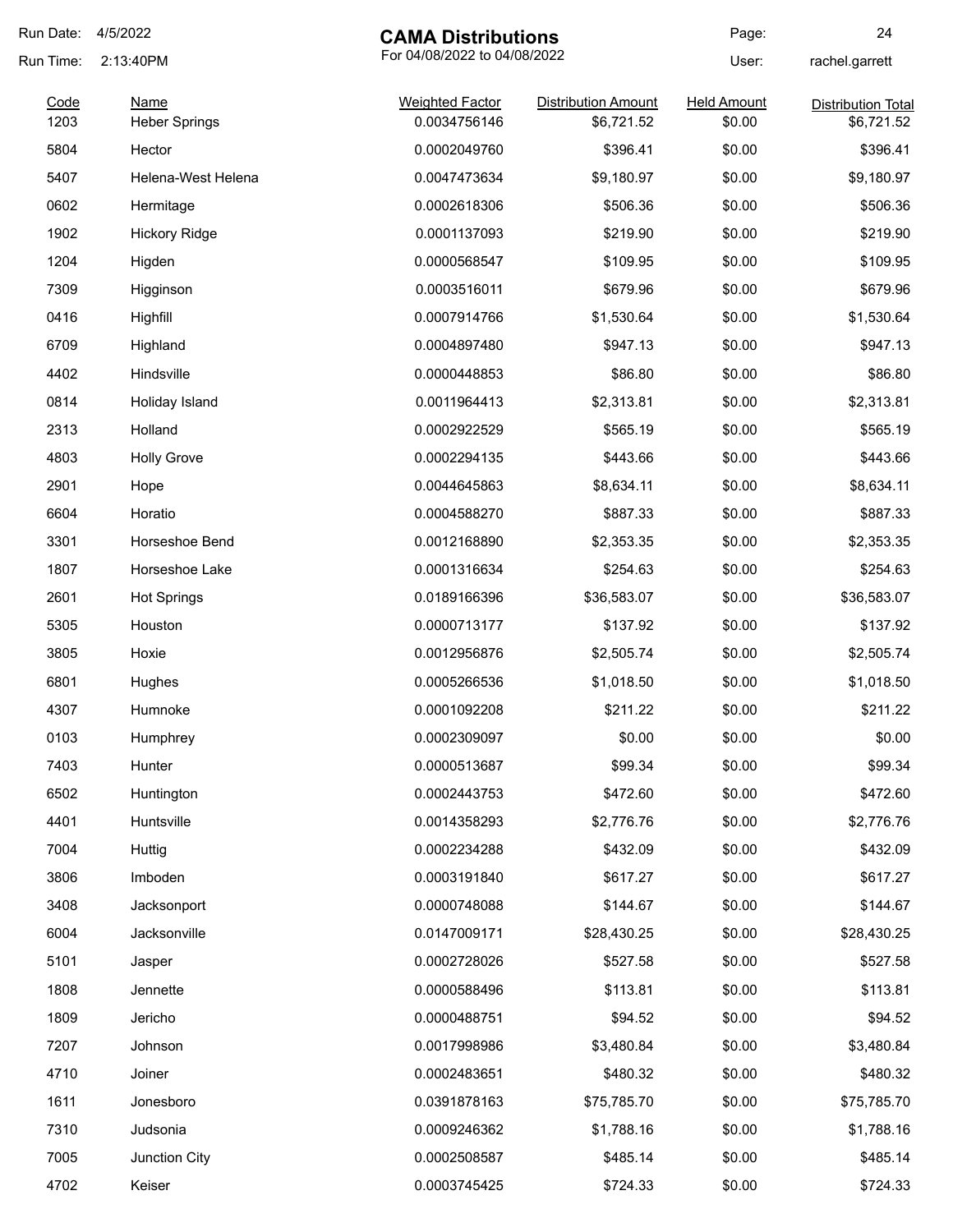| Run Date: | 4/5/2022       | <b>CAMA Distributions</b>    |                            | Page:              | 25                        |
|-----------|----------------|------------------------------|----------------------------|--------------------|---------------------------|
| Run Time: | 2:13:40PM      | For 04/08/2022 to 04/08/2022 |                            | User:              | rachel.garrett            |
| Code      | <b>Name</b>    | <b>Weighted Factor</b>       | <b>Distribution Amount</b> | <b>Held Amount</b> | <b>Distribution Total</b> |
| 7305      | Kensett        | 0.0006982150                 | \$1,350.28                 | \$0.00             | \$1,350.28                |
| 4308      | Keo            | 0.0001032361                 | \$199.65                   | \$0.00             | \$199.65                  |
| 1705      | Kibler         | 0.0005012186                 | \$969.31                   | \$0.00             | \$969.31                  |
| 1302      | Kingsland      | 0.0001730576                 | \$334.68                   | \$0.00             | \$334.68                  |
| 1106      | Knobel         | 0.0000733126                 | \$141.78                   | \$0.00             | \$141.78                  |
| 3604      | Knoxville      | 0.0003291585                 | \$636.56                   | \$0.00             | \$636.56                  |
| 2802      | Lafe           | 0.0002084671                 | \$403.16                   | \$0.00             | \$403.16                  |
| 3904      | LaGrange       | 0.0000259337                 | \$50.15                    | \$0.00             | \$50.15                   |
| 1609      | Lake City      | 0.0011600344                 | \$2,243.40                 | \$0.00             | \$2,243.40                |
| 5403      | Lake View      | 0.0001630831                 | \$0.00                     | \$0.00             | \$0.00                    |
| 0901      | Lake Village   | 0.0010298671                 | \$1,991.67                 | \$0.00             | \$1,991.67                |
| 0305      | Lakeview       | 0.0003865119                 | \$747.48                   | \$0.00             | \$747.48                  |
| 3605      | Lamar          | 0.0008573083                 | \$1,657.96                 | \$0.00             | \$1,657.96                |
| 6511      | Lavaca         | 0.0012218763                 | \$2,363.00                 | \$0.00             | \$2,363.00                |
| 4711      | Leachville     | 0.0010169003                 | \$1,966.59                 | \$0.00             | \$1,966.59                |
| 0507      | Lead Hill      | 0.0001366507                 | \$264.27                   | \$0.00             | \$264.27                  |
| 2703      | Leola          | 0.0002294135                 | \$443.66                   | \$0.00             | \$443.66                  |
| 5601      | Lepanto        | 0.0008637917                 | \$1,670.50                 | \$0.00             | \$1,670.50                |
| 6402      | Leslie         | 0.0001870219                 | \$361.68                   | \$0.00             | \$361.68                  |
| 7311      | Letona         | 0.0001196940                 | \$231.48                   | \$0.00             | \$231.48                  |
| 3704      | Lewisville     | 0.0004563334                 | \$882.51                   | \$0.00             | \$882.51                  |
| 5404      | Lexa           | 0.0001032361                 | \$199.65                   | \$0.00             | \$199.65                  |
| 7215      | Lincoln        | 0.0011440752                 | \$2,212.54                 | \$0.00             | \$2,212.54                |
| 0417      | Little Flock   | 0.0015236049                 | \$2,946.51                 | \$0.00             | \$2,946.51                |
| 6005      | Little Rock    | 0.1010371984                 | \$195,396.81               | \$0.00             | \$195,396.81              |
| 6605      | Lockesburg     | 0.0002962427                 | \$572.91                   | \$0.00             | \$572.91                  |
| 5805      | London         | 0.0004668066                 | \$902.76                   | \$0.00             | \$902.76                  |
| 4309      | Lonoke         | 0.0021325481                 | \$4,124.16                 | \$0.00             | \$4,124.16                |
| 2602      | Lonsdale       | 0.0000513687                 | \$99.34                    | \$0.00             | \$99.34                   |
| 5206      | Louann         | 0.0000763049                 | \$147.57                   | \$0.00             | \$147.57                  |
| 0408      | Lowell         | 0.0049069554                 | \$9,489.61                 | \$0.00             | \$9,489.61                |
| 4712      | Luxora         | 0.0004697990                 | \$908.55                   | \$0.00             | \$908.55                  |
| 3807      | Lynn           | 0.0001286711                 | \$248.84                   | \$0.00             | \$248.84                  |
| 6805      | Madison        | 0.0003785323                 | \$732.05                   | \$0.00             | \$732.05                  |
| 4204      | Magazine       | 0.0003690565                 | \$713.72                   | \$0.00             | \$713.72                  |
| 3204      | Magness        | 0.0001097195                 | \$212.19                   | \$0.00             | \$212.19                  |
| 1403      | Magnolia       | 0.0055667686                 | \$10,765.63                | \$0.00             | \$10,765.63               |
| 3001      | Malvern        | 0.0054196447                 | \$10,481.10                | \$0.00             | \$10,481.10               |
|           |                |                              |                            |                    |                           |
| 2501      | Mammoth Spring | 0.0004633155                 | \$896.01                   | \$0.00             | \$896.01                  |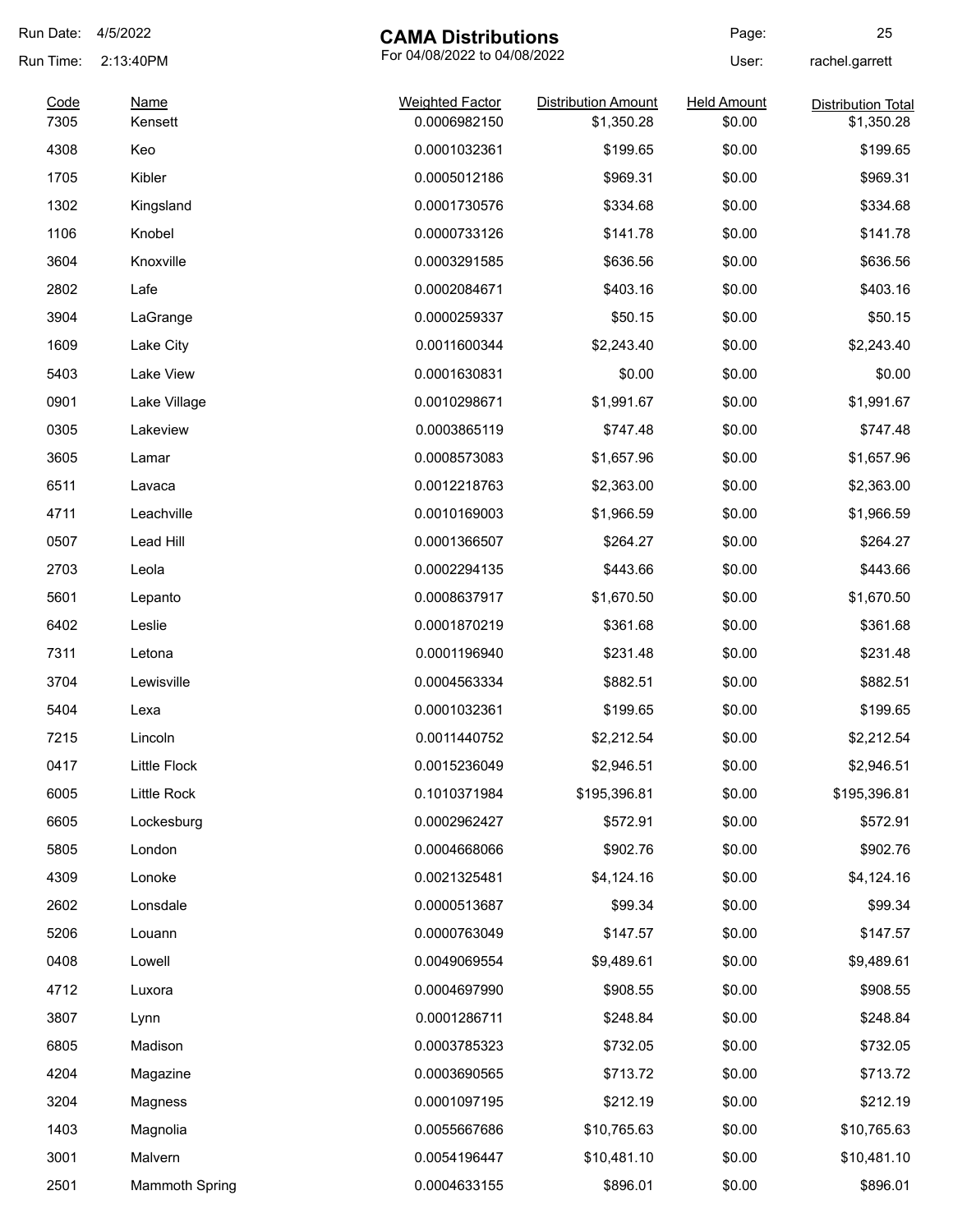| Run Date:    | 4/5/2022               | <b>CAMA Distributions</b>              |                                          | Page:                        | 26                                      |
|--------------|------------------------|----------------------------------------|------------------------------------------|------------------------------|-----------------------------------------|
| Run Time:    | 2:13:40PM              | For 04/08/2022 to 04/08/2022           |                                          | User:                        | rachel.garrett                          |
| Code<br>4713 | <b>Name</b><br>Manila  | <b>Weighted Factor</b><br>0.0018363055 | <b>Distribution Amount</b><br>\$3,551.25 | <b>Held Amount</b><br>\$0.00 | <b>Distribution Total</b><br>\$3,551.25 |
| 6503         | Mansfield              | 0.0005251574                           | \$1,015.61                               | \$0.00                       | \$1,015.61                              |
| 3901         | Marianna               | 0.0017829419                           | \$3,448.05                               | \$0.00                       | \$3,448.05                              |
| 4714         | Marie                  | 0.0000538623                           | \$104.16                                 | \$0.00                       | \$104.16                                |
| 1801         | Marion                 | 0.0068584663                           | \$13,263.65                              | \$0.00                       | \$13,263.65                             |
| 5604         | <b>Marked Tree</b>     | 0.0011400854                           | \$2,204.82                               | \$0.00                       | \$2,204.82                              |
| 2803         | Marmaduke              | 0.0006044547                           | \$1,168.96                               | \$0.00                       | \$1,168.96                              |
| 6403         | Marshall               | 0.0006628055                           | \$1,281.81                               | \$0.00                       | \$1,281.81                              |
| 5405         | Marvell                | 0.0004264099                           | \$824.64                                 | \$0.00                       | \$824.64                                |
| 6006         | Maumelle               | 0.0096009552                           | \$18,567.38                              | \$0.00                       | \$18,567.38                             |
| 2302         | Mayflower              | 0.0009894704                           | \$1,913.55                               | \$0.00                       | \$1,913.55                              |
| 6102         | Maynard                | 0.0001890168                           | \$365.54                                 | \$0.00                       | \$365.54                                |
| 2905         | McCaskill              | 0.0000284273                           | \$54.98                                  | \$0.00                       | \$54.98                                 |
| 7404         | <b>McCrory</b>         | 0.0007894817                           | \$1,526.79                               | \$0.00                       | \$1,526.79                              |
| 1107         | McDougal               | 0.0000668292                           | \$129.24                                 | \$0.00                       | \$129.24                                |
| 2101         | McGehee                | 0.0019195926                           | \$3,712.32                               | \$0.00                       | \$3,712.32                              |
| 2911         | McNab                  | 0.0000149618                           | \$28.93                                  | \$0.00                       | \$28.93                                 |
| 1402         | McNeil                 | 0.0001900142                           | \$367.47                                 | \$0.00                       | \$367.47                                |
| 7312         | McRae                  | 0.0003072146                           | \$594.13                                 | \$0.00                       | \$594.13                                |
| 3302         | Melbourne              | 0.0009126668                           | \$1,765.02                               | \$0.00                       | \$1,765.02                              |
| 5701         | Mena                   | 0.0027873741                           | \$5,390.53                               | \$0.00                       | \$5,390.53                              |
| 1502         | Menifee                | 0.0001366507                           | \$264.27                                 | \$0.00                       | \$264.27                                |
| 6512         | Midland                | 0.0001132106                           | \$218.94                                 | \$0.00                       | \$218.94                                |
| 3007         | Midway                 | 0.0001880193                           | \$363.61                                 | \$0.00                       | \$363.61                                |
| 3103         | <b>Mineral Springs</b> | 0.0005411166                           | \$1,046.47                               | \$0.00                       | \$1,046.47                              |
| 3808         | Minturn                | 0.0000433891                           | \$83.91                                  | \$0.00                       | \$83.91                                 |
| 2104         | Mitchellville          | 0.0001461264                           | \$282.60                                 | \$0.00                       | \$282.60                                |
| 1610         | Monette                | 0.0007510799                           | \$1,452.52                               | \$0.00                       | \$1,452.52                              |
| 2201         | Monticello             | 0.0042102365                           | \$8,142.22                               | \$0.00                       | \$8,142.22                              |
| 0204         | Montrose               | 0.0001211902                           | \$234.37                                 | \$0.00                       | \$234.37                                |
| 3205         | Moorefield             | 0.0000628394                           | \$121.53                                 | \$0.00                       | \$121.53                                |
| 3905         | Moro                   | 0.0000882743                           | \$170.71                                 | \$0.00                       | \$170.71                                |
| 1501         | Morrilton              | 0.0034870853                           | \$6,743.71                               | \$0.00                       | \$6,743.71                              |
| 4205         | Morrison Bluff         | 0.0000389006                           | \$75.23                                  | \$0.00                       | \$75.23                                 |
| 4905         | Mount Ida              | 0.0004967301                           | \$960.63                                 | \$0.00                       | \$960.63                                |
| 3309         | Mount Pleasant         | 0.0001760499                           | \$340.46                                 | \$0.00                       | \$340.46                                |
| 2308         | Mount Vernon           | 0.0000718164                           | \$138.89                                 | \$0.00                       | \$138.89                                |
| 0301         | Mountain Home          | 0.0063961482                           | \$12,369.57                              | \$0.00                       | \$12,369.57                             |
| 2603         | Mountain Pine          | 0.0002917541                           | \$564.23                                 | \$0.00                       | \$564.23                                |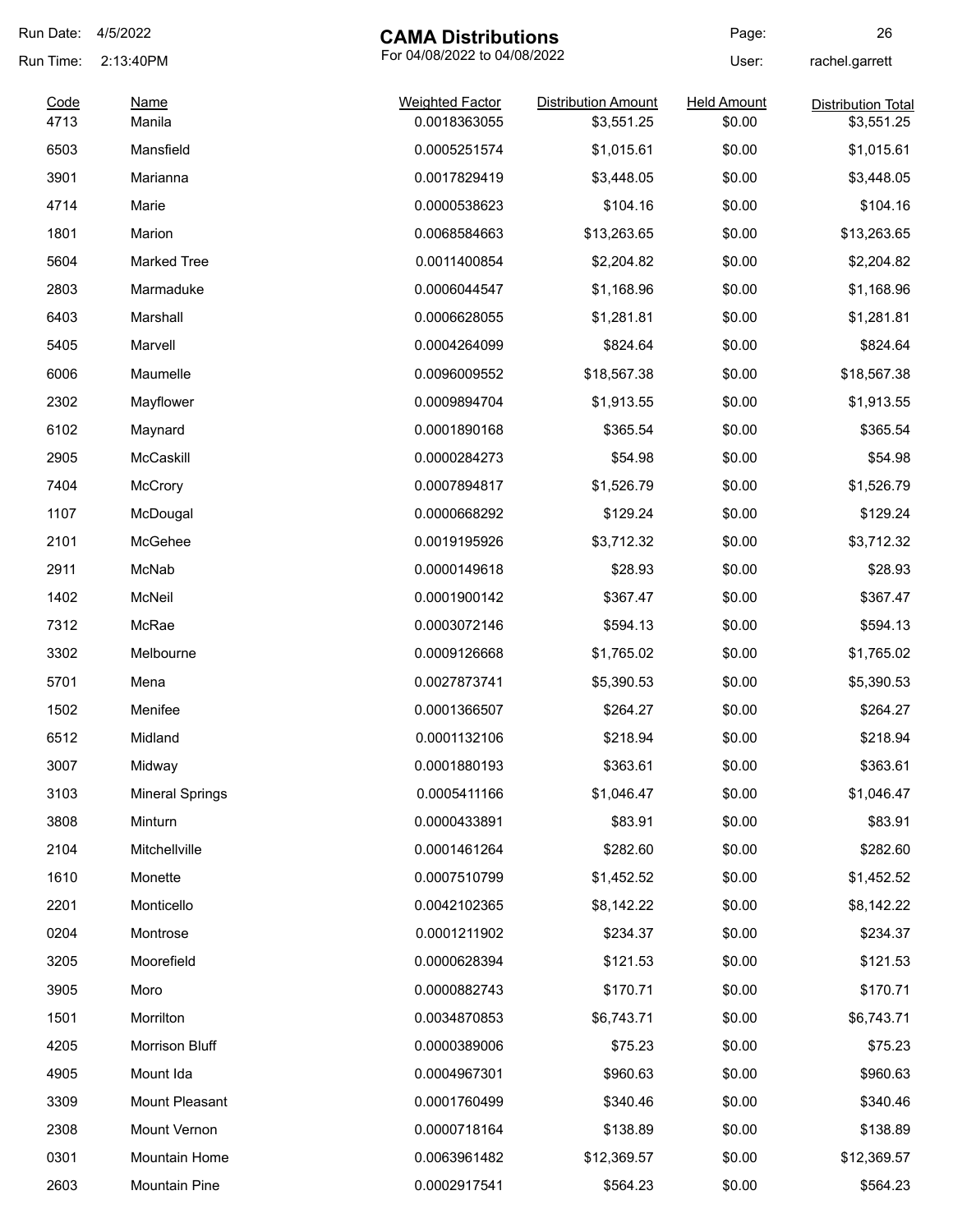| Run Date:    | 4/5/2022                            | <b>CAMA Distributions</b>              |                                          | Page:                        | 27                                      |
|--------------|-------------------------------------|----------------------------------------|------------------------------------------|------------------------------|-----------------------------------------|
| Run Time:    | 2:13:40PM                           | For 04/08/2022 to 04/08/2022           |                                          | User:                        | rachel.garrett                          |
| Code<br>6901 | <b>Name</b><br><b>Mountain View</b> | <b>Weighted Factor</b><br>0.0014348319 | <b>Distribution Amount</b><br>\$2,774.84 | <b>Held Amount</b><br>\$0.00 | <b>Distribution Total</b><br>\$2,774.84 |
| 1704         | Mountainburg                        | 0.0002633268                           | \$509.25                                 | \$0.00                       | \$509.25                                |
| 1703         | Mulberry                            | 0.0007695327                           | \$1,488.21                               | \$0.00                       | \$1,488.21                              |
| 5505         | Murfreesboro                        | 0.0007455939                           | \$1,441.91                               | \$0.00                       | \$1,441.91                              |
| 3101         | Nashville                           | 0.0020712050                           | \$4,005.52                               | \$0.00                       | \$4,005.52                              |
| 3206         | Newark                              | 0.0005884955                           | \$1,138.10                               | \$0.00                       | \$1,138.10                              |
| 3401         | Newport                             | 0.0039922937                           | \$7,720.74                               | \$0.00                       | \$7,720.74                              |
| 1108         | <b>Nimmons</b>                      | 0.0000344120                           | \$66.55                                  | \$0.00                       | \$66.55                                 |
| 0304         | Norfork                             | 0.0002319071                           | \$448.49                                 | \$0.00                       | \$448.49                                |
| 4903         | Norman                              | 0.0001511137                           | \$0.00                                   | \$0.00                       | \$0.00                                  |
| 7006         | Norphlet                            | 0.0003820234                           | \$738.80                                 | \$0.00                       | \$738.80                                |
| 6001         | North Little Rock                   | 0.0322131471                           | \$62,297.32                              | \$0.00                       | \$62,297.32                             |
| 0813         | Oak Grove                           | 0.0001925079                           | \$372.29                                 | \$0.00                       | \$372.29                                |
| 2804         | Oak Grove Heights                   | 0.0005505924                           | \$1,064.80                               | \$0.00                       | \$1,064.80                              |
| 2906         | Oakhaven                            | 0.0000324171                           | \$62.69                                  | \$0.00                       | \$62.69                                 |
| 4904         | Oden                                | 0.0000897705                           | \$173.61                                 | \$0.00                       | \$173.61                                |
| 4103         | Ogden                               | 0.0000653330                           | \$126.35                                 | \$0.00                       | \$126.35                                |
| 3207         | Oil Trough                          | 0.0001127119                           | \$217.97                                 | \$0.00                       | \$217.97                                |
| 6103         | O'Kean                              | 0.0000957552                           | \$185.18                                 | \$0.00                       | \$185.18                                |
| 1006         | Okolona                             | 0.0000483763                           | \$93.56                                  | \$0.00                       | \$93.56                                 |
| 7503         | Ola                                 | 0.0004658092                           | \$900.83                                 | \$0.00                       | \$900.83                                |
| 0508         | Omaha                               | 0.0000638368                           | \$123.45                                 | \$0.00                       | \$123.45                                |
| 1503         | Oppelo                              | 0.0003675603                           | \$710.83                                 | \$0.00                       | \$710.83                                |
| 4701         | Osceola                             | 0.0034791057                           | \$6,728.28                               | \$0.00                       | \$6,728.28                              |
| 3306         | Oxford                              | 0.0002857694                           | \$552.65                                 | \$0.00                       | \$552.65                                |
| 2907         | Ozan                                | 0.0000249363                           | \$48.22                                  | \$0.00                       | \$48.22                                 |
| 2407         | Ozark                               | 0.0017664840                           | \$3,416.22                               | \$0.00                       | \$3,416.22                              |
| 6804         | Palestine                           | 0.0002523549                           | \$488.03                                 | \$0.00                       | \$488.03                                |
| 7313         | Pangburn                            | 0.0002493625                           | \$482.24                                 | \$0.00                       | \$482.24                                |
| 2805         | Paragould                           | 0.0147308406                           | \$28,488.11                              | \$0.00                       | \$28,488.11                             |
| 4206         | Paris                               | 0.0015839506                           | \$3,063.22                               | \$0.00                       | \$3,063.22                              |
| 0205         | Parkdale                            | 0.0000857807                           | \$165.89                                 | \$0.00                       | \$165.89                                |
| 1903         | Parkin                              | 0.0003959877                           | \$765.80                                 | \$0.00                       | \$765.80                                |
| 2908         | Patmos                              | 0.0000284273                           | \$54.98                                  | \$0.00                       | \$54.98                                 |
| 7405         | Patterson                           | 0.0001546048                           | \$298.99                                 | \$0.00                       | \$298.99                                |
| 0410         | Pea Ridge                           | 0.0032711373                           | \$6,326.08                               | \$0.00                       | \$6,326.08                              |
| 1109         | Peach Orchard                       | 0.0000523661                           | \$101.27                                 | \$0.00                       | \$101.27                                |
| 3002         | Perla                               | 0.0001281723                           | \$247.87                                 | \$0.00                       | \$247.87                                |
| 5306         | Perry                               | 0.0001306660                           | \$252.70                                 | \$0.00                       | \$252.70                                |
|              |                                     |                                        |                                          |                              |                                         |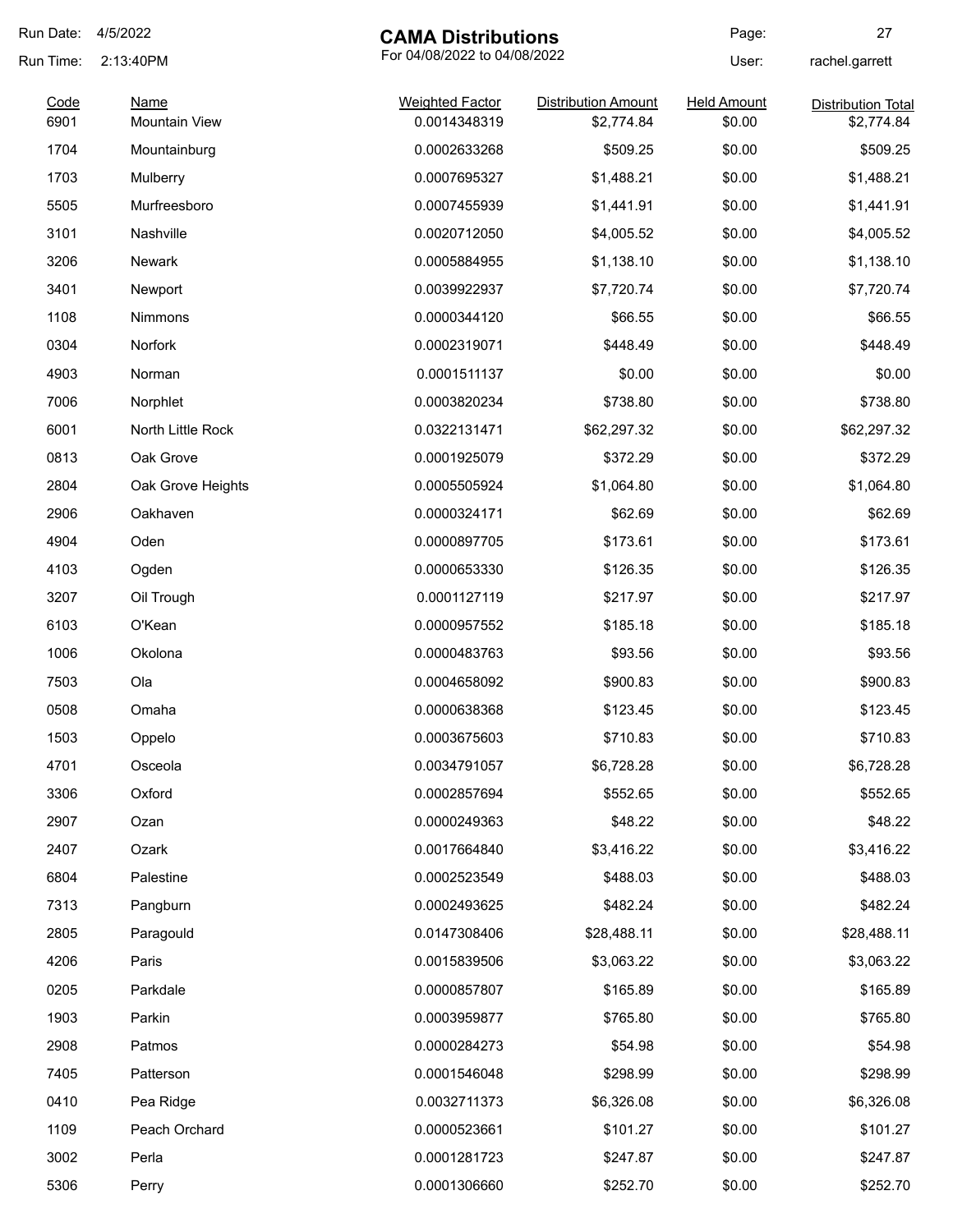| Run Date:    | 4/5/2022                 | <b>CAMA Distributions</b>              |                                        | Page:                        | 28                                    |
|--------------|--------------------------|----------------------------------------|----------------------------------------|------------------------------|---------------------------------------|
| Run Time:    | 2:13:40PM                | For 04/08/2022 to 04/08/2022           |                                        | User:                        | rachel.garrett                        |
| Code<br>2909 | <b>Name</b><br>Perrytown | <b>Weighted Factor</b><br>0.0001157042 | <b>Distribution Amount</b><br>\$223.76 | <b>Held Amount</b><br>\$0.00 | <b>Distribution Total</b><br>\$223.76 |
| 5307         | Perryville               | 0.0006847494                           | \$1,324.24                             | \$0.00                       | \$1,324.24                            |
| 1103         | Piggott                  | 0.0018063820                           | \$3,493.38                             | \$0.00                       | \$3,493.38                            |
| 6404         | Pindall                  | 0.0000473789                           | \$91.63                                | \$0.00                       | \$91.63                               |
| 3501         | Pine Bluff               | 0.0205739028                           | \$39,788.07                            | \$0.00                       | \$39,788.07                           |
| 3304         | Pineville                | 0.0000768037                           | \$148.53                               | \$0.00                       | \$148.53                              |
| 7501         | Plainview                | 0.0002329046                           | \$450.42                               | \$0.00                       | \$450.42                              |
| 3208         | <b>Pleasant Plains</b>   | 0.0001755512                           | \$339.50                               | \$0.00                       | \$339.50                              |
| 1504         | Plumerville              | 0.0003660642                           | \$707.93                               | \$0.00                       | \$707.93                              |
| 6104         | Pocahontas               | 0.0036761020                           | \$7,109.25                             | \$0.00                       | \$7,109.25                            |
| 1110         | Pollard                  | 0.0000962539                           | \$186.15                               | \$0.00                       | \$186.15                              |
| 3809         | Portia                   | 0.0002114594                           | \$408.94                               | \$0.00                       | \$408.94                              |
| 0206         | Portland                 | 0.0001620856                           | \$313.46                               | \$0.00                       | \$313.46                              |
| 5806         | Pottsville               | 0.0015659965                           | \$3,028.50                             | \$0.00                       | \$3,028.50                            |
| 3810         | Powhatan                 | 0.0000518674                           | \$100.31                               | \$0.00                       | \$100.31                              |
| 2704         | Poyen                    | 0.0001311647                           | \$253.66                               | \$0.00                       | \$253.66                              |
| 7209         | <b>Prairie Grove</b>     | 0.0035135177                           | \$6,794.83                             | \$0.00                       | \$6,794.83                            |
| 2705         | Prattsville              | 0.0001441315                           | \$278.74                               | \$0.00                       | \$278.74                              |
| 5001         | Prescott                 | 0.0015465463                           | \$2,990.88                             | \$0.00                       | \$2,990.88                            |
| 4503         | Pyatt                    | 0.0000902692                           | \$174.57                               | \$0.00                       | \$174.57                              |
| 1205         | Quitman                  | 0.0003461152                           | \$669.36                               | \$0.00                       | \$669.36                              |
| 4207         | Ratcliff                 | 0.0000832871                           | \$161.07                               | \$0.00                       | \$161.07                              |
| 3811         | Ravenden                 | 0.0002124569                           | \$410.87                               | \$0.00                       | \$410.87                              |
| 6105         | Ravenden Springs         | 0.0000593483                           | \$114.77                               | \$0.00                       | \$114.77                              |
| 1102         | Rector                   | 0.0009286260                           | \$1,795.88                             | \$0.00                       | \$1,795.88                            |
| 3504         | Redfield                 | 0.0007505811                           | \$1,451.56                             | \$0.00                       | \$1,451.56                            |
| 2105         | Reed                     | 0.0000648343                           | \$125.38                               | \$0.00                       | \$125.38                              |
| 6106         | Reyno                    | 0.0001950015                           | \$377.12                               | \$0.00                       | \$377.12                              |
| 1301         | Rison                    | 0.0004822671                           | \$932.66                               | \$0.00                       | \$932.66                              |
| 3003         | Rockport                 | 0.0003371381                           | \$651.99                               | \$0.00                       | \$651.99                              |
| 4804         | Roe                      | 0.0000339133                           | \$65.59                                | \$0.00                       | \$65.59                               |
| 0402         | Rogers                   | 0.0348648680                           | \$67,425.50                            | \$0.00                       | \$67,425.50                           |
| 3906         | Rondo                    | 0.0000812922                           | \$157.21                               | \$0.00                       | \$157.21                              |
| 7301         | Rose Bud                 | 0.0002463702                           | \$476.46                               | \$0.00                       | \$476.46                              |
| 5006         | Rosston                  | 0.0001356532                           | \$262.34                               | \$0.00                       | \$262.34                              |
| 1709         | Rudy                     | 0.0000648343                           | \$125.38                               | \$0.00                       | \$125.38                              |
| 7314         | Russell                  | 0.0000917654                           | \$177.47                               | \$0.00                       | \$177.47                              |
| 5801         | Russellville             | 0.0144331018                           | \$27,912.31                            | \$0.00                       | \$27,912.31                           |
| 2502         | Salem                    | 0.0007810034                           | \$1,510.39                             | \$0.00                       | \$1,510.39                            |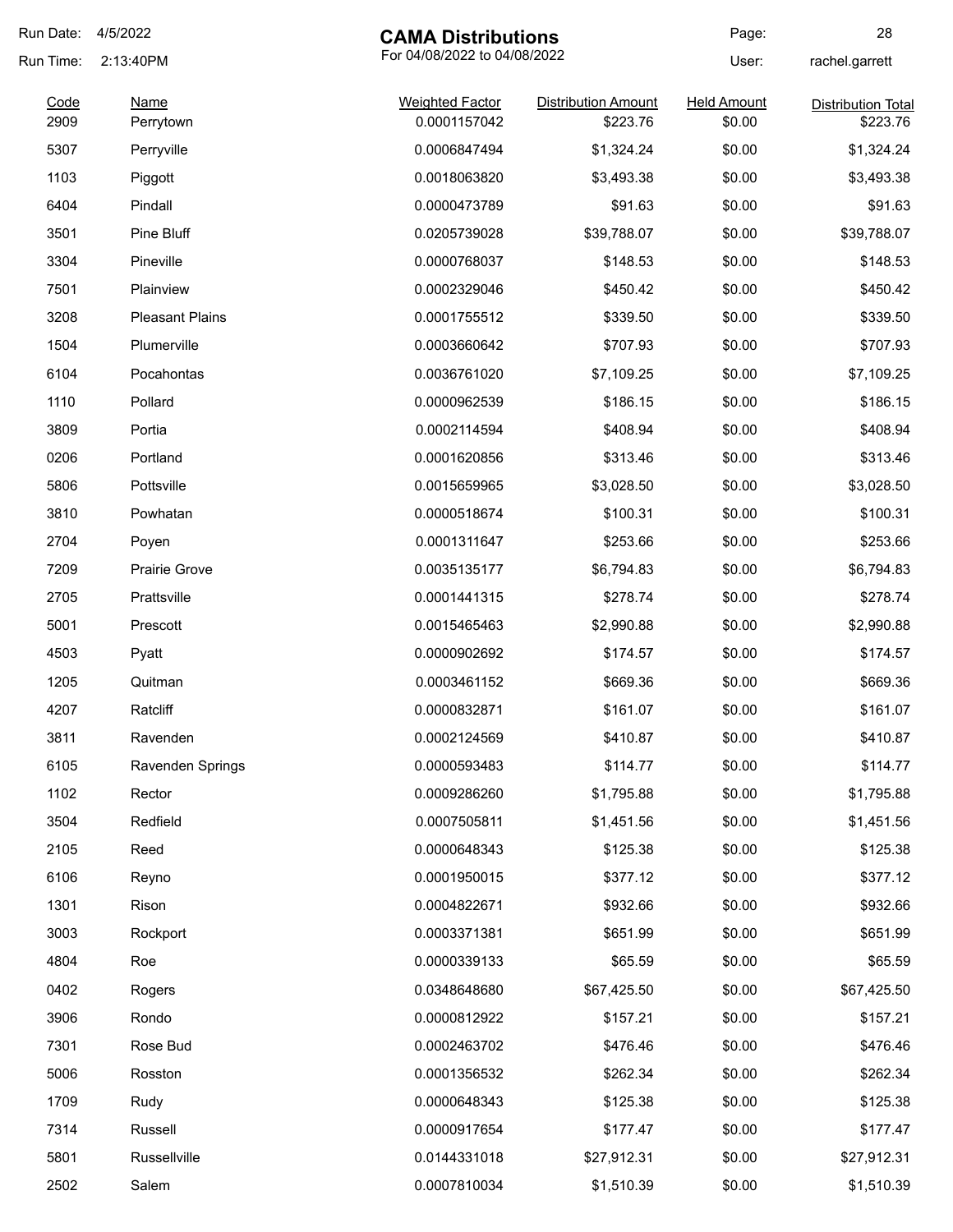| Run Date:    | 4/5/2022               | <b>CAMA Distributions</b>              |                                        | Page:                        | 29                                    |
|--------------|------------------------|----------------------------------------|----------------------------------------|------------------------------|---------------------------------------|
| Run Time:    | 2:13:40PM              | For 04/08/2022 to 04/08/2022           |                                        | User:                        | rachel.garrett                        |
| Code<br>0307 | Name<br>Salesville     | <b>Weighted Factor</b><br>0.0002358969 | <b>Distribution Amount</b><br>\$456.20 | <b>Held Amount</b><br>\$0.00 | <b>Distribution Total</b><br>\$456.20 |
| 4208         |                        | 0.0001221876                           | \$236.30                               | \$0.00                       | \$236.30                              |
| 7315         | Scranton               |                                        |                                        | \$0.00                       | \$22,122.49                           |
|              | Searcy                 | 0.0114392555                           | \$22,122.49                            |                              |                                       |
| 3812         | Sedgwick               | 0.0000812922<br>0.0022392753           | \$157.21                               | \$0.00                       | \$157.21                              |
| 6202         | Shannon Hills          |                                        | \$4,330.56                             | \$0.00                       | \$4,330.56                            |
| 2701         | Sheridan               | 0.0024537270                           | \$4,745.29                             | \$0.00                       | \$4,745.29                            |
| 3507         | Sherrill               | 0.0000264324                           | \$51.12                                | \$0.00                       | \$51.12                               |
| 6007         | Sherwood               | 0.0163237683                           | \$31,568.69                            | \$0.00                       | \$31,568.69                           |
| 7101         | Shirley                | 0.0001236838                           | \$239.19                               | \$0.00                       | \$239.19                              |
| 6705         | Sidney                 | 0.0000957552                           | \$185.18                               | \$0.00                       | \$185.18                              |
| 0401         | Siloam Springs         | 0.0086214592                           | \$16,673.12                            | \$0.00                       | \$16,673.12                           |
| 7007         | Smackover              | 0.0008129218                           | \$1,572.12                             | \$0.00                       | \$1,572.12                            |
| 3813         | Smithville             | 0.0000433891                           | \$83.91                                | \$0.00                       | \$83.91                               |
| 0509         | South Lead Hill        | 0.0000428904                           | \$82.95                                | \$0.00                       | \$82.95                               |
| 3210         | Southside              | 0.0021340443                           | \$4,127.05                             | \$0.00                       | \$4,127.05                            |
| 2001         | Sparkman               | 0.0001770474                           | \$342.39                               | \$0.00                       | \$342.39                              |
| 7210         | Springdale             | 0.0434768514                           | \$84,080.30                            | \$0.00                       | \$84,080.30                           |
| 0421         | Springtown             | 0.0000413942                           | \$80.05                                | \$0.00                       | \$80.05                               |
| 0106         | St. Charles            | 0.0001032361                           | \$199.65                               | \$0.00                       | \$199.65                              |
| 1113         | St. Francis            | 0.0001087221                           | \$210.26                               | \$0.00                       | \$210.26                              |
| 6405         | St. Joe                | 0.0000643355                           | \$124.42                               | \$0.00                       | \$124.42                              |
| 4403         | St. Paul               | 0.0000553585                           | \$107.06                               | \$0.00                       | \$107.06                              |
| 3702         | <b>Stamps</b>          | 0.0006273961                           | \$1,213.33                             | \$0.00                       | \$1,213.33                            |
| 4001         | <b>Star City</b>       | 0.0010837294                           | \$2,095.83                             | \$0.00                       | \$2,095.83                            |
| 5202         | Stephens               | 0.0003840183                           | \$742.66                               | \$0.00                       | \$742.66                              |
| 3814         | Strawberry             | 0.0001336583                           | \$258.48                               | \$0.00                       | \$258.48                              |
| 7008         | Strong                 | 0.0002044773                           | \$395.44                               | \$0.00                       | \$395.44                              |
| 0101         | Stuttgart              | 0.0041214635                           | \$7,970.54                             | \$0.00                       | \$7,970.54                            |
| 4209         | Subiaco                | 0.0001999887                           | \$386.76                               | \$0.00                       | \$386.76                              |
| 1112         | Success                | 0.0000488751                           | \$94.52                                | \$0.00                       | \$94.52                               |
| 3209         | Sulphur Rock           | 0.0003037235                           | \$587.37                               | \$0.00                       | \$587.37                              |
| 0412         | <b>Sulphur Springs</b> | 0.0002398867                           | \$463.92                               | \$0.00                       | \$463.92                              |
| 4504         | Summit                 | 0.0002713064                           | \$524.68                               | \$0.00                       | \$524.68                              |
| 1810         | Sunset                 | 0.0000917654                           | \$177.47                               | \$0.00                       | \$177.47                              |
| 3409         | Swifton                | 0.0003655654                           | \$706.97                               | \$0.00                       | \$706.97                              |
| 1404         | Taylor                 | 0.0002887618                           | \$558.44                               | \$0.00                       | \$558.44                              |
| 4610         | Texarkana              | 0.0146560319                           | \$28,343.44                            | \$0.00                       | \$28,343.44                           |
| 0703         | Thornton               | 0.0001690678                           | \$326.96                               | \$0.00                       | \$326.96                              |
| 2203         | Tillar                 | 0.0000857807                           | \$165.89                               | \$0.00                       | \$165.89                              |
|              |                        |                                        |                                        |                              |                                       |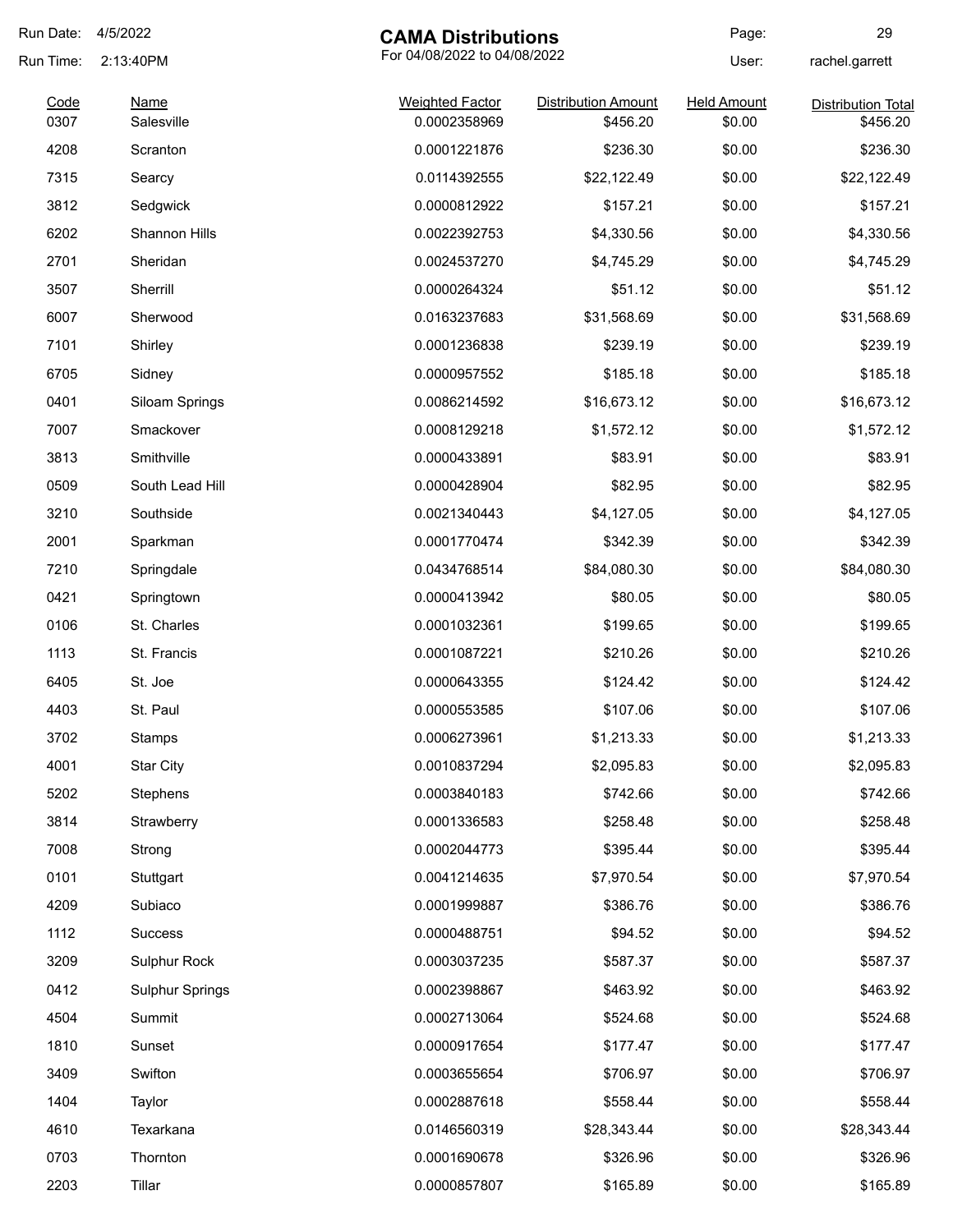| Run Date:    | 4/5/2022               | <b>CAMA Distributions</b>              |                                       | Page:                        | 30                                   |
|--------------|------------------------|----------------------------------------|---------------------------------------|------------------------------|--------------------------------------|
| Run Time:    | 2:13:40PM              | For 04/08/2022 to 04/08/2022           |                                       | User:                        | rachel.garrett                       |
| Code<br>0704 | <b>Name</b><br>Tinsman | <b>Weighted Factor</b><br>0.0000249363 | <b>Distribution Amount</b><br>\$48.22 | <b>Held Amount</b><br>\$0.00 | <b>Distribution Total</b><br>\$48.22 |
| 3104         | Tollette               | 0.0000922641                           | \$178.43                              | \$0.00                       | \$178.43                             |
| 7211         | Tontitown              | 0.0021450163                           | \$4,148.27                            | \$0.00                       | \$4,148.27                           |
| 6206         | Traskwood              | 0.0002468689                           | \$477.42                              | \$0.00                       | \$477.42                             |
| 5605         | Trumann                | 0.0036900663                           | \$7,136.25                            | \$0.00                       | \$7,136.25                           |
| 3402         | Tuckerman              | 0.0008513236                           | \$1,646.38                            | \$0.00                       | \$1,646.38                           |
| 2706         | Tull                   | 0.0002413829                           | \$466.81                              | \$0.00                       | \$466.81                             |
| 3410         | Tupelo                 | 0.0000349108                           | \$67.51                               | \$0.00                       | \$67.51                              |
| 1811         | Turrell                | 0.0002578408                           | \$498.64                              | \$0.00                       | \$498.64                             |
| 2311         | <b>Twin Groves</b>     | 0.0001580958                           | \$305.74                              | \$0.00                       | \$305.74                             |
| 5606         | Tyronza                | 0.0003570871                           | \$690.57                              | \$0.00                       | \$690.57                             |
| 5905         | Ulm                    | 0.0000872769                           | \$168.79                              | \$0.00                       | \$168.79                             |
| 0510         | <b>Valley Springs</b>  | 0.0000912667                           | \$176.50                              | \$0.00                       | \$176.50                             |
| 1702         | Van Buren              | 0.0115793973                           | \$22,393.51                           | \$0.00                       | \$22,393.51                          |
| 5705         | Vandervoort            | 0.0000573534                           | \$110.92                              | \$0.00                       | \$110.92                             |
| 4715         | Victoria               | 0.0000099745                           | \$19.29                               | \$0.00                       | \$19.29                              |
| 2304         | Vilonia                | 0.0021385328                           | \$4,135.73                            | \$0.00                       | \$4,135.73                           |
| 2503         | Viola                  | 0.0001785436                           | \$345.29                              | \$0.00                       | \$345.29                             |
| 3502         | Wabbaseka              | 0.0000897705                           | \$173.61                              | \$0.00                       | \$173.61                             |
| 5609         | Waldenburg             | 0.0000264324                           | \$51.12                               | \$0.00                       | \$51.12                              |
| 1405         | Waldo                  | 0.0005740325                           | \$1,110.13                            | \$0.00                       | \$1,110.13                           |
| 6301         | Waldron                | 0.0016886829                           | \$3,265.76                            | \$0.00                       | \$3,265.76                           |
| 3801         | <b>Walnut Ridge</b>    | 0.0026851355                           | \$5,192.81                            | \$0.00                       | \$5,192.81                           |
| 4310         | Ward                   | 0.0030182838                           | \$5,837.09                            | \$0.00                       | \$5,837.09                           |
| 0603         | Warren                 | 0.0027195475                           | \$5,259.36                            | \$0.00                       | \$5,259.36                           |
| 2910         | Washington             | 0.0000468802                           | \$90.66                               | \$0.00                       | \$90.66                              |
| 2106         | Watson                 | 0.0000922641                           | \$178.43                              | \$0.00                       | \$178.43                             |
| 5608         | Weiner                 | 0.0003226751                           | \$624.02                              | \$0.00                       | \$624.02                             |
| 3411         | Weldon                 | 0.0000284273                           | \$54.98                               | \$0.00                       | \$54.98                              |
| 7212         | West Fork              | 0.0011625280                           | \$2,248.22                            | \$0.00                       | \$2,248.22                           |
| 1802         | West Memphis           | 0.0122287372                           | \$23,649.27                           | \$0.00                       | \$23,649.27                          |
| 7316         | West Point             | 0.0000847833                           | \$163.96                              | \$0.00                       | \$163.96                             |
| 5102         | Western Grove          | 0.0001765487                           | \$341.43                              | \$0.00                       | \$341.43                             |
| 6803         | Wheatley               | 0.0001391443                           | \$269.09                              | \$0.00                       | \$269.09                             |
| 1007         | <b>Whelen Springs</b>  | 0.0000234401                           | \$45.33                               | \$0.00                       | \$45.33                              |
| 3503         | White Hall             | 0.0027833843                           | \$5,382.81                            | \$0.00                       | \$5,382.81                           |
| 5707         | Wickes                 | 0.0003176878                           | \$614.38                              | \$0.00                       | \$614.38                             |
| 6808         | Widener                | 0.0001057297                           | \$204.47                              | \$0.00                       | \$204.47                             |
| 2403         | Wiederkehr Village     | 0.0000249363                           | \$48.22                               | \$0.00                       | \$48.22                              |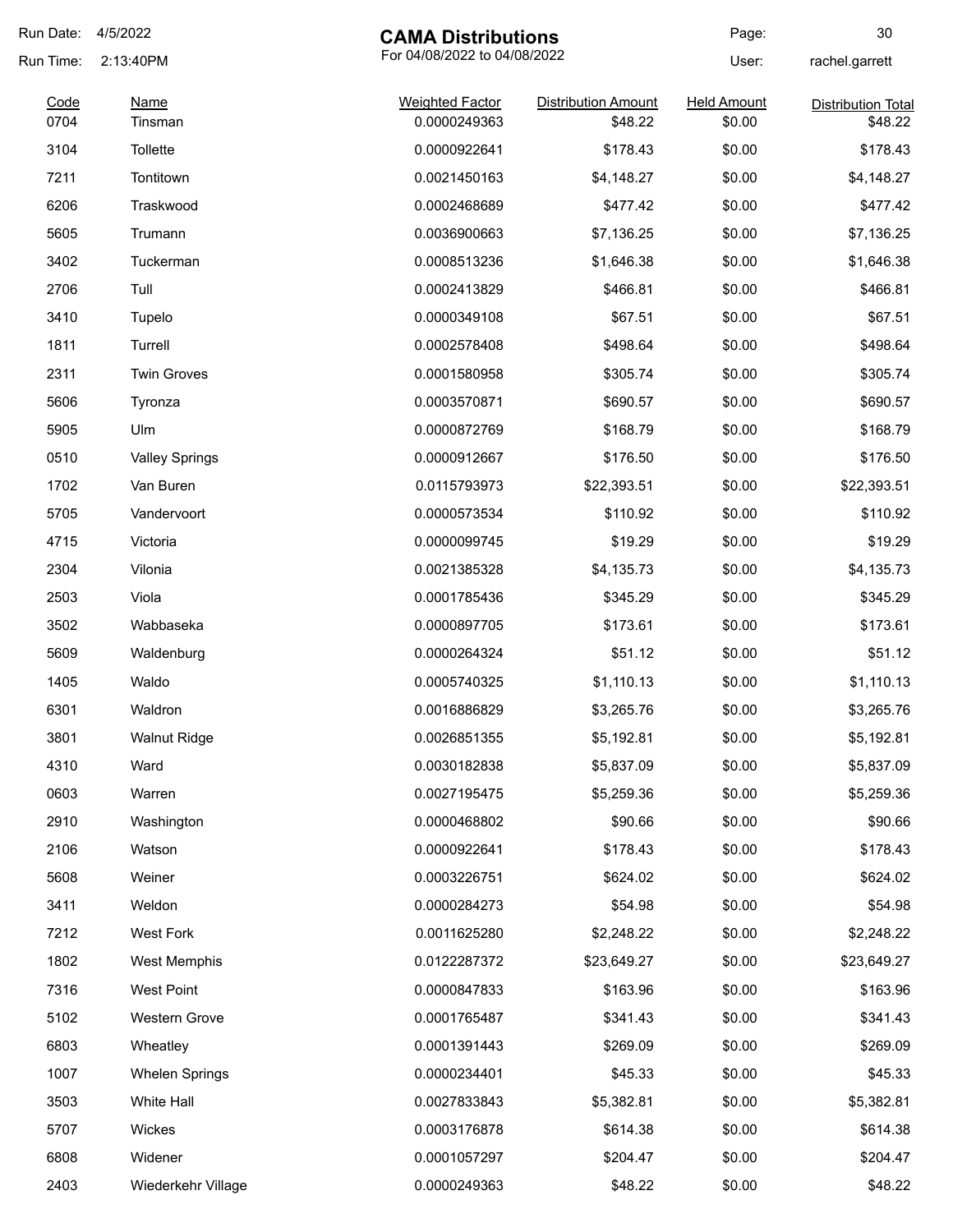| Run Date:    | 4/5/2022                                           | <b>CAMA Distributions</b>              |                                       | Page:                        | 31                                   |
|--------------|----------------------------------------------------|----------------------------------------|---------------------------------------|------------------------------|--------------------------------------|
| Run Time:    | 2:13:40PM                                          | For 04/08/2022 to 04/08/2022           |                                       | User:                        | rachel.garrett                       |
| Code<br>6706 | <b>Name</b><br>Williford                           | <b>Weighted Factor</b><br>0.0000393993 | <b>Distribution Amount</b><br>\$76.19 | <b>Held Amount</b><br>\$0.00 | <b>Distribution Total</b><br>\$76.19 |
| 5007         | Willisville                                        | 0.0000738113                           | \$142.74                              | \$0.00                       | \$142.74                             |
| 2204         | Wilmar                                             | 0.0001969964                           | \$380.97                              | \$0.00                       | \$380.97                             |
| 0207         | Wilmot                                             | 0.0002074696                           | \$401.23                              | \$0.00                       | \$401.23                             |
| 4716         | Wilson                                             | 0.0003820234                           | \$738.80                              | \$0.00                       | \$738.80                             |
| 4104         | Wilton                                             | 0.0001431341                           | \$276.81                              | \$0.00                       | \$276.81                             |
| 2205         | Winchester                                         | 0.0000683253                           | \$132.14                              | \$0.00                       | \$132.14                             |
| 7213         | Winslow                                            | 0.0001820346                           | \$352.04                              | \$0.00                       | \$352.04                             |
| 4105         | Winthrop                                           | 0.0000578521                           | \$111.88                              | \$0.00                       | \$111.88                             |
| 2309         | Wooster                                            | 0.0005196715                           | \$1,005.00                            | \$0.00                       | \$1,005.00                           |
| 6008         | Wrightsville                                       | 0.0007690340                           | \$1,487.24                            | \$0.00                       | \$1,487.24                           |
| 1904         | Wynne                                              | 0.0041463997                           | \$8,018.76                            | \$0.00                       | \$8,018.76                           |
| 4505         | Yellville                                          | 0.0005874981                           | \$1,136.11                            | \$0.00                       | \$1,136.11                           |
| 0511         | Zinc                                               | 0.0000458827                           | \$88.73                               | \$0.00                       | \$88.73                              |
|              | Total for MLM0100 - Municipal General              | 1.0000000024                           | \$1,932,175.48                        | \$0.00                       | \$1,932,175.48                       |
|              | MLM0200 - Municipal Four Lane Highway Construction |                                        |                                       |                              |                                      |
| 5301         | Adona                                              | 0.0000743100                           | \$373.64                              | \$0.00                       | \$373.64                             |
| 6207         | Alexander                                          | 0.0016881842                           | \$8,488.39                            | \$0.00                       | \$8,488.39                           |
| 3802         | Alicia                                             | 0.0000713177                           | \$358.59                              | \$0.00                       | \$358.59                             |
| 1701         | Alma                                               | 0.0029050732                           | \$14,607.05                           | \$0.00                       | \$14,607.05                          |
| 0105         | Almyra                                             | 0.0001276736                           | \$641.96                              | \$0.00                       | \$641.96                             |
| 0502         | Alpena                                             | 0.0001865232                           | \$937.86                              | \$0.00                       | \$937.86                             |
| 3505         | Altheimer                                          | 0.0003471126                           | \$1,745.32                            | \$0.00                       | \$1,745.32                           |
| 2404         | Altus                                              | 0.0003316521                           | \$1,667.59                            | \$0.00                       | \$1,667.59                           |
| 3404         | Amagon                                             | 0.0000344120                           | \$173.03                              | \$0.00                       | \$173.03                             |
| 1004         | Amity                                              | 0.0003396317                           | \$1,707.71                            | \$0.00                       | \$1,707.71                           |
| 1812         | Anthonyville                                       | 0.0000673279                           | \$338.53                              | \$0.00                       | \$338.53                             |
| 5501         | Antoine                                            | 0.0000563559                           | \$283.36                              | \$0.00                       | \$283.36                             |
| 1002         | Arkadelphia                                        | 0.0051767656                           | \$26,029.40                           | \$0.00                       | \$26,029.40                          |
| 2102         | Arkansas City                                      | 0.0001875206                           | \$942.88                              | \$0.00                       | \$942.88                             |
| 6702         | Ash Flat                                           | 0.0005670503                           | \$2,851.20                            | \$0.00                       | \$2,851.20                           |
| 4101         | Ashdown                                            | 0.0021250673                           | \$10,685.09                           | \$0.00                       | \$10,685.09                          |
| 5802         | Atkins                                             | 0.0014258548                           | \$7,169.37                            | \$0.00                       | \$7,169.37                           |
| 3902         | Aubrey                                             | 0.0000538623                           | \$270.83                              | \$0.00                       | \$270.83                             |
| 7402         | Augusta                                            | 0.0009964526                           | \$5,010.28                            | \$0.00                       | \$5,010.28                           |
| 4302         | Austin                                             | 0.0017255885                           | \$8,676.47                            | \$0.00                       | \$8,676.47                           |
| 0413         | Avoca                                              | 0.0002428791                           | \$1,221.23                            | \$0.00                       | \$1,221.23                           |
| 7317         | <b>Bald Knob</b>                                   | 0.0012577845                           | \$6,324.29                            | \$0.00                       | \$6,324.29                           |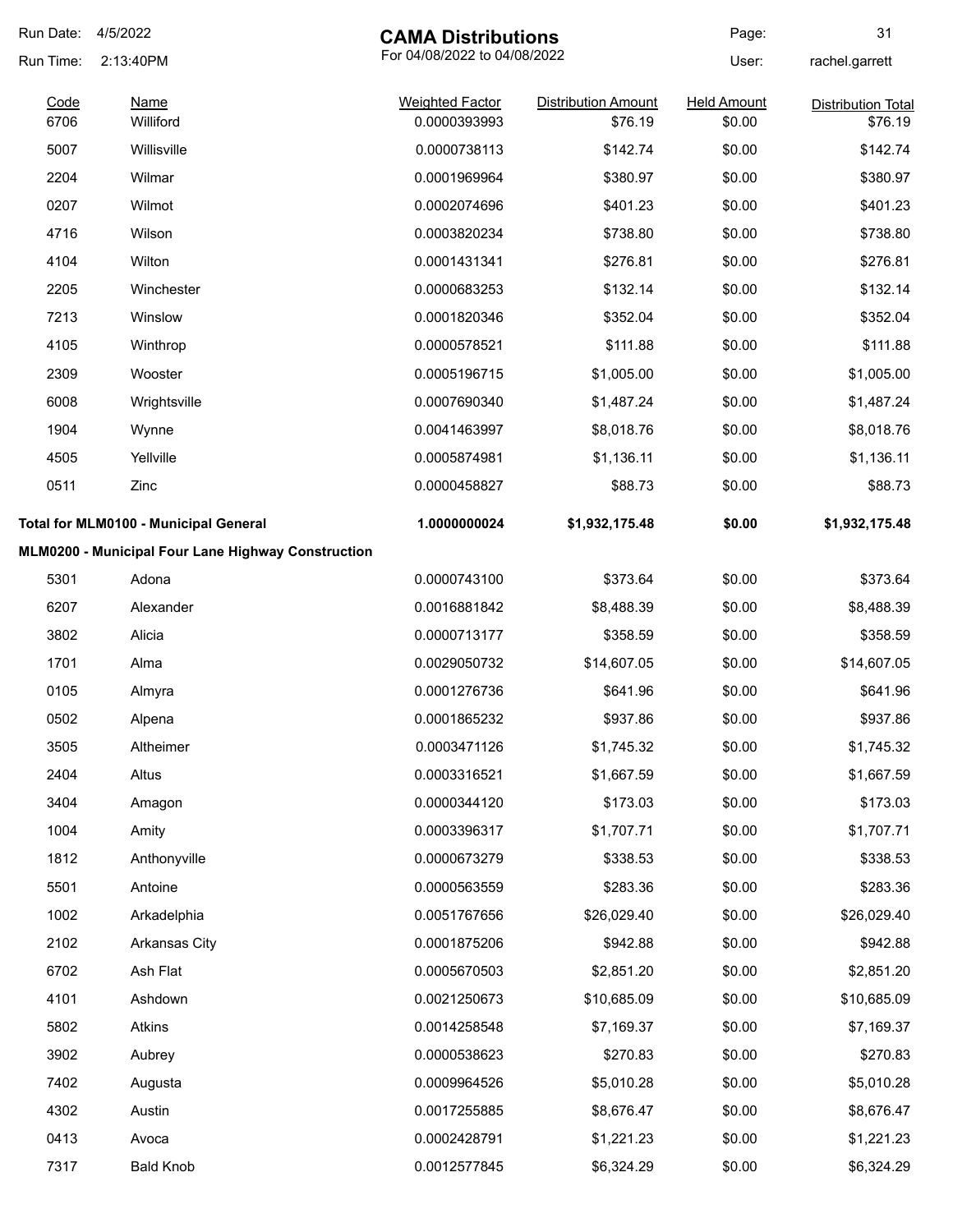| Run Date: | 4/5/2022             | <b>CAMA Distributions</b> |                              | Page:              | 32                        |
|-----------|----------------------|---------------------------|------------------------------|--------------------|---------------------------|
| Run Time: | 2:13:40PM            |                           | For 04/08/2022 to 04/08/2022 |                    | rachel.garrett            |
| Code      | <u>Name</u>          | <b>Weighted Factor</b>    | <b>Distribution Amount</b>   | <b>Held Amount</b> | <b>Distribution Total</b> |
| 0601      | <b>Banks</b>         | 0.0000433891              | \$218.17                     | \$0.00             | \$218.17                  |
| 6504      | <b>Barling</b>       | 0.0023849030              | \$11,991.58                  | \$0.00             | \$11,991.58               |
| 4703      | <b>Bassett</b>       | 0.0000618419              | \$310.95                     | \$0.00             | \$310.95                  |
| 3201      | <b>Batesville</b>    | 0.0055812316              | \$28,063.10                  | \$0.00             | \$28,063.10               |
| 6204      | <b>Bauxite</b>       | 0.0003136980              | \$1,577.31                   | \$0.00             | \$1,577.31                |
| 1601      | Bay                  | 0.0009356081              | \$4,704.35                   | \$0.00             | \$4,704.35                |
| 5204      | Bearden              | 0.0003870106              | \$1,945.94                   | \$0.00             | \$1,945.94                |
| 0804      | Beaver               | 0.0000334146              | \$168.01                     | \$0.00             | \$168.01                  |
| 7302      | Beebe                | 0.0042077429              | \$21,157.03                  | \$0.00             | \$21,157.03               |
| 3405      | Beedeville           | 0.0000418929              | \$210.64                     | \$0.00             | \$210.64                  |
| 0423      | <b>Bella Vista</b>   | 0.0150136177              | \$75,490.26                  | \$0.00             | \$75,490.26               |
| 0503      | <b>Bellefonte</b>    | 0.0002049760              | \$1,030.64                   | \$0.00             | \$1,030.64                |
| 7506      | <b>Belleville</b>    | 0.0001556022              | \$782.39                     | \$0.00             | \$782.39                  |
| 6602      | Ben Lomond           | 0.0000698215              | \$351.07                     | \$0.00             | \$351.07                  |
| 6203      | Benton               | 0.0174623575              | \$87,802.82                  | \$0.00             | \$87,802.82               |
| 0403      | Bentonville          | 0.0270129414              | \$135,824.29                 | \$0.00             | \$135,824.29              |
| 0504      | Bergman              | 0.0002124569              | \$1,068.26                   | \$0.00             | \$1,068.26                |
| 0802      | Berryville           | 0.0028337555              | \$14,248.46                  | \$0.00             | \$14,248.46               |
| 0306      | <b>Big Flat</b>      | 0.0000438878              | \$220.67                     | \$0.00             | \$220.67                  |
| 5302      | <b>Bigelow</b>       | 0.0001755512              | \$882.69                     | \$0.00             | \$882.69                  |
| 6101      | <b>Biggers</b>       | 0.0001521111              | \$764.83                     | \$0.00             | \$764.83                  |
| 4704      | Birdsong             | 0.0000159592              | \$80.24                      | \$0.00             | \$80.24                   |
| 5902      | <b>Biscoe</b>        | 0.0001521111              | \$764.83                     | \$0.00             | \$764.83                  |
| 1602      | <b>Black Oak</b>     | 0.0001162029              | \$584.28                     | \$0.00             | \$584.28                  |
| 3803      | <b>Black Rock</b>    | 0.0002942478              | \$1,479.51                   | \$0.00             | \$1,479.51                |
| 4901      | <b>Black Springs</b> | 0.0000478776              | \$240.73                     | \$0.00             | \$240.73                  |
| 2902      | <b>Blevins</b>       | 0.0001436328              | \$722.20                     | \$0.00             | \$722.20                  |
| 0805      | <b>Blue Eye</b>      | 0.0000229414              | \$115.35                     | \$0.00             | \$115.35                  |
| 4201      | <b>Blue Mountain</b> | 0.0000438878              | \$220.67                     | \$0.00             | \$220.67                  |
| 5002      | <b>Bluff City</b>    | 0.0000588496              | \$295.90                     | \$0.00             | \$295.90                  |
| 4705      | Blytheville          | 0.0066859075              | \$33,617.54                  | \$0.00             | \$33,617.54               |
| 5003      | <b>Bodcaw</b>        | 0.0000603457              | \$303.43                     | \$0.00             | \$303.43                  |
|           |                      |                           |                              |                    |                           |
| 6506      | Bonanza              | 0.0002927516              | \$1,471.99                   | \$0.00             | \$1,471.99                |
| 1603      | Bono                 | 0.0012014285              | \$6,040.93                   | \$0.00             | \$6,040.93                |
| 4210      | Booneville           | 0.0018996436              | \$9,551.63                   | \$0.00             | \$9,551.63                |
| 7303      | <b>Bradford</b>      | 0.0003381356              | \$1,700.19                   | \$0.00             | \$1,700.19                |
| 3701      | <b>Bradley</b>       | 0.0002019836              | \$1,015.60                   | \$0.00             | \$1,015.60                |
| 2402      | <b>Branch</b>        | 0.0001476226              | \$742.26                     | \$0.00             | \$742.26                  |
| 0309      | <b>Briarcliff</b>    | 0.0001176991              | \$591.81                     | \$0.00             | \$591.81                  |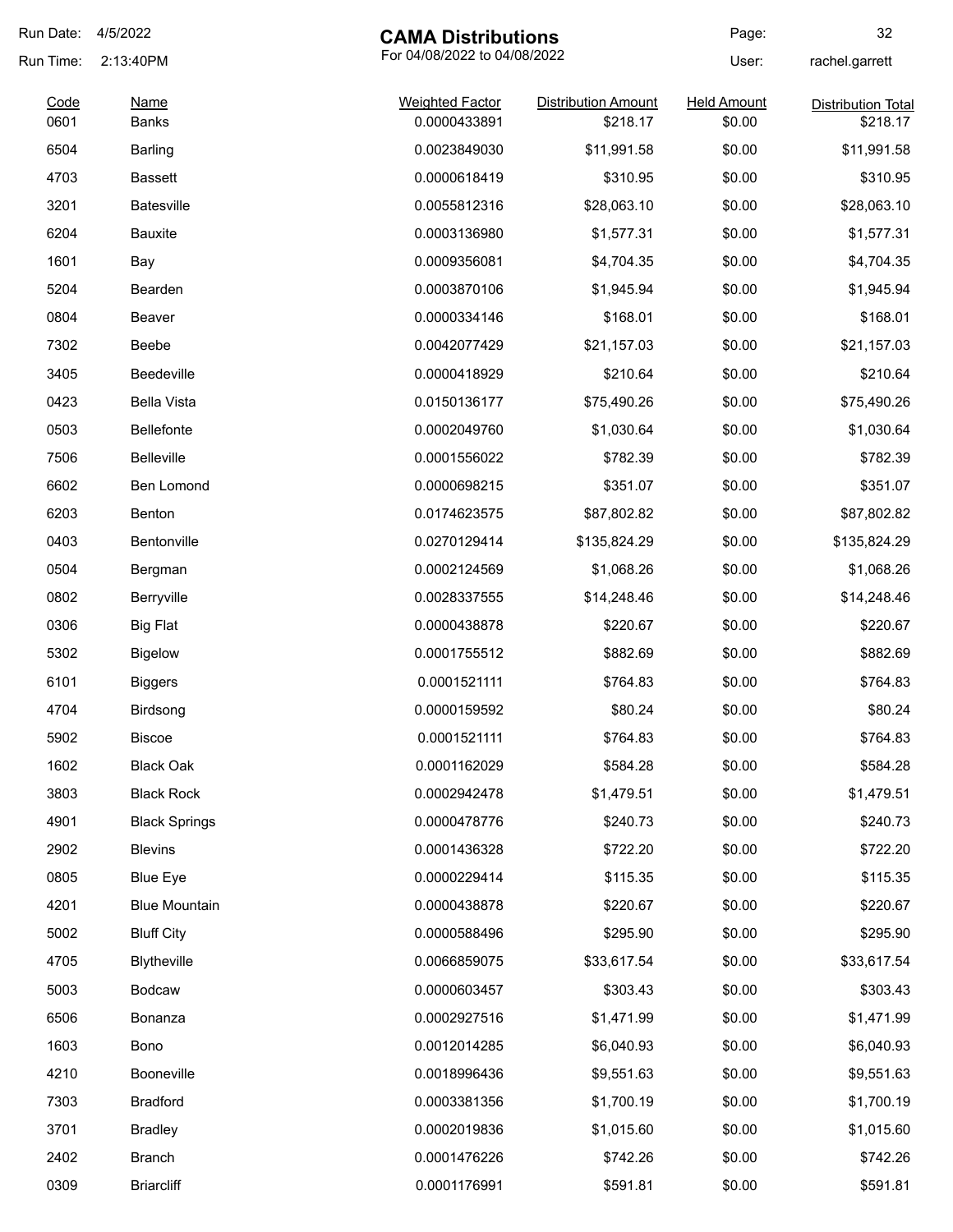| Run Date:    | 4/5/2022                       | <b>CAMA Distributions</b>              |                                          | Page:                        | 33                                      |
|--------------|--------------------------------|----------------------------------------|------------------------------------------|------------------------------|-----------------------------------------|
| Run Time:    | 2:13:40PM                      | For 04/08/2022 to 04/08/2022           |                                          | User:                        | rachel.garrett                          |
| Code<br>4802 | <b>Name</b><br><b>Brinkley</b> | <b>Weighted Factor</b><br>0.0013465575 | <b>Distribution Amount</b><br>\$6,770.65 | <b>Held Amount</b><br>\$0.00 | <b>Distribution Total</b><br>\$6,770.65 |
| 1604         | <b>Brookland</b>               | 0.0020268184                           | \$10,191.09                              | \$0.00                       | \$10,191.09                             |
| 6201         | Bryant                         | 0.0103051549                           | \$51,815.55                              | \$0.00                       | \$51,815.55                             |
| 3703         | <b>Buckner</b>                 | 0.0000822896                           | \$413.76                                 | \$0.00                       | \$413.76                                |
| 4501         | <b>Bull Shoals</b>             | 0.0009735112                           | \$4,894.93                               | \$0.00                       | \$4,894.93                              |
| 4706         | <b>Burdette</b>                | 0.0000698215                           | \$351.07                                 | \$0.00                       | \$351.07                                |
| 4311         | Cabot                          | 0.0132506248                           | \$66,625.72                              | \$0.00                       | \$66,625.72                             |
| 1001         | Caddo Valley                   | 0.0002967414                           | \$1,492.05                               | \$0.00                       | \$1,492.05                              |
| 6806         | Caldwell                       | 0.0002249250                           | \$1,130.95                               | \$0.00                       | \$1,130.95                              |
| 5004         | Cale                           | 0.0000364069                           | \$183.06                                 | \$0.00                       | \$183.06                                |
| 3303         | Calico Rock                    | 0.0004428678                           | \$2,226.79                               | \$0.00                       | \$2,226.79                              |
| 7001         | Calion                         | 0.0002139530                           | \$1,075.78                               | \$0.00                       | \$1,075.78                              |
| 5201         | Camden                         | 0.0052924698                           | \$26,611.17                              | \$0.00                       | \$26,611.17                             |
| 6003         | Cammack Village                | 0.0003880081                           | \$1,950.95                               | \$0.00                       | \$1,950.95                              |
| 3406         | <b>Campbell Station</b>        | 0.0001157042                           | \$581.77                                 | \$0.00                       | \$581.77                                |
| 1605         | Caraway                        | 0.0005650554                           | \$2,841.17                               | \$0.00                       | \$2,841.17                              |
| 4304         | Carlisle                       | 0.0010139079                           | \$5,098.05                               | \$0.00                       | \$5,098.05                              |
| 2003         | Carthage                       | 0.0001107170                           | \$556.70                                 | \$0.00                       | \$556.70                                |
| 5303         | Casa                           | 0.0000598470                           | \$300.92                                 | \$0.00                       | \$300.92                                |
| 1606         | Cash                           | 0.0001396430                           | \$702.14                                 | \$0.00                       | \$702.14                                |
| 4203         | Caulksville                    | 0.0000768037                           | \$386.18                                 | \$0.00                       | \$386.18                                |
| 6703         | Cave City                      | 0.0009585495                           | \$4,819.70                               | \$0.00                       | \$4,819.70                              |
| 0411         | Cave Springs                   | 0.0027404939                           | \$13,779.53                              | \$0.00                       | \$13,779.53                             |
| 1710         | Cedarville                     | 0.0007101844                           | \$3,570.89                               | \$0.00                       | \$3,570.89                              |
| 0409         | Centerton                      | 0.0088733154                           | \$44,616.09                              | \$0.00                       | \$44,616.09                             |
| 6507         | <b>Central City</b>            | 0.0002299122                           | \$1,156.03                               | \$0.00                       | \$1,156.03                              |
| 2405         | Charleston                     | 0.0012907003                           | \$6,489.80                               | \$0.00                       | \$6,489.80                              |
| 6708         | Cherokee Village               | 0.0023839055                           | \$11,986.56                              | \$0.00                       | \$11,986.56                             |
| 1901         | <b>Cherry Valley</b>           | 0.0002867669                           | \$1,441.90                               | \$0.00                       | \$1,441.90                              |
| 1708         | Chester                        | 0.0000718164                           | \$361.10                                 | \$0.00                       | \$361.10                                |
| 5205         | Chidester                      | 0.0001261774                           | \$634.44                                 | \$0.00                       | \$634.44                                |
| 4801         | Clarendon                      | 0.0007610544                           | \$3,826.67                               | \$0.00                       | \$3,826.67                              |
| 1813         | Clarkedale                     | 0.0001675716                           | \$842.57                                 | \$0.00                       | \$842.57                                |
| 3601         | Clarksville                    | 0.0046785393                           | \$23,524.25                              | \$0.00                       | \$23,524.25                             |
| 7103         | Clinton                        | 0.0012513010                           | \$6,291.69                               | \$0.00                       | \$6,291.69                              |
| 3602         | Coal Hill                      | 0.0004089545                           | \$2,056.27                               | \$0.00                       | \$2,056.27                              |
| 6807         | Colt                           | 0.0001461264                           | \$734.74                                 | \$0.00                       | \$734.74                                |
| 1201         | Concord                        | 0.0000947578                           | \$476.45                                 | \$0.00                       | \$476.45                                |
| 2301         | Conway                         | 0.0319852298                           | \$160,825.55                             | \$0.00                       | \$160,825.55                            |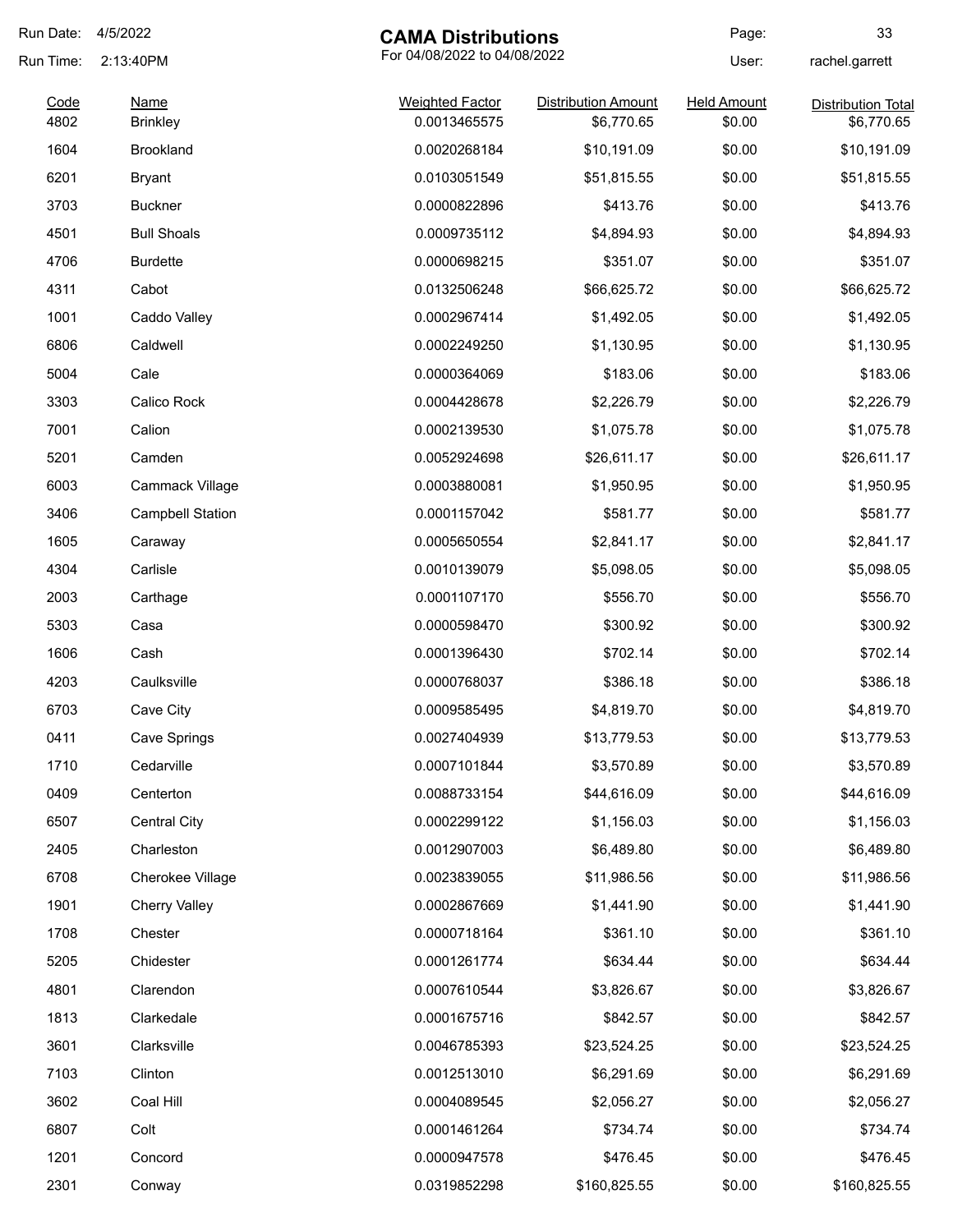| Run Date:    | 4/5/2022               | <b>CAMA Distributions</b>              |                                          | Page:                        | 34                                      |
|--------------|------------------------|----------------------------------------|------------------------------------------|------------------------------|-----------------------------------------|
| Run Time:    | 2:13:40PM              | For 04/08/2022 to 04/08/2022           |                                          | User:                        | rachel.garrett                          |
| Code<br>1101 | <b>Name</b><br>Corning | <b>Weighted Factor</b><br>0.0016093856 | <b>Distribution Amount</b><br>\$8,092.18 | <b>Held Amount</b><br>\$0.00 | <b>Distribution Total</b><br>\$8,092.18 |
| 0302         | Cotter                 | 0.0004418704                           | \$2,221.78                               | \$0.00                       | \$2,221.78                              |
| 7401         | <b>Cotton Plant</b>    | 0.0002638255                           | \$1,326.55                               | \$0.00                       | \$1,326.55                              |
| 5702         | Cove                   | 0.0001590933                           | \$799.94                                 | \$0.00                       | \$799.94                                |
| 4305         | Coy                    | 0.0000433891                           | \$218.17                                 | \$0.00                       | \$218.17                                |
| 1804         | Crawfordsville         | 0.0002304110                           | \$1,158.53                               | \$0.00                       | \$1,158.53                              |
| 0201         | Crossett               | 0.0024048520                           | \$12,091.88                              | \$0.00                       | \$12,091.88                             |
| 3203         | Cushman                | 0.0002159479                           | \$1,085.81                               | \$0.00                       | \$1,085.81                              |
| 5502         | Daisy                  | 0.0000438878                           | \$220.67                                 | \$0.00                       | \$220.67                                |
| 7102         | Damascus               | 0.0001905130                           | \$957.92                                 | \$0.00                       | \$957.92                                |
| 7504         | Danville               | 0.0010114143                           | \$5,085.51                               | \$0.00                       | \$5,085.51                              |
| 7502         | Dardanelle             | 0.0022527409                           | \$11,327.05                              | \$0.00                       | \$11,327.05                             |
| 1104         | Datto                  | 0.0000324171                           | \$163.00                                 | \$0.00                       | \$163.00                                |
| 0405         | Decatur                | 0.0008842394                           | \$4,446.06                               | \$0.00                       | \$4,446.06                              |
| 2801         | Delaplaine             | 0.0000319184                           | \$160.49                                 | \$0.00                       | \$160.49                                |
| 5503         | Delight                | 0.0001436328                           | \$722.20                                 | \$0.00                       | \$722.20                                |
| 4707         | Dell                   | 0.0000967527                           | \$486.48                                 | \$0.00                       | \$486.48                                |
| 2406         | Denning                | 0.0000997450                           | \$501.53                                 | \$0.00                       | \$501.53                                |
| 6601         | <b>DeQueen</b>         | 0.0030447162                           | \$15,309.20                              | \$0.00                       | \$15,309.20                             |
| 0903         | Dermott                | 0.0010079232                           | \$5,067.96                               | \$0.00                       | \$5,067.96                              |
| 5903         | Des Arc                | 0.0009500711                           | \$4,777.07                               | \$0.00                       | \$4,777.07                              |
| 5904         | DeValls Bluff          | 0.0002593370                           | \$1,303.98                               | \$0.00                       | \$1,303.98                              |
| 0102         | <b>DeWitt</b>          | 0.0015241036                           | \$7,663.38                               | \$0.00                       | \$7,663.38                              |
| 0515         | Diamond City           | 0.0003775348                           | \$1,898.29                               | \$0.00                       | \$1,898.29                              |
| 3407         | Diaz                   | 0.0006104394                           | \$3,069.36                               | \$0.00                       | \$3,069.36                              |
| 3102         | <b>Dierks</b>          | 0.0004568321                           | \$2,297.01                               | \$0.00                       | \$2,297.01                              |
| 3004         | Donaldson              | 0.0001371494                           | \$689.60                                 | \$0.00                       | \$689.60                                |
| 5803         | Dover                  | 0.0006667953                           | \$3,352.73                               | \$0.00                       | \$3,352.73                              |
| 2103         | Dumas                  | 0.0019953988                           | \$10,033.10                              | \$0.00                       | \$10,033.10                             |
| 1707         | Dyer                   | 0.0003850157                           | \$1,935.90                               | \$0.00                       | \$1,935.90                              |
| 4708         | <b>Dyess</b>           | 0.0001690678                           | \$850.09                                 | \$0.00                       | \$850.09                                |
| 1803         | Earle                  | 0.0009131655                           | \$4,591.51                               | \$0.00                       | \$4,591.51                              |
| 5203         | East Camden            | 0.0003979826                           | \$2,001.10                               | \$0.00                       | \$2,001.10                              |
| 1805         | Edmondson              | 0.0001211902                           | \$609.36                                 | \$0.00                       | \$609.36                                |
| 1607         | Egypt                  | 0.0000563559                           | \$283.36                                 | \$0.00                       | \$283.36                                |
| 7002         | El Dorado              | 0.0088553613                           | \$44,525.81                              | \$0.00                       | \$44,525.81                             |
| 5401         | Elaine                 | 0.0002538510                           | \$1,276.39                               | \$0.00                       | \$1,276.39                              |
| 7202         | Elkins                 | 0.0017964075                           | \$9,032.55                               | \$0.00                       | \$9,032.55                              |
| 7203         | Elm Springs            | 0.0011774897                           | \$5,920.56                               | \$0.00                       | \$5,920.56                              |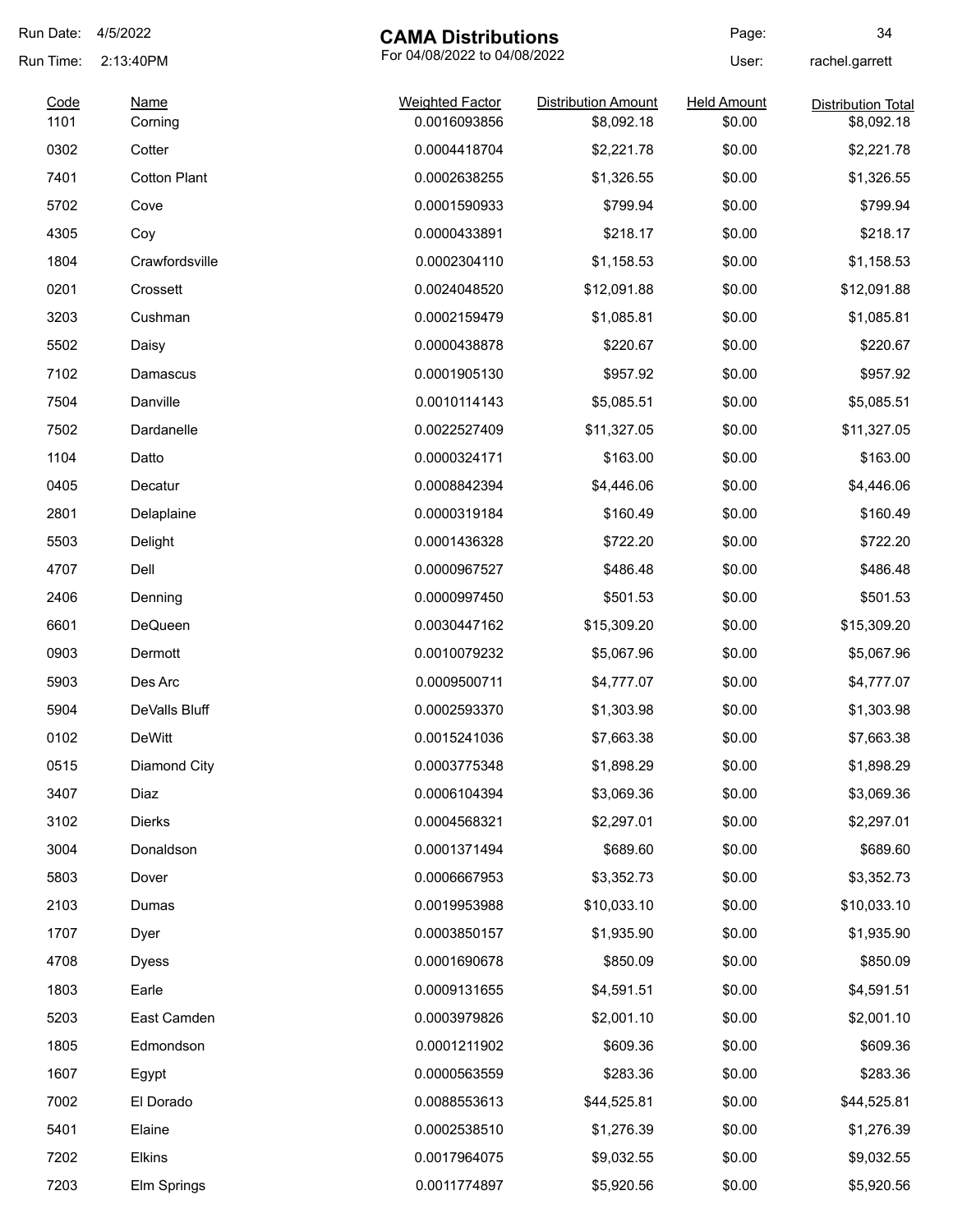| Run Date:    | 4/5/2022               | <b>CAMA Distributions</b>              |                                        | Page:                        | 35                                    |
|--------------|------------------------|----------------------------------------|----------------------------------------|------------------------------|---------------------------------------|
| Run Time:    | 2:13:40PM              | For 04/08/2022 to 04/08/2022           |                                        | User:                        | rachel.garrett                        |
| Code<br>1401 | <b>Name</b><br>Emerson | <b>Weighted Factor</b><br>0.0001461264 | <b>Distribution Amount</b><br>\$734.74 | <b>Held Amount</b><br>\$0.00 | <b>Distribution Total</b><br>\$734.74 |
| 5005         | Emmet                  | 0.0002069709                           | \$1,040.67                             | \$0.00                       | \$1,040.67                            |
| 4306         | England                | 0.0012353418                           | \$6,211.45                             | \$0.00                       | \$6,211.45                            |
| 2306         | Enola                  | 0.0001585946                           | \$797.43                               | \$0.00                       | \$797.43                              |
| 4717         | Etowah                 | 0.0001266762                           | \$636.94                               | \$0.00                       | \$636.94                              |
| 0902         | Eudora                 | 0.0008617968                           | \$4,333.22                             | \$0.00                       | \$4,333.22                            |
| 0801         | Eureka Springs         | 0.0010802384                           | \$5,431.57                             | \$0.00                       | \$5,431.57                            |
| 6704         | <b>Evening Shade</b>   | 0.0002094645                           | \$1,053.21                             | \$0.00                       | \$1,053.21                            |
| 0506         | Everton                | 0.0000518674                           | \$260.80                               | \$0.00                       | \$260.80                              |
| 7104         | <b>Fairfield Bay</b>   | 0.0010513123                           | \$5,286.12                             | \$0.00                       | \$5,286.12                            |
| 4806         | Fargo                  | 0.0000284273                           | \$142.94                               | \$0.00                       | \$142.94                              |
| 7216         | Farmington             | 0.0037823305                           | \$19,018.01                            | \$0.00                       | \$19,018.01                           |
| 7214         | Fayetteville           | 0.0468547159                           | \$235,591.11                           | \$0.00                       | \$235,591.11                          |
| 7003         | Felsenthal             | 0.0000423916                           | \$213.15                               | \$0.00                       | \$213.15                              |
| 6902         | <b>Fifty Six</b>       | 0.0000787986                           | \$396.21                               | \$0.00                       | \$396.21                              |
| 5602         | Fisher                 | 0.0000897705                           | \$451.38                               | \$0.00                       | \$451.38                              |
| 4502         | Flippin                | 0.0006707851                           | \$3,372.79                             | \$0.00                       | \$3,372.79                            |
| 2002         | Fordyce                | 0.0016936701                           | \$8,515.98                             | \$0.00                       | \$8,515.98                            |
| 4107         | Foreman                | 0.0004872543                           | \$2,449.97                             | \$0.00                       | \$2,449.97                            |
| 6802         | <b>Forrest City</b>    | 0.0064909060                           | \$32,637.05                            | \$0.00                       | \$32,637.05                           |
| 6501         | Fort Smith             | 0.0444573448                           | \$223,536.84                           | \$0.00                       | \$223,536.84                          |
| 4602         | Fouke                  | 0.0004029698                           | \$2,026.18                             | \$0.00                       | \$2,026.18                            |
| 0202         | Fountain Hill          | 0.0000538623                           | \$270.83                               | \$0.00                       | \$270.83                              |
| 2605         | Fountain Lake          | 0.0002368944                           | \$1,191.13                             | \$0.00                       | \$1,191.13                            |
| 5304         | Fourche                | 0.0000279286                           | \$140.43                               | \$0.00                       | \$140.43                              |
| 3305         | Franklin               | 0.0000952565                           | \$478.96                               | \$0.00                       | \$478.96                              |
| 3005         | Friendship             | 0.0000787986                           | \$396.21                               | \$0.00                       | \$396.21                              |
| 2904         | Fulton                 | 0.0000573534                           | \$288.38                               | \$0.00                       | \$288.38                              |
| 0414         | Garfield               | 0.0002957439                           | \$1,487.04                             | \$0.00                       | \$1,487.04                            |
| 4601         | Garland                | 0.0000972514                           | \$488.99                               | \$0.00                       | \$488.99                              |
| 7306         | Garner                 | 0.0001052310                           | \$529.11                               | \$0.00                       | \$529.11                              |
| 0303         | Gassville              | 0.0010827320                           | \$5,444.11                             | \$0.00                       | \$5,444.11                            |
| 0415         | Gateway                | 0.0002174441                           | \$1,093.33                             | \$0.00                       | \$1,093.33                            |
| 0406         | Gentry                 | 0.0018901678                           | \$9,503.99                             | \$0.00                       | \$9,503.99                            |
| 7307         | Georgetown             | 0.0000403967                           | \$203.12                               | \$0.00                       | \$203.12                              |
| 6401         | Gilbert                | 0.0000129669                           | \$65.20                                | \$0.00                       | \$65.20                               |
| 0104         | Gillett                | 0.0002812809                           | \$1,414.31                             | \$0.00                       | \$1,414.31                            |
| 6603         | Gillham                | 0.0000782998                           | \$393.70                               | \$0.00                       | \$393.70                              |
| 1806         | Gilmore                | 0.0000877756                           | \$0.00                                 | \$0.00                       | \$0.00                                |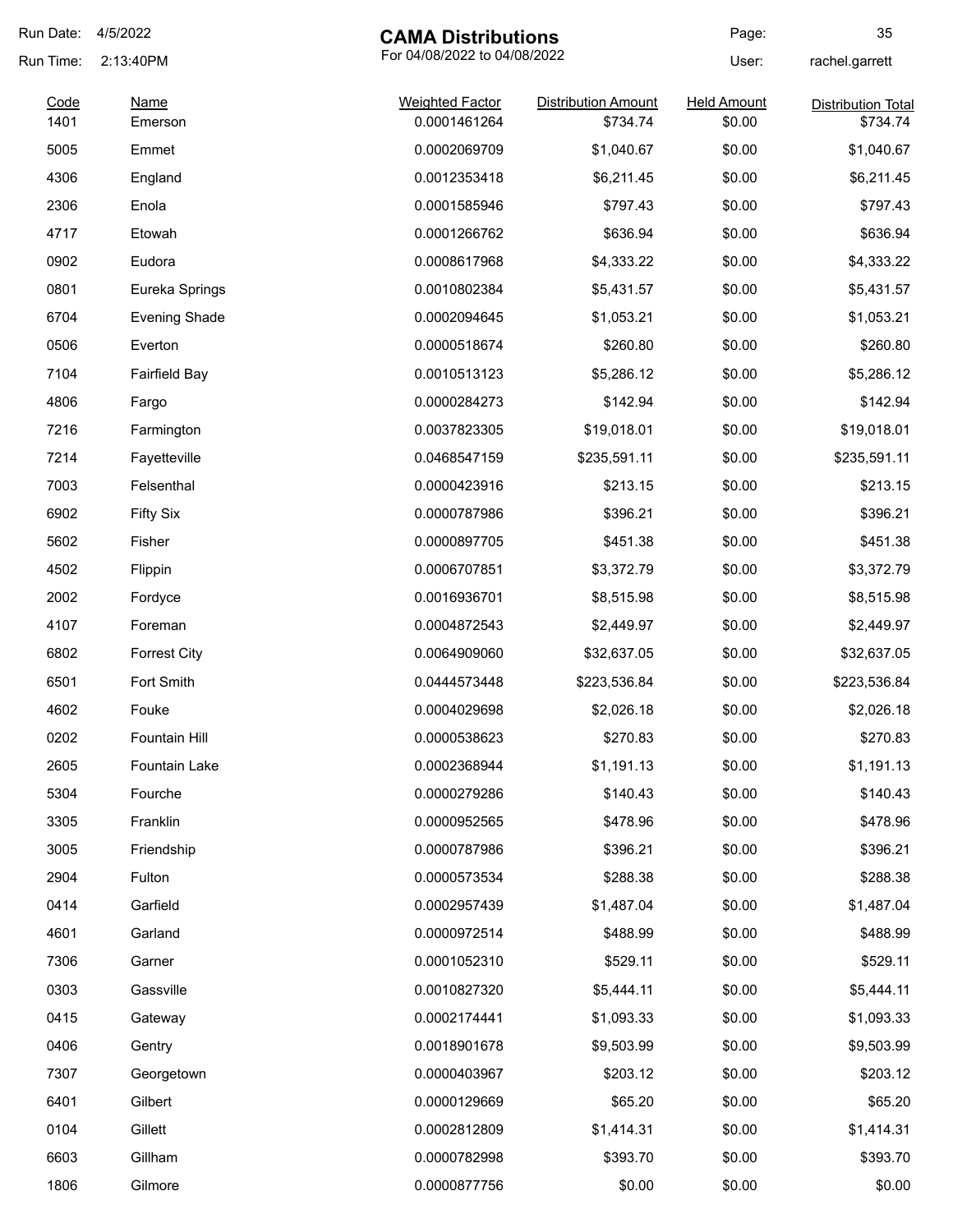| Run Date: | 4/5/2022             | <b>CAMA Distributions</b>    |                            | Page:              | 36                        |
|-----------|----------------------|------------------------------|----------------------------|--------------------|---------------------------|
| Run Time: | 2:13:40PM            | For 04/08/2022 to 04/08/2022 |                            | User:              | rachel.garrett            |
| Code      | <b>Name</b>          | <b>Weighted Factor</b>       | <b>Distribution Amount</b> | <b>Held Amount</b> | <b>Distribution Total</b> |
| 5504      | Glenwood             | 0.0010313633                 | \$5,185.82                 | \$0.00             | \$5,185.82                |
| 7205      | Goshen               | 0.0010483200                 | \$5,271.08                 | \$0.00             | \$5,271.08                |
| 4709      | Gosnell              | 0.0014512898                 | \$7,297.26                 | \$0.00             | \$7,297.26                |
| 4002      | Gould                | 0.0003306547                 | \$1,662.57                 | \$0.00             | \$1,662.57                |
| 4003      | Grady                | 0.0001521111                 | \$764.83                   | \$0.00             | \$764.83                  |
| 5703      | Grannis              | 0.0002473676                 | \$1,243.79                 | \$0.00             | \$1,243.79                |
| 0407      | Gravette             | 0.0017689776                 | \$8,894.63                 | \$0.00             | \$8,894.63                |
| 0803      | <b>Green Forest</b>  | 0.0014822107                 | \$7,452.73                 | \$0.00             | \$7,452.73                |
| 2303      | Greenbrier           | 0.0028462236                 | \$14,311.15                | \$0.00             | \$14,311.15               |
| 7206      | Greenland            | 0.0006049534                 | \$3,041.78                 | \$0.00             | \$3,041.78                |
| 1105      | Greenway             | 0.0000867782                 | \$436.33                   | \$0.00             | \$436.33                  |
| 6505      | Greenwood            | 0.0047458672                 | \$23,862.79                | \$0.00             | \$23,862.79               |
| 1202      | <b>Greers Ferry</b>  | 0.0004094532                 | \$2,058.78                 | \$0.00             | \$2,058.78                |
| 7308      | Griffithville        | 0.0000773024                 | \$388.69                   | \$0.00             | \$388.69                  |
| 3403      | Grubbs               | 0.0001501162                 | \$754.80                   | \$0.00             | \$754.80                  |
| 3307      | Guion                | 0.0000339133                 | \$170.52                   | \$0.00             | \$170.52                  |
| 1005      | <b>Gum Springs</b>   | 0.0000453840                 | \$228.20                   | \$0.00             | \$228.20                  |
| 1003      | Gurdon               | 0.0009176540                 | \$4,614.07                 | \$0.00             | \$4,614.07                |
| 2307      | Guy                  | 0.0003750412                 | \$1,885.75                 | \$0.00             | \$1,885.75                |
| 6509      | Hackett              | 0.0003910004                 | \$1,966.00                 | \$0.00             | \$1,966.00                |
| 0203      | Hamburg              | 0.0012647666                 | \$6,359.40                 | \$0.00             | \$6,359.40                |
| 0701      | Hampton              | 0.0005889942                 | \$2,961.53                 | \$0.00             | \$2,961.53                |
| 6701      | Hardy                | 0.0003705527                 | \$1,863.18                 | \$0.00             | \$1,863.18                |
| 0702      | Harrell              | 0.0001047323                 | \$526.61                   | \$0.00             | \$526.61                  |
| 5603      | Harrisburg           | 0.0011031797                 | \$5,546.92                 | \$0.00             | \$5,546.92                |
| 0512      | Harrison             | 0.0065178371                 | \$32,772.46                | \$0.00             | \$32,772.46               |
| 6510      | Hartford             | 0.0002488638                 | \$1,251.32                 | \$0.00             | \$1,251.32                |
| 3603      | Hartman              | 0.0002573421                 | \$1,293.95                 | \$0.00             | \$1,293.95                |
| 6205      | Haskell              | 0.0019729561                 | \$9,920.26                 | \$0.00             | \$9,920.26                |
| 5704      | Hatfield             | 0.0001720601                 | \$865.14                   | \$0.00             | \$865.14                  |
| 7507      | Havana               | 0.0001191953                 | \$599.33                   | \$0.00             | \$599.33                  |
| 3903      | Haynes               | 0.0000608445                 | \$305.93                   | \$0.00             | \$305.93                  |
| 5901      | Hazen                | 0.0007386117                 | \$3,713.83                 | \$0.00             | \$3,713.83                |
| 1203      | <b>Heber Springs</b> | 0.0034756146                 | \$17,475.81                | \$0.00             | \$17,475.81               |
| 5804      | Hector               | 0.0002049760                 | \$1,030.64                 | \$0.00             | \$1,030.64                |
| 5407      | Helena-West Helena   | 0.0047473634                 | \$23,870.31                | \$0.00             | \$23,870.31               |
| 0602      | Hermitage            | 0.0002618306                 | \$1,316.52                 | \$0.00             | \$1,316.52                |
| 1902      | <b>Hickory Ridge</b> | 0.0001137093                 | \$571.74                   | \$0.00             | \$571.74                  |
|           |                      |                              |                            |                    |                           |
| 1204      | Higden               | 0.0000568547                 | \$285.87                   | \$0.00             | \$285.87                  |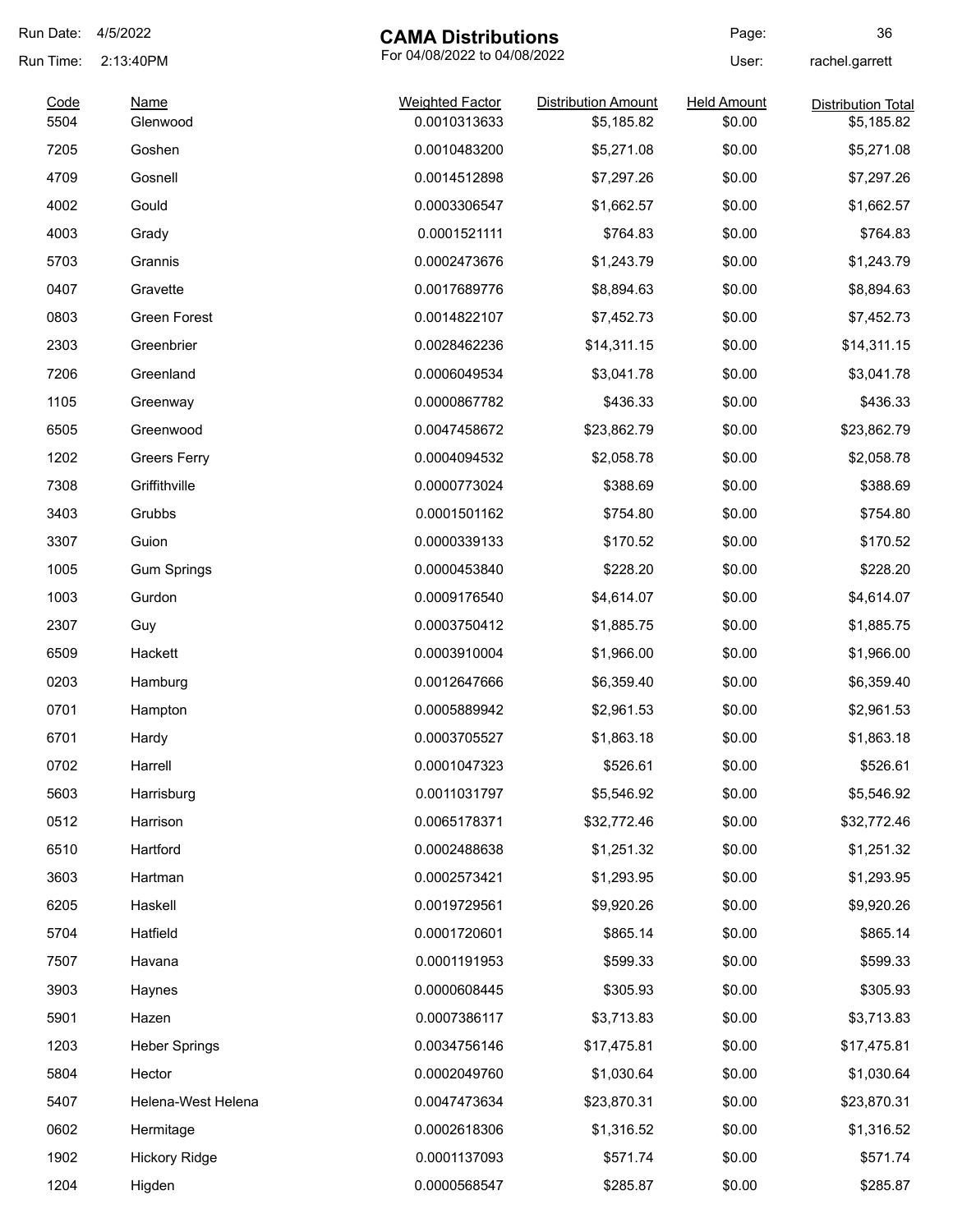| Run Date: | 4/5/2022           | <b>CAMA Distributions</b>    |                            | Page:              | 37                        |
|-----------|--------------------|------------------------------|----------------------------|--------------------|---------------------------|
| Run Time: | 2:13:40PM          | For 04/08/2022 to 04/08/2022 |                            | User:              | rachel.garrett            |
| Code      | <b>Name</b>        | <b>Weighted Factor</b>       | <b>Distribution Amount</b> | <b>Held Amount</b> | <b>Distribution Total</b> |
| 7309      | Higginson          | 0.0003516011                 | \$1,767.89                 | \$0.00             | \$1,767.89                |
| 0416      | Highfill           | 0.0007914766                 | \$3,979.64                 | \$0.00             | \$3,979.64                |
| 6709      | Highland           | 0.0004897480                 | \$2,462.51                 | \$0.00             | \$2,462.51                |
| 4402      | Hindsville         | 0.0000448853                 | \$225.69                   | \$0.00             | \$225.69                  |
| 0814      | Holiday Island     | 0.0011964413                 | \$6,015.85                 | \$0.00             | \$6,015.85                |
| 2313      | Holland            | 0.0002922529                 | \$1,469.48                 | \$0.00             | \$1,469.48                |
| 4803      | <b>Holly Grove</b> | 0.0002294135                 | \$1,153.52                 | \$0.00             | \$1,153.52                |
| 2901      | Hope               | 0.0044645863                 | \$22,448.47                | \$0.00             | \$22,448.47               |
| 6604      | Horatio            | 0.0004588270                 | \$2,307.04                 | \$0.00             | \$2,307.04                |
| 3301      | Horseshoe Bend     | 0.0012168890                 | \$6,118.66                 | \$0.00             | \$6,118.66                |
| 1807      | Horseshoe Lake     | 0.0001316634                 | \$662.02                   | \$0.00             | \$662.02                  |
| 2601      | <b>Hot Springs</b> | 0.0189166396                 | \$95,115.12                | \$0.00             | \$95,115.12               |
| 5305      | Houston            | 0.0000713177                 | \$358.59                   | \$0.00             | \$358.59                  |
| 3805      | Hoxie              | 0.0012956876                 | \$6,514.87                 | \$0.00             | \$6,514.87                |
| 6801      | Hughes             | 0.0005266536                 | \$2,648.08                 | \$0.00             | \$2,648.08                |
| 4307      | Humnoke            | 0.0001092208                 | \$549.18                   | \$0.00             | \$549.18                  |
| 0103      | Humphrey           | 0.0002309097                 | \$1,161.04                 | \$0.00             | \$1,161.04                |
| 7403      | Hunter             | 0.0000513687                 | \$258.29                   | \$0.00             | \$258.29                  |
| 6502      | Huntington         | 0.0002443753                 | \$1,228.75                 | \$0.00             | \$1,228.75                |
| 4401      | Huntsville         | 0.0014358293                 | \$7,219.52                 | \$0.00             | \$7,219.52                |
| 7004      | Huttig             | 0.0002234288                 | \$1,123.43                 | \$0.00             | \$1,123.43                |
| 3806      | Imboden            | 0.0003191840                 | \$1,604.90                 | \$0.00             | \$1,604.90                |
| 3408      | Jacksonport        | 0.0000748088                 | \$376.15                   | \$0.00             | \$376.15                  |
| 6004      | Jacksonville       | 0.0147009171                 | \$73,917.97                | \$0.00             | \$73,917.97               |
| 5101      | Jasper             | 0.0002728026                 | \$1,371.68                 | \$0.00             | \$1,371.68                |
| 1808      | Jennette           | 0.0000588496                 | \$295.90                   | \$0.00             | \$295.90                  |
| 1809      | Jericho            | 0.0000488751                 | \$245.75                   | \$0.00             | \$245.75                  |
| 7207      | Johnson            | 0.0017998986                 | \$9,050.10                 | \$0.00             | \$9,050.10                |
| 4710      | Joiner             | 0.0002483651                 | \$1,248.81                 | \$0.00             | \$1,248.81                |
| 1611      | Jonesboro          | 0.0391878163                 | \$197,041.02               | \$0.00             | \$197,041.02              |
| 7310      | Judsonia           | 0.0009246362                 | \$4,649.18                 | \$0.00             | \$4,649.18                |
| 7005      | Junction City      | 0.0002508587                 | \$1,261.35                 | \$0.00             | \$1,261.35                |
| 4702      | Keiser             | 0.0003745425                 | \$1,883.24                 | \$0.00             | \$1,883.24                |
| 7305      | Kensett            | 0.0006982150                 | \$3,510.71                 | \$0.00             | \$3,510.71                |
| 4308      | Keo                | 0.0001032361                 | \$519.08                   | \$0.00             | \$519.08                  |
| 1705      | Kibler             | 0.0005012186                 | \$2,520.19                 | \$0.00             | \$2,520.19                |
| 1302      | Kingsland          | 0.0001730576                 | \$870.15                   | \$0.00             | \$870.15                  |
| 1106      | Knobel             | 0.0000733126                 | \$368.62                   | \$0.00             | \$368.62                  |
| 3604      | Knoxville          | 0.0003291585                 | \$1,655.05                 | \$0.00             | \$1,655.05                |
|           |                    |                              |                            |                    |                           |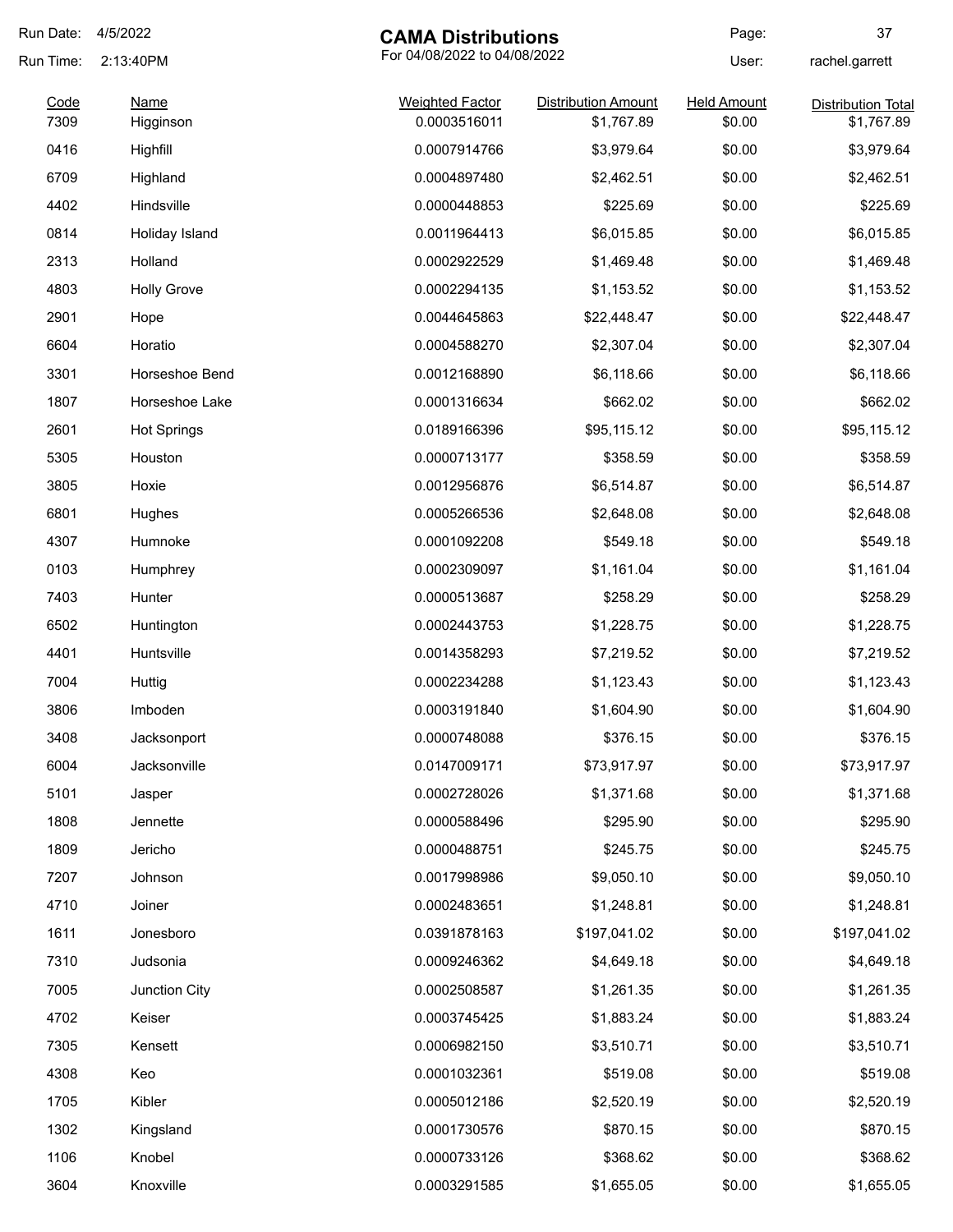| Run Date:    | 4/5/2022              | <b>CAMA Distributions</b>              |                                          | Page:                        | 38                                      |
|--------------|-----------------------|----------------------------------------|------------------------------------------|------------------------------|-----------------------------------------|
| Run Time:    | 2:13:40PM             | For 04/08/2022 to 04/08/2022           |                                          | User:                        | rachel.garrett                          |
| Code<br>2802 | <b>Name</b><br>Lafe   | <b>Weighted Factor</b><br>0.0002084671 | <b>Distribution Amount</b><br>\$1,048.20 | <b>Held Amount</b><br>\$0.00 | <b>Distribution Total</b><br>\$1,048.20 |
| 3904         | LaGrange              | 0.0000259337                           | \$130.40                                 | \$0.00                       | \$130.40                                |
| 1609         | Lake City             | 0.0011600344                           | \$5,832.79                               | \$0.00                       | \$5,832.79                              |
| 5403         | Lake View             | 0.0001630831                           | \$820.00                                 | \$0.00                       | \$820.00                                |
| 0901         | Lake Village          | 0.0010298671                           | \$5,178.29                               | \$0.00                       | \$5,178.29                              |
| 0305         | Lakeview              | 0.0003865119                           | \$1,943.43                               | \$0.00                       | \$1,943.43                              |
| 3605         | Lamar                 | 0.0008573083                           | \$4,310.65                               | \$0.00                       | \$4,310.65                              |
| 6511         | Lavaca                | 0.0012218763                           | \$6,143.74                               | \$0.00                       | \$6,143.74                              |
| 4711         | Leachville            | 0.0010169003                           | \$5,113.10                               | \$0.00                       | \$5,113.10                              |
| 0507         | Lead Hill             | 0.0001366507                           | \$687.10                                 | \$0.00                       | \$687.10                                |
| 2703         | Leola                 | 0.0002294135                           | \$1,153.52                               | \$0.00                       | \$1,153.52                              |
| 5601         | Lepanto               | 0.0008637917                           | \$4,343.25                               | \$0.00                       | \$4,343.25                              |
| 6402         | Leslie                | 0.0001870219                           | \$940.37                                 | \$0.00                       | \$940.37                                |
| 7311         | Letona                | 0.0001196940                           | \$601.84                                 | \$0.00                       | \$601.84                                |
| 3704         | Lewisville            | 0.0004563334                           | \$2,294.50                               | \$0.00                       | \$2,294.50                              |
| 5404         | Lexa                  | 0.0001032361                           | \$519.08                                 | \$0.00                       | \$519.08                                |
| 7215         | Lincoln               | 0.0011440752                           | \$5,752.55                               | \$0.00                       | \$5,752.55                              |
| 0417         | <b>Little Flock</b>   | 0.0015236049                           | \$7,660.87                               | \$0.00                       | \$7,660.87                              |
| 6005         | Little Rock           | 0.1010371984                           | \$508,027.10                             | \$0.00                       | \$508,027.10                            |
| 6605         | Lockesburg            | 0.0002962427                           | \$1,489.54                               | \$0.00                       | \$1,489.54                              |
| 5805         | London                | 0.0004668066                           | \$2,347.16                               | \$0.00                       | \$2,347.16                              |
| 4309         | Lonoke                | 0.0021325481                           | \$10,722.71                              | \$0.00                       | \$10,722.71                             |
| 2602         | Lonsdale              | 0.0000513687                           | \$258.29                                 | \$0.00                       | \$258.29                                |
| 5206         | Louann                | 0.0000763049                           | \$383.67                                 | \$0.00                       | \$383.67                                |
| 0408         | Lowell                | 0.0049069554                           | \$24,672.76                              | \$0.00                       | \$24,672.76                             |
| 4712         | Luxora                | 0.0004697990                           | \$2,362.21                               | \$0.00                       | \$2,362.21                              |
| 3807         | Lynn                  | 0.0001286711                           | \$646.97                                 | \$0.00                       | \$646.97                                |
| 6805         | Madison               | 0.0003785323                           | \$1,903.31                               | \$0.00                       | \$1,903.31                              |
| 4204         | Magazine              | 0.0003690565                           | \$1,855.66                               | \$0.00                       | \$1,855.66                              |
| 3204         | Magness               | 0.0001097195                           | \$551.68                                 | \$0.00                       | \$551.68                                |
| 1403         | Magnolia              | 0.0055667686                           | \$27,990.38                              | \$0.00                       | \$27,990.38                             |
| 3001         | Malvern               | 0.0054196447                           | \$27,250.62                              | \$0.00                       | \$27,250.62                             |
| 2501         | <b>Mammoth Spring</b> | 0.0004633155                           | \$2,329.61                               | \$0.00                       | \$2,329.61                              |
| 4713         | Manila                | 0.0018363055                           | \$9,233.16                               | \$0.00                       | \$9,233.16                              |
| 6503         | Mansfield             | 0.0005251574                           | \$2,640.55                               | \$0.00                       | \$2,640.55                              |
| 3901         | Marianna              | 0.0017829419                           | \$8,964.84                               | \$0.00                       | \$8,964.84                              |
| 4714         | Marie                 | 0.0000538623                           | \$270.83                                 | \$0.00                       | \$270.83                                |
| 1801         | Marion                | 0.0068584663                           | \$34,485.19                              | \$0.00                       | \$34,485.19                             |
| 5604         | Marked Tree           | 0.0011400854                           | \$5,732.49                               | \$0.00                       | \$5,732.49                              |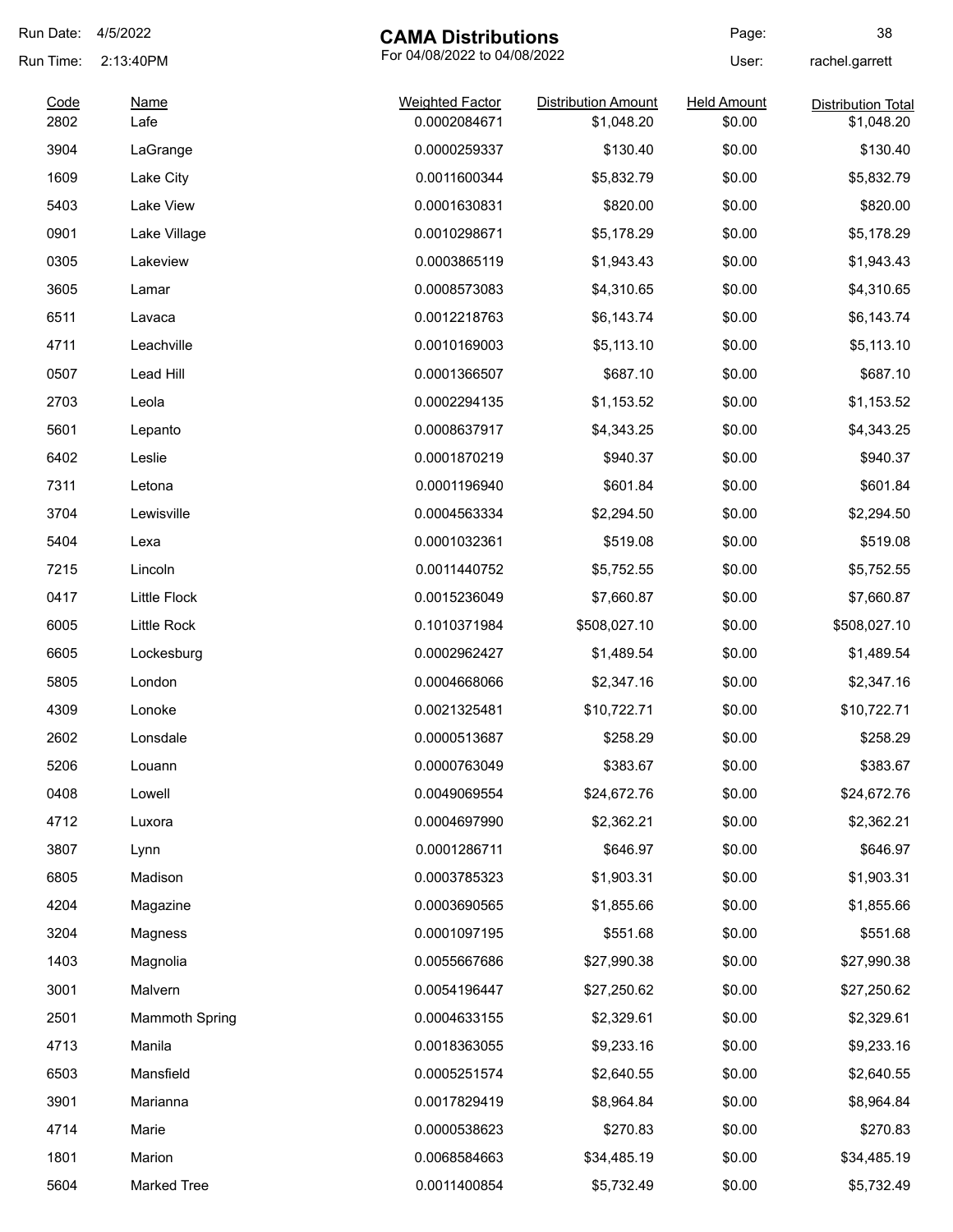| Run Date:    | 4/5/2022                 | <b>CAMA Distributions</b>              |                                          | Page:                        | 39                                      |
|--------------|--------------------------|----------------------------------------|------------------------------------------|------------------------------|-----------------------------------------|
| Run Time:    | 2:13:40PM                | For 04/08/2022 to 04/08/2022           |                                          | User:                        | rachel.garrett                          |
| Code<br>2803 | <b>Name</b><br>Marmaduke | <b>Weighted Factor</b><br>0.0006044547 | <b>Distribution Amount</b><br>\$3,039.27 | <b>Held Amount</b><br>\$0.00 | <b>Distribution Total</b><br>\$3,039.27 |
| 6403         | Marshall                 | 0.0006628055                           | \$3,332.67                               | \$0.00                       | \$3,332.67                              |
| 5405         | Marvell                  | 0.0004264099                           | \$2,144.04                               | \$0.00                       | \$2,144.04                              |
| 6006         | Maumelle                 | 0.0096009552                           | \$48,274.75                              | \$0.00                       | \$48,274.75                             |
| 2302         | Mayflower                | 0.0009894704                           | \$4,975.18                               | \$0.00                       | \$4,975.18                              |
| 6102         | Maynard                  | 0.0001890168                           | \$950.40                                 | \$0.00                       | \$950.40                                |
| 2905         | McCaskill                | 0.0000284273                           | \$142.94                                 | \$0.00                       | \$142.94                                |
| 7404         | McCrory                  | 0.0007894817                           | \$3,969.61                               | \$0.00                       | \$3,969.61                              |
| 1107         | McDougal                 | 0.0000668292                           | \$336.02                                 | \$0.00                       | \$336.02                                |
| 2101         | McGehee                  | 0.0019195926                           | \$9,651.94                               | \$0.00                       | \$9,651.94                              |
| 2911         | McNab                    | 0.0000149618                           | \$75.23                                  | \$0.00                       | \$75.23                                 |
| 1402         | McNeil                   | 0.0001900142                           | \$955.41                                 | \$0.00                       | \$955.41                                |
| 7312         | McRae                    | 0.0003072146                           | \$1,544.71                               | \$0.00                       | \$1,544.71                              |
| 3302         | Melbourne                | 0.0009126668                           | \$4,589.00                               | \$0.00                       | \$4,589.00                              |
| 5701         | Mena                     | 0.0027873741                           | \$14,015.25                              | \$0.00                       | \$14,015.25                             |
| 1502         | Menifee                  | 0.0001366507                           | \$687.10                                 | \$0.00                       | \$687.10                                |
| 6512         | Midland                  | 0.0001132106                           | \$569.24                                 | \$0.00                       | \$569.24                                |
| 3007         | Midway                   | 0.0001880193                           | \$945.38                                 | \$0.00                       | \$945.38                                |
| 3103         | <b>Mineral Springs</b>   | 0.0005411166                           | \$2,720.80                               | \$0.00                       | \$2,720.80                              |
| 3808         | Minturn                  | 0.0000433891                           | \$218.17                                 | \$0.00                       | \$218.17                                |
| 2104         | Mitchellville            | 0.0001461264                           | \$734.74                                 | \$0.00                       | \$734.74                                |
| 1610         | Monette                  | 0.0007510799                           | \$3,776.52                               | \$0.00                       | \$3,776.52                              |
| 2201         | Monticello               | 0.0042102365                           | \$21,169.57                              | \$0.00                       | \$21,169.57                             |
| 0204         | Montrose                 | 0.0001211902                           | \$609.36                                 | \$0.00                       | \$609.36                                |
| 3205         | Moorefield               | 0.0000628394                           | \$315.96                                 | \$0.00                       | \$315.96                                |
| 3905         | Moro                     | 0.0000882743                           | \$443.85                                 | \$0.00                       | \$443.85                                |
| 1501         | Morrilton                | 0.0034870853                           | \$17,533.48                              | \$0.00                       | \$17,533.48                             |
| 4205         | Morrison Bluff           | 0.0000389006                           | \$195.60                                 | \$0.00                       | \$195.60                                |
| 4905         | Mount Ida                | 0.0004967301                           | \$2,497.62                               | \$0.00                       | \$2,497.62                              |
| 3309         | Mount Pleasant           | 0.0001760499                           | \$885.20                                 | \$0.00                       | \$885.20                                |
| 2308         | Mount Vernon             | 0.0000718164                           | \$361.10                                 | \$0.00                       | \$361.10                                |
| 0301         | Mountain Home            | 0.0063961482                           | \$32,160.60                              | \$0.00                       | \$32,160.60                             |
| 2603         | Mountain Pine            | 0.0002917541                           | \$1,466.97                               | \$0.00                       | \$1,466.97                              |
| 6901         | <b>Mountain View</b>     | 0.0014348319                           | \$7,214.51                               | \$0.00                       | \$7,214.51                              |
| 1704         | Mountainburg             | 0.0002633268                           | \$1,324.04                               | \$0.00                       | \$1,324.04                              |
| 1703         | Mulberry                 | 0.0007695327                           | \$3,869.30                               | \$0.00                       | \$3,869.30                              |
| 5505         | Murfreesboro             | 0.0007455939                           | \$3,748.94                               | \$0.00                       | \$3,748.94                              |
| 3101         | Nashville                | 0.0020712050                           | \$10,414.27                              | \$0.00                       | \$10,414.27                             |
| 3206         | Newark                   | 0.0005884955                           | \$2,959.03                               | \$0.00                       | \$2,959.03                              |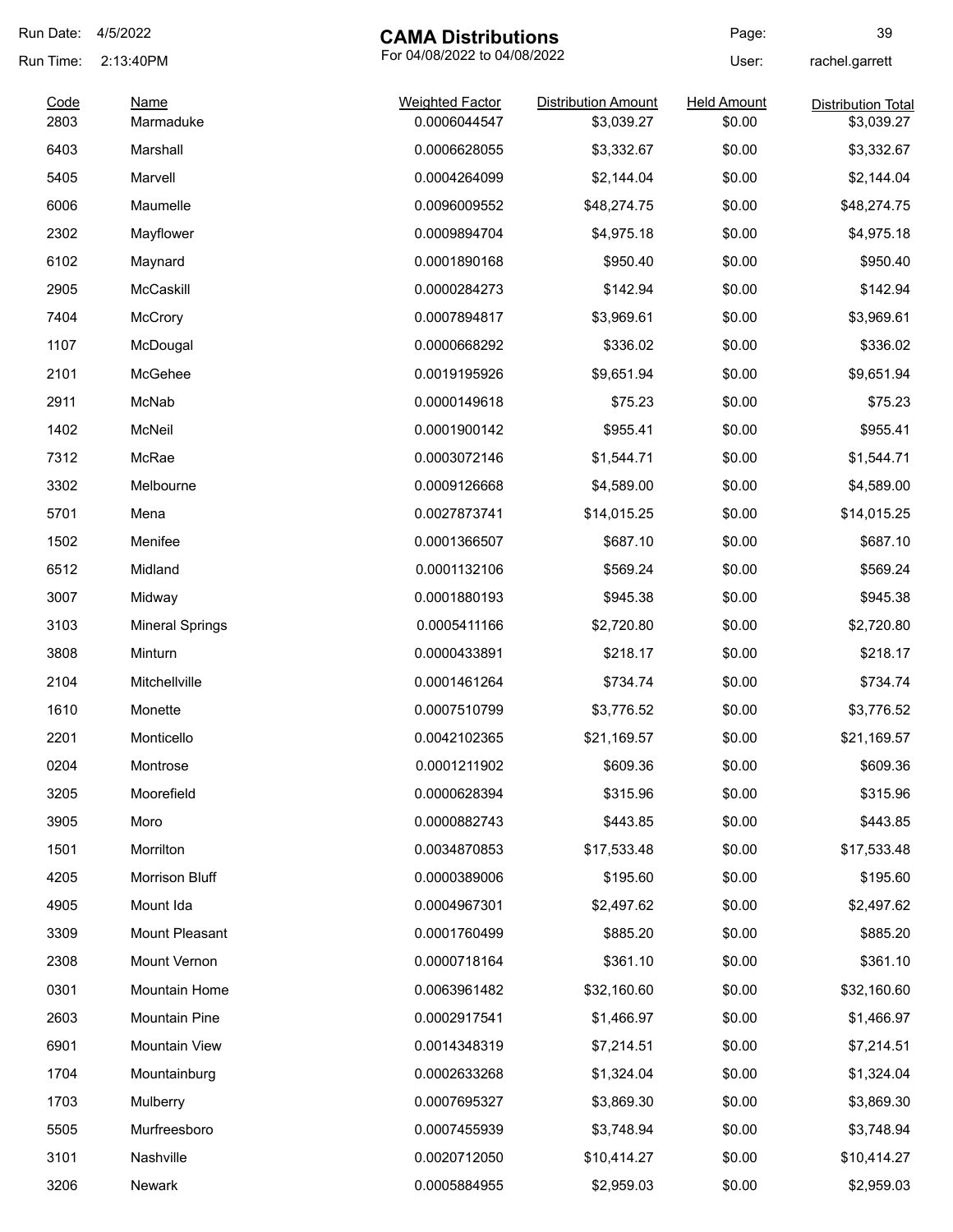| Run Date: | 4/5/2022<br><b>CAMA Distributions</b> |                              | Page:                      | 40                 |                           |
|-----------|---------------------------------------|------------------------------|----------------------------|--------------------|---------------------------|
| Run Time: | 2:13:40PM                             | For 04/08/2022 to 04/08/2022 |                            | User:              | rachel.garrett            |
| Code      | Name                                  | <b>Weighted Factor</b>       | <b>Distribution Amount</b> | <b>Held Amount</b> | <b>Distribution Total</b> |
| 3401      | Newport                               | 0.0039922937                 | \$20,073.73                | \$0.00             | \$20,073.73               |
| 1108      | <b>Nimmons</b>                        | 0.0000344120                 | \$173.03                   | \$0.00             | \$173.03                  |
| 0304      | Norfork                               | 0.0002319071                 | \$1,166.06                 | \$0.00             | \$1,166.06                |
| 4903      | Norman                                | 0.0001511137                 | \$759.82                   | \$0.00             | \$759.82                  |
| 7006      | Norphlet                              | 0.0003820234                 | \$1,920.86                 | \$0.00             | \$1,920.86                |
| 6001      | North Little Rock                     | 0.0322131471                 | \$161,971.55               | \$0.00             | \$161,971.55              |
| 0813      | Oak Grove                             | 0.0001925079                 | \$967.95                   | \$0.00             | \$967.95                  |
| 2804      | Oak Grove Heights                     | 0.0005505924                 | \$2,768.44                 | \$0.00             | \$2,768.44                |
| 2906      | Oakhaven                              | 0.0000324171                 | \$163.00                   | \$0.00             | \$163.00                  |
| 4904      | Oden                                  | 0.0000897705                 | \$451.38                   | \$0.00             | \$451.38                  |
| 4103      | Ogden                                 | 0.0000653330                 | \$328.50                   | \$0.00             | \$328.50                  |
| 3207      | Oil Trough                            | 0.0001127119                 | \$566.73                   | \$0.00             | \$566.73                  |
| 6103      | O'Kean                                | 0.0000957552                 | \$481.47                   | \$0.00             | \$481.47                  |
| 1006      | Okolona                               | 0.0000483763                 | \$243.24                   | \$0.00             | \$243.24                  |
| 7503      | Ola                                   | 0.0004658092                 | \$2,342.14                 | \$0.00             | \$2,342.14                |
| 0508      | Omaha                                 | 0.0000638368                 | \$320.98                   | \$0.00             | \$320.98                  |
| 1503      | Oppelo                                | 0.0003675603                 | \$1,848.14                 | \$0.00             | \$1,848.14                |
| 4701      | Osceola                               | 0.0034791057                 | \$17,493.36                | \$0.00             | \$17,493.36               |
| 3306      | Oxford                                | 0.0002857694                 | \$1,436.88                 | \$0.00             | \$1,436.88                |
| 2907      | Ozan                                  | 0.0000249363                 | \$125.38                   | \$0.00             | \$125.38                  |
| 2407      | Ozark                                 | 0.0017664840                 | \$8,882.09                 | \$0.00             | \$8,882.09                |
| 6804      | Palestine                             | 0.0002523549                 | \$1,268.87                 | \$0.00             | \$1,268.87                |
| 7313      | Pangburn                              | 0.0002493625                 | \$1,253.82                 | \$0.00             | \$1,253.82                |
| 2805      | Paragould                             | 0.0147308406                 | \$74,068.43                | \$0.00             | \$74,068.43               |
| 4206      | Paris                                 | 0.0015839506                 | \$7,964.29                 | \$0.00             | \$7,964.29                |
| 0205      | Parkdale                              | 0.0000857807                 | \$431.32                   | \$0.00             | \$431.32                  |
| 1903      | Parkin                                | 0.0003959877                 | \$1,991.07                 | \$0.00             | \$1,991.07                |
| 2908      | Patmos                                | 0.0000284273                 | \$142.94                   | \$0.00             | \$142.94                  |
| 7405      | Patterson                             | 0.0001546048                 | \$777.37                   | \$0.00             | \$777.37                  |
| 0410      | Pea Ridge                             | 0.0032711373                 | \$16,447.67                | \$0.00             | \$16,447.67               |
| 1109      | Peach Orchard                         | 0.0000523661                 | \$263.30                   | \$0.00             | \$263.30                  |
| 3002      | Perla                                 | 0.0001281723                 | \$644.47                   | \$0.00             | \$644.47                  |
| 5306      | Perry                                 | 0.0001306660                 | \$657.00                   | \$0.00             | \$657.00                  |
| 2909      | Perrytown                             | 0.0001157042                 | \$581.77                   | \$0.00             | \$581.77                  |
| 5307      | Perryville                            | 0.0006847494                 | \$3,443.00                 | \$0.00             | \$3,443.00                |
| 1103      | Piggott                               | 0.0018063820                 | \$9,082.70                 | \$0.00             | \$9,082.70                |
| 6404      | Pindall                               | 0.0000473789                 | \$238.23                   | \$0.00             | \$238.23                  |
| 3501      | Pine Bluff                            | 0.0205739028                 | \$103,448.04               | \$0.00             | \$103,448.04              |
| 3304      | Pineville                             | 0.0000768037                 | \$386.18                   | \$0.00             | \$386.18                  |
|           |                                       |                              |                            |                    |                           |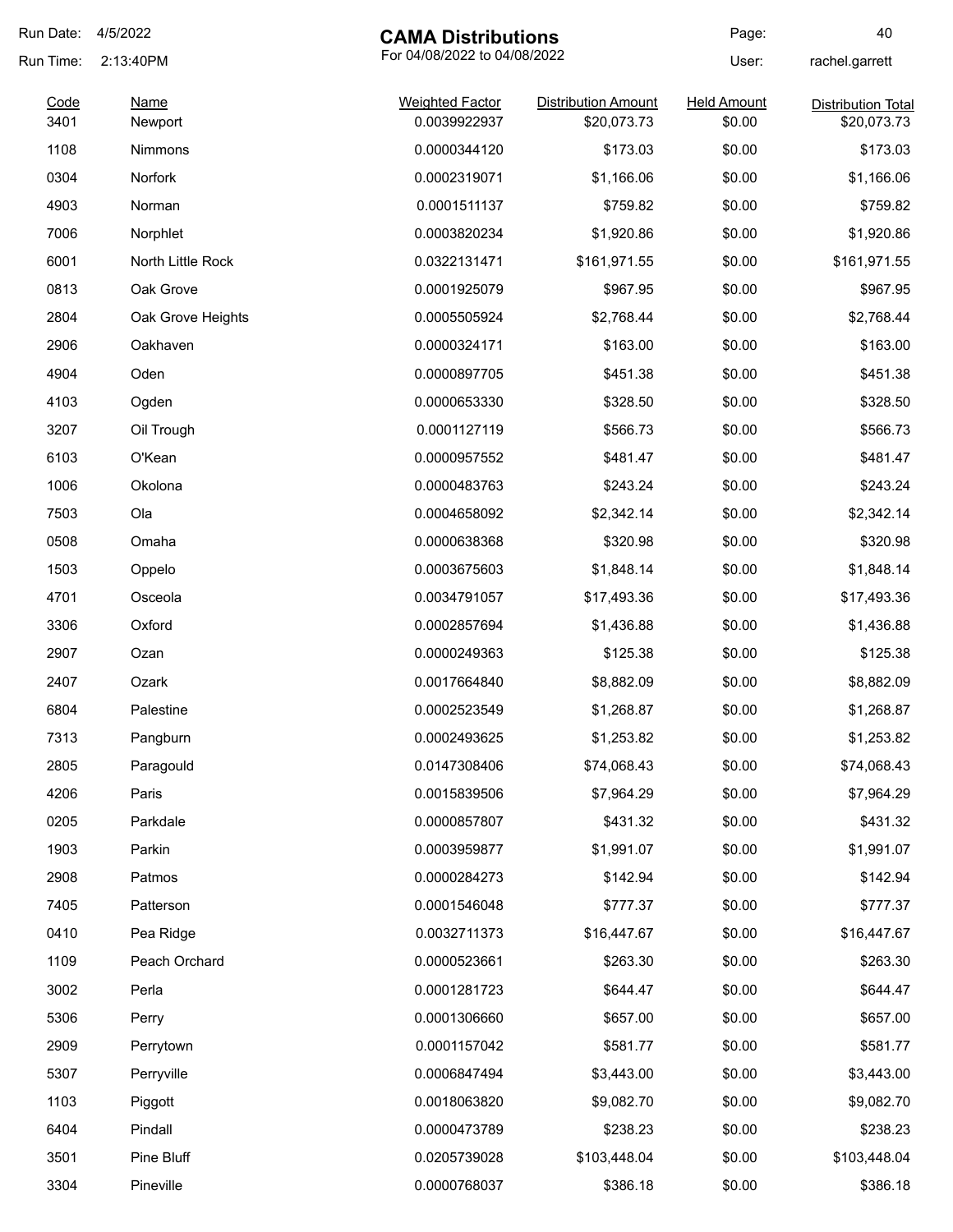| Run Date:    | 4/5/2022               | <b>CAMA Distributions</b>              |                                          | Page:                        | 41                                      |
|--------------|------------------------|----------------------------------------|------------------------------------------|------------------------------|-----------------------------------------|
| Run Time:    | 2:13:40PM              | For 04/08/2022 to 04/08/2022           |                                          | User:                        | rachel.garrett                          |
| Code<br>7501 | Name<br>Plainview      | <b>Weighted Factor</b><br>0.0002329046 | <b>Distribution Amount</b><br>\$1,171.07 | <b>Held Amount</b><br>\$0.00 | <b>Distribution Total</b><br>\$1,171.07 |
| 3208         | <b>Pleasant Plains</b> | 0.0001755512                           | \$882.69                                 | \$0.00                       | \$882.69                                |
| 1504         | Plumerville            | 0.0003660642                           | \$1,840.61                               | \$0.00                       | \$1,840.61                              |
| 6104         | Pocahontas             | 0.0036761020                           | \$18,483.88                              | \$0.00                       | \$18,483.88                             |
| 1110         | Pollard                | 0.0000962539                           | \$483.98                                 | \$0.00                       | \$483.98                                |
| 3809         | Portia                 | 0.0002114594                           | \$1,063.24                               | \$0.00                       | \$1,063.24                              |
| 0206         | Portland               | 0.0001620856                           | \$814.99                                 | \$0.00                       | \$814.99                                |
| 5806         | Pottsville             | 0.0015659965                           | \$7,874.02                               | \$0.00                       | \$7,874.02                              |
| 3810         | Powhatan               | 0.0000518674                           | \$260.80                                 | \$0.00                       | \$260.80                                |
| 2704         | Poyen                  | 0.0001311647                           | \$659.51                                 | \$0.00                       | \$659.51                                |
| 7209         | <b>Prairie Grove</b>   | 0.0035135177                           | \$17,666.39                              | \$0.00                       | \$17,666.39                             |
| 2705         | Prattsville            | 0.0001441315                           | \$724.71                                 | \$0.00                       | \$724.71                                |
| 5001         | Prescott               | 0.0015465463                           | \$7,776.22                               | \$0.00                       | \$7,776.22                              |
| 4503         | Pyatt                  | 0.0000902692                           | \$453.88                                 | \$0.00                       | \$453.88                                |
| 1205         | Quitman                | 0.0003461152                           | \$1,740.31                               | \$0.00                       | \$1,740.31                              |
| 4207         | Ratcliff               | 0.0000832871                           | \$418.78                                 | \$0.00                       | \$418.78                                |
| 3811         | Ravenden               | 0.0002124569                           | \$1,068.26                               | \$0.00                       | \$1,068.26                              |
| 6105         | Ravenden Springs       | 0.0000593483                           | \$298.41                                 | \$0.00                       | \$298.41                                |
| 1102         | Rector                 | 0.0009286260                           | \$4,669.24                               | \$0.00                       | \$4,669.24                              |
| 3504         | Redfield               | 0.0007505811                           | \$3,774.01                               | \$0.00                       | \$3,774.01                              |
| 2105         | Reed                   | 0.0000648343                           | \$325.99                                 | \$0.00                       | \$325.99                                |
| 6106         | Reyno                  | 0.0001950015                           | \$980.49                                 | \$0.00                       | \$980.49                                |
| 1301         | Rison                  | 0.0004822671                           | \$2,424.90                               | \$0.00                       | \$2,424.90                              |
| 3003         | Rockport               | 0.0003371381                           | \$1,695.17                               | \$0.00                       | \$1,695.17                              |
| 4804         | Roe                    | 0.0000339133                           | \$170.52                                 | \$0.00                       | \$170.52                                |
| 0402         | Rogers                 | 0.0348648680                           | \$175,304.72                             | \$0.00                       | \$175,304.72                            |
| 3906         | Rondo                  | 0.0000812922                           | \$408.75                                 | \$0.00                       | \$408.75                                |
| 7301         | Rose Bud               | 0.0002463702                           | \$1,238.78                               | \$0.00                       | \$1,238.78                              |
| 5006         | Rosston                | 0.0001356532                           | \$682.08                                 | \$0.00                       | \$682.08                                |
| 1709         | Rudy                   | 0.0000648343                           | \$325.99                                 | \$0.00                       | \$325.99                                |
| 7314         | Russell                | 0.0000917654                           | \$461.41                                 | \$0.00                       | \$461.41                                |
| 5801         | Russellville           | 0.0144331018                           | \$72,571.36                              | \$0.00                       | \$72,571.36                             |
| 2502         | Salem                  | 0.0007810034                           | \$3,926.98                               | \$0.00                       | \$3,926.98                              |
| 0307         | Salesville             | 0.0002358969                           | \$1,186.12                               | \$0.00                       | \$1,186.12                              |
| 4208         | Scranton               | 0.0001221876                           | \$614.37                                 | \$0.00                       | \$614.37                                |
| 7315         | Searcy                 | 0.0114392555                           | \$57,517.94                              | \$0.00                       | \$57,517.94                             |
| 3812         | Sedgwick               | 0.0000812922                           | \$408.75                                 | \$0.00                       | \$408.75                                |
| 6202         | Shannon Hills          | 0.0022392753                           | \$11,259.34                              | \$0.00                       | \$11,259.34                             |
| 2701         | Sheridan               | 0.0024537270                           | \$12,337.63                              | \$0.00                       | \$12,337.63                             |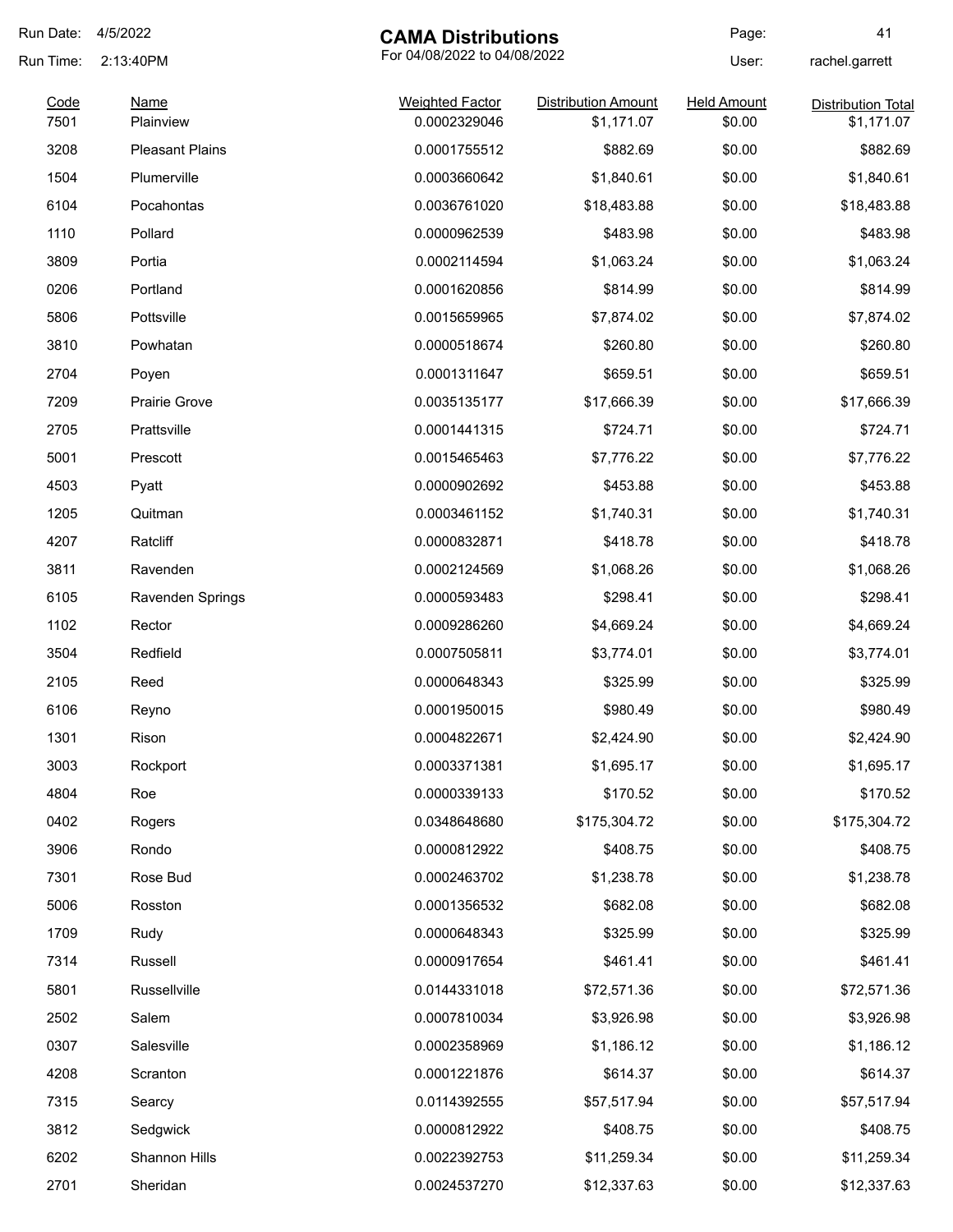| Run Date:    | 4/5/2022                | <b>CAMA Distributions</b>              |                                        | Page:                        | 42                                    |
|--------------|-------------------------|----------------------------------------|----------------------------------------|------------------------------|---------------------------------------|
| Run Time:    | 2:13:40PM               | For 04/08/2022 to 04/08/2022           |                                        | User:                        | rachel.garrett                        |
| Code<br>3507 | <u>Name</u><br>Sherrill | <b>Weighted Factor</b><br>0.0000264324 | <b>Distribution Amount</b><br>\$132.91 | <b>Held Amount</b><br>\$0.00 | <b>Distribution Total</b><br>\$132.91 |
| 6007         | Sherwood                | 0.0163237683                           | \$82,077.86                            | \$0.00                       | \$82,077.86                           |
| 7101         | Shirley                 | 0.0001236838                           | \$621.90                               | \$0.00                       | \$621.90                              |
| 6705         | Sidney                  | 0.0000957552                           | \$481.47                               | \$0.00                       | \$481.47                              |
| 0401         | Siloam Springs          | 0.0086214592                           | \$43,349.73                            | \$0.00                       | \$43,349.73                           |
| 7007         | Smackover               | 0.0008129218                           | \$4,087.47                             | \$0.00                       | \$4,087.47                            |
| 3813         | Smithville              | 0.0000433891                           | \$218.17                               | \$0.00                       | \$218.17                              |
| 0509         | South Lead Hill         | 0.0000428904                           | \$215.66                               | \$0.00                       | \$215.66                              |
| 3210         | Southside               | 0.0021340443                           | \$10,730.23                            | \$0.00                       | \$10,730.23                           |
| 2001         | Sparkman                | 0.0001770474                           | \$890.22                               | \$0.00                       | \$890.22                              |
| 7210         | Springdale              | 0.0434768514                           | \$218,606.80                           | \$0.00                       | \$218,606.80                          |
| 0421         | Springtown              | 0.0000413942                           | \$208.13                               | \$0.00                       | \$208.13                              |
| 0106         | St. Charles             | 0.0001032361                           | \$519.08                               | \$0.00                       | \$519.08                              |
| 1113         | St. Francis             | 0.0001087221                           | \$546.67                               | \$0.00                       | \$546.67                              |
| 6405         | St. Joe                 | 0.0000643355                           | \$323.49                               | \$0.00                       | \$323.49                              |
| 4403         | St. Paul                | 0.0000553585                           | \$278.35                               | \$0.00                       | \$278.35                              |
| 3702         | Stamps                  | 0.0006273961                           | \$3,154.62                             | \$0.00                       | \$3,154.62                            |
| 4001         | <b>Star City</b>        | 0.0010837294                           | \$5,449.12                             | \$0.00                       | \$5,449.12                            |
| 5202         | Stephens                | 0.0003840183                           | \$1,930.89                             | \$0.00                       | \$1,930.89                            |
| 3814         | Strawberry              | 0.0001336583                           | \$672.05                               | \$0.00                       | \$672.05                              |
| 7008         | Strong                  | 0.0002044773                           | \$1,028.14                             | \$0.00                       | \$1,028.14                            |
| 0101         | Stuttgart               | 0.0041214635                           | \$20,723.21                            | \$0.00                       | \$20,723.21                           |
| 4209         | Subiaco                 | 0.0001999887                           | \$1,005.57                             | \$0.00                       | \$1,005.57                            |
| 1112         | <b>Success</b>          | 0.0000488751                           | \$245.75                               | \$0.00                       | \$245.75                              |
| 3209         | Sulphur Rock            | 0.0003037235                           | \$1,527.16                             | \$0.00                       | \$1,527.16                            |
| 0412         | <b>Sulphur Springs</b>  | 0.0002398867                           | \$1,206.18                             | \$0.00                       | \$1,206.18                            |
| 4504         | Summit                  | 0.0002713064                           | \$1,364.16                             | \$0.00                       | \$1,364.16                            |
| 1810         | Sunset                  | 0.0000917654                           | \$461.41                               | \$0.00                       | \$461.41                              |
| 3409         | Swifton                 | 0.0003655654                           | \$1,838.11                             | \$0.00                       | \$1,838.11                            |
| 1404         | Taylor                  | 0.0002887618                           | \$1,451.93                             | \$0.00                       | \$1,451.93                            |
| 4610         | Texarkana               | 0.0146560319                           | \$73,692.28                            | \$0.00                       | \$73,692.28                           |
| 0703         | Thornton                | 0.0001690678                           | \$850.09                               | \$0.00                       | \$850.09                              |
| 2203         | Tillar                  | 0.0000857807                           | \$431.32                               | \$0.00                       | \$431.32                              |
| 0704         | Tinsman                 | 0.0000249363                           | \$125.38                               | \$0.00                       | \$125.38                              |
| 3104         | Tollette                | 0.0000922641                           | \$463.92                               | \$0.00                       | \$463.92                              |
| 7211         | Tontitown               | 0.0021450163                           | \$10,785.40                            | \$0.00                       | \$10,785.40                           |
| 6206         | Traskwood               | 0.0002468689                           | \$1,241.29                             | \$0.00                       | \$1,241.29                            |
| 5605         | Trumann                 | 0.0036900663                           | \$18,554.09                            | \$0.00                       | \$18,554.09                           |
| 3402         | Tuckerman               | 0.0008513236                           | \$4,280.56                             | \$0.00                       | \$4,280.56                            |
|              |                         |                                        |                                        |                              |                                       |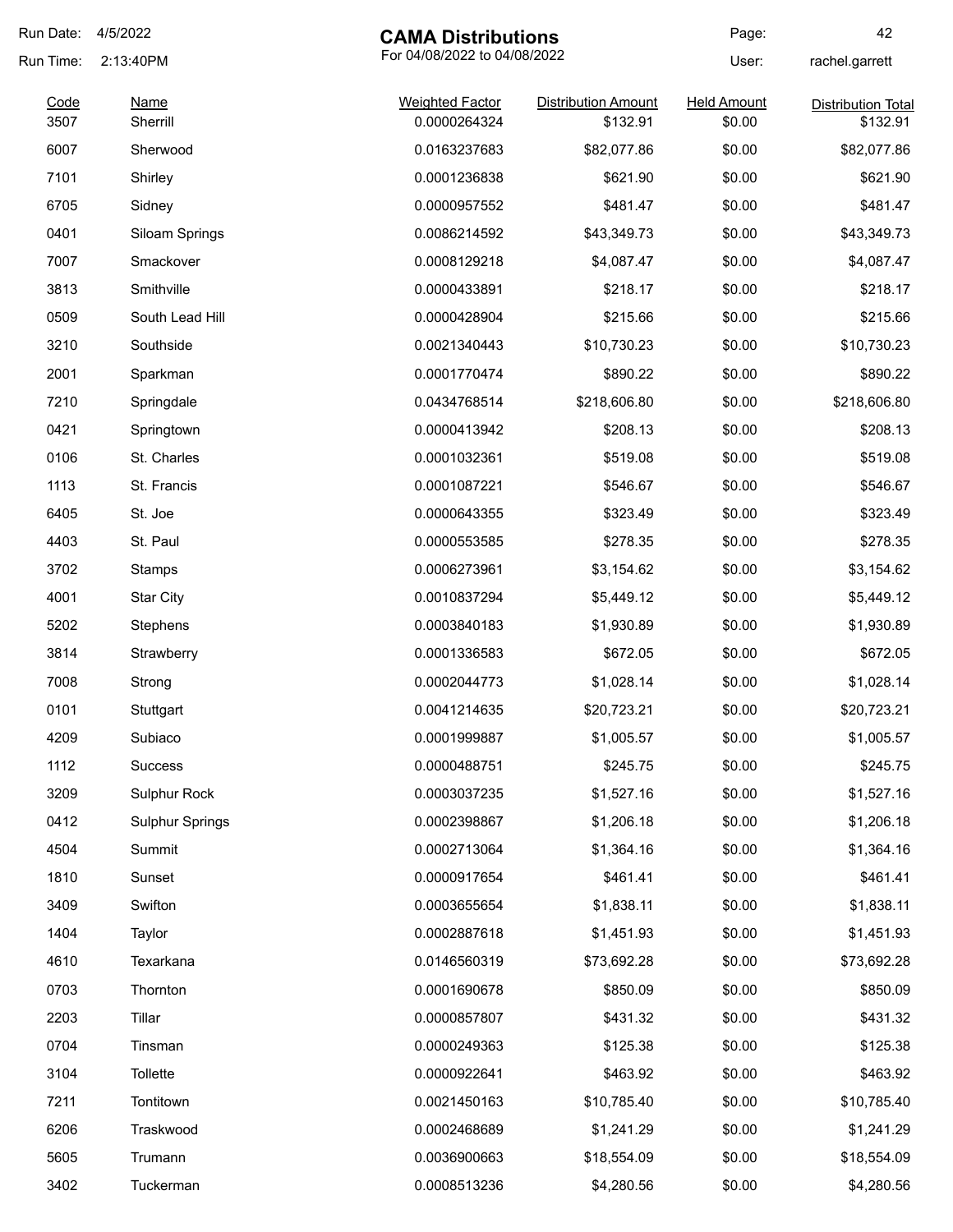| Run Date:    | 4/5/2022              | <b>CAMA Distributions</b>              |                                          | Page:                        | 43                                      |
|--------------|-----------------------|----------------------------------------|------------------------------------------|------------------------------|-----------------------------------------|
| Run Time:    | 2:13:40PM             | For 04/08/2022 to 04/08/2022<br>User:  |                                          | rachel.garrett               |                                         |
| Code<br>2706 | Name<br>Tull          | <b>Weighted Factor</b><br>0.0002413829 | <b>Distribution Amount</b><br>\$1,213.70 | <b>Held Amount</b><br>\$0.00 | <b>Distribution Total</b><br>\$1,213.70 |
| 3410         | Tupelo                | 0.0000349108                           | \$175.54                                 | \$0.00                       | \$175.54                                |
| 1811         | Turrell               | 0.0002578408                           | \$1,296.45                               | \$0.00                       | \$1,296.45                              |
| 2311         | <b>Twin Groves</b>    | 0.0001580958                           | \$794.92                                 | \$0.00                       | \$794.92                                |
| 5606         | Tyronza               | 0.0003570871                           | \$1,795.48                               | \$0.00                       | \$1,795.48                              |
| 5905         | Ulm                   | 0.0000872769                           | \$438.84                                 | \$0.00                       | \$438.84                                |
| 0510         | <b>Valley Springs</b> | 0.0000912667                           | \$458.90                                 | \$0.00                       | \$458.90                                |
| 1702         | Van Buren             | 0.0115793973                           | \$58,222.59                              | \$0.00                       | \$58,222.59                             |
| 5705         | Vandervoort           | 0.0000573534                           | \$288.38                                 | \$0.00                       | \$288.38                                |
| 4715         | Victoria              | 0.0000099745                           | \$50.15                                  | \$0.00                       | \$50.15                                 |
| 2304         | Vilonia               | 0.0021385328                           | \$10,752.80                              | \$0.00                       | \$10,752.80                             |
| 2503         | Viola                 | 0.0001785436                           | \$897.74                                 | \$0.00                       | \$897.74                                |
| 3502         | Wabbaseka             | 0.0000897705                           | \$451.38                                 | \$0.00                       | \$451.38                                |
| 5609         | Waldenburg            | 0.0000264324                           | \$132.91                                 | \$0.00                       | \$132.91                                |
| 1405         | Waldo                 | 0.0005740325                           | \$2,886.30                               | \$0.00                       | \$2,886.30                              |
| 6301         | Waldron               | 0.0016886829                           | \$8,490.90                               | \$0.00                       | \$8,490.90                              |
| 3801         | <b>Walnut Ridge</b>   | 0.0026851355                           | \$13,501.18                              | \$0.00                       | \$13,501.18                             |
| 4310         | Ward                  | 0.0030182838                           | \$15,176.29                              | \$0.00                       | \$15,176.29                             |
| 0603         | Warren                | 0.0027195475                           | \$13,674.21                              | \$0.00                       | \$13,674.21                             |
| 2910         | Washington            | 0.0000468802                           | \$235.72                                 | \$0.00                       | \$235.72                                |
| 2106         | Watson                | 0.0000922641                           | \$463.92                                 | \$0.00                       | \$463.92                                |
| 5608         | Weiner                | 0.0003226751                           | \$1,622.45                               | \$0.00                       | \$1,622.45                              |
| 3411         | Weldon                | 0.0000284273                           | \$142.94                                 | \$0.00                       | \$142.94                                |
| 7212         | <b>West Fork</b>      | 0.0011625280                           | \$5,845.33                               | \$0.00                       | \$5,845.33                              |
| 1802         | West Memphis          | 0.0122287372                           | \$61,487.55                              | \$0.00                       | \$61,487.55                             |
| 7316         | <b>West Point</b>     | 0.0000847833                           | \$426.30                                 | \$0.00                       | \$426.30                                |
| 5102         | Western Grove         | 0.0001765487                           | \$887.71                                 | \$0.00                       | \$887.71                                |
| 6803         | Wheatley              | 0.0001391443                           | \$699.63                                 | \$0.00                       | \$699.63                                |
| 1007         | <b>Whelen Springs</b> | 0.0000234401                           | \$117.86                                 | \$0.00                       | \$117.86                                |
| 3503         | White Hall            | 0.0027833843                           | \$13,995.19                              | \$0.00                       | \$13,995.19                             |
| 5707         | Wickes                | 0.0003176878                           | \$1,597.37                               | \$0.00                       | \$1,597.37                              |
| 6808         | Widener               | 0.0001057297                           | \$531.62                                 | \$0.00                       | \$531.62                                |
| 2403         | Wiederkehr Village    | 0.0000249363                           | \$125.38                                 | \$0.00                       | \$125.38                                |
| 6706         | Williford             | 0.0000393993                           | \$198.10                                 | \$0.00                       | \$198.10                                |
| 5007         | Willisville           | 0.0000738113                           | \$371.13                                 | \$0.00                       | \$371.13                                |
| 2204         | Wilmar                | 0.0001969964                           | \$990.52                                 | \$0.00                       | \$990.52                                |
| 0207         | Wilmot                | 0.0002074696                           | \$1,043.18                               | \$0.00                       | \$1,043.18                              |
| 4716         | Wilson                | 0.0003820234                           | \$1,920.86                               | \$0.00                       | \$1,920.86                              |
| 4104         | Wilton                | 0.0001431341                           | \$719.70                                 | \$0.00                       | \$719.70                                |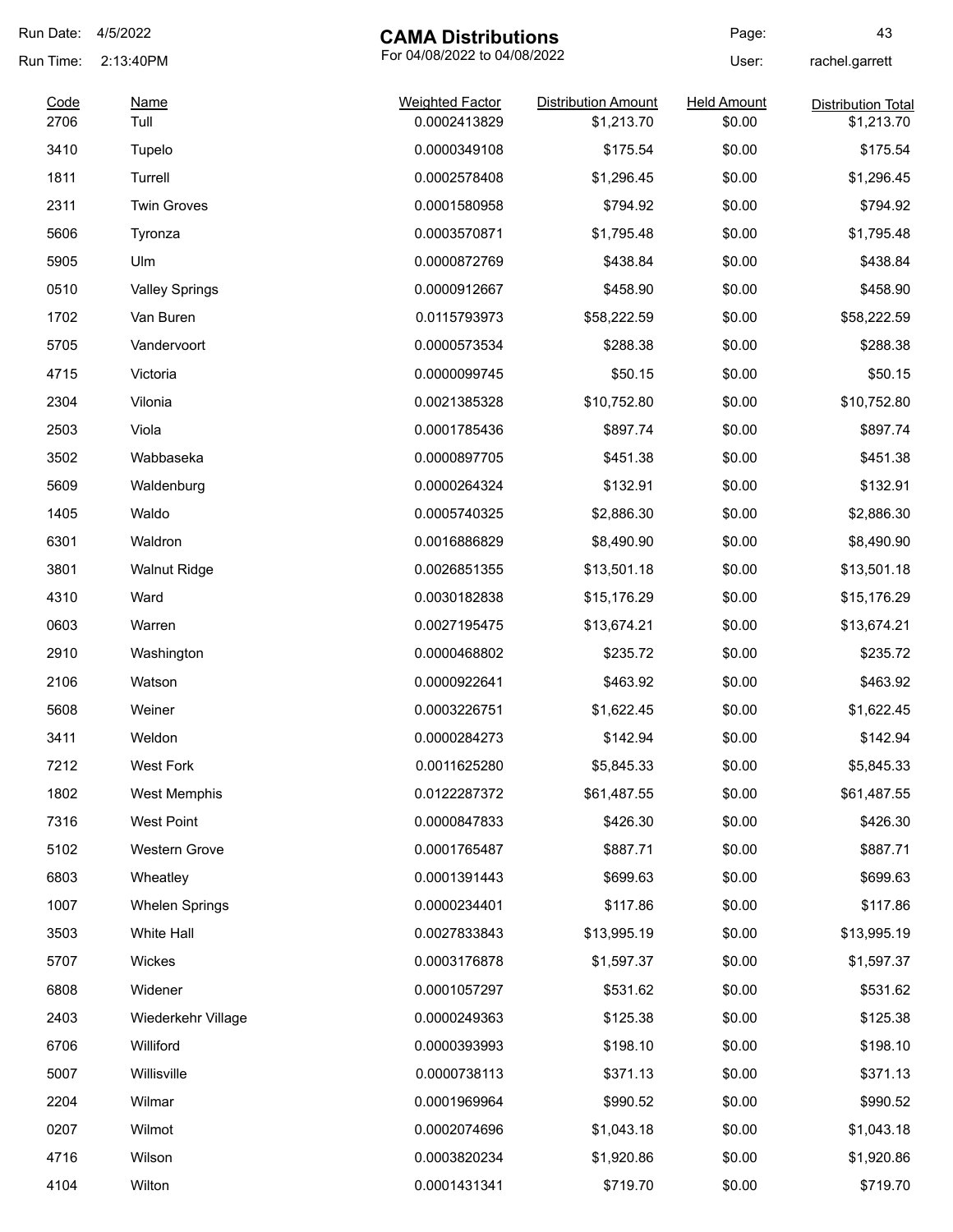| Run Date: | 4/5/2022                                                          | <b>CAMA Distributions</b>    |                            | Page:              | 44                        |
|-----------|-------------------------------------------------------------------|------------------------------|----------------------------|--------------------|---------------------------|
| Run Time: | 2:13:40PM                                                         | For 04/08/2022 to 04/08/2022 |                            | User:              | rachel.garrett            |
| Code      | <b>Name</b>                                                       | <b>Weighted Factor</b>       | <b>Distribution Amount</b> | <b>Held Amount</b> | <b>Distribution Total</b> |
| 2205      | Winchester                                                        | 0.0000683253                 | \$343.55                   | \$0.00             | \$343.55                  |
| 7213      | Winslow                                                           | 0.0001820346                 | \$915.29                   | \$0.00             | \$915.29                  |
| 4105      | Winthrop                                                          | 0.0000578521                 | \$290.89                   | \$0.00             | \$290.89                  |
| 2309      | Wooster                                                           | 0.0005196715                 | \$2,612.97                 | \$0.00             | \$2,612.97                |
| 6008      | Wrightsville                                                      | 0.0007690340                 | \$3,866.79                 | \$0.00             | \$3,866.79                |
| 1904      | Wynne                                                             | 0.0041463997                 | \$20,848.59                | \$0.00             | \$20,848.59               |
| 4505      | Yellville                                                         | 0.0005874981                 | \$2,953.93                 | \$0.00             | \$2,953.93                |
| 0511      | Zinc                                                              | 0.0000458827                 | \$230.70                   | \$0.00             | \$230.70                  |
|           | Total for MLM0200 - Municipal Four Lane<br>Lliaburau Conotruction | 1.0000000024                 | \$5,027,678.04             | \$0.00             | \$5,027,678.04            |
|           | MLM0200 - Municipal Highway Severance                             |                              |                            |                    |                           |
| 5301      | Adona                                                             | 0.0000743100                 | \$46.77                    | \$0.00             | \$46.77                   |
| 6207      | Alexander                                                         | 0.0016881842                 | \$1,062.60                 | \$0.00             | \$1,062.60                |
| 3802      | Alicia                                                            | 0.0000713177                 | \$44.89                    | \$0.00             | \$44.89                   |
| 1701      | Alma                                                              | 0.0029050732                 | \$1,828.54                 | \$0.00             | \$1,828.54                |
| 0105      | Almyra                                                            | 0.0001276736                 | \$80.36                    | \$0.00             | \$80.36                   |
| 0502      | Alpena                                                            | 0.0001865232                 | \$117.40                   | \$0.00             | \$117.40                  |
| 3505      | Altheimer                                                         | 0.0003471126                 | \$218.48                   | \$0.00             | \$218.48                  |
| 2404      | Altus                                                             | 0.0003316521                 | \$208.75                   | \$0.00             | \$208.75                  |
| 3404      | Amagon                                                            | 0.0000344120                 | \$21.66                    | \$0.00             | \$21.66                   |
| 1004      | Amity                                                             | 0.0003396317                 | \$213.77                   | \$0.00             | \$213.77                  |
| 1812      | Anthonyville                                                      | 0.0000673279                 | \$42.38                    | \$0.00             | \$42.38                   |
| 5501      | Antoine                                                           | 0.0000563559                 | \$35.47                    | \$0.00             | \$35.47                   |
| 1002      | Arkadelphia                                                       | 0.0051767656                 | \$3,258.42                 | \$0.00             | \$3,258.42                |
| 2102      | Arkansas City                                                     | 0.0001875206                 | \$118.03                   | \$0.00             | \$118.03                  |
| 6702      | Ash Flat                                                          | 0.0005670503                 | \$356.92                   | \$0.00             | \$356.92                  |
| 4101      | Ashdown                                                           | 0.0021250673                 | \$1,337.58                 | \$0.00             | \$1,337.58                |
| 5802      | Atkins                                                            | 0.0014258548                 | \$897.48                   | \$0.00             | \$897.48                  |
| 3902      | Aubrey                                                            | 0.0000538623                 | \$33.90                    | \$0.00             | \$33.90                   |
| 7402      | Augusta                                                           | 0.0009964526                 | \$627.20                   | \$0.00             | \$627.20                  |
| 4302      | Austin                                                            | 0.0017255885                 | \$1,086.14                 | \$0.00             | \$1,086.14                |
| 0413      | Avoca                                                             | 0.0002428791                 | \$152.88                   | \$0.00             | \$152.88                  |
| 7317      | <b>Bald Knob</b>                                                  | 0.0012577845                 | \$791.69                   | \$0.00             | \$791.69                  |
| 0601      | <b>Banks</b>                                                      | 0.0000433891                 | \$27.31                    | \$0.00             | \$27.31                   |
| 6504      | <b>Barling</b>                                                    | 0.0023849030                 | \$1,501.13                 | \$0.00             | \$1,501.13                |
| 4703      | <b>Bassett</b>                                                    | 0.0000618419                 | \$38.93                    | \$0.00             | \$38.93                   |
| 3201      | Batesville                                                        | 0.0055812316                 | \$3,513.00                 | \$0.00             | \$3,513.00                |
| 6204      | <b>Bauxite</b>                                                    | 0.0003136980                 | \$197.45                   | \$0.00             | \$197.45                  |
| 1601      | Bay                                                               | 0.0009356081                 | \$588.90                   | \$0.00             | \$588.90                  |
|           |                                                                   |                              |                            |                    |                           |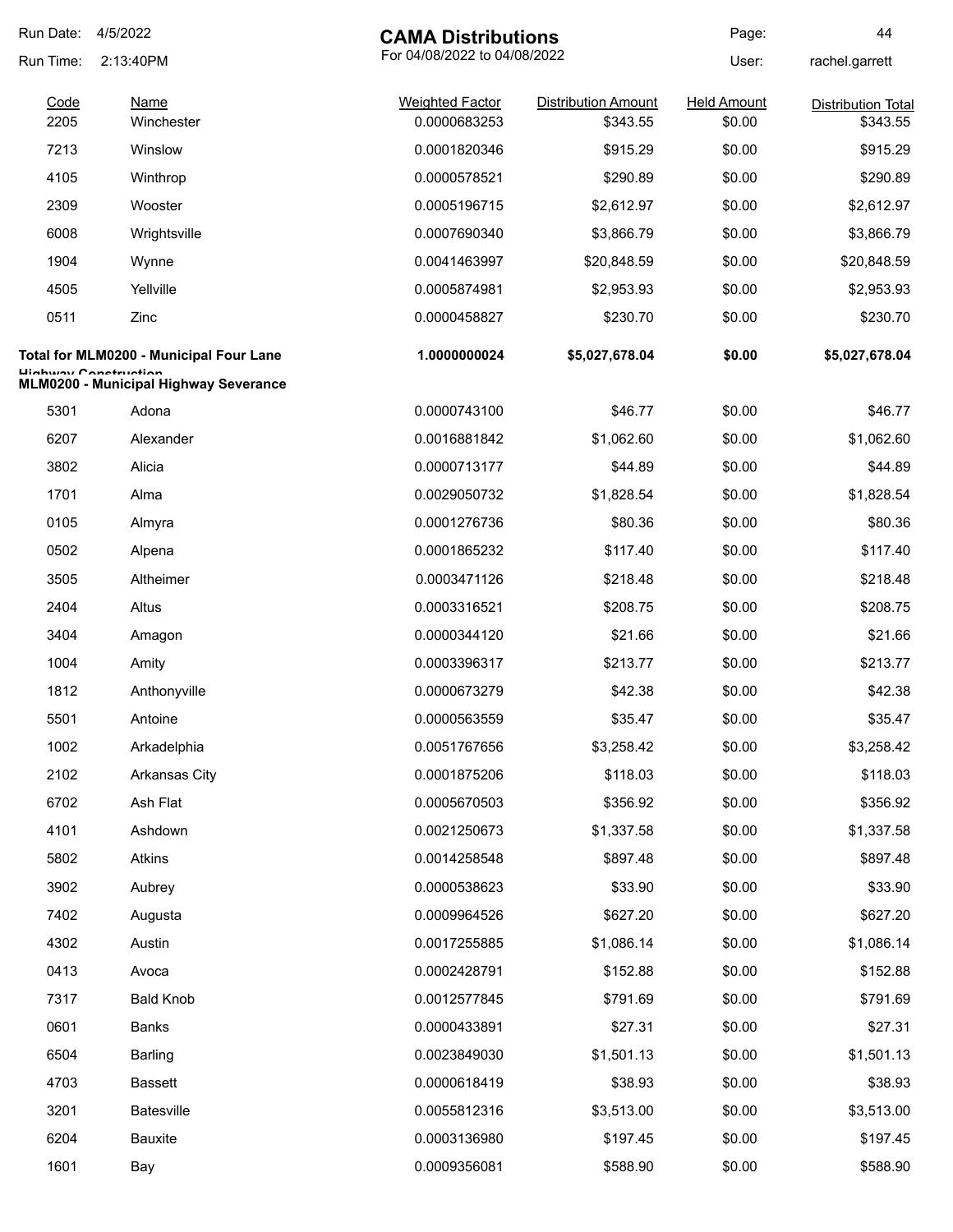| Run Date:    | 4/5/2022             | <b>CAMA Distributions</b>              |                                        | Page:                        | 45                                    |
|--------------|----------------------|----------------------------------------|----------------------------------------|------------------------------|---------------------------------------|
| Run Time:    | 2:13:40PM            | For 04/08/2022 to 04/08/2022           |                                        | User:                        | rachel.garrett                        |
| Code<br>5204 | Name<br>Bearden      | <b>Weighted Factor</b><br>0.0003870106 | <b>Distribution Amount</b><br>\$243.60 | <b>Held Amount</b><br>\$0.00 | <b>Distribution Total</b><br>\$243.60 |
| 0804         | Beaver               | 0.0000334146                           | \$21.03                                | \$0.00                       | \$21.03                               |
| 7302         | Beebe                | 0.0042077429                           | \$2,648.48                             | \$0.00                       | \$2,648.48                            |
| 3405         | Beedeville           | 0.0000418929                           | \$26.37                                | \$0.00                       | \$26.37                               |
| 0423         | <b>Bella Vista</b>   | 0.0150136177                           | \$9,450.04                             | \$0.00                       | \$9,450.04                            |
| 0503         | Bellefonte           | 0.0002049760                           | \$129.02                               | \$0.00                       | \$129.02                              |
| 7506         | <b>Belleville</b>    | 0.0001556022                           | \$97.94                                | \$0.00                       | \$97.94                               |
| 6602         | Ben Lomond           | 0.0000698215                           | \$43.95                                | \$0.00                       | \$43.95                               |
| 6203         | Benton               | 0.0174623575                           | \$10,991.35                            | \$0.00                       | \$10,991.35                           |
| 0403         | Bentonville          | 0.0270129414                           | \$17,002.78                            | \$0.00                       | \$17,002.78                           |
| 0504         | Bergman              | 0.0002124569                           | \$133.73                               | \$0.00                       | \$133.73                              |
| 0802         | Berryville           | 0.0028337555                           | \$1,783.65                             | \$0.00                       | \$1,783.65                            |
| 0306         | <b>Big Flat</b>      | 0.0000438878                           | \$27.62                                | \$0.00                       | \$27.62                               |
| 5302         | <b>Bigelow</b>       | 0.0001755512                           | \$110.50                               | \$0.00                       | \$110.50                              |
| 6101         | <b>Biggers</b>       | 0.0001521111                           | \$95.74                                | \$0.00                       | \$95.74                               |
| 4704         | Birdsong             | 0.0000159592                           | \$10.05                                | \$0.00                       | \$10.05                               |
| 5902         | Biscoe               | 0.0001521111                           | \$95.74                                | \$0.00                       | \$95.74                               |
| 1602         | <b>Black Oak</b>     | 0.0001162029                           | \$73.14                                | \$0.00                       | \$73.14                               |
| 3803         | <b>Black Rock</b>    | 0.0002942478                           | \$185.21                               | \$0.00                       | \$185.21                              |
| 4901         | <b>Black Springs</b> | 0.0000478776                           | \$30.14                                | \$0.00                       | \$30.14                               |
| 2902         | <b>Blevins</b>       | 0.0001436328                           | \$90.41                                | \$0.00                       | \$90.41                               |
| 0805         | <b>Blue Eye</b>      | 0.0000229414                           | \$14.44                                | \$0.00                       | \$14.44                               |
| 4201         | <b>Blue Mountain</b> | 0.0000438878                           | \$27.62                                | \$0.00                       | \$27.62                               |
| 5002         | <b>Bluff City</b>    | 0.0000588496                           | \$37.04                                | \$0.00                       | \$37.04                               |
| 4705         | Blytheville          | 0.0066859075                           | \$4,208.32                             | \$0.00                       | \$4,208.32                            |
| 5003         | <b>Bodcaw</b>        | 0.0000603457                           | \$37.98                                | \$0.00                       | \$37.98                               |
| 6506         | Bonanza              | 0.0002927516                           | \$184.27                               | \$0.00                       | \$184.27                              |
| 1603         | Bono                 | 0.0012014285                           | \$756.22                               | \$0.00                       | \$756.22                              |
| 4210         | Booneville           | 0.0018996436                           | \$1,195.69                             | \$0.00                       | \$1,195.69                            |
| 7303         | <b>Bradford</b>      | 0.0003381356                           | \$212.83                               | \$0.00                       | \$212.83                              |
| 3701         | <b>Bradley</b>       | 0.0002019836                           | \$127.13                               | \$0.00                       | \$127.13                              |
| 2402         | <b>Branch</b>        | 0.0001476226                           | \$92.92                                | \$0.00                       | \$92.92                               |
| 0309         | <b>Briarcliff</b>    | 0.0001176991                           | \$74.08                                | \$0.00                       | \$74.08                               |
| 4802         | <b>Brinkley</b>      | 0.0013465575                           | \$847.57                               | \$0.00                       | \$847.57                              |
| 1604         | <b>Brookland</b>     | 0.0020268184                           | \$1,275.74                             | \$0.00                       | \$1,275.74                            |
| 6201         | <b>Bryant</b>        | 0.0103051549                           | \$6,486.38                             | \$0.00                       | \$6,486.38                            |
| 3703         | <b>Buckner</b>       | 0.0000822896                           | \$51.80                                | \$0.00                       | \$51.80                               |
| 4501         | <b>Bull Shoals</b>   | 0.0009735112                           | \$612.76                               | \$0.00                       | \$612.76                              |
| 4706         | <b>Burdette</b>      | 0.0000698215                           | \$43.95                                | \$0.00                       | \$43.95                               |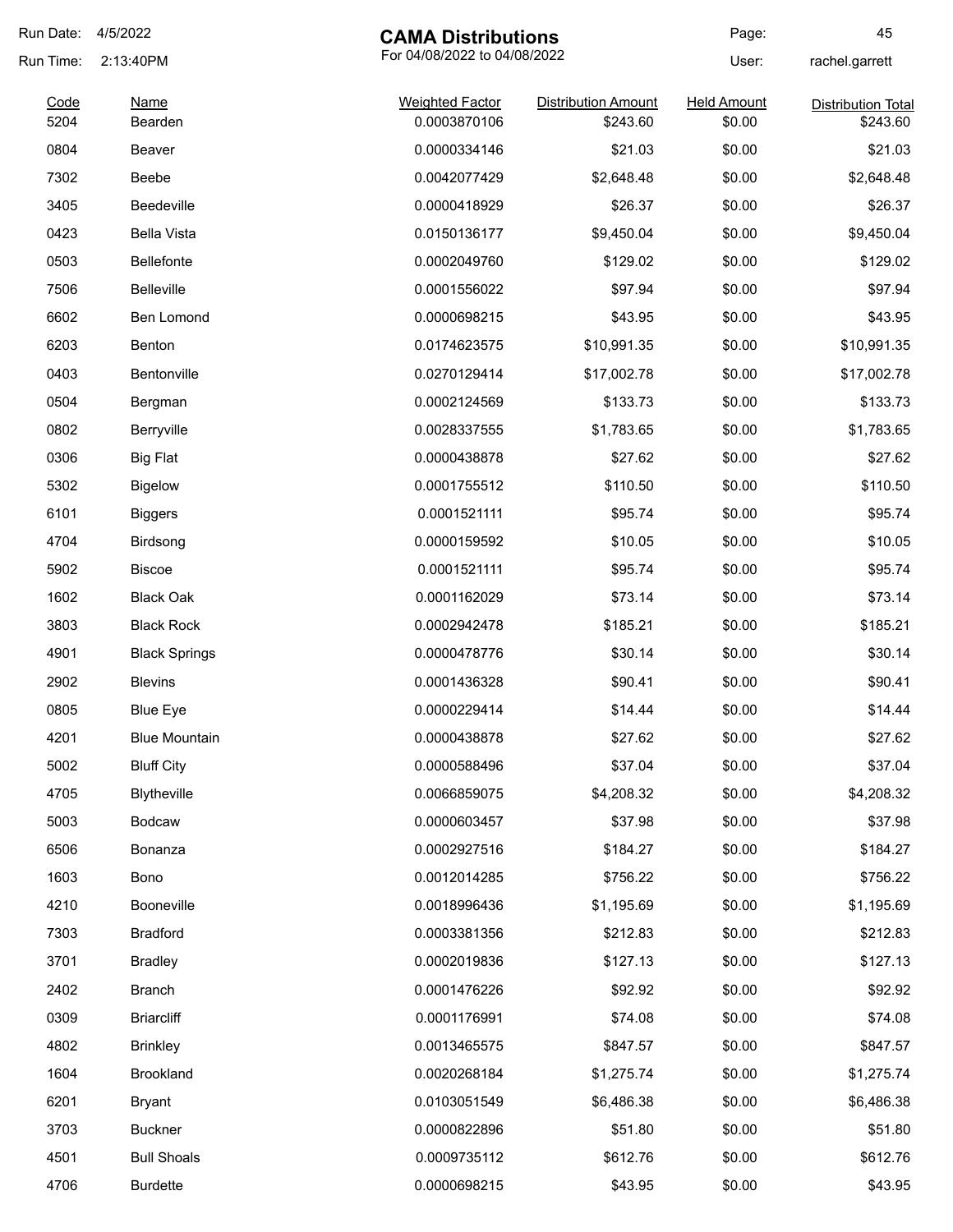| Run Date:    | 4/5/2022                | <b>CAMA Distributions</b>              |                                          | Page:                        | 46                                      |
|--------------|-------------------------|----------------------------------------|------------------------------------------|------------------------------|-----------------------------------------|
| Run Time:    | 2:13:40PM               | For 04/08/2022 to 04/08/2022           |                                          | User:                        | rachel.garrett                          |
| Code<br>4311 | Name<br>Cabot           | <b>Weighted Factor</b><br>0.0132506248 | <b>Distribution Amount</b><br>\$8,340.35 | <b>Held Amount</b><br>\$0.00 | <b>Distribution Total</b><br>\$8,340.35 |
| 1001         | Caddo Valley            | 0.0002967414                           | \$186.78                                 | \$0.00                       | \$186.78                                |
| 6806         | Caldwell                | 0.0002249250                           | \$141.57                                 | \$0.00                       | \$141.57                                |
| 5004         | Cale                    | 0.0000364069                           | \$22.92                                  | \$0.00                       | \$22.92                                 |
| 3303         | Calico Rock             | 0.0004428678                           | \$278.75                                 | \$0.00                       | \$278.75                                |
| 7001         | Calion                  | 0.0002139530                           | \$134.67                                 | \$0.00                       | \$134.67                                |
| 5201         | Camden                  | 0.0052924698                           | \$3,331.24                               | \$0.00                       | \$3,331.24                              |
| 6003         | Cammack Village         | 0.0003880081                           | \$244.22                                 | \$0.00                       | \$244.22                                |
| 3406         | <b>Campbell Station</b> | 0.0001157042                           | \$72.83                                  | \$0.00                       | \$72.83                                 |
| 1605         | Caraway                 | 0.0005650554                           | \$355.66                                 | \$0.00                       | \$355.66                                |
| 4304         | Carlisle                | 0.0010139079                           | \$638.19                                 | \$0.00                       | \$638.19                                |
| 2003         | Carthage                | 0.0001107170                           | \$69.69                                  | \$0.00                       | \$69.69                                 |
| 5303         | Casa                    | 0.0000598470                           | \$37.67                                  | \$0.00                       | \$37.67                                 |
| 1606         | Cash                    | 0.0001396430                           | \$87.90                                  | \$0.00                       | \$87.90                                 |
| 4203         | Caulksville             | 0.0000768037                           | \$48.34                                  | \$0.00                       | \$48.34                                 |
| 6703         | Cave City               | 0.0009585495                           | \$603.34                                 | \$0.00                       | \$603.34                                |
| 0411         | Cave Springs            | 0.0027404939                           | \$1,724.95                               | \$0.00                       | \$1,724.95                              |
| 1710         | Cedarville              | 0.0007101844                           | \$447.01                                 | \$0.00                       | \$447.01                                |
| 0409         | Centerton               | 0.0088733154                           | \$5,585.14                               | \$0.00                       | \$5,585.14                              |
| 6507         | <b>Central City</b>     | 0.0002299122                           | \$144.71                                 | \$0.00                       | \$144.71                                |
| 2405         | Charleston              | 0.0012907003                           | \$812.41                                 | \$0.00                       | \$812.41                                |
| 6708         | <b>Cherokee Village</b> | 0.0023839055                           | \$1,500.50                               | \$0.00                       | \$1,500.50                              |
| 1901         | <b>Cherry Valley</b>    | 0.0002867669                           | \$180.50                                 | \$0.00                       | \$180.50                                |
| 1708         | Chester                 | 0.0000718164                           | \$45.20                                  | \$0.00                       | \$45.20                                 |
| 5205         | Chidester               | 0.0001261774                           | \$79.42                                  | \$0.00                       | \$79.42                                 |
| 4801         | Clarendon               | 0.0007610544                           | \$479.03                                 | \$0.00                       | \$479.03                                |
| 1813         | Clarkedale              | 0.0001675716                           | \$105.47                                 | \$0.00                       | \$105.47                                |
| 3601         | Clarksville             | 0.0046785393                           | \$2,944.82                               | \$0.00                       | \$2,944.82                              |
| 7103         | Clinton                 | 0.0012513010                           | \$787.61                                 | \$0.00                       | \$787.61                                |
| 3602         | Coal Hill               | 0.0004089545                           | \$257.41                                 | \$0.00                       | \$257.41                                |
| 6807         | Colt                    | 0.0001461264                           | \$91.98                                  | \$0.00                       | \$91.98                                 |
| 1201         | Concord                 | 0.0000947578                           | \$59.64                                  | \$0.00                       | \$59.64                                 |
| 2301         | Conway                  | 0.0319852298                           | \$20,132.50                              | \$0.00                       | \$20,132.50                             |
| 1101         | Corning                 | 0.0016093856                           | \$1,013.00                               | \$0.00                       | \$1,013.00                              |
| 0302         | Cotter                  | 0.0004418704                           | \$278.13                                 | \$0.00                       | \$278.13                                |
| 7401         | <b>Cotton Plant</b>     | 0.0002638255                           | \$166.06                                 | \$0.00                       | \$166.06                                |
| 5702         | Cove                    | 0.0001590933                           | \$100.14                                 | \$0.00                       | \$100.14                                |
| 4305         | Coy                     | 0.0000433891                           | \$27.31                                  | \$0.00                       | \$27.31                                 |
| 1804         | Crawfordsville          | 0.0002304110                           | \$145.03                                 | \$0.00                       | \$145.03                                |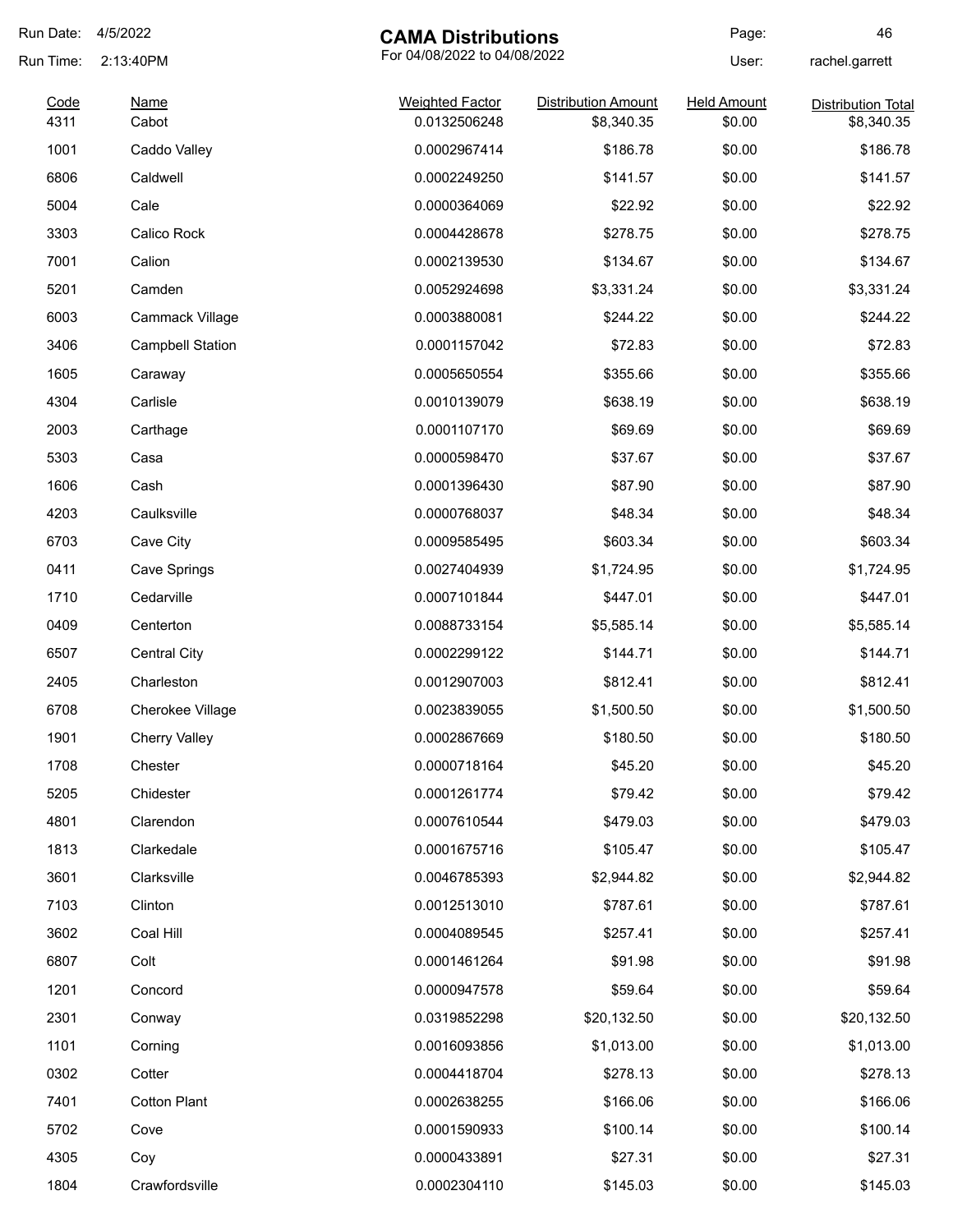| Run Date:    | 4/5/2022                | <b>CAMA Distributions</b>              |                                          | Page:                        | 47                                      |
|--------------|-------------------------|----------------------------------------|------------------------------------------|------------------------------|-----------------------------------------|
| Run Time:    | 2:13:40PM               | For 04/08/2022 to 04/08/2022           |                                          | User:                        | rachel.garrett                          |
| Code<br>0201 | <b>Name</b><br>Crossett | <b>Weighted Factor</b><br>0.0024048520 | <b>Distribution Amount</b><br>\$1,513.69 | <b>Held Amount</b><br>\$0.00 | <b>Distribution Total</b><br>\$1,513.69 |
| 3203         | Cushman                 | 0.0002159479                           | \$135.92                                 | \$0.00                       | \$135.92                                |
| 5502         | Daisy                   | 0.0000438878                           | \$27.62                                  | \$0.00                       | \$27.62                                 |
| 7102         | Damascus                | 0.0001905130                           | \$119.91                                 | \$0.00                       | \$119.91                                |
| 7504         | Danville                | 0.0010114143                           | \$636.62                                 | \$0.00                       | \$636.62                                |
| 7502         | Dardanelle              | 0.0022527409                           | \$1,417.95                               | \$0.00                       | \$1,417.95                              |
| 1104         | Datto                   | 0.0000324171                           | \$20.40                                  | \$0.00                       | \$20.40                                 |
| 0405         | Decatur                 | 0.0008842394                           | \$556.57                                 | \$0.00                       | \$556.57                                |
| 2801         | Delaplaine              | 0.0000319184                           | \$20.09                                  | \$0.00                       | \$20.09                                 |
| 5503         | Delight                 | 0.0001436328                           | \$90.41                                  | \$0.00                       | \$90.41                                 |
| 4707         | Dell                    | 0.0000967527                           | \$60.90                                  | \$0.00                       | \$60.90                                 |
| 2406         | Denning                 | 0.0000997450                           | \$62.78                                  | \$0.00                       | \$62.78                                 |
| 6601         | <b>DeQueen</b>          | 0.0030447162                           | \$1,916.44                               | \$0.00                       | \$1,916.44                              |
| 0903         | Dermott                 | 0.0010079232                           | \$634.42                                 | \$0.00                       | \$634.42                                |
| 5903         | Des Arc                 | 0.0009500711                           | \$598.00                                 | \$0.00                       | \$598.00                                |
| 5904         | DeValls Bluff           | 0.0002593370                           | \$163.23                                 | \$0.00                       | \$163.23                                |
| 0102         | <b>DeWitt</b>           | 0.0015241036                           | \$959.32                                 | \$0.00                       | \$959.32                                |
| 0515         | Diamond City            | 0.0003775348                           | \$237.63                                 | \$0.00                       | \$237.63                                |
| 3407         | Diaz                    | 0.0006104394                           | \$384.23                                 | \$0.00                       | \$384.23                                |
| 3102         | Dierks                  | 0.0004568321                           | \$287.54                                 | \$0.00                       | \$287.54                                |
| 3004         | Donaldson               | 0.0001371494                           | \$86.33                                  | \$0.00                       | \$86.33                                 |
| 5803         | Dover                   | 0.0006667953                           | \$419.70                                 | \$0.00                       | \$419.70                                |
| 2103         | Dumas                   | 0.0019953988                           | \$1,255.97                               | \$0.00                       | \$1,255.97                              |
| 1707         | Dyer                    | 0.0003850157                           | \$242.34                                 | \$0.00                       | \$242.34                                |
| 4708         | <b>Dyess</b>            | 0.0001690678                           | \$106.42                                 | \$0.00                       | \$106.42                                |
| 1803         | Earle                   | 0.0009131655                           | \$574.77                                 | \$0.00                       | \$574.77                                |
| 5203         | East Camden             | 0.0003979826                           | \$250.50                                 | \$0.00                       | \$250.50                                |
| 1805         | Edmondson               | 0.0001211902                           | \$76.28                                  | \$0.00                       | \$76.28                                 |
| 1607         | Egypt                   | 0.0000563559                           | \$35.47                                  | \$0.00                       | \$35.47                                 |
| 7002         | El Dorado               | 0.0088553613                           | \$5,573.84                               | \$0.00                       | \$5,573.84                              |
| 5401         | Elaine                  | 0.0002538510                           | \$159.78                                 | \$0.00                       | \$159.78                                |
| 7202         | Elkins                  | 0.0017964075                           | \$1,130.71                               | \$0.00                       | \$1,130.71                              |
| 7203         | Elm Springs             | 0.0011774897                           | \$741.15                                 | \$0.00                       | \$741.15                                |
| 1401         | Emerson                 | 0.0001461264                           | \$91.98                                  | \$0.00                       | \$91.98                                 |
| 5005         | Emmet                   | 0.0002069709                           | \$130.27                                 | \$0.00                       | \$130.27                                |
| 4306         | England                 | 0.0012353418                           | \$777.56                                 | \$0.00                       | \$777.56                                |
| 2306         | Enola                   | 0.0001585946                           | \$99.82                                  | \$0.00                       | \$99.82                                 |
| 4717         | Etowah                  | 0.0001266762                           | \$79.73                                  | \$0.00                       | \$79.73                                 |
| 0902         | Eudora                  | 0.0008617968                           | \$542.44                                 | \$0.00                       | \$542.44                                |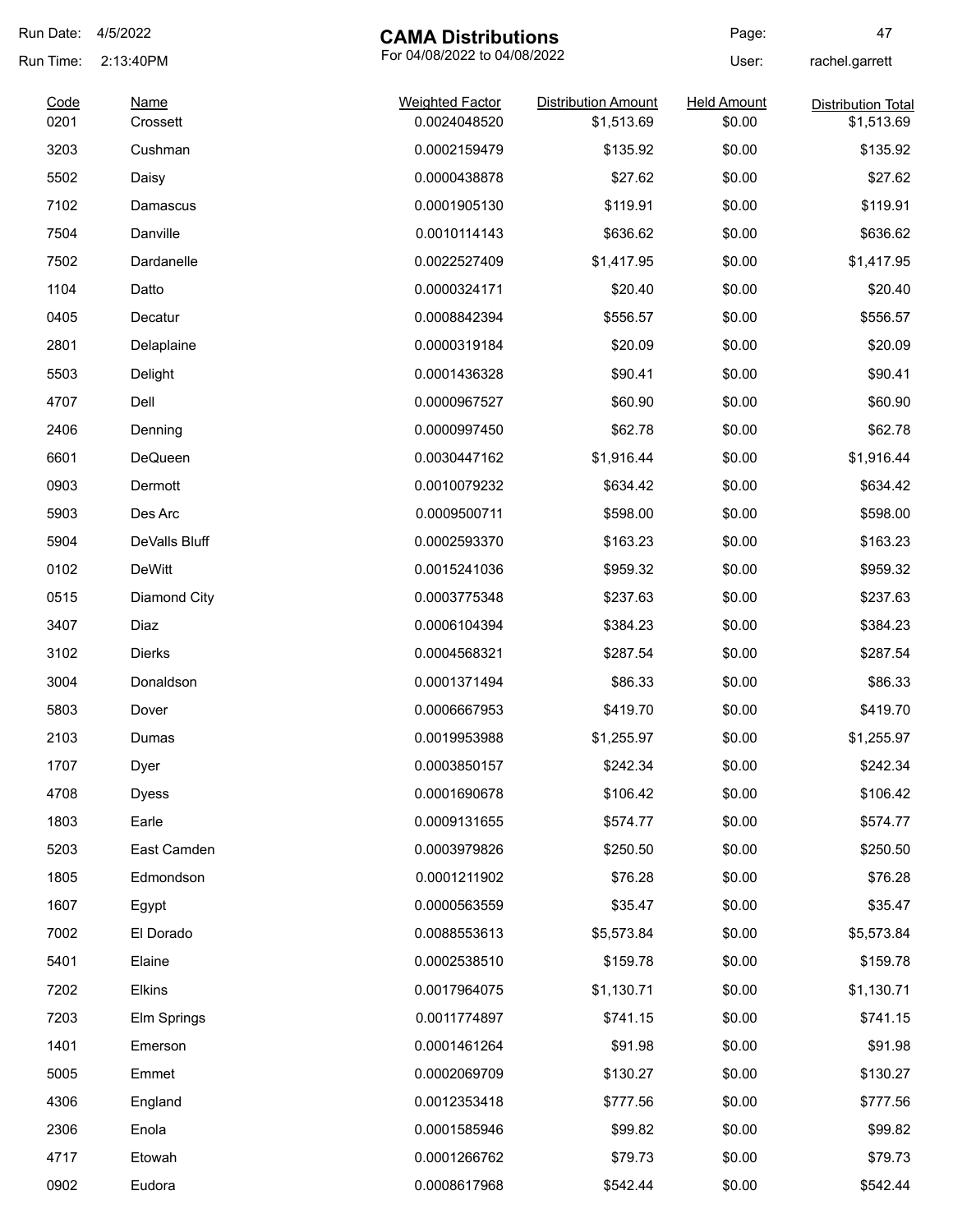| Run Date: | 4/5/2022<br><b>CAMA Distributions</b> |                              | Page:                      | 48                 |                           |
|-----------|---------------------------------------|------------------------------|----------------------------|--------------------|---------------------------|
| Run Time: | 2:13:40PM                             | For 04/08/2022 to 04/08/2022 |                            | User:              | rachel.garrett            |
| Code      | <b>Name</b>                           | <b>Weighted Factor</b>       | <b>Distribution Amount</b> | <b>Held Amount</b> | <b>Distribution Total</b> |
| 0801      | Eureka Springs                        | 0.0010802384                 | \$679.94                   | \$0.00             | \$679.94                  |
| 6704      | <b>Evening Shade</b>                  | 0.0002094645                 | \$131.84                   | \$0.00             | \$131.84                  |
| 0506      | Everton                               | 0.0000518674                 | \$32.65                    | \$0.00             | \$32.65                   |
| 7104      | <b>Fairfield Bay</b>                  | 0.0010513123                 | \$661.73                   | \$0.00             | \$661.73                  |
| 4806      | Fargo                                 | 0.0000284273                 | \$17.89                    | \$0.00             | \$17.89                   |
| 7216      | Farmington                            | 0.0037823305                 | \$2,380.72                 | \$0.00             | \$2,380.72                |
| 7214      | Fayetteville                          | 0.0468547159                 | \$29,491.81                | \$0.00             | \$29,491.81               |
| 7003      | Felsenthal                            | 0.0000423916                 | \$26.68                    | \$0.00             | \$26.68                   |
| 6902      | <b>Fifty Six</b>                      | 0.0000787986                 | \$49.60                    | \$0.00             | \$49.60                   |
| 5602      | Fisher                                | 0.0000897705                 | \$56.50                    | \$0.00             | \$56.50                   |
| 4502      | Flippin                               | 0.0006707851                 | \$422.21                   | \$0.00             | \$422.21                  |
| 2002      | Fordyce                               | 0.0016936701                 | \$1,066.05                 | \$0.00             | \$1,066.05                |
| 4107      | Foreman                               | 0.0004872543                 | \$306.69                   | \$0.00             | \$306.69                  |
| 6802      | <b>Forrest City</b>                   | 0.0064909060                 | \$4,085.58                 | \$0.00             | \$4,085.58                |
| 6501      | Fort Smith                            | 0.0444573448                 | \$27,982.83                | \$0.00             | \$27,982.83               |
| 4602      | Fouke                                 | 0.0004029698                 | \$253.64                   | \$0.00             | \$253.64                  |
| 0202      | Fountain Hill                         | 0.0000538623                 | \$33.90                    | \$0.00             | \$33.90                   |
| 2605      | Fountain Lake                         | 0.0002368944                 | \$149.11                   | \$0.00             | \$149.11                  |
| 5304      | Fourche                               | 0.0000279286                 | \$17.58                    | \$0.00             | \$17.58                   |
| 3305      | Franklin                              | 0.0000952565                 | \$59.96                    | \$0.00             | \$59.96                   |
| 3005      | Friendship                            | 0.0000787986                 | \$49.60                    | \$0.00             | \$49.60                   |
| 2904      | Fulton                                | 0.0000573534                 | \$36.10                    | \$0.00             | \$36.10                   |
| 0414      | Garfield                              | 0.0002957439                 | \$186.15                   | \$0.00             | \$186.15                  |
| 4601      | Garland                               | 0.0000972514                 | \$61.21                    | \$0.00             | \$61.21                   |
| 7306      | Garner                                | 0.0001052310                 | \$66.24                    | \$0.00             | \$66.24                   |
| 0303      | Gassville                             | 0.0010827320                 | \$681.51                   | \$0.00             | \$681.51                  |
| 0415      | Gateway                               | 0.0002174441                 | \$136.87                   | \$0.00             | \$136.87                  |
| 0406      | Gentry                                | 0.0018901678                 | \$1,189.73                 | \$0.00             | \$1,189.73                |
| 7307      | Georgetown                            | 0.0000403967                 | \$25.43                    | \$0.00             | \$25.43                   |
| 6401      | Gilbert                               | 0.0000129669                 | \$8.16                     | \$0.00             | \$8.16                    |
| 0104      | Gillett                               | 0.0002812809                 | \$177.05                   | \$0.00             | \$177.05                  |
| 6603      | Gillham                               | 0.0000782998                 | \$49.28                    | \$0.00             | \$49.28                   |
|           |                                       |                              | \$0.00                     |                    | \$0.00                    |
| 1806      | Gilmore                               | 0.0000877756                 |                            | \$0.00             |                           |
| 5504      | Glenwood                              | 0.0010313633                 | \$649.17                   | \$0.00             | \$649.17                  |
| 7205      | Goshen                                | 0.0010483200                 | \$659.85                   | \$0.00             | \$659.85                  |
| 4709      | Gosnell                               | 0.0014512898                 | \$913.49                   | \$0.00             | \$913.49                  |
| 4002      | Gould                                 | 0.0003306547                 | \$208.12                   | \$0.00             | \$208.12                  |
| 4003      | Grady                                 | 0.0001521111                 | \$95.74                    | \$0.00             | \$95.74                   |
| 5703      | Grannis                               | 0.0002473676                 | \$155.70                   | \$0.00             | \$155.70                  |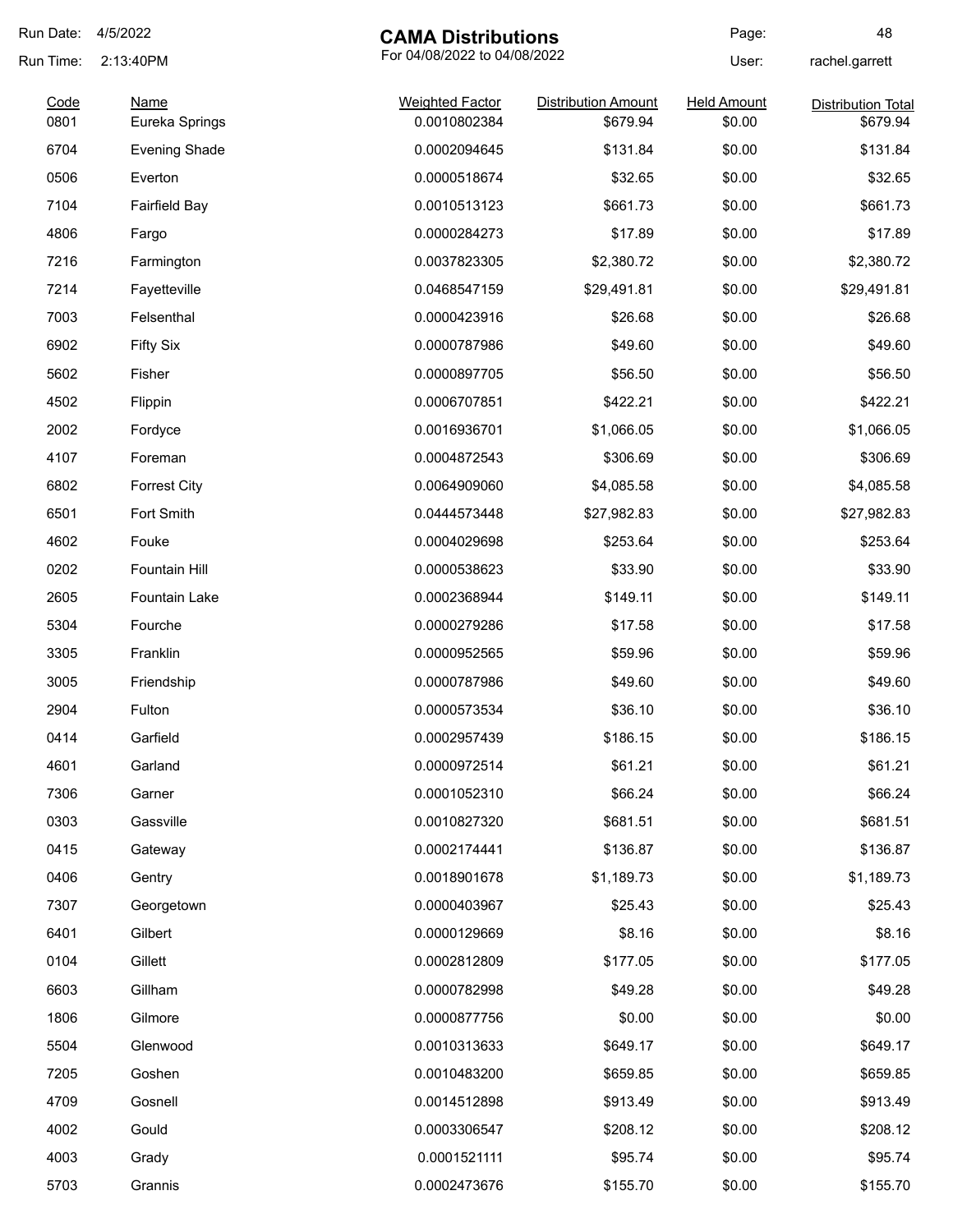| Run Date: | 4/5/2022             | <b>CAMA Distributions</b>    |                            | Page:              | 49                        |
|-----------|----------------------|------------------------------|----------------------------|--------------------|---------------------------|
| Run Time: | 2:13:40PM            | For 04/08/2022 to 04/08/2022 |                            | User:              | rachel.garrett            |
| Code      | <b>Name</b>          | <b>Weighted Factor</b>       | <b>Distribution Amount</b> | <b>Held Amount</b> | <b>Distribution Total</b> |
| 0407      | Gravette             | 0.0017689776                 | \$1,113.45                 | \$0.00             | \$1,113.45                |
| 0803      | Green Forest         | 0.0014822107                 | \$932.95                   | \$0.00             | \$932.95                  |
| 2303      | Greenbrier           | 0.0028462236                 | \$1,791.50                 | \$0.00             | \$1,791.50                |
| 7206      | Greenland            | 0.0006049534                 | \$380.78                   | \$0.00             | \$380.78                  |
| 1105      | Greenway             | 0.0000867782                 | \$54.62                    | \$0.00             | \$54.62                   |
| 6505      | Greenwood            | 0.0047458672                 | \$2,987.20                 | \$0.00             | \$2,987.20                |
| 1202      | <b>Greers Ferry</b>  | 0.0004094532                 | \$257.72                   | \$0.00             | \$257.72                  |
| 7308      | Griffithville        | 0.0000773024                 | \$48.66                    | \$0.00             | \$48.66                   |
| 3403      | Grubbs               | 0.0001501162                 | \$94.49                    | \$0.00             | \$94.49                   |
| 3307      | Guion                | 0.0000339133                 | \$21.35                    | \$0.00             | \$21.35                   |
| 1005      | <b>Gum Springs</b>   | 0.0000453840                 | \$28.57                    | \$0.00             | \$28.57                   |
| 1003      | Gurdon               | 0.0009176540                 | \$577.60                   | \$0.00             | \$577.60                  |
| 2307      | Guy                  | 0.0003750412                 | \$236.06                   | \$0.00             | \$236.06                  |
| 6509      | Hackett              | 0.0003910004                 | \$246.11                   | \$0.00             | \$246.11                  |
| 0203      | Hamburg              | 0.0012647666                 | \$796.08                   | \$0.00             | \$796.08                  |
| 0701      | Hampton              | 0.0005889942                 | \$370.73                   | \$0.00             | \$370.73                  |
| 6701      | Hardy                | 0.0003705527                 | \$233.24                   | \$0.00             | \$233.24                  |
| 0702      | Harrell              | 0.0001047323                 | \$65.92                    | \$0.00             | \$65.92                   |
| 5603      | Harrisburg           | 0.0011031797                 | \$694.38                   | \$0.00             | \$694.38                  |
| 0512      | Harrison             | 0.0065178371                 | \$4,102.53                 | \$0.00             | \$4,102.53                |
| 6510      | Hartford             | 0.0002488638                 | \$156.64                   | \$0.00             | \$156.64                  |
| 3603      | Hartman              | 0.0002573421                 | \$161.98                   | \$0.00             | \$161.98                  |
| 6205      | Haskell              | 0.0019729561                 | \$1,241.84                 | \$0.00             | \$1,241.84                |
| 5704      | Hatfield             | 0.0001720601                 | \$108.30                   | \$0.00             | \$108.30                  |
| 7507      | Havana               | 0.0001191953                 | \$75.03                    | \$0.00             | \$75.03                   |
| 3903      | Haynes               | 0.0000608445                 | \$38.30                    | \$0.00             | \$38.30                   |
| 5901      | Hazen                | 0.0007386117                 | \$464.91                   | \$0.00             | \$464.91                  |
| 1203      | <b>Heber Springs</b> | 0.0034756146                 | \$2,187.66                 | \$0.00             | \$2,187.66                |
| 5804      | Hector               | 0.0002049760                 | \$129.02                   | \$0.00             | \$129.02                  |
| 5407      | Helena-West Helena   | 0.0047473634                 | \$2,988.14                 | \$0.00             | \$2,988.14                |
| 0602      | Hermitage            | 0.0002618306                 | \$164.80                   | \$0.00             | \$164.80                  |
| 1902      | <b>Hickory Ridge</b> | 0.0001137093                 | \$71.57                    | \$0.00             | \$71.57                   |
| 1204      | Higden               | 0.0000568547                 | \$35.79                    | \$0.00             | \$35.79                   |
| 7309      | Higginson            | 0.0003516011                 | \$221.31                   | \$0.00             | \$221.31                  |
| 0416      | Highfill             | 0.0007914766                 | \$498.18                   | \$0.00             | \$498.18                  |
| 6709      | Highland             | 0.0004897480                 | \$308.26                   | \$0.00             | \$308.26                  |
| 4402      | Hindsville           | 0.0000448853                 | \$28.25                    | \$0.00             | \$28.25                   |
| 0814      | Holiday Island       | 0.0011964413                 | \$753.08                   | \$0.00             | \$753.08                  |
| 2313      | Holland              | 0.0002922529                 | \$183.95                   | \$0.00             | \$183.95                  |
|           |                      |                              |                            |                    |                           |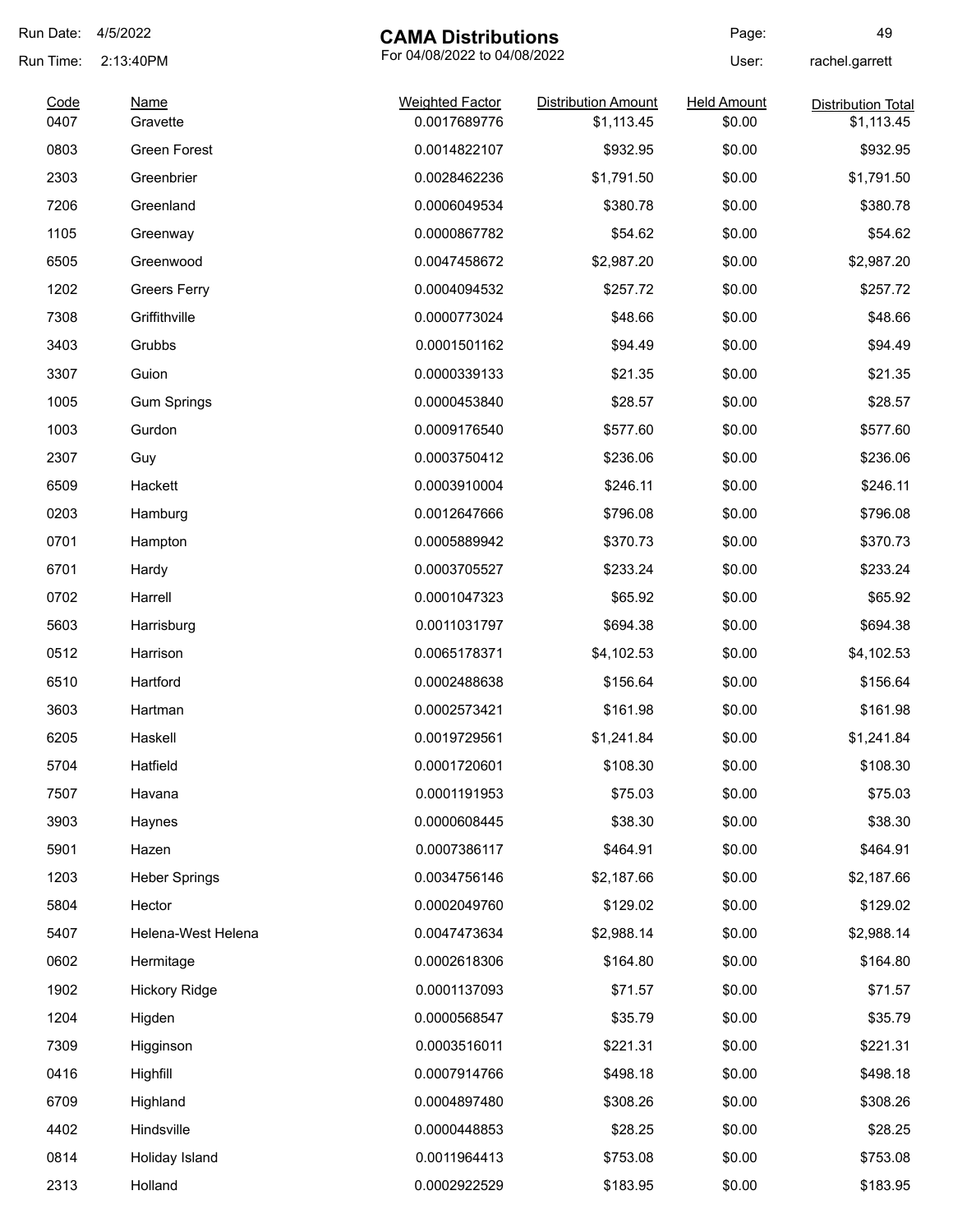| Run Date:    | 4/5/2022           | <b>CAMA Distributions</b>              |                            | Page:                        | 50                        |
|--------------|--------------------|----------------------------------------|----------------------------|------------------------------|---------------------------|
| Run Time:    | 2:13:40PM          | For 04/08/2022 to 04/08/2022           |                            | User:                        | rachel.garrett            |
| Code<br>4803 | <b>Name</b>        | <b>Weighted Factor</b><br>0.0002294135 | <b>Distribution Amount</b> | <b>Held Amount</b><br>\$0.00 | <b>Distribution Total</b> |
| 2901         | <b>Holly Grove</b> | 0.0044645863                           | \$144.40<br>\$2,810.15     | \$0.00                       | \$144.40<br>\$2,810.15    |
| 6604         | Hope<br>Horatio    | 0.0004588270                           | \$288.80                   | \$0.00                       | \$288.80                  |
|              |                    |                                        |                            |                              |                           |
| 3301         | Horseshoe Bend     | 0.0012168890                           | \$765.95                   | \$0.00                       | \$765.95<br>\$82.87       |
| 1807         | Horseshoe Lake     | 0.0001316634                           | \$82.87                    | \$0.00                       |                           |
| 2601         | <b>Hot Springs</b> | 0.0189166396                           | \$11,906.72                | \$0.00                       | \$11,906.72               |
| 5305         | Houston            | 0.0000713177                           | \$44.89                    | \$0.00                       | \$44.89                   |
| 3805         | Hoxie              | 0.0012956876                           | \$815.55                   | \$0.00                       | \$815.55                  |
| 6801         | Hughes             | 0.0005266536                           | \$331.49                   | \$0.00                       | \$331.49                  |
| 4307         | Humnoke            | 0.0001092208                           | \$68.75                    | \$0.00                       | \$68.75                   |
| 0103         | Humphrey           | 0.0002309097                           | \$145.34                   | \$0.00                       | \$145.34                  |
| 7403         | Hunter             | 0.0000513687                           | \$32.33                    | \$0.00                       | \$32.33                   |
| 6502         | Huntington         | 0.0002443753                           | \$153.82                   | \$0.00                       | \$153.82                  |
| 4401         | Huntsville         | 0.0014358293                           | \$903.76                   | \$0.00                       | \$903.76                  |
| 7004         | Huttig             | 0.0002234288                           | \$140.63                   | \$0.00                       | \$140.63                  |
| 3806         | Imboden            | 0.0003191840                           | \$200.90                   | \$0.00                       | \$200.90                  |
| 3408         | Jacksonport        | 0.0000748088                           | \$47.09                    | \$0.00                       | \$47.09                   |
| 6004         | Jacksonville       | 0.0147009171                           | \$9,253.21                 | \$0.00                       | \$9,253.21                |
| 5101         | Jasper             | 0.0002728026                           | \$171.71                   | \$0.00                       | \$171.71                  |
| 1808         | Jennette           | 0.0000588496                           | \$37.04                    | \$0.00                       | \$37.04                   |
| 1809         | Jericho            | 0.0000488751                           | \$30.76                    | \$0.00                       | \$30.76                   |
| 7207         | Johnson            | 0.0017998986                           | \$1,132.91                 | \$0.00                       | \$1,132.91                |
| 4710         | Joiner             | 0.0002483651                           | \$156.33                   | \$0.00                       | \$156.33                  |
| 1611         | Jonesboro          | 0.0391878163                           | \$24,666.03                | \$0.00                       | \$24,666.03               |
| 7310         | Judsonia           | 0.0009246362                           | \$581.99                   | \$0.00                       | \$581.99                  |
| 7005         | Junction City      | 0.0002508587                           | \$157.90                   | \$0.00                       | \$157.90                  |
| 4702         | Keiser             | 0.0003745425                           | \$235.75                   | \$0.00                       | \$235.75                  |
| 7305         | Kensett            | 0.0006982150                           | \$439.48                   | \$0.00                       | \$439.48                  |
| 4308         | Keo                | 0.0001032361                           | \$64.98                    | \$0.00                       | \$64.98                   |
| 1705         | Kibler             | 0.0005012186                           | \$315.48                   | \$0.00                       | \$315.48                  |
| 1302         | Kingsland          | 0.0001730576                           | \$108.93                   | \$0.00                       | \$108.93                  |
| 1106         | Knobel             | 0.0000733126                           | \$46.15                    | \$0.00                       | \$46.15                   |
| 3604         | Knoxville          | 0.0003291585                           | \$207.18                   | \$0.00                       | \$207.18                  |
| 2802         | Lafe               | 0.0002084671                           | \$131.22                   | \$0.00                       | \$131.22                  |
| 3904         | LaGrange           | 0.0000259337                           | \$16.32                    | \$0.00                       | \$16.32                   |
| 1609         | Lake City          | 0.0011600344                           | \$730.16                   | \$0.00                       | \$730.16                  |
| 5403         | Lake View          | 0.0001630831                           | \$102.65                   | \$0.00                       | \$102.65                  |
| 0901         | Lake Village       | 0.0010298671                           | \$648.23                   | \$0.00                       | \$648.23                  |
| 0305         | Lakeview           | 0.0003865119                           | \$243.28                   | \$0.00                       | \$243.28                  |
|              |                    |                                        |                            |                              |                           |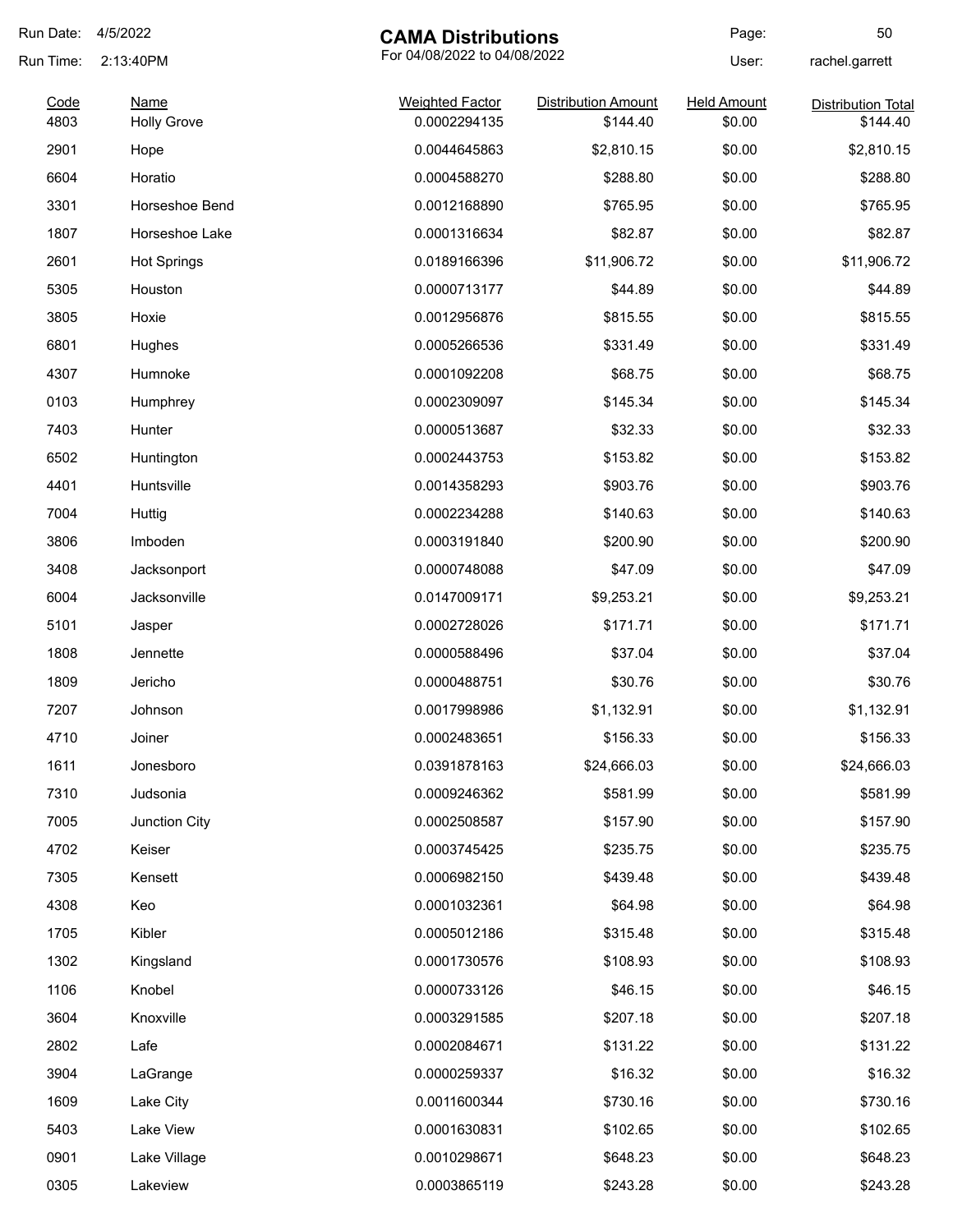| Run Date:    | 4/5/2022              | <b>CAMA Distributions</b>              |                                        | Page:                        | 51                                    |
|--------------|-----------------------|----------------------------------------|----------------------------------------|------------------------------|---------------------------------------|
| Run Time:    | 2:13:40PM             | For 04/08/2022 to 04/08/2022           |                                        | User:                        | rachel.garrett                        |
| Code<br>3605 | <b>Name</b><br>Lamar  | <b>Weighted Factor</b><br>0.0008573083 | <b>Distribution Amount</b><br>\$539.62 | <b>Held Amount</b><br>\$0.00 | <b>Distribution Total</b><br>\$539.62 |
| 6511         | Lavaca                | 0.0012218763                           | \$769.09                               | \$0.00                       | \$769.09                              |
| 4711         | Leachville            | 0.0010169003                           | \$640.07                               | \$0.00                       | \$640.07                              |
| 0507         | Lead Hill             | 0.0001366507                           | \$86.01                                | \$0.00                       | \$86.01                               |
| 2703         | Leola                 | 0.0002294135                           | \$144.40                               | \$0.00                       | \$144.40                              |
| 5601         | Lepanto               | 0.0008637917                           | \$543.70                               | \$0.00                       | \$543.70                              |
| 6402         | Leslie                | 0.0001870219                           | \$117.72                               | \$0.00                       | \$117.72                              |
| 7311         | Letona                | 0.0001196940                           | \$75.34                                | \$0.00                       | \$75.34                               |
| 3704         | Lewisville            | 0.0004563334                           | \$287.23                               | \$0.00                       | \$287.23                              |
| 5404         | Lexa                  | 0.0001032361                           | \$64.98                                | \$0.00                       | \$64.98                               |
| 7215         | Lincoln               | 0.0011440752                           | \$720.12                               | \$0.00                       | \$720.12                              |
| 0417         | <b>Little Flock</b>   | 0.0015236049                           | \$959.00                               | \$0.00                       | \$959.00                              |
| 6005         | Little Rock           | 0.1010371984                           | \$63,595.95                            | \$0.00                       | \$63,595.95                           |
| 6605         | Lockesburg            | 0.0002962427                           | \$186.46                               | \$0.00                       | \$186.46                              |
| 5805         | London                | 0.0004668066                           | \$293.82                               | \$0.00                       | \$293.82                              |
| 4309         | Lonoke                | 0.0021325481                           | \$1,342.29                             | \$0.00                       | \$1,342.29                            |
| 2602         | Lonsdale              | 0.0000513687                           | \$32.33                                | \$0.00                       | \$32.33                               |
| 5206         | Louann                | 0.0000763049                           | \$48.03                                | \$0.00                       | \$48.03                               |
| 0408         | Lowell                | 0.0049069554                           | \$3,088.59                             | \$0.00                       | \$3,088.59                            |
| 4712         | Luxora                | 0.0004697990                           | \$295.71                               | \$0.00                       | \$295.71                              |
| 3807         | Lynn                  | 0.0001286711                           | \$80.99                                | \$0.00                       | \$80.99                               |
| 6805         | Madison               | 0.0003785323                           | \$238.26                               | \$0.00                       | \$238.26                              |
| 4204         | Magazine              | 0.0003690565                           | \$232.30                               | \$0.00                       | \$232.30                              |
| 3204         | Magness               | 0.0001097195                           | \$69.06                                | \$0.00                       | \$69.06                               |
| 1403         | Magnolia              | 0.0055667686                           | \$3,503.90                             | \$0.00                       | \$3,503.90                            |
| 3001         | Malvern               | 0.0054196447                           | \$3,411.29                             | \$0.00                       | \$3,411.29                            |
| 2501         | <b>Mammoth Spring</b> | 0.0004633155                           | \$291.63                               | \$0.00                       | \$291.63                              |
| 4713         | Manila                | 0.0018363055                           | \$1,155.83                             | \$0.00                       | \$1,155.83                            |
| 6503         | Mansfield             | 0.0005251574                           | \$330.55                               | \$0.00                       | \$330.55                              |
| 3901         | Marianna              | 0.0017829419                           | \$1,122.24                             | \$0.00                       | \$1,122.24                            |
| 4714         | Marie                 | 0.0000538623                           | \$33.90                                | \$0.00                       | \$33.90                               |
| 1801         | Marion                | 0.0068584663                           | \$4,316.93                             | \$0.00                       | \$4,316.93                            |
| 5604         | <b>Marked Tree</b>    | 0.0011400854                           | \$717.61                               | \$0.00                       | \$717.61                              |
| 2803         | Marmaduke             | 0.0006044547                           | \$380.46                               | \$0.00                       | \$380.46                              |
| 6403         | Marshall              | 0.0006628055                           | \$417.19                               | \$0.00                       | \$417.19                              |
| 5405         | Marvell               | 0.0004264099                           | \$268.40                               | \$0.00                       | \$268.40                              |
| 6006         | Maumelle              | 0.0096009552                           | \$6,043.14                             | \$0.00                       | \$6,043.14                            |
| 2302         | Mayflower             | 0.0009894704                           | \$622.80                               | \$0.00                       | \$622.80                              |
| 6102         | Maynard               | 0.0001890168                           | \$118.97                               | \$0.00                       | \$118.97                              |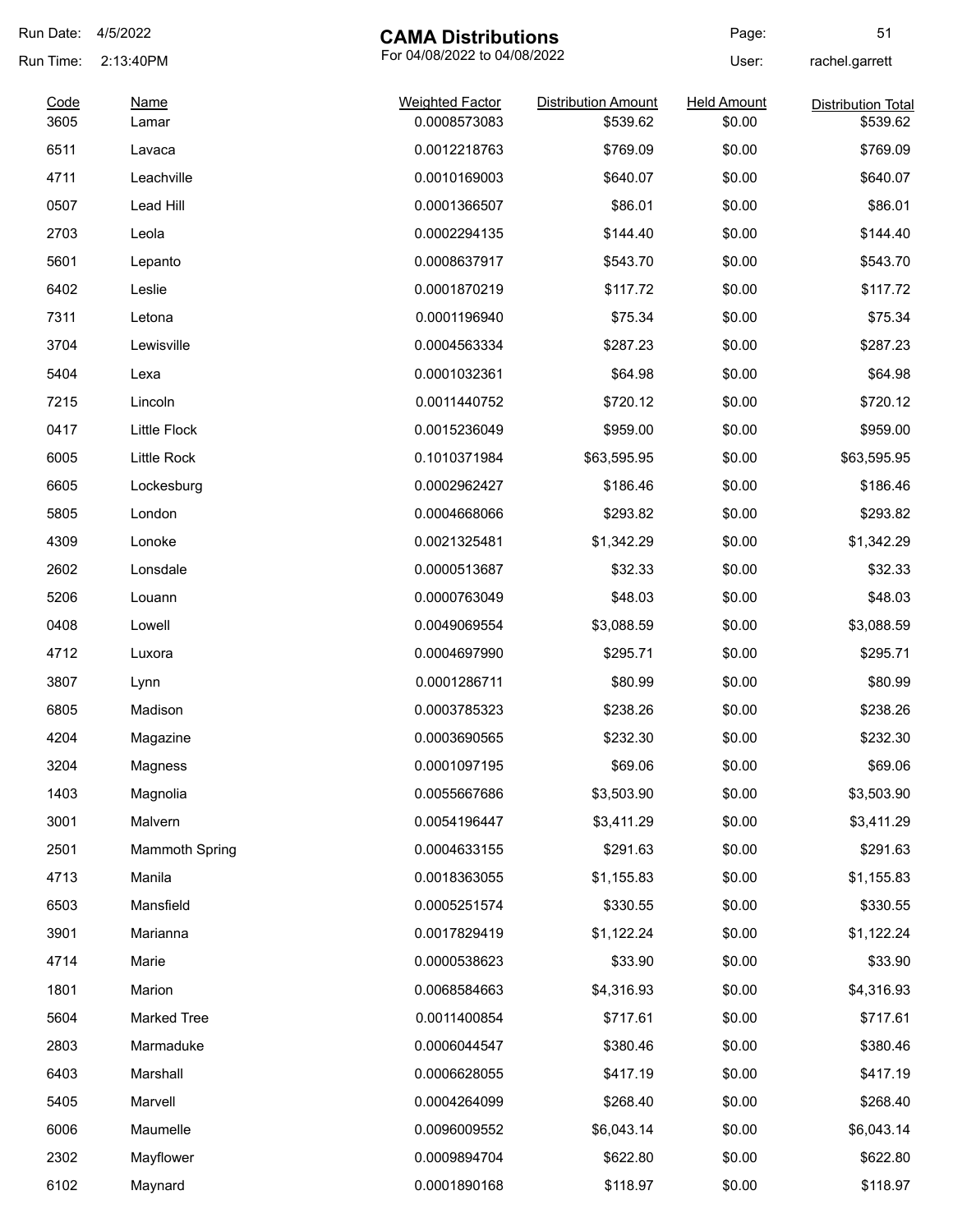| Run Date: | 4/5/2022               | <b>CAMA Distributions</b>    |                            | Page:              | 52                        |
|-----------|------------------------|------------------------------|----------------------------|--------------------|---------------------------|
| Run Time: | 2:13:40PM              | For 04/08/2022 to 04/08/2022 |                            | User:              | rachel.garrett            |
| Code      | <b>Name</b>            | <b>Weighted Factor</b>       | <b>Distribution Amount</b> | <b>Held Amount</b> | <b>Distribution Total</b> |
| 2905      | McCaskill              | 0.0000284273                 | \$17.89                    | \$0.00             | \$17.89                   |
| 7404      | <b>McCrory</b>         | 0.0007894817                 | \$496.92                   | \$0.00             | \$496.92                  |
| 1107      | McDougal               | 0.0000668292                 | \$42.06                    | \$0.00             | \$42.06                   |
| 2101      | McGehee                | 0.0019195926                 | \$1,208.25                 | \$0.00             | \$1,208.25                |
| 2911      | McNab                  | 0.0000149618                 | \$9.42                     | \$0.00             | \$9.42                    |
| 1402      | McNeil                 | 0.0001900142                 | \$119.60                   | \$0.00             | \$119.60                  |
| 7312      | McRae                  | 0.0003072146                 | \$193.37                   | \$0.00             | \$193.37                  |
| 3302      | Melbourne              | 0.0009126668                 | \$574.46                   | \$0.00             | \$574.46                  |
| 5701      | Mena                   | 0.0027873741                 | \$1,754.46                 | \$0.00             | \$1,754.46                |
| 1502      | Menifee                | 0.0001366507                 | \$86.01                    | \$0.00             | \$86.01                   |
| 6512      | Midland                | 0.0001132106                 | \$71.26                    | \$0.00             | \$71.26                   |
| 3007      | Midway                 | 0.0001880193                 | \$118.35                   | \$0.00             | \$118.35                  |
| 3103      | <b>Mineral Springs</b> | 0.0005411166                 | \$340.60                   | \$0.00             | \$340.60                  |
| 3808      | Minturn                | 0.0000433891                 | \$27.31                    | \$0.00             | \$27.31                   |
| 2104      | Mitchellville          | 0.0001461264                 | \$91.98                    | \$0.00             | \$91.98                   |
| 1610      | Monette                | 0.0007510799                 | \$472.75                   | \$0.00             | \$472.75                  |
| 2201      | Monticello             | 0.0042102365                 | \$2,650.05                 | \$0.00             | \$2,650.05                |
| 0204      | Montrose               | 0.0001211902                 | \$76.28                    | \$0.00             | \$76.28                   |
| 3205      | Moorefield             | 0.0000628394                 | \$39.55                    | \$0.00             | \$39.55                   |
| 3905      | Moro                   | 0.0000882743                 | \$55.56                    | \$0.00             | \$55.56                   |
| 1501      | Morrilton              | 0.0034870853                 | \$2,194.88                 | \$0.00             | \$2,194.88                |
| 4205      | <b>Morrison Bluff</b>  | 0.0000389006                 | \$24.49                    | \$0.00             | \$24.49                   |
| 4905      | Mount Ida              | 0.0004967301                 | \$312.66                   | \$0.00             | \$312.66                  |
| 3309      | Mount Pleasant         | 0.0001760499                 | \$110.81                   | \$0.00             | \$110.81                  |
| 2308      | Mount Vernon           | 0.0000718164                 | \$45.20                    | \$0.00             | \$45.20                   |
| 0301      | Mountain Home          | 0.0063961482                 | \$4,025.93                 | \$0.00             | \$4,025.93                |
| 2603      | Mountain Pine          | 0.0002917541                 | \$183.64                   | \$0.00             | \$183.64                  |
| 6901      | Mountain View          | 0.0014348319                 | \$903.13                   | \$0.00             | \$903.13                  |
| 1704      | Mountainburg           | 0.0002633268                 | \$165.75                   | \$0.00             | \$165.75                  |
| 1703      | Mulberry               | 0.0007695327                 | \$484.37                   | \$0.00             | \$484.37                  |
| 5505      | Murfreesboro           | 0.0007455939                 | \$469.30                   | \$0.00             | \$469.30                  |
| 3101      | Nashville              | 0.0020712050                 | \$1,303.68                 | \$0.00             | \$1,303.68                |
| 3206      | Newark                 | 0.0005884955                 | \$370.42                   | \$0.00             | \$370.42                  |
| 3401      | Newport                | 0.0039922937                 | \$2,512.87                 | \$0.00             | \$2,512.87                |
| 1108      | Nimmons                | 0.0000344120                 | \$21.66                    | \$0.00             | \$21.66                   |
| 0304      | Norfork                | 0.0002319071                 | \$145.97                   | \$0.00             | \$145.97                  |
| 4903      | Norman                 | 0.0001511137                 | \$95.12                    | \$0.00             | \$95.12                   |
|           |                        |                              |                            |                    |                           |
| 7006      | Norphlet               | 0.0003820234                 | \$240.46                   | \$0.00             | \$240.46                  |
| 6001      | North Little Rock      | 0.0322131471                 | \$20,275.96                | \$0.00             | \$20,275.96               |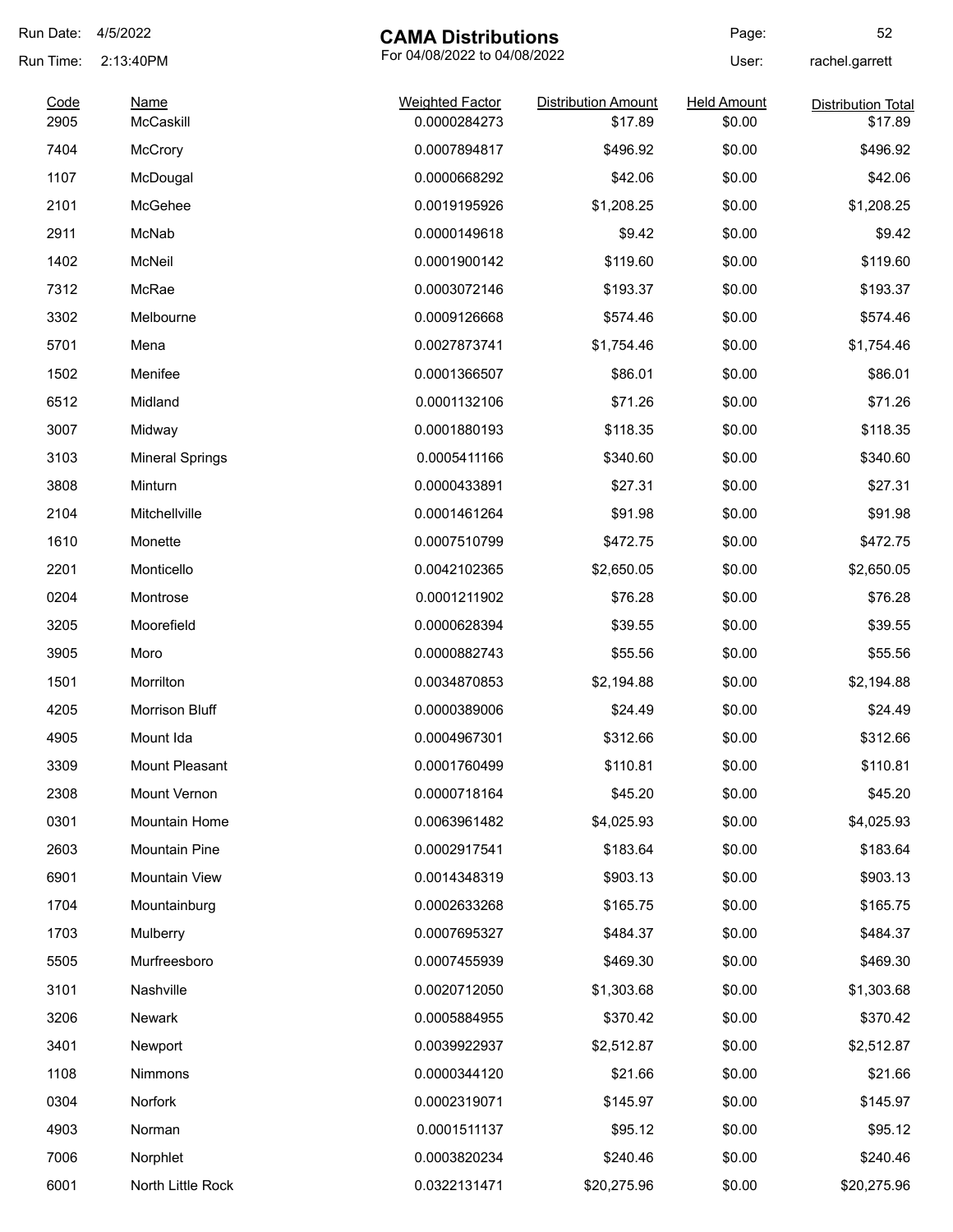| Run Date:    | 4/5/2022                 | <b>CAMA Distributions</b>              |                                        | Page:                        | 53                                    |
|--------------|--------------------------|----------------------------------------|----------------------------------------|------------------------------|---------------------------------------|
| Run Time:    | 2:13:40PM                | For 04/08/2022 to 04/08/2022           |                                        | User:                        | rachel.garrett                        |
| Code<br>0813 | <b>Name</b><br>Oak Grove | <b>Weighted Factor</b><br>0.0001925079 | <b>Distribution Amount</b><br>\$121.17 | <b>Held Amount</b><br>\$0.00 | <b>Distribution Total</b><br>\$121.17 |
| 2804         | Oak Grove Heights        | 0.0005505924                           | \$346.56                               | \$0.00                       | \$346.56                              |
| 2906         | Oakhaven                 | 0.0000324171                           | \$20.40                                | \$0.00                       | \$20.40                               |
| 4904         | Oden                     | 0.0000897705                           | \$56.50                                | \$0.00                       | \$56.50                               |
| 4103         | Ogden                    | 0.0000653330                           | \$41.12                                | \$0.00                       | \$41.12                               |
| 3207         | Oil Trough               | 0.0001127119                           | \$70.94                                | \$0.00                       | \$70.94                               |
| 6103         | O'Kean                   | 0.0000957552                           | \$60.27                                | \$0.00                       | \$60.27                               |
| 1006         | Okolona                  | 0.0000483763                           | \$30.45                                | \$0.00                       | \$30.45                               |
| 7503         | Ola                      | 0.0004658092                           | \$293.19                               | \$0.00                       | \$293.19                              |
| 0508         | Omaha                    | 0.0000638368                           | \$40.18                                | \$0.00                       | \$40.18                               |
| 1503         | Oppelo                   | 0.0003675603                           | \$231.35                               | \$0.00                       | \$231.35                              |
| 4701         | Osceola                  | 0.0034791057                           | \$2,189.86                             | \$0.00                       | \$2,189.86                            |
| 3306         | Oxford                   | 0.0002857694                           | \$179.87                               | \$0.00                       | \$179.87                              |
| 2907         | Ozan                     | 0.0000249363                           | \$15.70                                | \$0.00                       | \$15.70                               |
| 2407         | Ozark                    | 0.0017664840                           | \$1,111.88                             | \$0.00                       | \$1,111.88                            |
| 6804         | Palestine                | 0.0002523549                           | \$158.84                               | \$0.00                       | \$158.84                              |
| 7313         | Pangburn                 | 0.0002493625                           | \$156.96                               | \$0.00                       | \$156.96                              |
| 2805         | Paragould                | 0.0147308406                           | \$9,272.05                             | \$0.00                       | \$9,272.05                            |
| 4206         | Paris                    | 0.0015839506                           | \$996.99                               | \$0.00                       | \$996.99                              |
| 0205         | Parkdale                 | 0.0000857807                           | \$53.99                                | \$0.00                       | \$53.99                               |
| 1903         | Parkin                   | 0.0003959877                           | \$249.25                               | \$0.00                       | \$249.25                              |
| 2908         | Patmos                   | 0.0000284273                           | \$17.89                                | \$0.00                       | \$17.89                               |
| 7405         | Patterson                | 0.0001546048                           | \$97.31                                | \$0.00                       | \$97.31                               |
| 0410         | Pea Ridge                | 0.0032711373                           | \$2,058.96                             | \$0.00                       | \$2,058.96                            |
| 1109         | Peach Orchard            | 0.0000523661                           | \$32.96                                | \$0.00                       | \$32.96                               |
| 3002         | Perla                    | 0.0001281723                           | \$80.68                                | \$0.00                       | \$80.68                               |
| 5306         | Perry                    | 0.0001306660                           | \$82.25                                | \$0.00                       | \$82.25                               |
| 2909         | Perrytown                | 0.0001157042                           | \$72.83                                | \$0.00                       | \$72.83                               |
| 5307         | Perryville               | 0.0006847494                           | \$431.00                               | \$0.00                       | \$431.00                              |
| 1103         | Piggott                  | 0.0018063820                           | \$1,136.99                             | \$0.00                       | \$1,136.99                            |
| 6404         | Pindall                  | 0.0000473789                           | \$29.82                                | \$0.00                       | \$29.82                               |
| 3501         | Pine Bluff               | 0.0205739028                           | \$12,949.85                            | \$0.00                       | \$12,949.85                           |
| 3304         | Pineville                | 0.0000768037                           | \$48.34                                | \$0.00                       | \$48.34                               |
| 7501         | Plainview                | 0.0002329046                           | \$146.60                               | \$0.00                       | \$146.60                              |
| 3208         | <b>Pleasant Plains</b>   | 0.0001755512                           | \$110.50                               | \$0.00                       | \$110.50                              |
| 1504         | Plumerville              | 0.0003660642                           | \$230.41                               | \$0.00                       | \$230.41                              |
| 6104         | Pocahontas               | 0.0036761020                           | \$2,313.85                             | \$0.00                       | \$2,313.85                            |
| 1110         | Pollard                  | 0.0000962539                           | \$60.59                                | \$0.00                       | \$60.59                               |
| 3809         | Portia                   | 0.0002114594                           | \$133.10                               | \$0.00                       | \$133.10                              |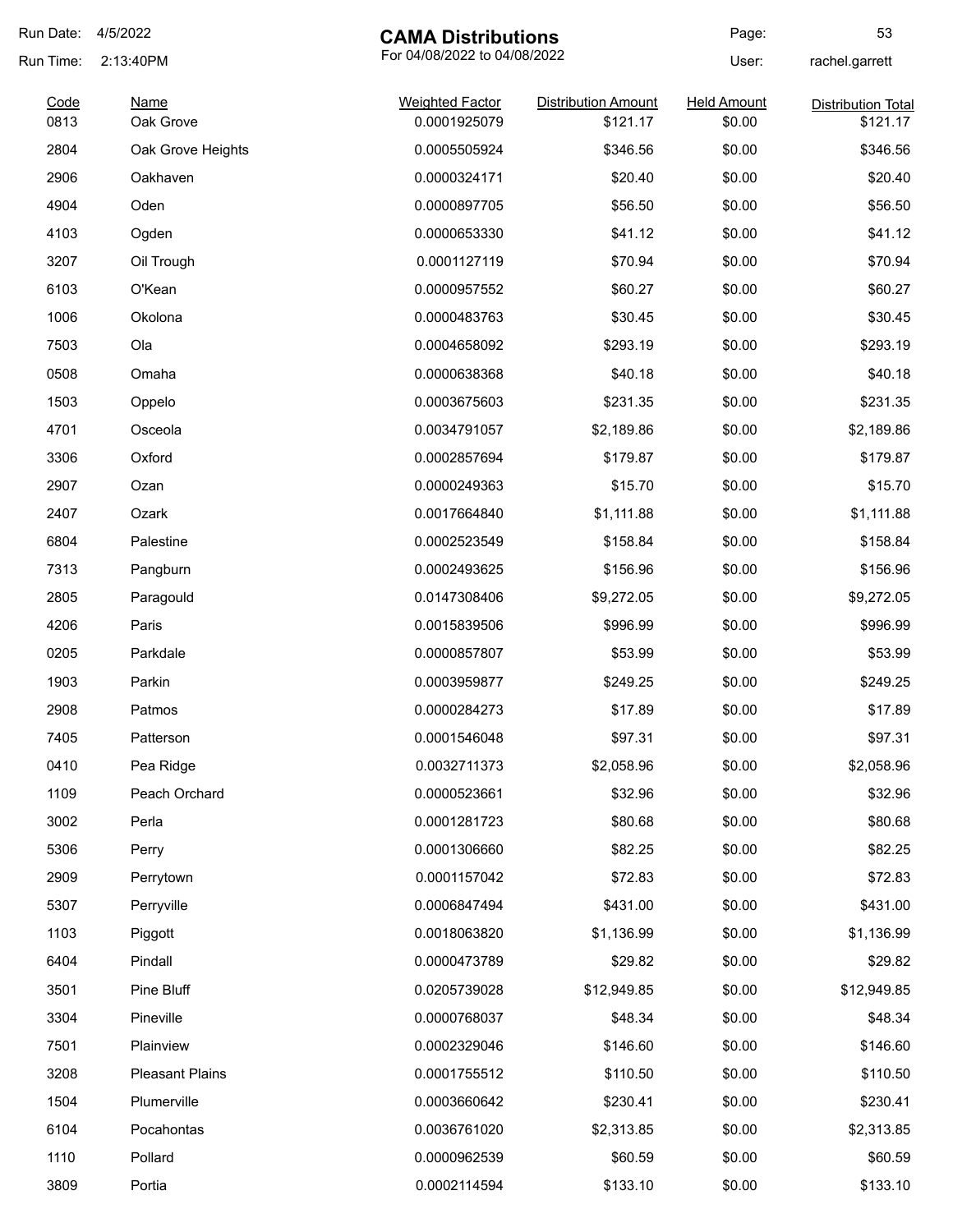| Run Date:    | 4/5/2022                | <b>CAMA Distributions</b>              |                                        | Page:                        | 54                                    |
|--------------|-------------------------|----------------------------------------|----------------------------------------|------------------------------|---------------------------------------|
| Run Time:    | 2:13:40PM               | For 04/08/2022 to 04/08/2022           |                                        | User:                        | rachel.garrett                        |
| Code<br>0206 | <b>Name</b><br>Portland | <b>Weighted Factor</b><br>0.0001620856 | <b>Distribution Amount</b><br>\$102.02 | <b>Held Amount</b><br>\$0.00 | <b>Distribution Total</b><br>\$102.02 |
| 5806         | Pottsville              | 0.0015659965                           | \$985.69                               | \$0.00                       | \$985.69                              |
| 3810         | Powhatan                | 0.0000518674                           | \$32.65                                | \$0.00                       | \$32.65                               |
| 2704         | Poyen                   | 0.0001311647                           | \$82.56                                | \$0.00                       | \$82.56                               |
| 7209         | <b>Prairie Grove</b>    | 0.0035135177                           | \$2,211.52                             | \$0.00                       | \$2,211.52                            |
| 2705         | Prattsville             | 0.0001441315                           | \$90.72                                | \$0.00                       | \$90.72                               |
| 5001         | Prescott                | 0.0015465463                           | \$973.44                               | \$0.00                       | \$973.44                              |
| 4503         | Pyatt                   | 0.0000902692                           | \$56.82                                | \$0.00                       | \$56.82                               |
| 1205         | Quitman                 | 0.0003461152                           | \$217.86                               | \$0.00                       | \$217.86                              |
| 4207         | Ratcliff                | 0.0000832871                           | \$52.42                                | \$0.00                       | \$52.42                               |
| 3811         | Ravenden                | 0.0002124569                           | \$133.73                               | \$0.00                       | \$133.73                              |
| 6105         | Ravenden Springs        | 0.0000593483                           | \$37.36                                | \$0.00                       | \$37.36                               |
| 1102         | Rector                  | 0.0009286260                           | \$584.51                               | \$0.00                       | \$584.51                              |
| 3504         | Redfield                | 0.0007505811                           | \$472.44                               | \$0.00                       | \$472.44                              |
| 2105         | Reed                    | 0.0000648343                           | \$40.81                                | \$0.00                       | \$40.81                               |
| 6106         | Reyno                   | 0.0001950015                           | \$122.74                               | \$0.00                       | \$122.74                              |
| 1301         | Rison                   | 0.0004822671                           | \$303.55                               | \$0.00                       | \$303.55                              |
| 3003         | Rockport                | 0.0003371381                           | \$212.21                               | \$0.00                       | \$212.21                              |
| 4804         | Roe                     | 0.0000339133                           | \$21.35                                | \$0.00                       | \$21.35                               |
| 0402         | Rogers                  | 0.0348648680                           | \$21,945.03                            | \$0.00                       | \$21,945.03                           |
| 3906         | Rondo                   | 0.0000812922                           | \$51.17                                | \$0.00                       | \$51.17                               |
| 7301         | Rose Bud                | 0.0002463702                           | \$155.07                               | \$0.00                       | \$155.07                              |
| 5006         | Rosston                 | 0.0001356532                           | \$85.38                                | \$0.00                       | \$85.38                               |
| 1709         | Rudy                    | 0.0000648343                           | \$40.81                                | \$0.00                       | \$40.81                               |
| 7314         | Russell                 | 0.0000917654                           | \$57.76                                | \$0.00                       | \$57.76                               |
| 5801         | Russellville            | 0.0144331018                           | \$9,084.64                             | \$0.00                       | \$9,084.64                            |
| 2502         | Salem                   | 0.0007810034                           | \$491.59                               | \$0.00                       | \$491.59                              |
| 0307         | Salesville              | 0.0002358969                           | \$148.48                               | \$0.00                       | \$148.48                              |
| 4208         | Scranton                | 0.0001221876                           | \$76.91                                | \$0.00                       | \$76.91                               |
| 7315         | Searcy                  | 0.0114392555                           | \$7,200.22                             | \$0.00                       | \$7,200.22                            |
| 3812         | Sedgwick                | 0.0000812922                           | \$51.17                                | \$0.00                       | \$51.17                               |
| 6202         | Shannon Hills           | 0.0022392753                           | \$1,409.47                             | \$0.00                       | \$1,409.47                            |
| 2701         | Sheridan                | 0.0024537270                           | \$1,544.45                             | \$0.00                       | \$1,544.45                            |
| 3507         | Sherrill                | 0.0000264324                           | \$16.64                                | \$0.00                       | \$16.64                               |
| 6007         | Sherwood                | 0.0163237683                           | \$10,274.69                            | \$0.00                       | \$10,274.69                           |
| 7101         | Shirley                 | 0.0001236838                           | \$77.85                                | \$0.00                       | \$77.85                               |
| 6705         | Sidney                  | 0.0000957552                           | \$60.27                                | \$0.00                       | \$60.27                               |
| 0401         | Siloam Springs          | 0.0086214592                           | \$5,426.61                             | \$0.00                       | \$5,426.61                            |
| 7007         | Smackover               | 0.0008129218                           | \$511.68                               | \$0.00                       | \$511.68                              |
|              |                         |                                        |                                        |                              |                                       |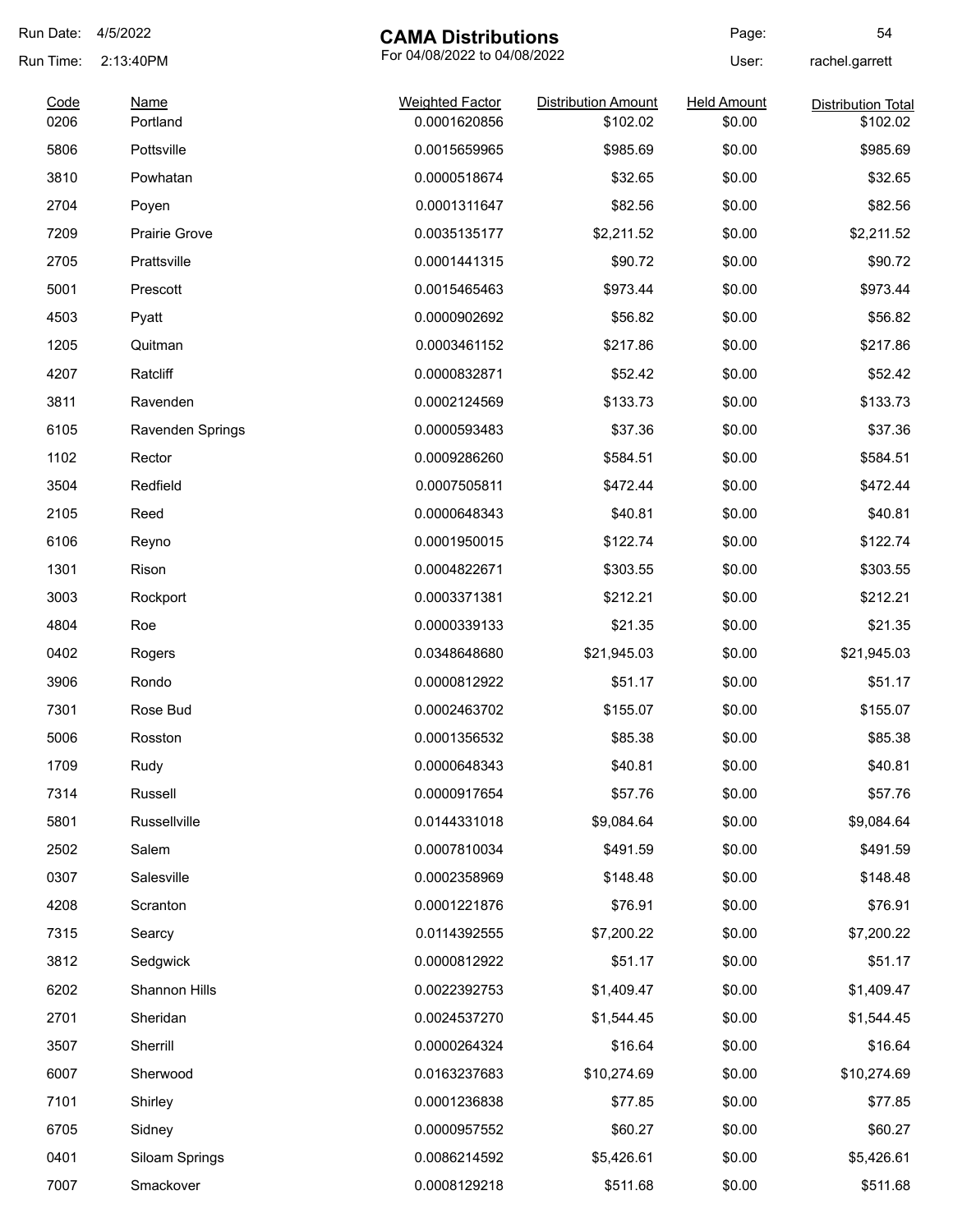| Run Date:    | 4/5/2022                  | <b>CAMA Distributions</b>              |                                       | Page:                        | 55                                   |
|--------------|---------------------------|----------------------------------------|---------------------------------------|------------------------------|--------------------------------------|
| Run Time:    | 2:13:40PM                 | For 04/08/2022 to 04/08/2022           |                                       | User:                        | rachel.garrett                       |
| Code<br>3813 | <b>Name</b><br>Smithville | <b>Weighted Factor</b><br>0.0000433891 | <b>Distribution Amount</b><br>\$27.31 | <b>Held Amount</b><br>\$0.00 | <b>Distribution Total</b><br>\$27.31 |
| 0509         | South Lead Hill           | 0.0000428904                           | \$27.00                               | \$0.00                       | \$27.00                              |
| 3210         | Southside                 | 0.0021340443                           | \$1,343.23                            | \$0.00                       | \$1,343.23                           |
| 2001         | Sparkman                  | 0.0001770474                           | \$111.44                              | \$0.00                       | \$111.44                             |
| 7210         | Springdale                | 0.0434768514                           | \$27,365.68                           | \$0.00                       | \$27,365.68                          |
| 0421         | Springtown                | 0.0000413942                           | \$26.05                               | \$0.00                       | \$26.05                              |
| 0106         | St. Charles               | 0.0001032361                           | \$64.98                               | \$0.00                       | \$64.98                              |
| 1113         | St. Francis               | 0.0001087221                           | \$68.43                               | \$0.00                       | \$68.43                              |
| 6405         | St. Joe                   | 0.0000643355                           | \$40.49                               | \$0.00                       | \$40.49                              |
| 4403         | St. Paul                  | 0.0000553585                           | \$34.84                               | \$0.00                       | \$34.84                              |
| 3702         | Stamps                    | 0.0006273961                           | \$394.90                              | \$0.00                       | \$394.90                             |
| 4001         | <b>Star City</b>          | 0.0010837294                           | \$682.13                              | \$0.00                       | \$682.13                             |
| 5202         | Stephens                  | 0.0003840183                           | \$241.71                              | \$0.00                       | \$241.71                             |
| 3814         | Strawberry                | 0.0001336583                           | \$84.13                               | \$0.00                       | \$84.13                              |
| 7008         | Strong                    | 0.0002044773                           | \$128.70                              | \$0.00                       | \$128.70                             |
| 0101         | Stuttgart                 | 0.0041214635                           | \$2,594.18                            | \$0.00                       | \$2,594.18                           |
| 4209         | Subiaco                   | 0.0001999887                           | \$125.88                              | \$0.00                       | \$125.88                             |
| 1112         | <b>Success</b>            | 0.0000488751                           | \$30.76                               | \$0.00                       | \$30.76                              |
| 3209         | Sulphur Rock              | 0.0003037235                           | \$191.17                              | \$0.00                       | \$191.17                             |
| 0412         | <b>Sulphur Springs</b>    | 0.0002398867                           | \$150.99                              | \$0.00                       | \$150.99                             |
| 4504         | Summit                    | 0.0002713064                           | \$170.77                              | \$0.00                       | \$170.77                             |
| 1810         | Sunset                    | 0.0000917654                           | \$57.76                               | \$0.00                       | \$57.76                              |
| 3409         | Swifton                   | 0.0003655654                           | \$230.10                              | \$0.00                       | \$230.10                             |
| 1404         | Taylor                    | 0.0002887618                           | \$181.76                              | \$0.00                       | \$181.76                             |
| 4610         | Texarkana                 | 0.0146560319                           | \$9,224.96                            | \$0.00                       | \$9,224.96                           |
| 0703         | Thornton                  | 0.0001690678                           | \$106.42                              | \$0.00                       | \$106.42                             |
| 2203         | Tillar                    | 0.0000857807                           | \$53.99                               | \$0.00                       | \$53.99                              |
| 0704         | Tinsman                   | 0.0000249363                           | \$15.70                               | \$0.00                       | \$15.70                              |
| 3104         | Tollette                  | 0.0000922641                           | \$58.07                               | \$0.00                       | \$58.07                              |
| 7211         | Tontitown                 | 0.0021450163                           | \$1,350.14                            | \$0.00                       | \$1,350.14                           |
| 6206         | Traskwood                 | 0.0002468689                           | \$155.39                              | \$0.00                       | \$155.39                             |
| 5605         | Trumann                   | 0.0036900663                           | \$2,322.64                            | \$0.00                       | \$2,322.64                           |
| 3402         | Tuckerman                 | 0.0008513236                           | \$535.85                              | \$0.00                       | \$535.85                             |
| 2706         | Tull                      | 0.0002413829                           | \$151.93                              | \$0.00                       | \$151.93                             |
| 3410         | Tupelo                    | 0.0000349108                           | \$21.97                               | \$0.00                       | \$21.97                              |
| 1811         | Turrell                   | 0.0002578408                           | \$162.29                              | \$0.00                       | \$162.29                             |
| 2311         | <b>Twin Groves</b>        | 0.0001580958                           | \$99.51                               | \$0.00                       | \$99.51                              |
| 5606         | Tyronza                   | 0.0003570871                           | \$224.76                              | \$0.00                       | \$224.76                             |
| 5905         | Ulm                       | 0.0000872769                           | \$54.93                               | \$0.00                       | \$54.93                              |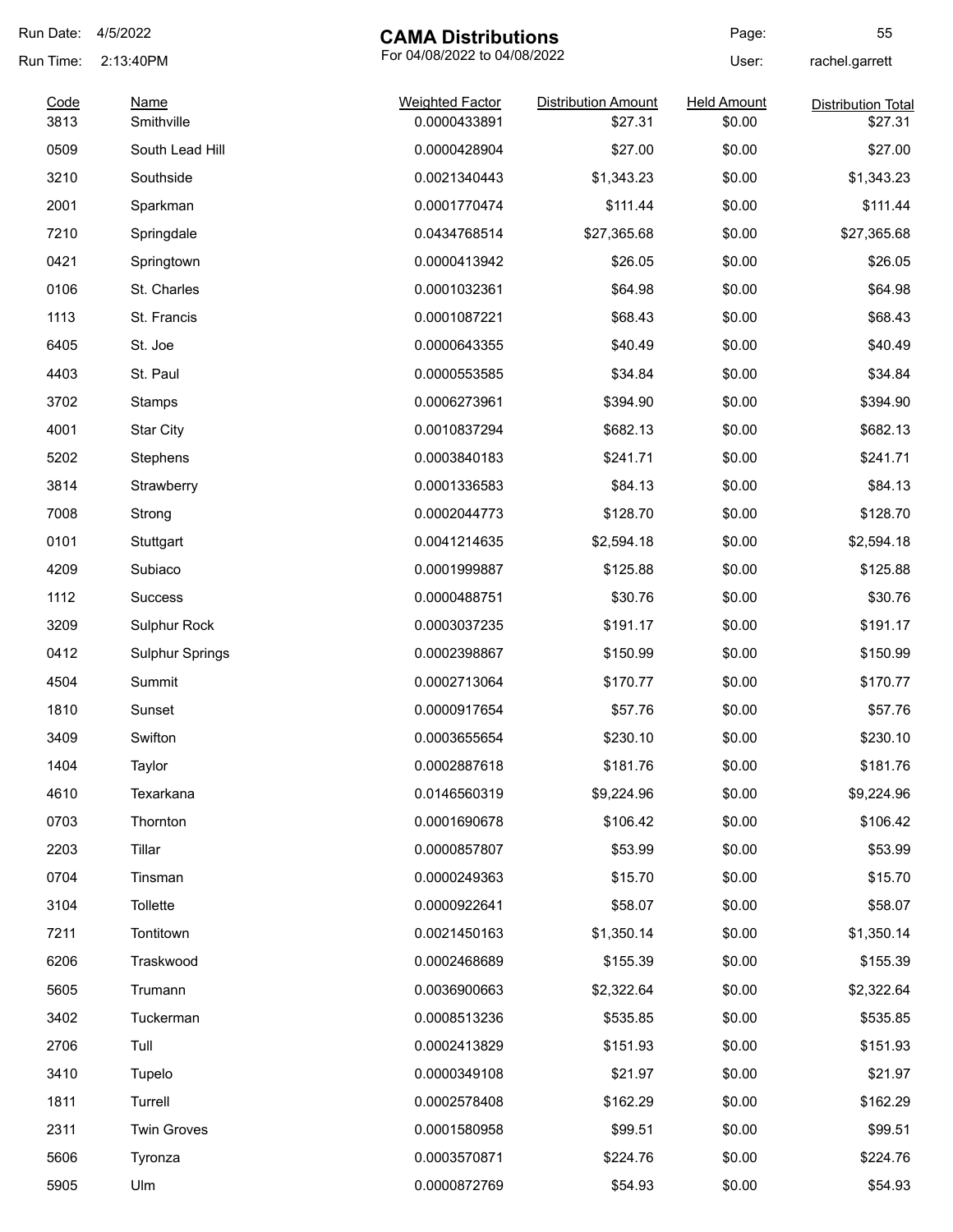| Run Date:    | 4/5/2022                             | <b>CAMA Distributions</b>              |                                       | Page:                        | 56                                   |
|--------------|--------------------------------------|----------------------------------------|---------------------------------------|------------------------------|--------------------------------------|
| Run Time:    | 2:13:40PM                            | For 04/08/2022 to 04/08/2022           |                                       | User:                        | rachel.garrett                       |
| Code<br>0510 | <b>Name</b><br><b>Valley Springs</b> | <b>Weighted Factor</b><br>0.0000912667 | <b>Distribution Amount</b><br>\$57.45 | <b>Held Amount</b><br>\$0.00 | <b>Distribution Total</b><br>\$57.45 |
| 1702         | Van Buren                            | 0.0115793973                           | \$7,288.43                            | \$0.00                       | \$7,288.43                           |
| 5705         | Vandervoort                          | 0.0000573534                           | \$36.10                               | \$0.00                       | \$36.10                              |
| 4715         | Victoria                             | 0.0000099745                           | \$6.28                                | \$0.00                       | \$6.28                               |
| 2304         | Vilonia                              | 0.0021385328                           | \$1,346.06                            | \$0.00                       | \$1,346.06                           |
| 2503         | Viola                                | 0.0001785436                           | \$112.38                              | \$0.00                       | \$112.38                             |
| 3502         | Wabbaseka                            | 0.0000897705                           | \$56.50                               | \$0.00                       | \$56.50                              |
| 5609         | Waldenburg                           | 0.0000264324                           | \$16.64                               | \$0.00                       | \$16.64                              |
| 1405         | Waldo                                | 0.0005740325                           | \$361.31                              | \$0.00                       | \$361.31                             |
| 6301         | Waldron                              | 0.0016886829                           | \$1,062.91                            | \$0.00                       | \$1,062.91                           |
| 3801         | <b>Walnut Ridge</b>                  | 0.0026851355                           | \$1,690.11                            | \$0.00                       | \$1,690.11                           |
| 4310         | Ward                                 | 0.0030182838                           | \$1,899.80                            | \$0.00                       | \$1,899.80                           |
| 0603         | Warren                               | 0.0027195475                           | \$1,711.77                            | \$0.00                       | \$1,711.77                           |
| 2910         | Washington                           | 0.0000468802                           | \$29.51                               | \$0.00                       | \$29.51                              |
| 2106         | Watson                               | 0.0000922641                           | \$58.07                               | \$0.00                       | \$58.07                              |
| 5608         | Weiner                               | 0.0003226751                           | \$203.10                              | \$0.00                       | \$203.10                             |
| 3411         | Weldon                               | 0.0000284273                           | \$17.89                               | \$0.00                       | \$17.89                              |
| 7212         | <b>West Fork</b>                     | 0.0011625280                           | \$731.73                              | \$0.00                       | \$731.73                             |
| 1802         | West Memphis                         | 0.0122287372                           | \$7,697.15                            | \$0.00                       | \$7,697.15                           |
| 7316         | <b>West Point</b>                    | 0.0000847833                           | \$53.37                               | \$0.00                       | \$53.37                              |
| 5102         | Western Grove                        | 0.0001765487                           | \$111.13                              | \$0.00                       | \$111.13                             |
| 6803         | Wheatley                             | 0.0001391443                           | \$87.58                               | \$0.00                       | \$87.58                              |
| 1007         | <b>Whelen Springs</b>                | 0.0000234401                           | \$14.75                               | \$0.00                       | \$14.75                              |
| 3503         | White Hall                           | 0.0027833843                           | \$1,751.95                            | \$0.00                       | \$1,751.95                           |
| 5707         | Wickes                               | 0.0003176878                           | \$199.96                              | \$0.00                       | \$199.96                             |
| 6808         | Widener                              | 0.0001057297                           | \$66.55                               | \$0.00                       | \$66.55                              |
| 2403         | Wiederkehr Village                   | 0.0000249363                           | \$15.70                               | \$0.00                       | \$15.70                              |
| 6706         | Williford                            | 0.0000393993                           | \$24.80                               | \$0.00                       | \$24.80                              |
| 5007         | Willisville                          | 0.0000738113                           | \$46.46                               | \$0.00                       | \$46.46                              |
| 2204         | Wilmar                               | 0.0001969964                           | \$124.00                              | \$0.00                       | \$124.00                             |
| 0207         | Wilmot                               | 0.0002074696                           | \$130.59                              | \$0.00                       | \$130.59                             |
| 4716         | Wilson                               | 0.0003820234                           | \$240.46                              | \$0.00                       | \$240.46                             |
| 4104         | Wilton                               | 0.0001431341                           | \$90.09                               | \$0.00                       | \$90.09                              |
| 2205         | Winchester                           | 0.0000683253                           | \$43.01                               | \$0.00                       | \$43.01                              |
| 7213         | Winslow                              | 0.0001820346                           | \$114.58                              | \$0.00                       | \$114.58                             |
| 4105         | Winthrop                             | 0.0000578521                           | \$36.41                               | \$0.00                       | \$36.41                              |
| 2309         | Wooster                              | 0.0005196715                           | \$327.10                              | \$0.00                       | \$327.10                             |
| 6008         | Wrightsville                         | 0.0007690340                           | \$484.05                              | \$0.00                       | \$484.05                             |
| 1904         | Wynne                                | 0.0041463997                           | \$2,609.87                            | \$0.00                       | \$2,609.87                           |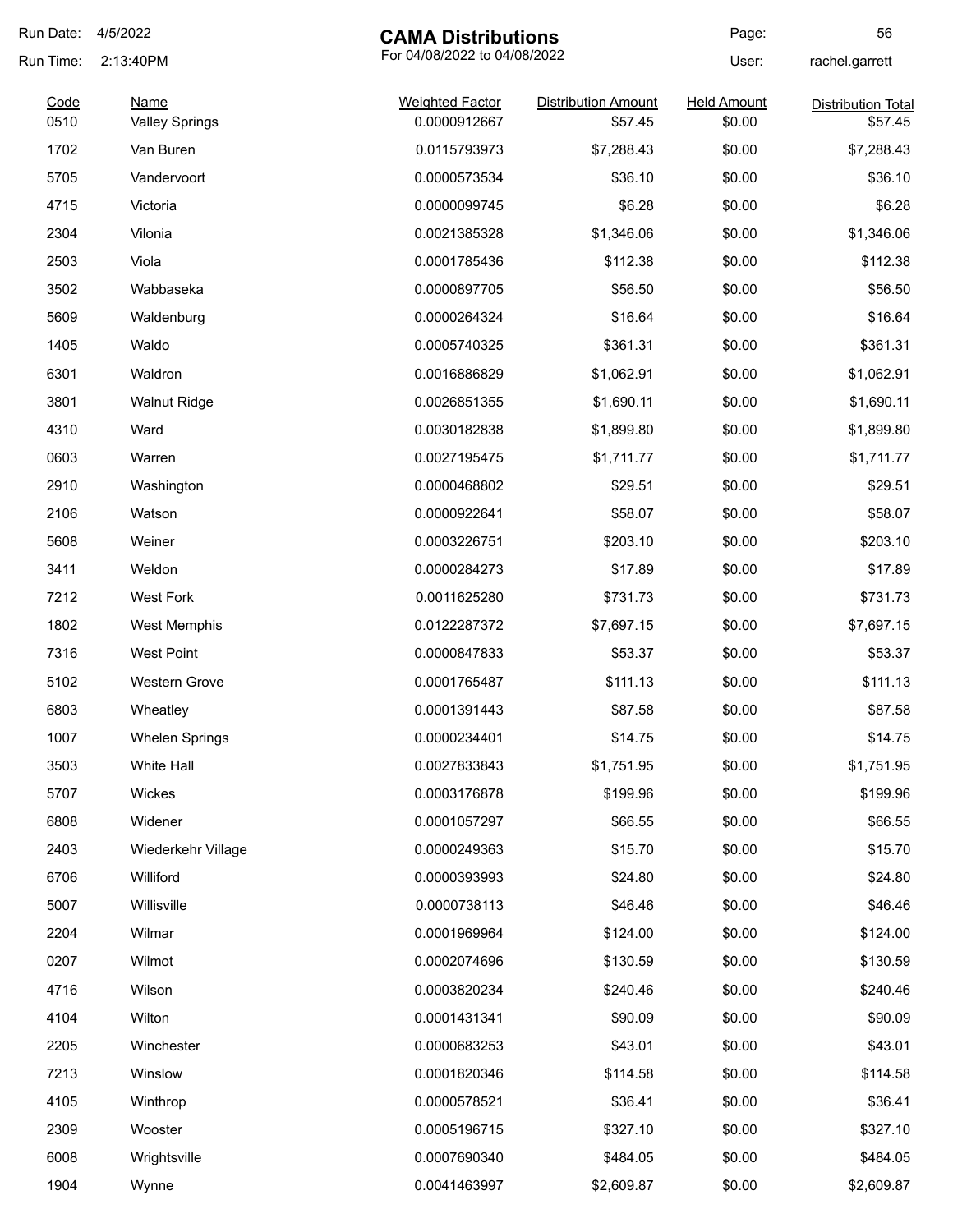| Run Date:                             | 4/5/2022                    | <b>CAMA Distributions</b>    |                            | Page:              | 57                        |
|---------------------------------------|-----------------------------|------------------------------|----------------------------|--------------------|---------------------------|
| Run Time:                             | 2:13:40PM                   | For 04/08/2022 to 04/08/2022 |                            | User:              | rachel.garrett            |
| Code                                  | <b>Name</b>                 | <b>Weighted Factor</b>       | <b>Distribution Amount</b> | <b>Held Amount</b> | <b>Distribution Total</b> |
| 4505                                  | Yellville                   | 0.0005874981                 | \$369.85                   | \$0.00             | \$369.85                  |
| 0511                                  | Zinc                        | 0.0000458827                 | \$28.88                    | \$0.00             | \$28.88                   |
| Total for MLM0200 - Municipal Highway |                             | 1.0000000024                 | \$629,375.82               | \$0.00             | \$629,375.82              |
| <b>Countainon</b>                     | MLM0200 - Municipal Special |                              |                            |                    |                           |
| 5301                                  | Adona                       | 0.0000743100                 | \$556.41                   | \$0.00             | \$556.41                  |
| 6207                                  | Alexander                   | 0.0016881842                 | \$12,640.60                | \$0.00             | \$12,640.60               |
| 3802                                  | Alicia                      | 0.0000713177                 | \$534.00                   | \$0.00             | \$534.00                  |
| 1701                                  | Alma                        | 0.0029050732                 | \$21,752.29                | \$0.00             | \$21,752.29               |
| 0105                                  | Almyra                      | 0.0001276736                 | \$955.98                   | \$0.00             | \$955.98                  |
| 0502                                  | Alpena                      | 0.0001865232                 | \$1,396.63                 | \$0.00             | \$1,396.63                |
| 3505                                  | Altheimer                   | 0.0003471126                 | \$2,599.07                 | \$0.00             | \$2,599.07                |
| 2404                                  | Altus                       | 0.0003316521                 | \$2,483.31                 | \$0.00             | \$2,483.31                |
| 3404                                  | Amagon                      | 0.0000344120                 | \$257.67                   | \$0.00             | \$257.67                  |
| 1004                                  | Amity                       | 0.0003396317                 | \$2,543.06                 | \$0.00             | \$2,543.06                |
| 1812                                  | Anthonyville                | 0.0000673279                 | \$504.13                   | \$0.00             | \$504.13                  |
| 5501                                  | Antoine                     | 0.0000563559                 | \$421.98                   | \$0.00             | \$421.98                  |
| 1002                                  | Arkadelphia                 | 0.0051767656                 | \$38,762.03                | \$0.00             | \$38,762.03               |
| 2102                                  | <b>Arkansas City</b>        | 0.0001875206                 | \$1,404.10                 | \$0.00             | \$1,404.10                |
| 6702                                  | Ash Flat                    | 0.0005670503                 | \$4,245.90                 | \$0.00             | \$4,245.90                |
| 4101                                  | Ashdown                     | 0.0021250673                 | \$15,911.85                | \$0.00             | \$15,911.85               |
| 5802                                  | Atkins                      | 0.0014258548                 | \$10,676.36                | \$0.00             | \$10,676.36               |
| 3902                                  | Aubrey                      | 0.0000538623                 | \$403.30                   | \$0.00             | \$403.30                  |
| 7402                                  | Augusta                     | 0.0009964526                 | \$7,461.13                 | \$0.00             | \$7,461.13                |
| 4302                                  | Austin                      | 0.0017255885                 | \$12,920.68                | \$0.00             | \$12,920.68               |
| 0413                                  | Avoca                       | 0.0002428791                 | \$1,818.60                 | \$0.00             | \$1,818.60                |
| 7317                                  | <b>Bald Knob</b>            | 0.0012577845                 | \$9,417.90                 | \$0.00             | \$9,417.90                |
| 0601                                  | <b>Banks</b>                | 0.0000433891                 | \$324.88                   | \$0.00             | \$324.88                  |
| 6504                                  | <b>Barling</b>              | 0.0023849030                 | \$17,857.42                | \$0.00             | \$17,857.42               |
| 4703                                  | <b>Bassett</b>              | 0.0000618419                 | \$463.05                   | \$0.00             | \$463.05                  |
| 3201                                  | Batesville                  | 0.0055812316                 | \$41,790.55                | \$0.00             | \$41,790.55               |
| 6204                                  | <b>Bauxite</b>              | 0.0003136980                 | \$2,348.87                 | \$0.00             | \$2,348.87                |
| 1601                                  | Bay                         | 0.0009356081                 | \$7,005.55                 | \$0.00             | \$7,005.55                |
| 5204                                  | Bearden                     | 0.0003870106                 | \$2,897.82                 | \$0.00             | \$2,897.82                |
| 0804                                  | Beaver                      | 0.0000334146                 | \$250.20                   | \$0.00             | \$250.20                  |
| 7302                                  | Beebe                       | 0.0042077429                 | \$31,506.28                | \$0.00             | \$31,506.28               |
| 3405                                  | Beedeville                  | 0.0000418929                 | \$313.68                   | \$0.00             | \$313.68                  |
| 0423                                  | <b>Bella Vista</b>          | 0.0150136177                 | \$112,417.35               | \$0.00             | \$112,417.35              |
| 0503                                  | Bellefonte                  | 0.0002049760                 | \$1,534.80                 | \$0.00             | \$1,534.80                |
|                                       |                             |                              |                            |                    |                           |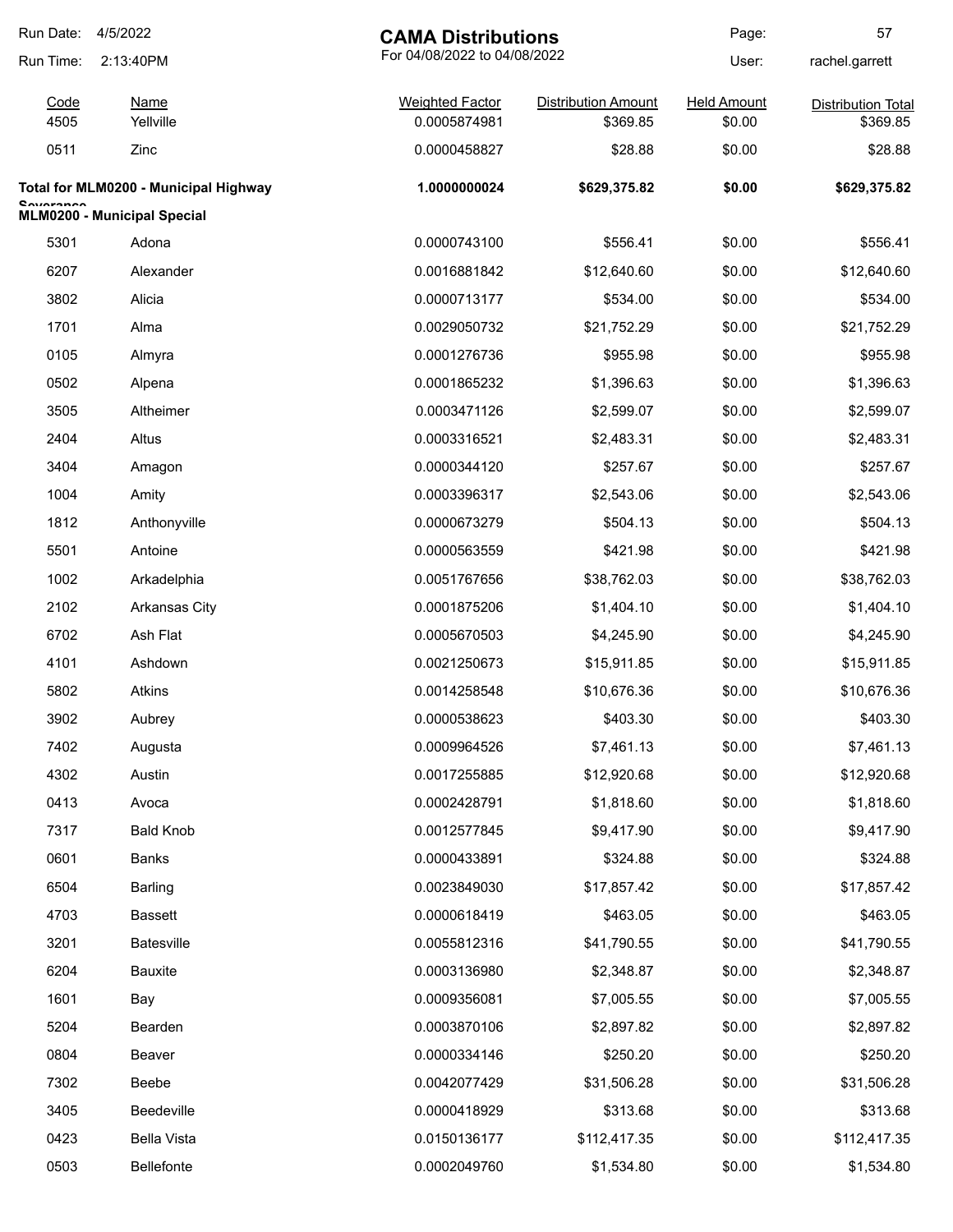| Run Date: | 4/5/2022             | <b>CAMA Distributions</b>    |                            | Page:              | 58                        |
|-----------|----------------------|------------------------------|----------------------------|--------------------|---------------------------|
| Run Time: | 2:13:40PM            | For 04/08/2022 to 04/08/2022 |                            | User:              | rachel.garrett            |
| Code      | Name                 | <b>Weighted Factor</b>       | <b>Distribution Amount</b> | <b>Held Amount</b> | <b>Distribution Total</b> |
| 7506      | <b>Belleville</b>    | 0.0001556022                 | \$1,165.10                 | \$0.00             | \$1,165.10                |
| 6602      | Ben Lomond           | 0.0000698215                 | \$522.80                   | \$0.00             | \$522.80                  |
| 6203      | Benton               | 0.0174623575                 | \$130,752.76               | \$0.00             | \$130,752.76              |
| 0403      | Bentonville          | 0.0270129414                 | \$202,264.60               | \$0.00             | \$202,264.60              |
| 0504      | Bergman              | 0.0002124569                 | \$1,590.81                 | \$0.00             | \$1,590.81                |
| 0802      | Berryville           | 0.0028337555                 | \$21,218.29                | \$0.00             | \$21,218.29               |
| 0306      | <b>Big Flat</b>      | 0.0000438878                 | \$328.62                   | \$0.00             | \$328.62                  |
| 5302      | <b>Bigelow</b>       | 0.0001755512                 | \$1,314.47                 | \$0.00             | \$1,314.47                |
| 6101      | <b>Biggers</b>       | 0.0001521111                 | \$1,138.96                 | \$0.00             | \$1,138.96                |
| 4704      | Birdsong             | 0.0000159592                 | \$119.50                   | \$0.00             | \$119.50                  |
| 5902      | <b>Biscoe</b>        | 0.0001521111                 | \$1,138.96                 | \$0.00             | \$1,138.96                |
| 1602      | <b>Black Oak</b>     | 0.0001162029                 | \$870.09                   | \$0.00             | \$870.09                  |
| 3803      | <b>Black Rock</b>    | 0.0002942478                 | \$2,203.24                 | \$0.00             | \$2,203.24                |
| 4901      | <b>Black Springs</b> | 0.0000478776                 | \$358.49                   | \$0.00             | \$358.49                  |
| 2902      | <b>Blevins</b>       | 0.0001436328                 | \$1,075.48                 | \$0.00             | \$1,075.48                |
| 0805      | <b>Blue Eye</b>      | 0.0000229414                 | \$171.78                   | \$0.00             | \$171.78                  |
| 4201      | <b>Blue Mountain</b> | 0.0000438878                 | \$328.62                   | \$0.00             | \$328.62                  |
| 5002      | <b>Bluff City</b>    | 0.0000588496                 | \$440.65                   | \$0.00             | \$440.65                  |
| 4705      | <b>Blytheville</b>   | 0.0066859075                 | \$50,062.02                | \$0.00             | \$50,062.02               |
| 5003      | <b>Bodcaw</b>        | 0.0000603457                 | \$451.85                   | \$0.00             | \$451.85                  |
| 6506      | Bonanza              | 0.0002927516                 | \$2,192.03                 | \$0.00             | \$2,192.03                |
| 1603      | Bono                 | 0.0012014285                 | \$8,995.93                 | \$0.00             | \$8,995.93                |
| 4210      | Booneville           | 0.0018996436                 | \$14,223.95                | \$0.00             | \$14,223.95               |
| 7303      | <b>Bradford</b>      | 0.0003381356                 | \$2,531.86                 | \$0.00             | \$2,531.86                |
| 3701      | <b>Bradley</b>       | 0.0002019836                 | \$1,512.39                 | \$0.00             | \$1,512.39                |
| 2402      | Branch               | 0.0001476226                 | \$1,105.35                 | \$0.00             | \$1,105.35                |
| 0309      | <b>Briarcliff</b>    | 0.0001176991                 | \$881.29                   | \$0.00             | \$881.29                  |
| 4802      | <b>Brinkley</b>      | 0.0013465575                 | \$10,082.61                | \$0.00             | \$10,082.61               |
| 1604      | Brookland            | 0.0020268184                 | \$15,176.19                | \$0.00             | \$15,176.19               |
| 6201      | <b>Bryant</b>        | 0.0103051549                 | \$77,161.83                | \$0.00             | \$77,161.83               |
| 3703      | <b>Buckner</b>       | 0.0000822896                 | \$616.16                   | \$0.00             | \$616.16                  |
| 4501      | <b>Bull Shoals</b>   | 0.0009735112                 | \$7,289.35                 | \$0.00             | \$7,289.35                |
| 4706      | <b>Burdette</b>      | 0.0000698215                 | \$522.80                   | \$0.00             | \$522.80                  |
| 4311      | Cabot                | 0.0132506248                 | \$99,216.60                | \$0.00             | \$99,216.60               |
| 1001      |                      | 0.0002967414                 | \$2,221.91                 | \$0.00             |                           |
|           | Caddo Valley         |                              |                            |                    | \$2,221.91                |
| 6806      | Caldwell             | 0.0002249250                 | \$1,684.17                 | \$0.00             | \$1,684.17                |
| 5004      | Cale                 | 0.0000364069                 | \$272.60                   | \$0.00             | \$272.60                  |
| 3303      | Calico Rock          | 0.0004428678                 | \$3,316.06                 | \$0.00             | \$3,316.06                |
| 7001      | Calion               | 0.0002139530                 | \$1,602.01                 | \$0.00             | \$1,602.01                |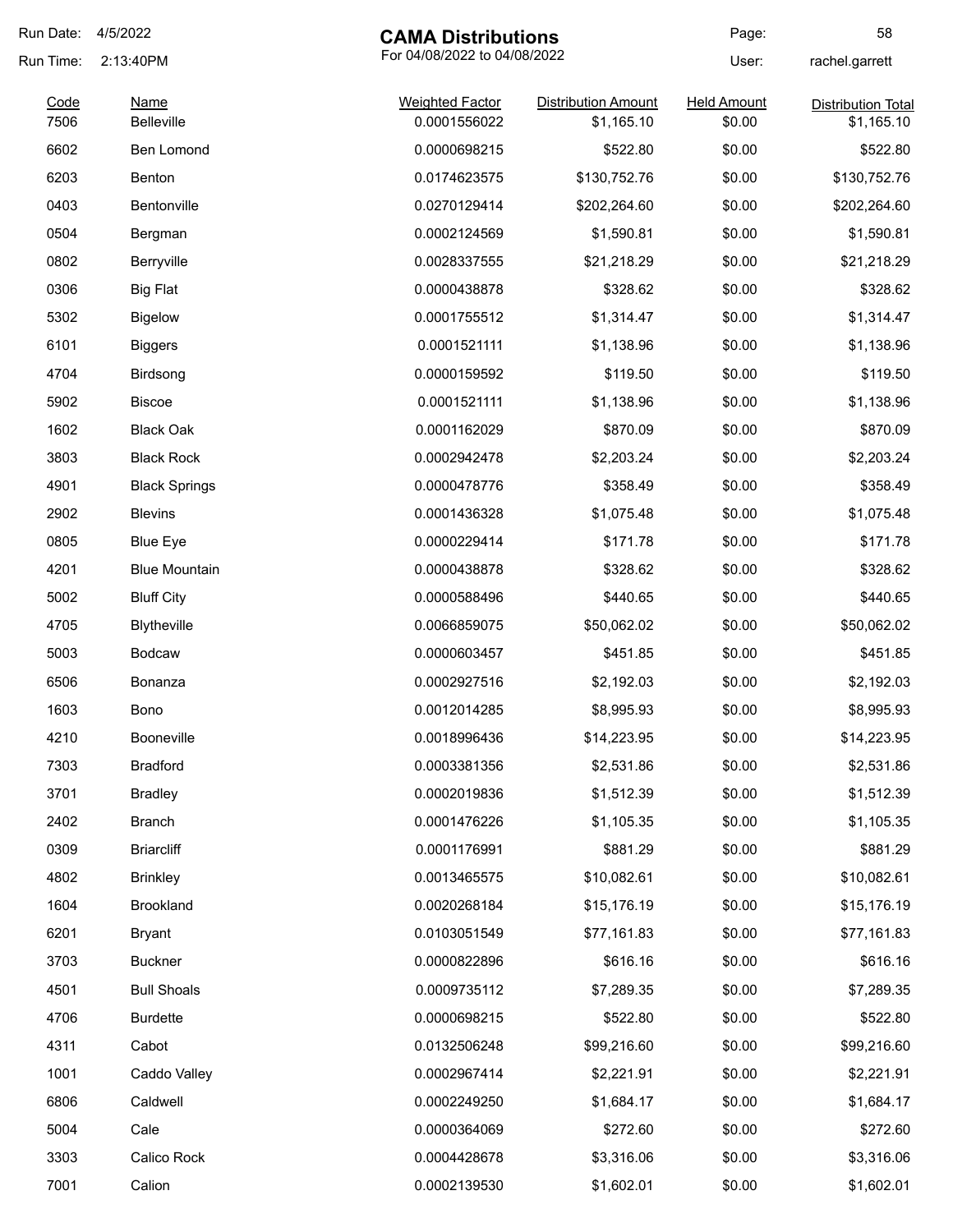| Run Date:    | 4/5/2022                | <b>CAMA Distributions</b>              |                                           | Page:                        | 59                                       |
|--------------|-------------------------|----------------------------------------|-------------------------------------------|------------------------------|------------------------------------------|
| Run Time:    | 2:13:40PM               | For 04/08/2022 to 04/08/2022           |                                           | User:                        | rachel.garrett                           |
| Code<br>5201 | <b>Name</b><br>Camden   | <b>Weighted Factor</b><br>0.0052924698 | <b>Distribution Amount</b><br>\$39,628.39 | <b>Held Amount</b><br>\$0.00 | <b>Distribution Total</b><br>\$39,628.39 |
| 6003         | Cammack Village         | 0.0003880081                           | \$2,905.29                                | \$0.00                       | \$2,905.29                               |
| 3406         | <b>Campbell Station</b> | 0.0001157042                           | \$866.36                                  | \$0.00                       | \$866.36                                 |
| 1605         | Caraway                 | 0.0005650554                           | \$4,230.96                                | \$0.00                       | \$4,230.96                               |
| 4304         | Carlisle                | 0.0010139079                           | \$7,591.83                                | \$0.00                       | \$7,591.83                               |
| 2003         | Carthage                | 0.0001107170                           | \$829.01                                  | \$0.00                       | \$829.01                                 |
| 5303         | Casa                    | 0.0000598470                           | \$448.12                                  | \$0.00                       | \$448.12                                 |
| 1606         | Cash                    | 0.0001396430                           | \$1,045.60                                | \$0.00                       | \$1,045.60                               |
| 4203         | Caulksville             | 0.0000768037                           | \$575.08                                  | \$0.00                       | \$575.08                                 |
| 6703         | Cave City               | 0.0009585495                           | \$7,177.32                                | \$0.00                       | \$7,177.32                               |
| 0411         | Cave Springs            | 0.0027404939                           | \$20,519.98                               | \$0.00                       | \$20,519.98                              |
| 1710         | Cedarville              | 0.0007101844                           | \$5,317.64                                | \$0.00                       | \$5,317.64                               |
| 0409         | Centerton               | 0.0088733154                           | \$66,440.66                               | \$0.00                       | \$66,440.66                              |
| 6507         | <b>Central City</b>     | 0.0002299122                           | \$1,721.51                                | \$0.00                       | \$1,721.51                               |
| 2405         | Charleston              | 0.0012907003                           | \$9,664.37                                | \$0.00                       | \$9,664.37                               |
| 6708         | Cherokee Village        | 0.0023839055                           | \$17,849.95                               | \$0.00                       | \$17,849.95                              |
| 1901         | <b>Cherry Valley</b>    | 0.0002867669                           | \$2,147.22                                | \$0.00                       | \$2,147.22                               |
| 1708         | Chester                 | 0.0000718164                           | \$537.74                                  | \$0.00                       | \$537.74                                 |
| 5205         | Chidester               | 0.0001261774                           | \$944.78                                  | \$0.00                       | \$944.78                                 |
| 4801         | Clarendon               | 0.0007610544                           | \$5,698.54                                | \$0.00                       | \$5,698.54                               |
| 1813         | Clarkedale              | 0.0001675716                           | \$1,254.72                                | \$0.00                       | \$1,254.72                               |
| 3601         | Clarksville             | 0.0046785393                           | \$35,031.46                               | \$0.00                       | \$35,031.46                              |
| 7103         | Clinton                 | 0.0012513010                           | \$9,369.36                                | \$0.00                       | \$9,369.36                               |
| 3602         | Coal Hill               | 0.0004089545                           | \$3,062.13                                | \$0.00                       | \$3,062.13                               |
| 6807         | Colt                    | 0.0001461264                           | \$1,094.15                                | \$0.00                       | \$1,094.15                               |
| 1201         | Concord                 | 0.0000947578                           | \$709.52                                  | \$0.00                       | \$709.52                                 |
| 2301         | Conway                  | 0.0319852298                           | \$239,495.56                              | \$0.00                       | \$239,495.56                             |
| 1101         | Corning                 | 0.0016093856                           | \$12,050.58                               | \$0.00                       | \$12,050.58                              |
| 0302         | Cotter                  | 0.0004418704                           | \$3,308.59                                | \$0.00                       | \$3,308.59                               |
| 7401         | <b>Cotton Plant</b>     | 0.0002638255                           | \$1,975.44                                | \$0.00                       | \$1,975.44                               |
| 5702         | Cove                    | 0.0001590933                           | \$1,191.24                                | \$0.00                       | \$1,191.24                               |
| 4305         | Coy                     | 0.0000433891                           | \$324.88                                  | \$0.00                       | \$324.88                                 |
| 1804         | Crawfordsville          | 0.0002304110                           | \$1,725.25                                | \$0.00                       | \$1,725.25                               |
| 0201         | Crossett                | 0.0024048520                           | \$18,006.79                               | \$0.00                       | \$18,006.79                              |
| 3203         | Cushman                 | 0.0002159479                           | \$1,616.95                                | \$0.00                       | \$1,616.95                               |
| 5502         | Daisy                   | 0.0000438878                           | \$328.62                                  | \$0.00                       | \$328.62                                 |
| 7102         | Damascus                | 0.0001905130                           | \$1,426.50                                | \$0.00                       | \$1,426.50                               |
| 7504         | Danville                | 0.0010114143                           | \$7,573.16                                | \$0.00                       | \$7,573.16                               |
| 7502         | Dardanelle              | 0.0022527409                           | \$16,867.83                               | \$0.00                       | \$16,867.83                              |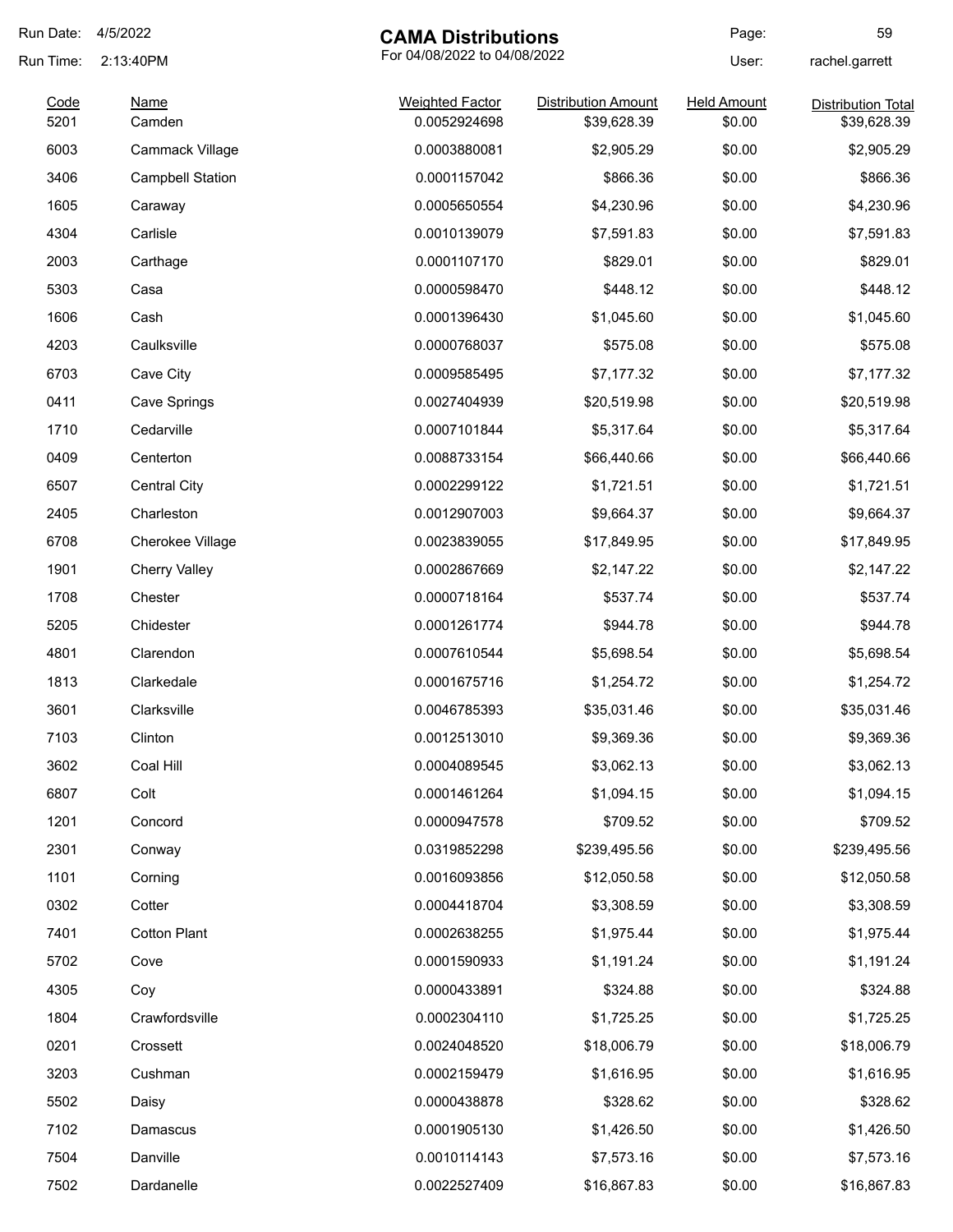| Run Date:    | 4/5/2022             | <b>CAMA Distributions</b>              |                                        | Page:                        | 60                                    |
|--------------|----------------------|----------------------------------------|----------------------------------------|------------------------------|---------------------------------------|
| Run Time:    | 2:13:40PM            | For 04/08/2022 to 04/08/2022           |                                        | User:                        | rachel.garrett                        |
| Code<br>1104 | Name<br>Datto        | <b>Weighted Factor</b><br>0.0000324171 | <b>Distribution Amount</b><br>\$242.73 | <b>Held Amount</b><br>\$0.00 | <b>Distribution Total</b><br>\$242.73 |
|              |                      |                                        |                                        |                              |                                       |
| 0405         | Decatur              | 0.0008842394                           | \$6,620.91                             | \$0.00                       | \$6,620.91                            |
| 2801         | Delaplaine           | 0.0000319184                           | \$239.00                               | \$0.00                       | \$239.00                              |
| 5503         | Delight              | 0.0001436328                           | \$1,075.48                             | \$0.00                       | \$1,075.48                            |
| 4707         | Dell                 | 0.0000967527                           | \$724.45                               | \$0.00                       | \$724.45                              |
| 2406         | Denning              | 0.0000997450                           | \$746.86                               | \$0.00                       | \$746.86                              |
| 6601         | DeQueen              | 0.0030447162                           | \$22,797.90                            | \$0.00                       | \$22,797.90                           |
| 0903         | Dermott              | 0.0010079232                           | \$7,547.02                             | \$0.00                       | \$7,547.02                            |
| 5903         | Des Arc              | 0.0009500711                           | \$7,113.84                             | \$0.00                       | \$7,113.84                            |
| 5904         | DeValls Bluff        | 0.0002593370                           | \$1,941.84                             | \$0.00                       | \$1,941.84                            |
| 0102         | <b>DeWitt</b>        | 0.0015241036                           | \$11,412.02                            | \$0.00                       | \$11,412.02                           |
| 0515         | Diamond City         | 0.0003775348                           | \$2,826.86                             | \$0.00                       | \$2,826.86                            |
| 3407         | Diaz                 | 0.0006104394                           | \$4,570.78                             | \$0.00                       | \$4,570.78                            |
| 3102         | Dierks               | 0.0004568321                           | \$3,420.62                             | \$0.00                       | \$3,420.62                            |
| 3004         | Donaldson            | 0.0001371494                           | \$1,026.93                             | \$0.00                       | \$1,026.93                            |
| 5803         | Dover                | 0.0006667953                           | \$4,992.76                             | \$0.00                       | \$4,992.76                            |
| 2103         | Dumas                | 0.0019953988                           | \$14,940.93                            | \$0.00                       | \$14,940.93                           |
| 1707         | Dyer                 | 0.0003850157                           | \$2,882.88                             | \$0.00                       | \$2,882.88                            |
| 4708         | <b>Dyess</b>         | 0.0001690678                           | \$1,265.93                             | \$0.00                       | \$1,265.93                            |
| 1803         | Earle                | 0.0009131655                           | \$6,837.50                             | \$0.00                       | \$6,837.50                            |
| 5203         | East Camden          | 0.0003979826                           | \$2,979.97                             | \$0.00                       | \$2,979.97                            |
| 1805         | Edmondson            | 0.0001211902                           | \$907.43                               | \$0.00                       | \$907.43                              |
| 1607         | Egypt                | 0.0000563559                           | \$421.98                               | \$0.00                       | \$421.98                              |
| 7002         | El Dorado            | 0.0088553613                           | \$66,306.22                            | \$0.00                       | \$66,306.22                           |
| 5401         | Elaine               | 0.0002538510                           | \$1,900.76                             | \$0.00                       | \$1,900.76                            |
| 7202         | Elkins               | 0.0017964075                           | \$13,450.95                            | \$0.00                       | \$13,450.95                           |
| 7203         | Elm Springs          | 0.0011774897                           | \$8,816.68                             | \$0.00                       | \$8,816.68                            |
| 1401         | Emerson              | 0.0001461264                           | \$1,094.15                             | \$0.00                       | \$1,094.15                            |
| 5005         | Emmet                | 0.0002069709                           | \$1,549.73                             | \$0.00                       | \$1,549.73                            |
| 4306         | England              | 0.0012353418                           | \$9,249.86                             | \$0.00                       | \$9,249.86                            |
| 2306         | Enola                | 0.0001585946                           | \$1,187.51                             | \$0.00                       | \$1,187.51                            |
| 4717         | Etowah               | 0.0001266762                           | \$948.51                               | \$0.00                       | \$948.51                              |
| 0902         | Eudora               | 0.0008617968                           | \$6,452.87                             | \$0.00                       | \$6,452.87                            |
| 0801         | Eureka Springs       | 0.0010802384                           | \$8,088.49                             | \$0.00                       | \$8,088.49                            |
|              |                      |                                        |                                        |                              |                                       |
| 6704         | <b>Evening Shade</b> | 0.0002094645                           | \$1,568.41                             | \$0.00                       | \$1,568.41                            |
| 0506         | Everton              | 0.0000518674                           | \$388.37                               | \$0.00                       | \$388.37                              |
| 7104         | <b>Fairfield Bay</b> | 0.0010513123                           | \$7,871.90                             | \$0.00                       | \$7,871.90                            |
| 4806         | Fargo                | 0.0000284273                           | \$212.86                               | \$0.00                       | \$212.86                              |
| 7216         | Farmington           | 0.0037823305                           | \$28,320.93                            | \$0.00                       | \$28,320.93                           |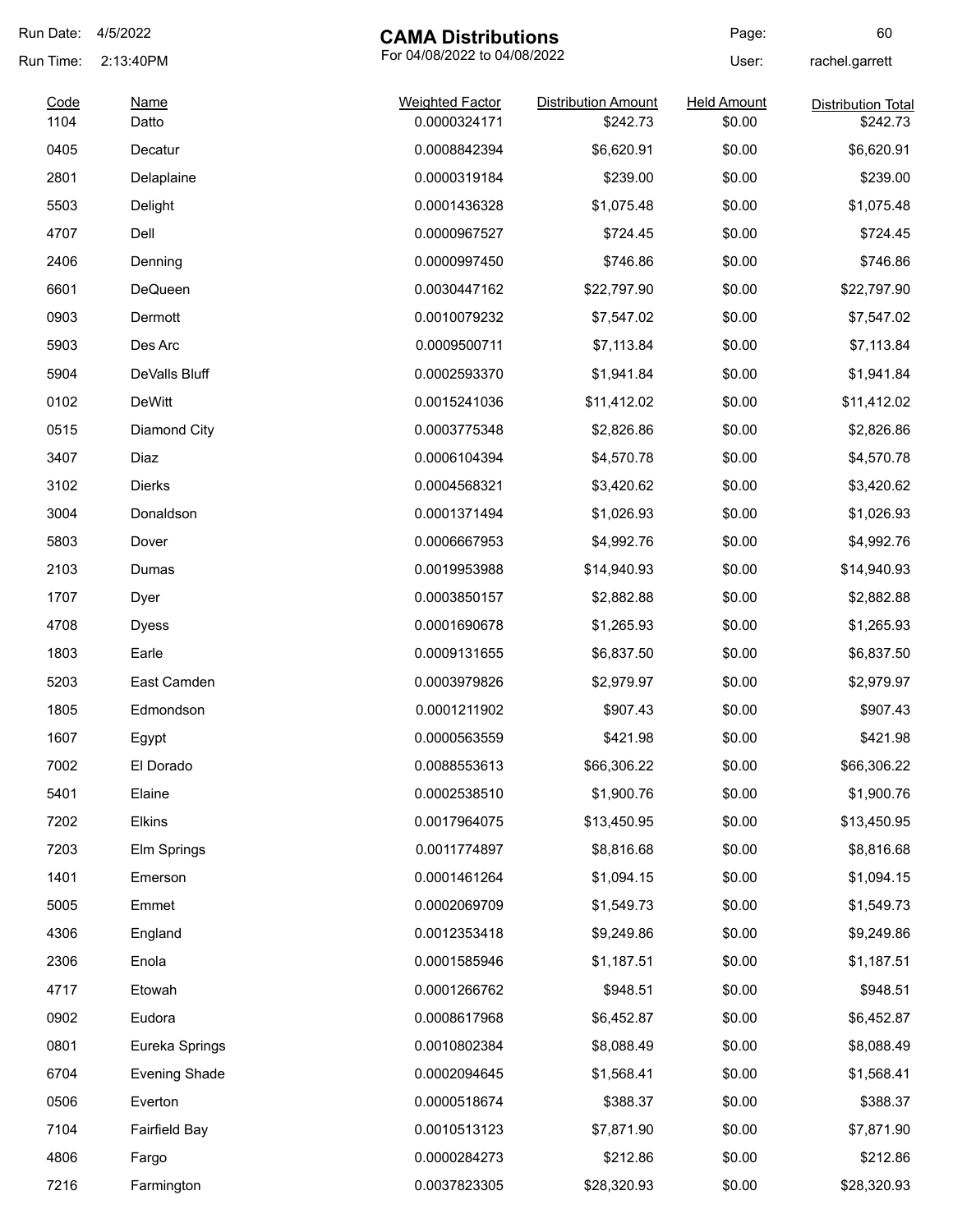| Run Date:    | 4/5/2022            | <b>CAMA Distributions</b>              |                                            | Page:                        | 61                                        |
|--------------|---------------------|----------------------------------------|--------------------------------------------|------------------------------|-------------------------------------------|
| Run Time:    | 2:13:40PM           | For 04/08/2022 to 04/08/2022           |                                            | User:                        | rachel.garrett                            |
| Code<br>7214 | <b>Name</b>         | <b>Weighted Factor</b><br>0.0468547159 | <b>Distribution Amount</b><br>\$350,833.70 | <b>Held Amount</b><br>\$0.00 | <b>Distribution Total</b><br>\$350,833.70 |
|              | Fayetteville        |                                        |                                            |                              |                                           |
| 7003         | Felsenthal          | 0.0000423916                           | \$317.42                                   | \$0.00                       | \$317.42                                  |
| 6902         | <b>Fifty Six</b>    | 0.0000787986                           | \$590.02                                   | \$0.00                       | \$590.02                                  |
| 5602         | Fisher              | 0.0000897705                           | \$672.17                                   | \$0.00                       | \$672.17                                  |
| 4502         | Flippin             | 0.0006707851                           | \$5,022.63                                 | \$0.00                       | \$5,022.63                                |
| 2002         | Fordyce             | 0.0016936701                           | \$12,681.68                                | \$0.00                       | \$12,681.68                               |
| 4107         | Foreman             | 0.0004872543                           | \$3,648.41                                 | \$0.00                       | \$3,648.41                                |
| 6802         | <b>Forrest City</b> | 0.0064909060                           | \$48,601.91                                | \$0.00                       | \$48,601.91                               |
| 6501         | Fort Smith          | 0.0444573448                           | \$332,882.93                               | \$0.00                       | \$332,882.93                              |
| 4602         | Fouke               | 0.0004029698                           | \$3,017.31                                 | \$0.00                       | \$3,017.31                                |
| 0202         | Fountain Hill       | 0.0000538623                           | \$403.30                                   | \$0.00                       | \$403.30                                  |
| 2605         | Fountain Lake       | 0.0002368944                           | \$1,773.79                                 | \$0.00                       | \$1,773.79                                |
| 5304         | Fourche             | 0.0000279286                           | \$209.12                                   | \$0.00                       | \$209.12                                  |
| 3305         | Franklin            | 0.0000952565                           | \$713.25                                   | \$0.00                       | \$713.25                                  |
| 3005         | Friendship          | 0.0000787986                           | \$590.02                                   | \$0.00                       | \$590.02                                  |
| 2904         | Fulton              | 0.0000573534                           | \$429.44                                   | \$0.00                       | \$429.44                                  |
| 0414         | Garfield            | 0.0002957439                           | \$2,214.44                                 | \$0.00                       | \$2,214.44                                |
| 4601         | Garland             | 0.0000972514                           | \$728.19                                   | \$0.00                       | \$728.19                                  |
| 7306         | Garner              | 0.0001052310                           | \$787.94                                   | \$0.00                       | \$787.94                                  |
| 0303         | Gassville           | 0.0010827320                           | \$8,107.16                                 | \$0.00                       | \$8,107.16                                |
| 0415         | Gateway             | 0.0002174441                           | \$1,628.15                                 | \$0.00                       | \$1,628.15                                |
| 0406         | Gentry              | 0.0018901678                           | \$14,153.00                                | \$0.00                       | \$14,153.00                               |
| 7307         | Georgetown          | 0.0000403967                           | \$302.48                                   | \$0.00                       | \$302.48                                  |
| 6401         | Gilbert             | 0.0000129669                           | \$97.09                                    | \$0.00                       | \$97.09                                   |
| 0104         | Gillett             | 0.0002812809                           | \$2,106.14                                 | \$0.00                       | \$2,106.14                                |
| 6603         | Gillham             | 0.0000782998                           | \$586.29                                   | \$0.00                       | \$586.29                                  |
| 1806         | Gilmore             | 0.0000877756                           | \$0.00                                     | \$0.00                       | \$0.00                                    |
| 5504         | Glenwood            | 0.0010313633                           | \$7,722.53                                 | \$0.00                       | \$7,722.53                                |
| 7205         | Goshen              | 0.0010483200                           | \$7,849.50                                 | \$0.00                       | \$7,849.50                                |
| 4709         | Gosnell             | 0.0014512898                           | \$10,866.81                                | \$0.00                       | \$10,866.81                               |
| 4002         | Gould               | 0.0003306547                           | \$2,475.84                                 | \$0.00                       | \$2,475.84                                |
| 4003         | Grady               | 0.0001521111                           | \$1,138.96                                 | \$0.00                       | \$1,138.96                                |
| 5703         | Grannis             | 0.0002473676                           | \$1,852.21                                 | \$0.00                       | \$1,852.21                                |
| 0407         | Gravette            | 0.0017689776                           | \$13,245.56                                | \$0.00                       | \$13,245.56                               |
| 0803         | Green Forest        | 0.0014822107                           | \$11,098.34                                | \$0.00                       |                                           |
|              |                     |                                        |                                            |                              | \$11,098.34                               |
| 2303         | Greenbrier          | 0.0028462236                           | \$21,311.65                                | \$0.00                       | \$21,311.65                               |
| 7206         | Greenland           | 0.0006049534                           | \$4,529.71                                 | \$0.00                       | \$4,529.71                                |
| 1105         | Greenway            | 0.0000867782                           | \$649.77                                   | \$0.00                       | \$649.77                                  |
| 6505         | Greenwood           | 0.0047458672                           | \$35,535.59                                | \$0.00                       | \$35,535.59                               |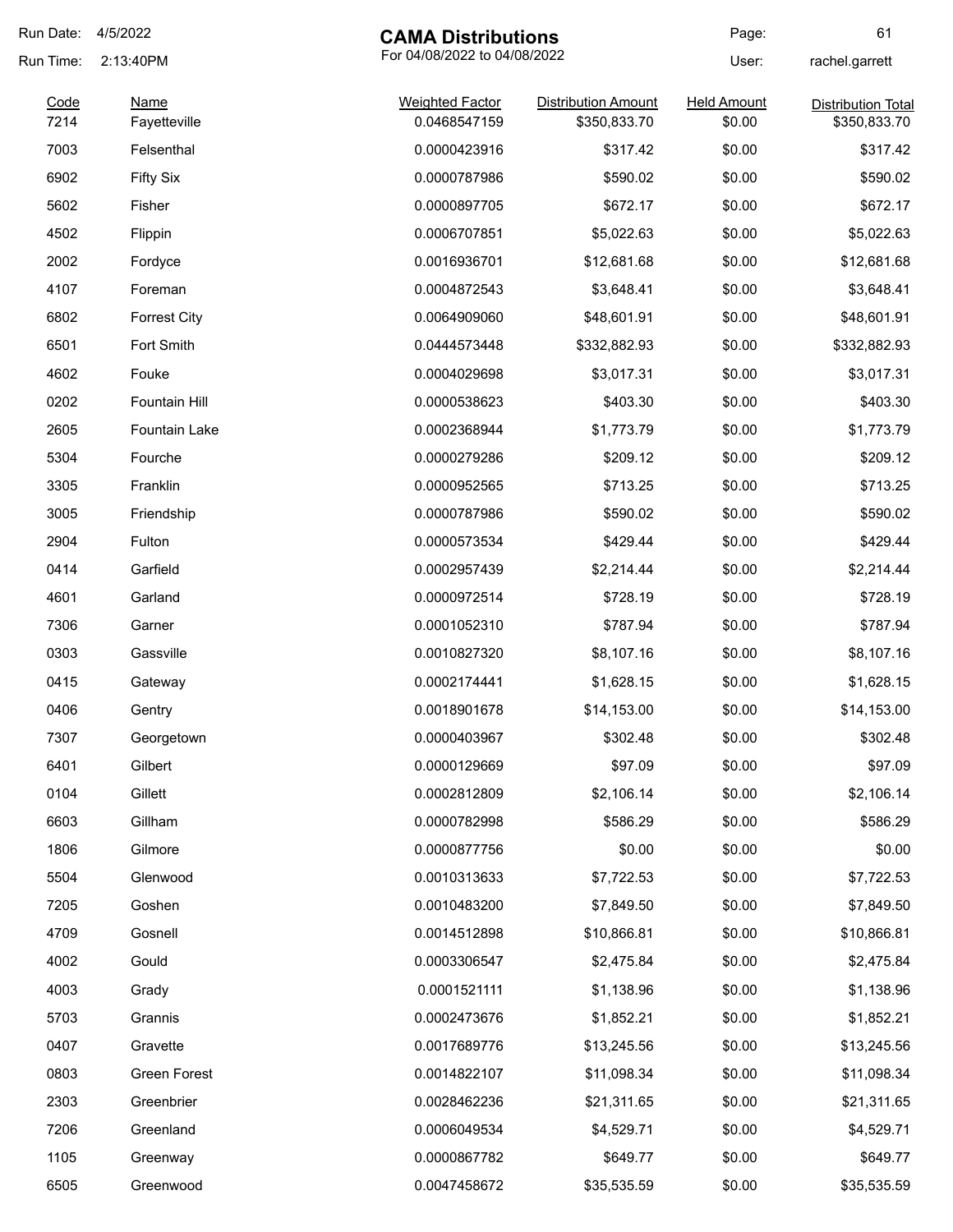| Run Date:    | 4/5/2022                           | <b>CAMA Distributions</b>              |                                          | Page:                        | 62                                      |
|--------------|------------------------------------|----------------------------------------|------------------------------------------|------------------------------|-----------------------------------------|
| Run Time:    | 2:13:40PM                          | For 04/08/2022 to 04/08/2022           |                                          | User:                        | rachel.garrett                          |
| Code<br>1202 | <b>Name</b><br><b>Greers Ferry</b> | <b>Weighted Factor</b><br>0.0004094532 | <b>Distribution Amount</b><br>\$3,065.86 | <b>Held Amount</b><br>\$0.00 | <b>Distribution Total</b><br>\$3,065.86 |
| 7308         | Griffithville                      | 0.0000773024                           | \$578.82                                 | \$0.00                       | \$578.82                                |
| 3403         | Grubbs                             | 0.0001501162                           | \$1,124.02                               | \$0.00                       | \$1,124.02                              |
| 3307         | Guion                              | 0.0000339133                           | \$253.93                                 | \$0.00                       | \$253.93                                |
| 1005         | <b>Gum Springs</b>                 | 0.0000453840                           | \$339.82                                 | \$0.00                       | \$339.82                                |
| 1003         | Gurdon                             | 0.0009176540                           | \$6,871.11                               | \$0.00                       | \$6,871.11                              |
| 2307         | Guy                                | 0.0003750412                           | \$2,808.19                               | \$0.00                       | \$2,808.19                              |
| 6509         | Hackett                            | 0.0003910004                           | \$2,927.69                               | \$0.00                       | \$2,927.69                              |
| 0203         | Hamburg                            | 0.0012647666                           | \$9,470.18                               | \$0.00                       | \$9,470.18                              |
| 0701         | Hampton                            | 0.0005889942                           | \$4,410.21                               | \$0.00                       | \$4,410.21                              |
| 6701         | Hardy                              | 0.0003705527                           | \$2,774.58                               | \$0.00                       | \$2,774.58                              |
| 0702         | Harrell                            | 0.0001047323                           | \$784.20                                 | \$0.00                       | \$784.20                                |
| 5603         | Harrisburg                         | 0.0011031797                           | \$8,260.27                               | \$0.00                       | \$8,260.27                              |
| 0512         | Harrison                           | 0.0065178371                           | \$48,803.56                              | \$0.00                       | \$48,803.56                             |
| 6510         | Hartford                           | 0.0002488638                           | \$1,863.42                               | \$0.00                       | \$1,863.42                              |
| 3603         | Hartman                            | 0.0002573421                           | \$1,926.90                               | \$0.00                       | \$1,926.90                              |
| 6205         | Haskell                            | 0.0019729561                           | \$14,772.89                              | \$0.00                       | \$14,772.89                             |
| 5704         | Hatfield                           | 0.0001720601                           | \$1,288.33                               | \$0.00                       | \$1,288.33                              |
| 7507         | Havana                             | 0.0001191953                           | \$892.50                                 | \$0.00                       | \$892.50                                |
| 3903         | Haynes                             | 0.0000608445                           | \$455.58                                 | \$0.00                       | \$455.58                                |
| 5901         | Hazen                              | 0.0007386117                           | \$5,530.50                               | \$0.00                       | \$5,530.50                              |
| 1203         | <b>Heber Springs</b>               | 0.0034756146                           | \$26,024.33                              | \$0.00                       | \$26,024.33                             |
| 5804         | Hector                             | 0.0002049760                           | \$1,534.80                               | \$0.00                       | \$1,534.80                              |
| 5407         | Helena-West Helena                 | 0.0047473634                           | \$35,546.80                              | \$0.00                       | \$35,546.80                             |
| 0602         | Hermitage                          | 0.0002618306                           | \$1,960.51                               | \$0.00                       | \$1,960.51                              |
| 1902         | <b>Hickory Ridge</b>               | 0.0001137093                           | \$851.42                                 | \$0.00                       | \$851.42                                |
| 1204         | Higden                             | 0.0000568547                           | \$425.71                                 | \$0.00                       | \$425.71                                |
| 7309         | Higginson                          | 0.0003516011                           | \$2,632.68                               | \$0.00                       | \$2,632.68                              |
| 0416         | Highfill                           | 0.0007914766                           | \$5,926.33                               | \$0.00                       | \$5,926.33                              |
| 6709         | Highland                           | 0.0004897480                           | \$3,667.08                               | \$0.00                       | \$3,667.08                              |
| 4402         | Hindsville                         | 0.0000448853                           | \$336.09                                 | \$0.00                       | \$336.09                                |
| 0814         | Holiday Island                     | 0.0011964413                           | \$8,958.58                               | \$0.00                       | \$8,958.58                              |
| 2313         | Holland                            | 0.0002922529                           | \$2,188.30                               | \$0.00                       | \$2,188.30                              |
| 4803         | <b>Holly Grove</b>                 | 0.0002294135                           | \$1,717.78                               | \$0.00                       | \$1,717.78                              |
| 2901         | Hope                               | 0.0044645863                           | \$33,429.45                              | \$0.00                       | \$33,429.45                             |
| 6604         | Horatio                            | 0.0004588270                           | \$3,435.56                               | \$0.00                       | \$3,435.56                              |
| 3301         | Horseshoe Bend                     | 0.0012168890                           | \$9,111.69                               | \$0.00                       | \$9,111.69                              |
| 1807         | Horseshoe Lake                     | 0.0001316634                           | \$985.86                                 | \$0.00                       | \$985.86                                |
| 2601         | <b>Hot Springs</b>                 | 0.0189166396                           | \$141,641.98                             | \$0.00                       | \$141,641.98                            |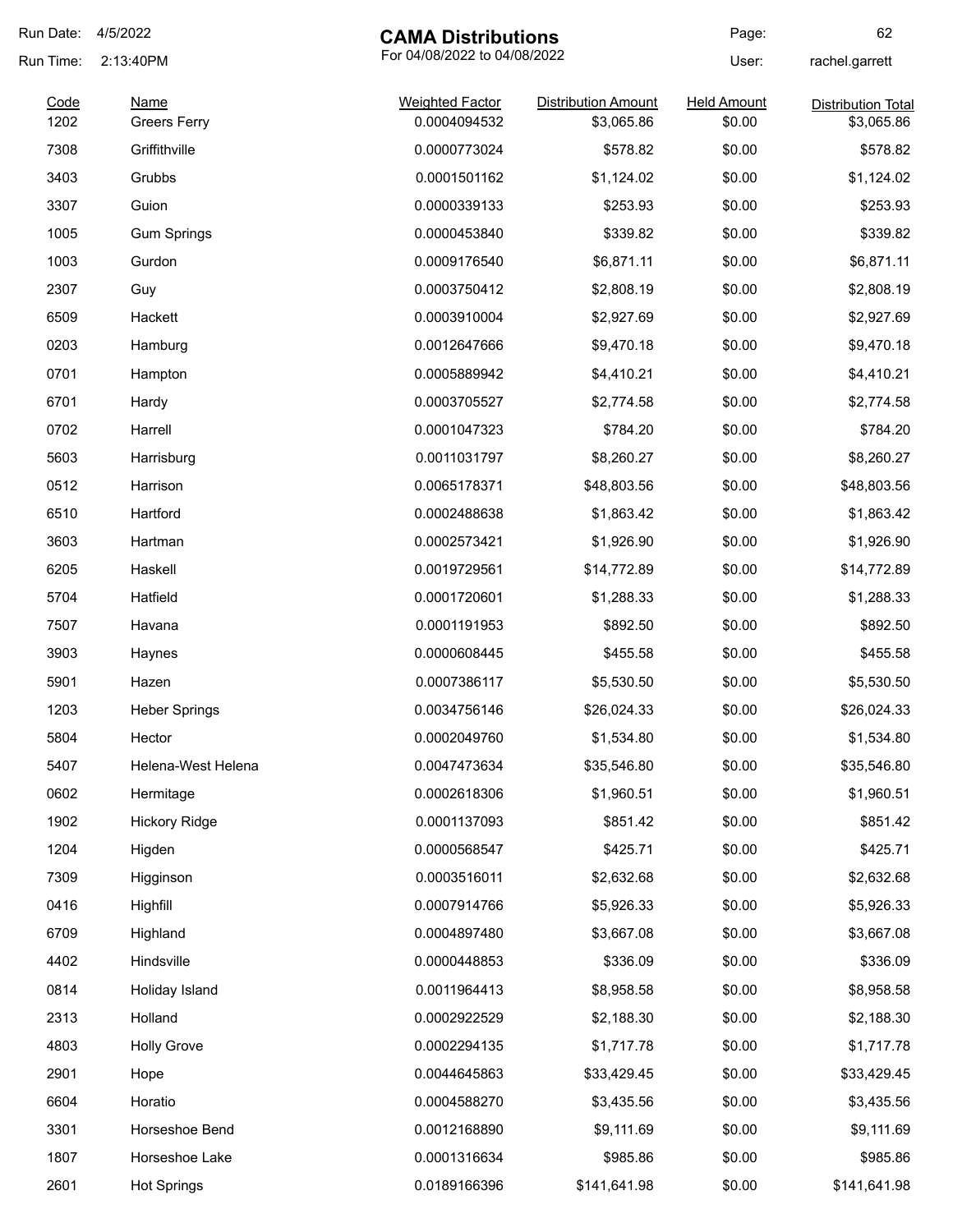| Run Date: | 4/5/2022                                  | <b>CAMA Distributions</b> |                            | Page:              | 63                        |
|-----------|-------------------------------------------|---------------------------|----------------------------|--------------------|---------------------------|
| Run Time: | For 04/08/2022 to 04/08/2022<br>2:13:40PM |                           |                            | User:              | rachel.garrett            |
| Code      | <b>Name</b>                               | <b>Weighted Factor</b>    | <b>Distribution Amount</b> | <b>Held Amount</b> | <b>Distribution Total</b> |
| 5305      | Houston                                   | 0.0000713177              | \$534.00                   | \$0.00             | \$534.00                  |
| 3805      | Hoxie                                     | 0.0012956876              | \$9,701.71                 | \$0.00             | \$9,701.71                |
| 6801      | Hughes                                    | 0.0005266536              | \$3,943.42                 | \$0.00             | \$3,943.42                |
| 4307      | Humnoke                                   | 0.0001092208              | \$817.81                   | \$0.00             | \$817.81                  |
| 0103      | Humphrey                                  | 0.0002309097              | \$1,728.98                 | \$0.00             | \$1,728.98                |
| 7403      | Hunter                                    | 0.0000513687              | \$384.63                   | \$0.00             | \$384.63                  |
| 6502      | Huntington                                | 0.0002443753              | \$1,829.81                 | \$0.00             | \$1,829.81                |
| 4401      | Huntsville                                | 0.0014358293              | \$10,751.05                | \$0.00             | \$10,751.05               |
| 7004      | Huttig                                    | 0.0002234288              | \$1,672.97                 | \$0.00             | \$1,672.97                |
| 3806      | Imboden                                   | 0.0003191840              | \$2,389.95                 | \$0.00             | \$2,389.95                |
| 3408      | Jacksonport                               | 0.0000748088              | \$560.14                   | \$0.00             | \$560.14                  |
| 6004      | Jacksonville                              | 0.0147009171              | \$110,075.95               | \$0.00             | \$110,075.95              |
| 5101      | Jasper                                    | 0.0002728026              | \$2,042.66                 | \$0.00             | \$2,042.66                |
| 1808      | Jennette                                  | 0.0000588496              | \$440.65                   | \$0.00             | \$440.65                  |
| 1809      | Jericho                                   | 0.0000488751              | \$365.96                   | \$0.00             | \$365.96                  |
| 7207      | Johnson                                   | 0.0017998986              | \$13,477.09                | \$0.00             | \$13,477.09               |
| 4710      | Joiner                                    | 0.0002483651              | \$1,859.68                 | \$0.00             | \$1,859.68                |
| 1611      | Jonesboro                                 | 0.0391878163              | \$293,426.32               | \$0.00             | \$293,426.32              |
| 7310      | Judsonia                                  | 0.0009246362              | \$6,923.39                 | \$0.00             | \$6,923.39                |
| 7005      | Junction City                             | 0.0002508587              | \$1,878.35                 | \$0.00             | \$1,878.35                |
| 4702      | Keiser                                    | 0.0003745425              | \$2,804.46                 | \$0.00             | \$2,804.46                |
| 7305      | Kensett                                   | 0.0006982150              | \$5,228.02                 | \$0.00             | \$5,228.02                |
| 4308      | Keo                                       | 0.0001032361              | \$773.00                   | \$0.00             | \$773.00                  |
| 1705      | Kibler                                    | 0.0005012186              | \$3,752.97                 | \$0.00             | \$3,752.97                |
| 1302      | Kingsland                                 | 0.0001730576              | \$1,295.80                 | \$0.00             | \$1,295.80                |
| 1106      | Knobel                                    | 0.0000733126              | \$548.94                   | \$0.00             | \$548.94                  |
| 3604      | Knoxville                                 | 0.0003291585              | \$2,464.64                 | \$0.00             | \$2,464.64                |
| 2802      | Lafe                                      | 0.0002084671              | \$1,560.94                 | \$0.00             | \$1,560.94                |
| 3904      | LaGrange                                  | 0.0000259337              | \$194.18                   | \$0.00             | \$194.18                  |
| 1609      | Lake City                                 | 0.0011600344              | \$8,685.98                 | \$0.00             | \$8,685.98                |
| 5403      | Lake View                                 | 0.0001630831              | \$1,221.12                 | \$0.00             | \$1,221.12                |
| 0901      | Lake Village                              | 0.0010298671              | \$7,711.33                 | \$0.00             | \$7,711.33                |
| 0305      | Lakeview                                  | 0.0003865119              | \$2,894.08                 | \$0.00             | \$2,894.08                |
| 3605      | Lamar                                     | 0.0008573083              | \$6,419.26                 | \$0.00             | \$6,419.26                |
|           |                                           |                           |                            |                    |                           |
| 6511      | Lavaca                                    | 0.0012218763              | \$9,149.03                 | \$0.00             | \$9,149.03                |
| 4711      | Leachville                                | 0.0010169003              | \$7,614.24                 | \$0.00             | \$7,614.24                |
| 0507      | Lead Hill                                 | 0.0001366507              | \$1,023.20                 | \$0.00             | \$1,023.20                |
| 2703      | Leola                                     | 0.0002294135              | \$1,717.78                 | \$0.00             | \$1,717.78                |
| 5601      | Lepanto                                   | 0.0008637917              | \$6,467.81                 | \$0.00             | \$6,467.81                |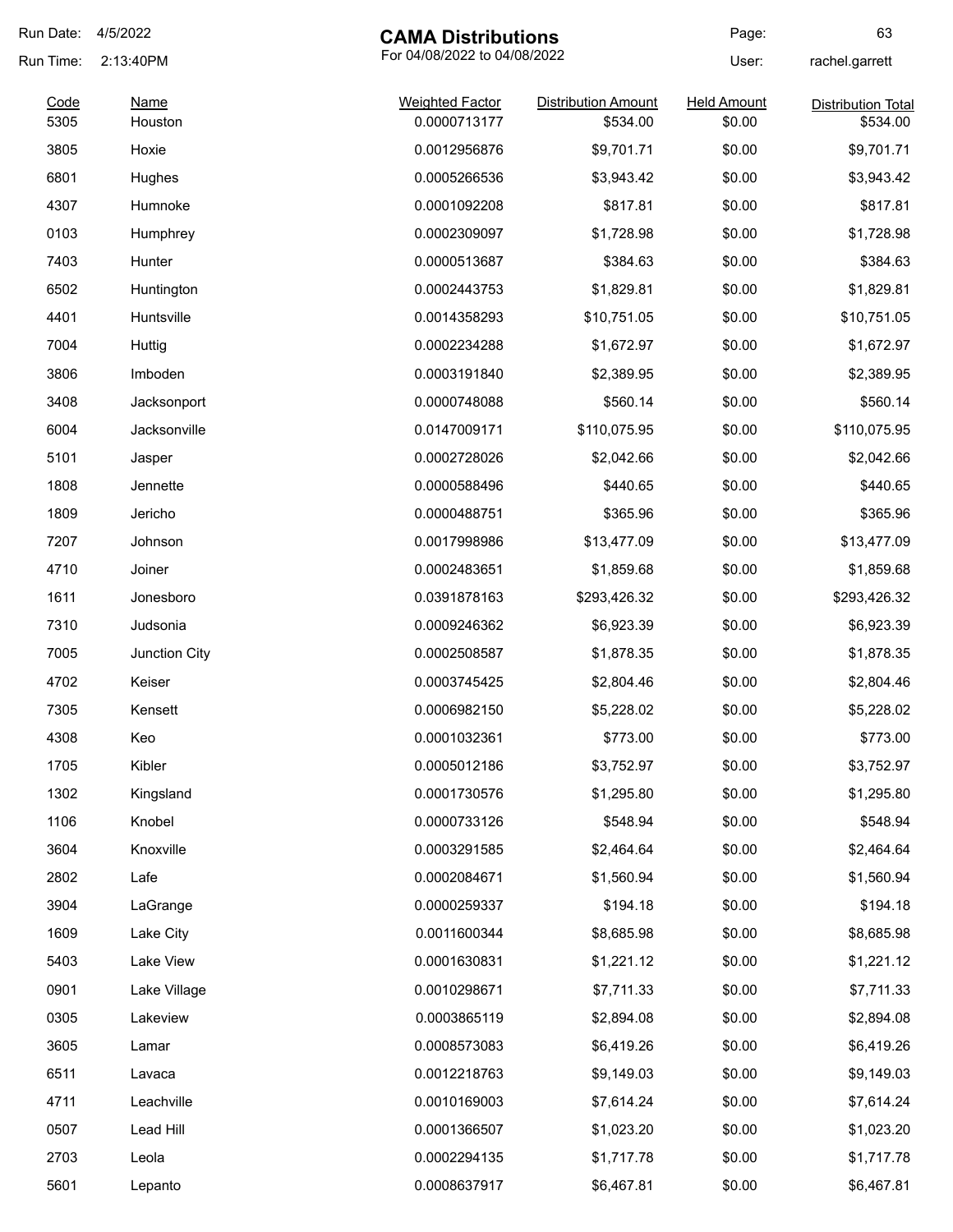| Run Date:    | 4/5/2022              | <b>CAMA Distributions</b>              |                                          | Page:                        | 64                                      |
|--------------|-----------------------|----------------------------------------|------------------------------------------|------------------------------|-----------------------------------------|
| Run Time:    | 2:13:40PM             | For 04/08/2022 to 04/08/2022           |                                          | User:                        | rachel.garrett                          |
| Code<br>6402 | Name<br>Leslie        | <b>Weighted Factor</b><br>0.0001870219 | <b>Distribution Amount</b><br>\$1,400.36 | <b>Held Amount</b><br>\$0.00 | <b>Distribution Total</b><br>\$1,400.36 |
| 7311         | Letona                | 0.0001196940                           | \$896.23                                 | \$0.00                       | \$896.23                                |
| 3704         | Lewisville            | 0.0004563334                           | \$3,416.88                               | \$0.00                       | \$3,416.88                              |
| 5404         | Lexa                  | 0.0001032361                           | \$773.00                                 | \$0.00                       | \$773.00                                |
| 7215         | Lincoln               | 0.0011440752                           | \$8,566.48                               | \$0.00                       | \$8,566.48                              |
| 0417         | <b>Little Flock</b>   | 0.0015236049                           | \$11,408.29                              | \$0.00                       | \$11,408.29                             |
| 6005         | Little Rock           | 0.1010371984                           | \$756,535.47                             | \$0.00                       | \$756,535.47                            |
| 6605         | Lockesburg            | 0.0002962427                           | \$2,218.17                               | \$0.00                       | \$2,218.17                              |
| 5805         | London                | 0.0004668066                           | \$3,495.30                               | \$0.00                       | \$3,495.30                              |
| 4309         | Lonoke                | 0.0021325481                           | \$15,967.86                              | \$0.00                       | \$15,967.86                             |
| 2602         | Lonsdale              | 0.0000513687                           | \$384.63                                 | \$0.00                       | \$384.63                                |
| 5206         | Louann                | 0.0000763049                           | \$571.35                                 | \$0.00                       | \$571.35                                |
| 0408         | Lowell                | 0.0049069554                           | \$36,741.77                              | \$0.00                       | \$36,741.77                             |
| 4712         | Luxora                | 0.0004697990                           | \$3,517.71                               | \$0.00                       | \$3,517.71                              |
| 3807         | Lynn                  | 0.0001286711                           | \$963.45                                 | \$0.00                       | \$963.45                                |
| 6805         | Madison               | 0.0003785323                           | \$2,834.33                               | \$0.00                       | \$2,834.33                              |
| 4204         | Magazine              | 0.0003690565                           | \$2,763.38                               | \$0.00                       | \$2,763.38                              |
| 3204         | Magness               | 0.0001097195                           | \$821.55                                 | \$0.00                       | \$821.55                                |
| 1403         | Magnolia              | 0.0055667686                           | \$41,682.25                              | \$0.00                       | \$41,682.25                             |
| 3001         | Malvern               | 0.0054196447                           | \$40,580.63                              | \$0.00                       | \$40,580.63                             |
| 2501         | <b>Mammoth Spring</b> | 0.0004633155                           | \$3,469.16                               | \$0.00                       | \$3,469.16                              |
| 4713         | Manila                | 0.0018363055                           | \$13,749.69                              | \$0.00                       | \$13,749.69                             |
| 6503         | Mansfield             | 0.0005251574                           | \$3,932.22                               | \$0.00                       | \$3,932.22                              |
| 3901         | Marianna              | 0.0017829419                           | \$13,350.12                              | \$0.00                       | \$13,350.12                             |
| 4714         | Marie                 | 0.0000538623                           | \$403.30                                 | \$0.00                       | \$403.30                                |
| 1801         | Marion                | 0.0068584663                           | \$51,354.09                              | \$0.00                       | \$51,354.09                             |
| 5604         | <b>Marked Tree</b>    | 0.0011400854                           | \$8,536.61                               | \$0.00                       | \$8,536.61                              |
| 2803         | Marmaduke             | 0.0006044547                           | \$4,525.97                               | \$0.00                       | \$4,525.97                              |
| 6403         | Marshall              | 0.0006628055                           | \$4,962.88                               | \$0.00                       | \$4,962.88                              |
| 5405         | Marvell               | 0.0004264099                           | \$3,192.83                               | \$0.00                       | \$3,192.83                              |
| 6006         | Maumelle              | 0.0096009552                           | \$71,889.00                              | \$0.00                       | \$71,889.00                             |
| 2302         | Mayflower             | 0.0009894704                           | \$7,408.85                               | \$0.00                       | \$7,408.85                              |
| 6102         | Maynard               | 0.0001890168                           | \$1,415.30                               | \$0.00                       | \$1,415.30                              |
| 2905         | McCaskill             | 0.0000284273                           | \$212.86                                 | \$0.00                       | \$212.86                                |
| 7404         | McCrory               | 0.0007894817                           | \$5,911.40                               | \$0.00                       | \$5,911.40                              |
| 1107         | McDougal              | 0.0000668292                           | \$500.40                                 | \$0.00                       | \$500.40                                |
| 2101         | McGehee               | 0.0019195926                           | \$14,373.32                              | \$0.00                       | \$14,373.32                             |
| 2911         | McNab                 | 0.0000149618                           | \$112.03                                 | \$0.00                       | \$112.03                                |
| 1402         | McNeil                | 0.0001900142                           | \$1,422.77                               | \$0.00                       | \$1,422.77                              |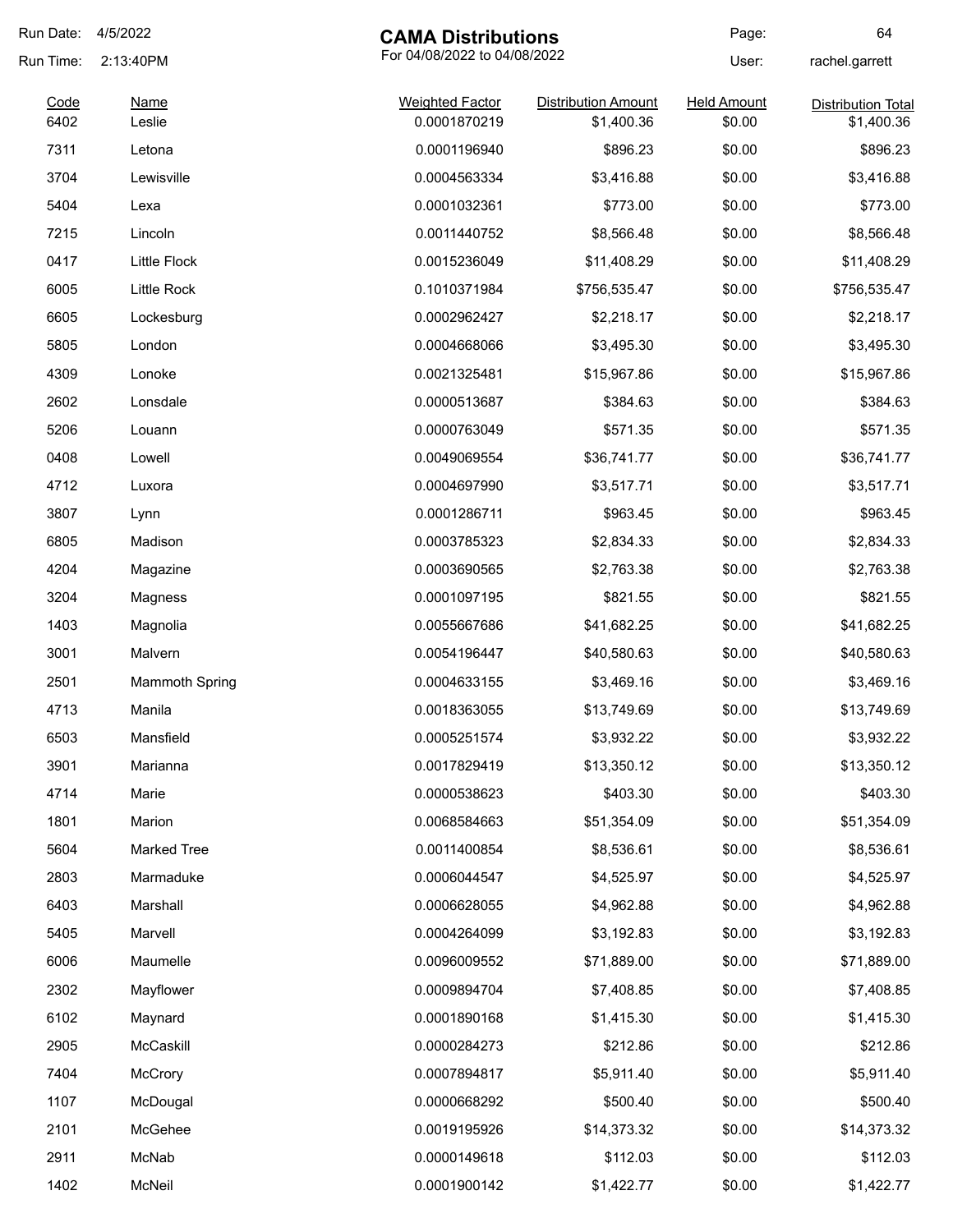| Run Date:    | 4/5/2022               | <b>CAMA Distributions</b>              |                                          | Page:                        | 65                                      |
|--------------|------------------------|----------------------------------------|------------------------------------------|------------------------------|-----------------------------------------|
| Run Time:    | 2:13:40PM              | For 04/08/2022 to 04/08/2022           |                                          | User:                        | rachel.garrett                          |
| Code<br>7312 | <b>Name</b><br>McRae   | <b>Weighted Factor</b><br>0.0003072146 | <b>Distribution Amount</b><br>\$2,300.33 | <b>Held Amount</b><br>\$0.00 | <b>Distribution Total</b><br>\$2,300.33 |
| 3302         | Melbourne              | 0.0009126668                           | \$6,833.77                               | \$0.00                       | \$6,833.77                              |
| 5701         | Mena                   | 0.0027873741                           | \$20,871.00                              | \$0.00                       | \$20,871.00                             |
| 1502         | Menifee                | 0.0001366507                           | \$1,023.20                               | \$0.00                       | \$1,023.20                              |
| 6512         | Midland                | 0.0001132106                           | \$847.69                                 | \$0.00                       | \$847.69                                |
| 3007         | Midway                 | 0.0001880193                           | \$1,407.83                               | \$0.00                       | \$1,407.83                              |
| 3103         | <b>Mineral Springs</b> | 0.0005411166                           | \$4,051.71                               | \$0.00                       | \$4,051.71                              |
| 3808         | Minturn                | 0.0000433891                           | \$324.88                                 | \$0.00                       | \$324.88                                |
| 2104         | Mitchellville          | 0.0001461264                           | \$1,094.15                               | \$0.00                       | \$1,094.15                              |
| 1610         | Monette                | 0.0007510799                           | \$5,623.86                               | \$0.00                       | \$5,623.86                              |
| 2201         | Monticello             | 0.0042102365                           | \$31,524.96                              | \$0.00                       | \$31,524.96                             |
| 0204         | Montrose               | 0.0001211902                           | \$907.43                                 | \$0.00                       | \$907.43                                |
| 3205         | Moorefield             | 0.0000628394                           |                                          | \$0.00                       | \$470.52                                |
| 3905         |                        | 0.0000882743                           | \$470.52<br>\$660.97                     | \$0.00                       | \$660.97                                |
| 1501         | Moro<br>Morrilton      | 0.0034870853                           |                                          | \$0.00                       |                                         |
|              |                        |                                        | \$26,110.22                              |                              | \$26,110.22                             |
| 4205         | Morrison Bluff         | 0.0000389006                           | \$291.28                                 | \$0.00                       | \$291.28                                |
| 4905         | Mount Ida              | 0.0004967301                           | \$3,719.36                               | \$0.00                       | \$3,719.36                              |
| 3309         | Mount Pleasant         | 0.0001760499                           | \$1,318.21                               | \$0.00                       | \$1,318.21                              |
| 2308         | Mount Vernon           | 0.0000718164                           | \$537.74                                 | \$0.00                       | \$537.74                                |
| 0301         | Mountain Home          | 0.0063961482                           | \$47,892.39                              | \$0.00                       | \$47,892.39                             |
| 2603         | <b>Mountain Pine</b>   | 0.0002917541                           | \$2,184.57                               | \$0.00                       | \$2,184.57                              |
| 6901         | <b>Mountain View</b>   | 0.0014348319                           | \$10,743.58                              | \$0.00                       | \$10,743.58                             |
| 1704         | Mountainburg           | 0.0002633268                           | \$1,971.71                               | \$0.00                       | \$1,971.71                              |
| 1703         | Mulberry               | 0.0007695327                           | \$5,762.02                               | \$0.00                       | \$5,762.02                              |
| 5505         | Murfreesboro           | 0.0007455939                           | \$5,582.78                               | \$0.00                       | \$5,582.78                              |
| 3101         | Nashville              | 0.0020712050                           | \$15,508.55                              | \$0.00                       | \$15,508.55                             |
| 3206         | Newark                 | 0.0005884955                           | \$4,406.47                               | \$0.00                       | \$4,406.47                              |
| 3401         | Newport                | 0.0039922937                           | \$29,893.07                              | \$0.00                       | \$29,893.07                             |
| 1108         | Nimmons                | 0.0000344120                           | \$257.67                                 | \$0.00                       | \$257.67                                |
| 0304         | Norfork                | 0.0002319071                           | \$1,736.45                               | \$0.00                       | \$1,736.45                              |
| 4903         | Norman                 | 0.0001511137                           | \$1,131.49                               | \$0.00                       | \$1,131.49                              |
| 7006         | Norphlet               | 0.0003820234                           | \$2,860.47                               | \$0.00                       | \$2,860.47                              |
| 6001         | North Little Rock      | 0.0322131471                           | \$241,202.14                             | \$0.00                       | \$241,202.14                            |
| 0813         | Oak Grove              | 0.0001925079                           | \$1,441.44                               | \$0.00                       | \$1,441.44                              |
| 2804         | Oak Grove Heights      | 0.0005505924                           | \$4,122.67                               | \$0.00                       | \$4,122.67                              |
| 2906         | Oakhaven               | 0.0000324171                           | \$242.73                                 | \$0.00                       | \$242.73                                |
| 4904         | Oden                   | 0.0000897705                           | \$672.17                                 | \$0.00                       | \$672.17                                |
| 4103         | Ogden                  | 0.0000653330                           | \$489.19                                 | \$0.00                       | \$489.19                                |
| 3207         | Oil Trough             | 0.0001127119                           | \$843.95                                 | \$0.00                       | \$843.95                                |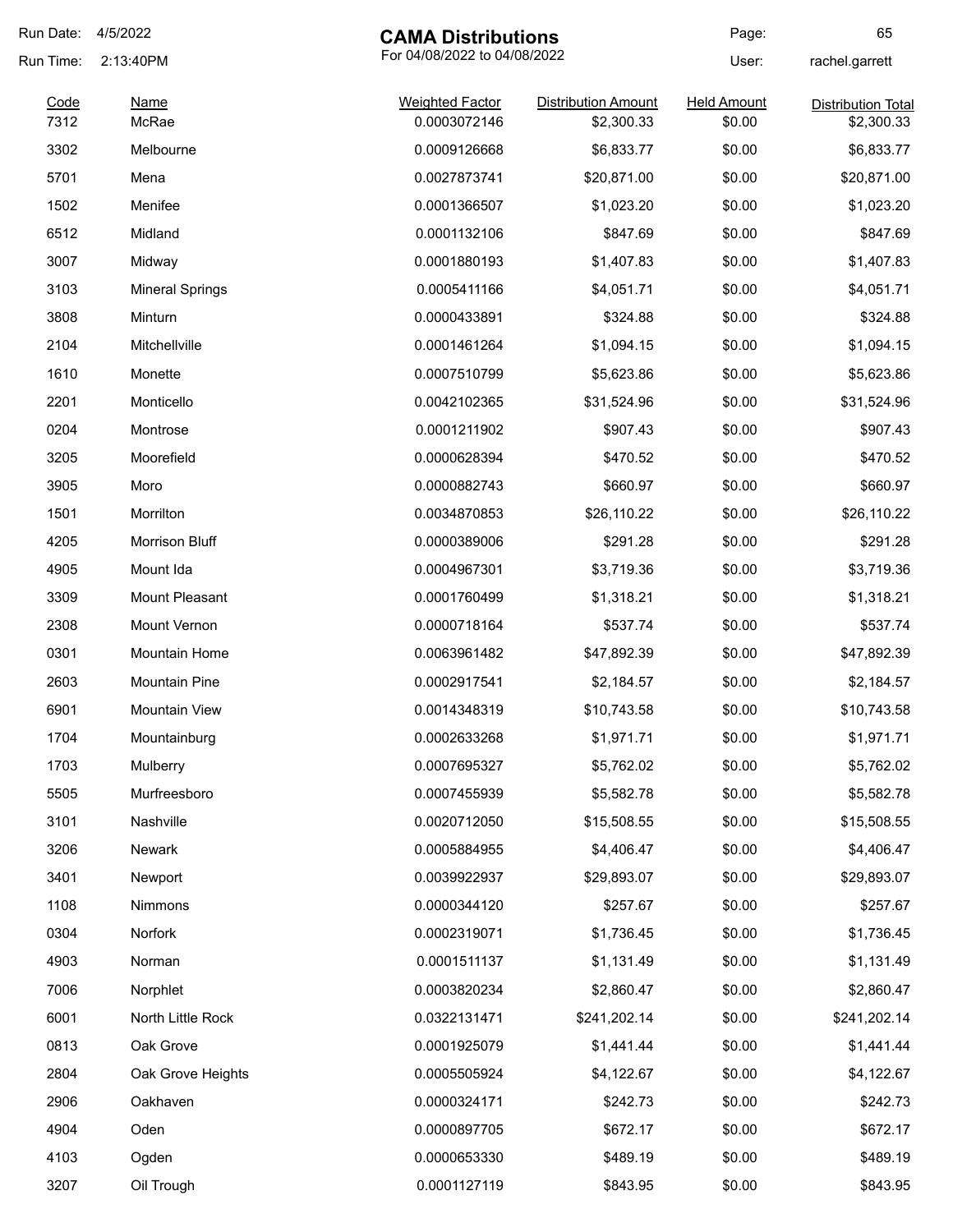| Run Date:    | 4/5/2022               | <b>CAMA Distributions</b>              |                                        | Page:                        | 66                                    |
|--------------|------------------------|----------------------------------------|----------------------------------------|------------------------------|---------------------------------------|
| Run Time:    | 2:13:40PM              | For 04/08/2022 to 04/08/2022           |                                        | User:                        | rachel.garrett                        |
| Code<br>6103 | <b>Name</b><br>O'Kean  | <b>Weighted Factor</b><br>0.0000957552 | <b>Distribution Amount</b><br>\$716.99 | <b>Held Amount</b><br>\$0.00 | <b>Distribution Total</b><br>\$716.99 |
| 1006         | Okolona                | 0.0000483763                           | \$362.23                               | \$0.00                       | \$362.23                              |
| 7503         | Ola                    | 0.0004658092                           | \$3,487.84                             | \$0.00                       | \$3,487.84                            |
| 0508         | Omaha                  | 0.0000638368                           | \$477.99                               | \$0.00                       | \$477.99                              |
| 1503         | Oppelo                 | 0.0003675603                           | \$2,752.18                             | \$0.00                       | \$2,752.18                            |
| 4701         | Osceola                | 0.0034791057                           | \$26,050.47                            | \$0.00                       | \$26,050.47                           |
| 3306         | Oxford                 | 0.0002857694                           | \$2,139.75                             | \$0.00                       | \$2,139.75                            |
| 2907         | Ozan                   | 0.0000249363                           | \$186.71                               | \$0.00                       | \$186.71                              |
| 2407         | Ozark                  | 0.0017664840                           | \$13,226.89                            | \$0.00                       | \$13,226.89                           |
| 6804         | Palestine              | 0.0002523549                           | \$1,889.56                             | \$0.00                       | \$1,889.56                            |
| 7313         | Pangburn               | 0.0002493625                           | \$1,867.15                             | \$0.00                       | \$1,867.15                            |
| 2805         | Paragould              | 0.0147308406                           | \$110,300.00                           | \$0.00                       | \$110,300.00                          |
| 4206         | Paris                  | 0.0015839506                           | \$11,860.14                            | \$0.00                       | \$11,860.14                           |
| 0205         | Parkdale               | 0.0000857807                           | \$642.30                               | \$0.00                       | \$642.30                              |
| 1903         | Parkin                 | 0.0003959877                           | \$2,965.03                             | \$0.00                       | \$2,965.03                            |
| 2908         | Patmos                 | 0.0000284273                           | \$212.86                               | \$0.00                       | \$212.86                              |
| 7405         | Patterson              | 0.0001546048                           | \$1,157.63                             | \$0.00                       | \$1,157.63                            |
| 0410         | Pea Ridge              | 0.0032711373                           | \$24,493.27                            | \$0.00                       | \$24,493.27                           |
| 1109         | Peach Orchard          | 0.0000523661                           | \$392.10                               | \$0.00                       | \$392.10                              |
| 3002         | Perla                  | 0.0001281723                           | \$959.71                               | \$0.00                       | \$959.71                              |
| 5306         | Perry                  | 0.0001306660                           | \$978.39                               | \$0.00                       | \$978.39                              |
| 2909         | Perrytown              | 0.0001157042                           | \$866.36                               | \$0.00                       | \$866.36                              |
| 5307         | Perryville             | 0.0006847494                           | \$5,127.19                             | \$0.00                       | \$5,127.19                            |
| 1103         | Piggott                | 0.0018063820                           | \$13,525.63                            | \$0.00                       | \$13,525.63                           |
| 6404         | Pindall                | 0.0000473789                           | \$354.76                               | \$0.00                       | \$354.76                              |
| 3501         | Pine Bluff             | 0.0205739028                           | \$154,051.06                           | \$0.00                       | \$154,051.06                          |
| 3304         | Pineville              | 0.0000768037                           | \$575.08                               | \$0.00                       | \$575.08                              |
| 7501         | Plainview              | 0.0002329046                           | \$1,743.92                             | \$0.00                       | \$1,743.92                            |
| 3208         | <b>Pleasant Plains</b> | 0.0001755512                           | \$1,314.47                             | \$0.00                       | \$1,314.47                            |
| 1504         | Plumerville            | 0.0003660642                           | \$2,740.98                             | \$0.00                       | \$2,740.98                            |
| 6104         | Pocahontas             | 0.0036761020                           | \$27,525.52                            | \$0.00                       | \$27,525.52                           |
| 1110         | Pollard                | 0.0000962539                           | \$720.72                               | \$0.00                       | \$720.72                              |
| 3809         | Portia                 | 0.0002114594                           | \$1,583.34                             | \$0.00                       | \$1,583.34                            |
| 0206         | Portland               | 0.0001620856                           | \$1,213.65                             | \$0.00                       | \$1,213.65                            |
| 5806         | Pottsville             | 0.0015659965                           | \$11,725.70                            | \$0.00                       | \$11,725.70                           |
| 3810         | Powhatan               | 0.0000518674                           | \$388.37                               | \$0.00                       | \$388.37                              |
| 2704         | Poyen                  | 0.0001311647                           | \$982.12                               | \$0.00                       | \$982.12                              |
| 7209         | Prairie Grove          | 0.0035135177                           | \$26,308.14                            | \$0.00                       | \$26,308.14                           |
| 2705         | Prattsville            | 0.0001441315                           | \$1,079.21                             | \$0.00                       | \$1,079.21                            |
|              |                        |                                        |                                        |                              |                                       |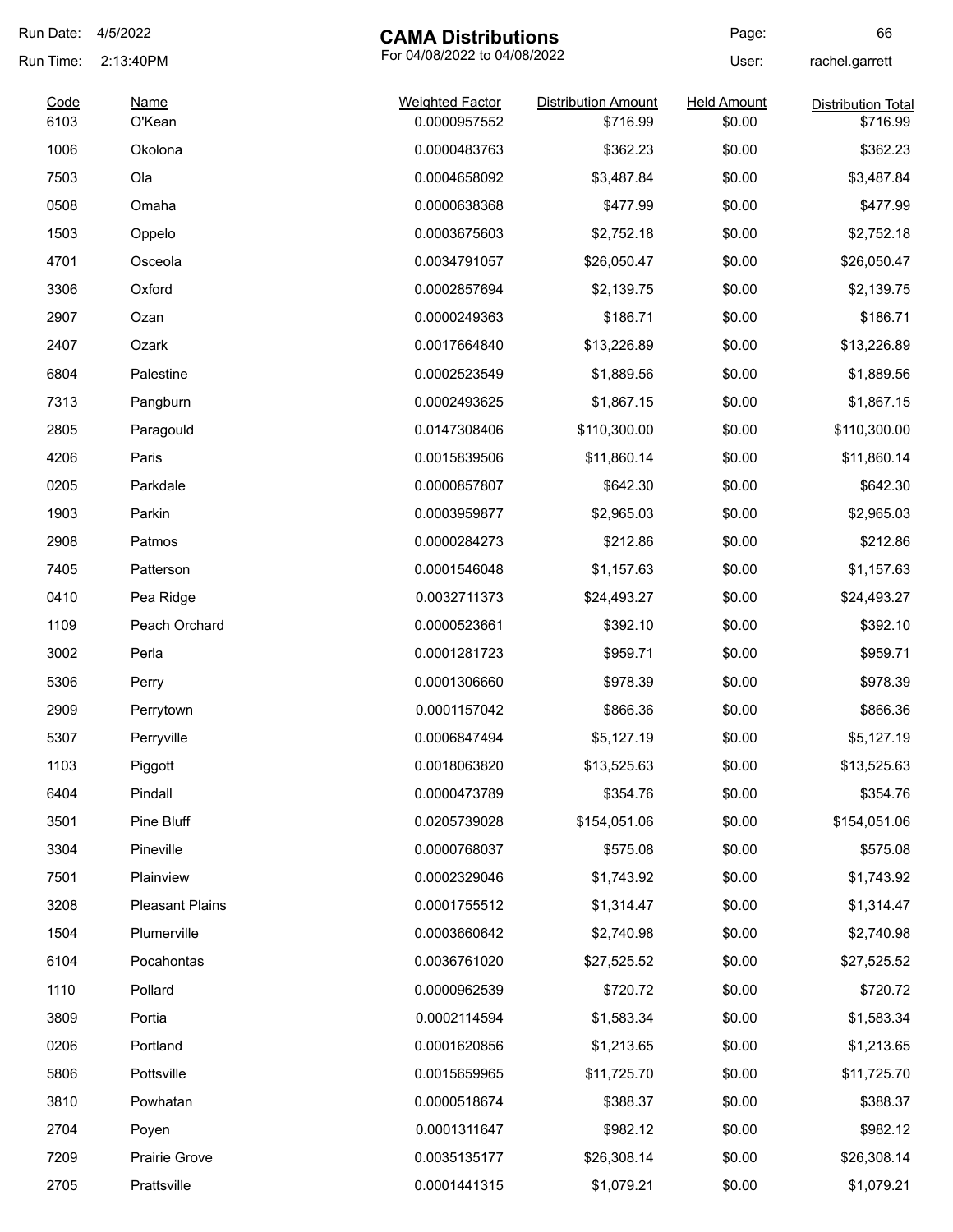| Run Date:    | 4/5/2022                | <b>CAMA Distributions</b>              |                                           | Page:                        | 67                                       |
|--------------|-------------------------|----------------------------------------|-------------------------------------------|------------------------------|------------------------------------------|
| Run Time:    | 2:13:40PM               | For 04/08/2022 to 04/08/2022           |                                           | User:                        | rachel.garrett                           |
| Code<br>5001 | <b>Name</b><br>Prescott | <b>Weighted Factor</b><br>0.0015465463 | <b>Distribution Amount</b><br>\$11,580.06 | <b>Held Amount</b><br>\$0.00 | <b>Distribution Total</b><br>\$11,580.06 |
| 4503         | Pyatt                   | 0.0000902692                           | \$675.91                                  | \$0.00                       | \$675.91                                 |
| 1205         | Quitman                 | 0.0003461152                           | \$2,591.60                                | \$0.00                       | \$2,591.60                               |
| 4207         | Ratcliff                | 0.0000832871                           | \$623.63                                  | \$0.00                       | \$623.63                                 |
| 3811         | Ravenden                | 0.0002124569                           | \$1,590.81                                | \$0.00                       | \$1,590.81                               |
| 6105         | Ravenden Springs        | 0.0000593483                           | \$444.38                                  | \$0.00                       | \$444.38                                 |
| 1102         | Rector                  | 0.0009286260                           | \$6,953.27                                | \$0.00                       | \$6,953.27                               |
| 3504         | Redfield                | 0.0007505811                           | \$5,620.12                                | \$0.00                       | \$5,620.12                               |
| 2105         | Reed                    | 0.0000648343                           | \$485.46                                  | \$0.00                       | \$485.46                                 |
| 6106         | Reyno                   | 0.0001950015                           | \$1,460.11                                | \$0.00                       | \$1,460.11                               |
| 1301         | Rison                   | 0.0004822671                           | \$3,611.07                                | \$0.00                       | \$3,611.07                               |
| 3003         | Rockport                | 0.0003371381                           | \$2,524.39                                | \$0.00                       | \$2,524.39                               |
| 4804         | Roe                     | 0.0000339133                           | \$253.93                                  | \$0.00                       | \$253.93                                 |
| 0402         | Rogers                  | 0.0348648680                           | \$261,057.41                              | \$0.00                       | \$261,057.41                             |
| 3906         | Rondo                   | 0.0000812922                           | \$608.69                                  | \$0.00                       | \$608.69                                 |
| 7301         | Rose Bud                | 0.0002463702                           | \$1,844.74                                | \$0.00                       | \$1,844.74                               |
| 5006         | Rosston                 | 0.0001356532                           | \$1,015.73                                | \$0.00                       | \$1,015.73                               |
| 1709         | Rudy                    | 0.0000648343                           | \$485.46                                  | \$0.00                       | \$485.46                                 |
| 7314         | Russell                 | 0.0000917654                           | \$687.11                                  | \$0.00                       | \$687.11                                 |
| 5801         | Russellville            | 0.0144331018                           | \$108,070.63                              | \$0.00                       | \$108,070.63                             |
| 2502         | Salem                   | 0.0007810034                           | \$5,847.91                                | \$0.00                       | \$5,847.91                               |
| 0307         | Salesville              | 0.0002358969                           | \$1,766.32                                | \$0.00                       | \$1,766.32                               |
| 4208         | Scranton                | 0.0001221876                           | \$914.90                                  | \$0.00                       | \$914.90                                 |
| 7315         | Searcy                  | 0.0114392555                           | \$85,653.63                               | \$0.00                       | \$85,653.63                              |
| 3812         | Sedgwick                | 0.0000812922                           | \$608.69                                  | \$0.00                       | \$608.69                                 |
| 6202         | Shannon Hills           | 0.0022392753                           | \$16,767.00                               | \$0.00                       | \$16,767.00                              |
| 2701         | Sheridan                | 0.0024537270                           | \$18,372.75                               | \$0.00                       | \$18,372.75                              |
| 3507         | Sherrill                | 0.0000264324                           | \$197.92                                  | \$0.00                       | \$197.92                                 |
| 6007         | Sherwood                | 0.0163237683                           | \$122,227.36                              | \$0.00                       | \$122,227.36                             |
| 7101         | Shirley                 | 0.0001236838                           | \$926.11                                  | \$0.00                       | \$926.11                                 |
| 6705         | Sidney                  | 0.0000957552                           | \$716.99                                  | \$0.00                       | \$716.99                                 |
| 0401         | Siloam Springs          | 0.0086214592                           | \$64,554.84                               | \$0.00                       | \$64,554.84                              |
| 7007         | Smackover               | 0.0008129218                           | \$6,086.91                                | \$0.00                       | \$6,086.91                               |
| 3813         | Smithville              | 0.0000433891                           | \$324.88                                  | \$0.00                       | \$324.88                                 |
| 0509         | South Lead Hill         | 0.0000428904                           | \$321.15                                  | \$0.00                       | \$321.15                                 |
| 3210         | Southside               | 0.0021340443                           | \$15,979.07                               | \$0.00                       | \$15,979.07                              |
| 2001         | Sparkman                | 0.0001770474                           | \$1,325.68                                | \$0.00                       | \$1,325.68                               |
| 7210         | Springdale              | 0.0434768514                           | \$325,541.29                              | \$0.00                       | \$325,541.29                             |
| 0421         | Springtown              | 0.0000413942                           | \$309.95                                  | \$0.00                       | \$309.95                                 |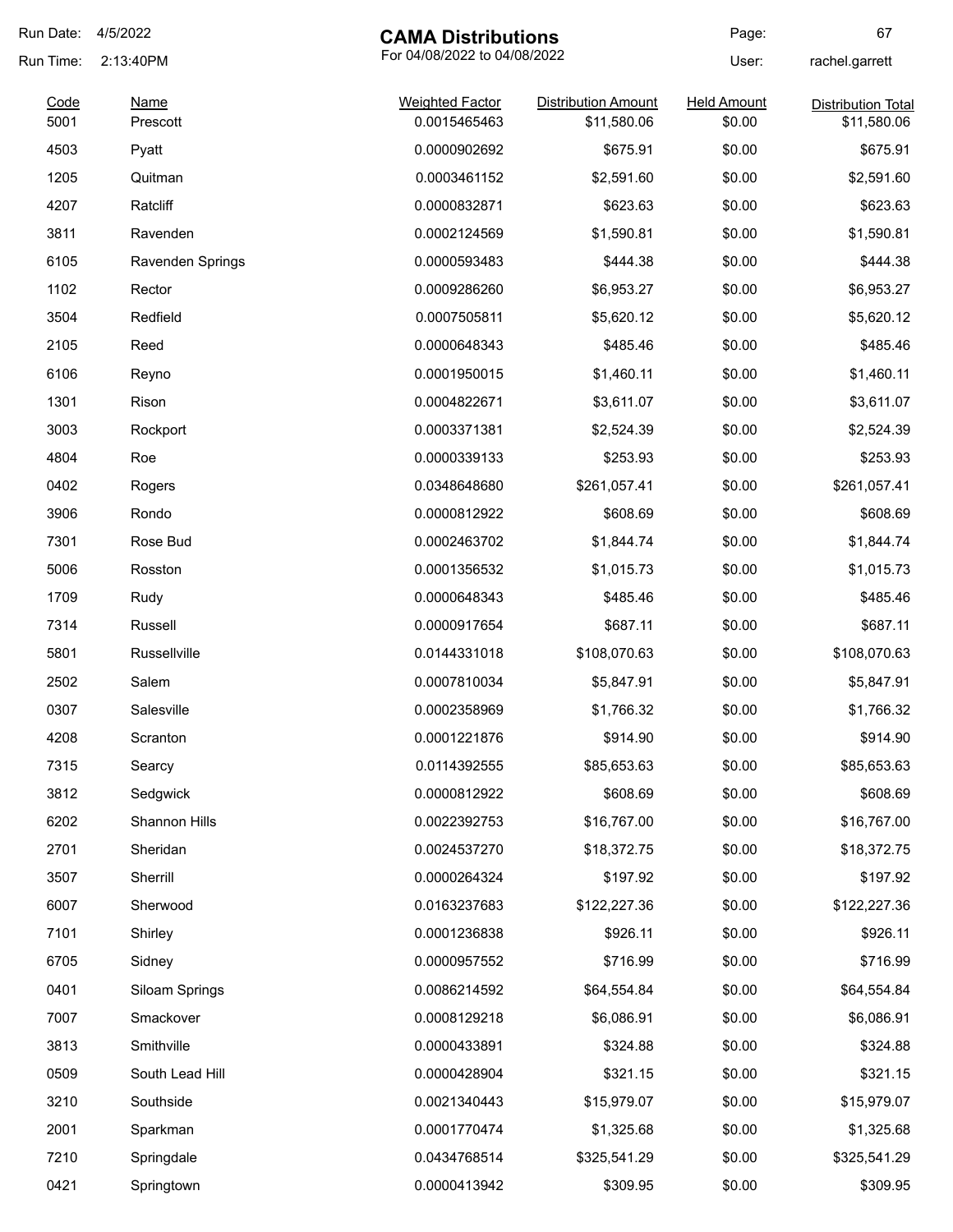| Run Date:    | 4/5/2022                                  | <b>CAMA Distributions</b>              |                                        | Page:                        | 68                                    |
|--------------|-------------------------------------------|----------------------------------------|----------------------------------------|------------------------------|---------------------------------------|
| Run Time:    | For 04/08/2022 to 04/08/2022<br>2:13:40PM |                                        |                                        | User:                        | rachel.garrett                        |
| Code<br>0106 | Name<br>St. Charles                       | <b>Weighted Factor</b><br>0.0001032361 | <b>Distribution Amount</b><br>\$773.00 | <b>Held Amount</b><br>\$0.00 | <b>Distribution Total</b><br>\$773.00 |
| 1113         | St. Francis                               | 0.0001087221                           | \$814.08                               | \$0.00                       | \$814.08                              |
| 6405         | St. Joe                                   | 0.0000643355                           | \$481.72                               | \$0.00                       | \$481.72                              |
| 4403         | St. Paul                                  | 0.0000553585                           | \$414.51                               | \$0.00                       | \$414.51                              |
| 3702         | Stamps                                    | 0.0006273961                           | \$4,697.75                             | \$0.00                       | \$4,697.75                            |
| 4001         |                                           | 0.0010837294                           | \$8,114.63                             | \$0.00                       |                                       |
|              | Star City                                 |                                        |                                        |                              | \$8,114.63                            |
| 5202         | Stephens                                  | 0.0003840183                           | \$2,875.41                             | \$0.00                       | \$2,875.41                            |
| 3814         | Strawberry                                | 0.0001336583                           | \$1,000.79                             | \$0.00                       | \$1,000.79                            |
| 7008         | Strong                                    | 0.0002044773                           | \$1,531.06                             | \$0.00                       | \$1,531.06                            |
| 0101         | Stuttgart                                 | 0.0041214635                           | \$30,860.25                            | \$0.00                       | \$30,860.25                           |
| 4209         | Subiaco                                   | 0.0001999887                           | \$1,497.45                             | \$0.00                       | \$1,497.45                            |
| 1112         | <b>Success</b>                            | 0.0000488751                           | \$365.96                               | \$0.00                       | \$365.96                              |
| 3209         | Sulphur Rock                              | 0.0003037235                           | \$2,274.19                             | \$0.00                       | \$2,274.19                            |
| 0412         | <b>Sulphur Springs</b>                    | 0.0002398867                           | \$1,796.20                             | \$0.00                       | \$1,796.20                            |
| 4504         | Summit                                    | 0.0002713064                           | \$2,031.46                             | \$0.00                       | \$2,031.46                            |
| 1810         | Sunset                                    | 0.0000917654                           | \$687.11                               | \$0.00                       | \$687.11                              |
| 3409         | Swifton                                   | 0.0003655654                           | \$2,737.24                             | \$0.00                       | \$2,737.24                            |
| 1404         | Taylor                                    | 0.0002887618                           | \$2,162.16                             | \$0.00                       | \$2,162.16                            |
| 4610         | Texarkana                                 | 0.0146560319                           | \$109,739.86                           | \$0.00                       | \$109,739.86                          |
| 0703         | Thornton                                  | 0.0001690678                           | \$1,265.93                             | \$0.00                       | \$1,265.93                            |
| 2203         | Tillar                                    | 0.0000857807                           | \$642.30                               | \$0.00                       | \$642.30                              |
| 0704         | Tinsman                                   | 0.0000249363                           | \$186.71                               | \$0.00                       | \$186.71                              |
| 3104         | Tollette                                  | 0.0000922641                           | \$690.85                               | \$0.00                       | \$690.85                              |
| 7211         | Tontitown                                 | 0.0021450163                           | \$16,061.22                            | \$0.00                       | \$16,061.22                           |
| 6206         | Traskwood                                 | 0.0002468689                           | \$1,848.48                             | \$0.00                       | \$1,848.48                            |
| 5605         | Trumann                                   | 0.0036900663                           | \$27,630.08                            | \$0.00                       | \$27,630.08                           |
| 3402         | Tuckerman                                 | 0.0008513236                           | \$6,374.45                             | \$0.00                       | \$6,374.45                            |
| 2706         | Tull                                      | 0.0002413829                           | \$1,807.40                             | \$0.00                       | \$1,807.40                            |
| 3410         | Tupelo                                    | 0.0000349108                           | \$261.40                               | \$0.00                       | \$261.40                              |
| 1811         | Turrell                                   | 0.0002578408                           | \$1,930.63                             | \$0.00                       | \$1,930.63                            |
| 2311         | <b>Twin Groves</b>                        | 0.0001580958                           | \$1,183.77                             | \$0.00                       | \$1,183.77                            |
| 5606         | Tyronza                                   | 0.0003570871                           | \$2,673.76                             | \$0.00                       | \$2,673.76                            |
| 5905         | Ulm                                       | 0.0000872769                           | \$653.50                               | \$0.00                       | \$653.50                              |
| 0510         | <b>Valley Springs</b>                     | 0.0000912667                           | \$683.38                               | \$0.00                       | \$683.38                              |
| 1702         | Van Buren                                 | 0.0115793973                           | \$86,702.97                            | \$0.00                       | \$86,702.97                           |
| 5705         | Vandervoort                               | 0.0000573534                           | \$429.44                               | \$0.00                       | \$429.44                              |
| 4715         | Victoria                                  | 0.0000099745                           | \$74.69                                | \$0.00                       | \$74.69                               |
| 2304         | Vilonia                                   | 0.0021385328                           | \$16,012.68                            | \$0.00                       | \$16,012.68                           |
| 2503         | Viola                                     | 0.0001785436                           | \$1,336.88                             | \$0.00                       | \$1,336.88                            |
|              |                                           |                                        |                                        |                              |                                       |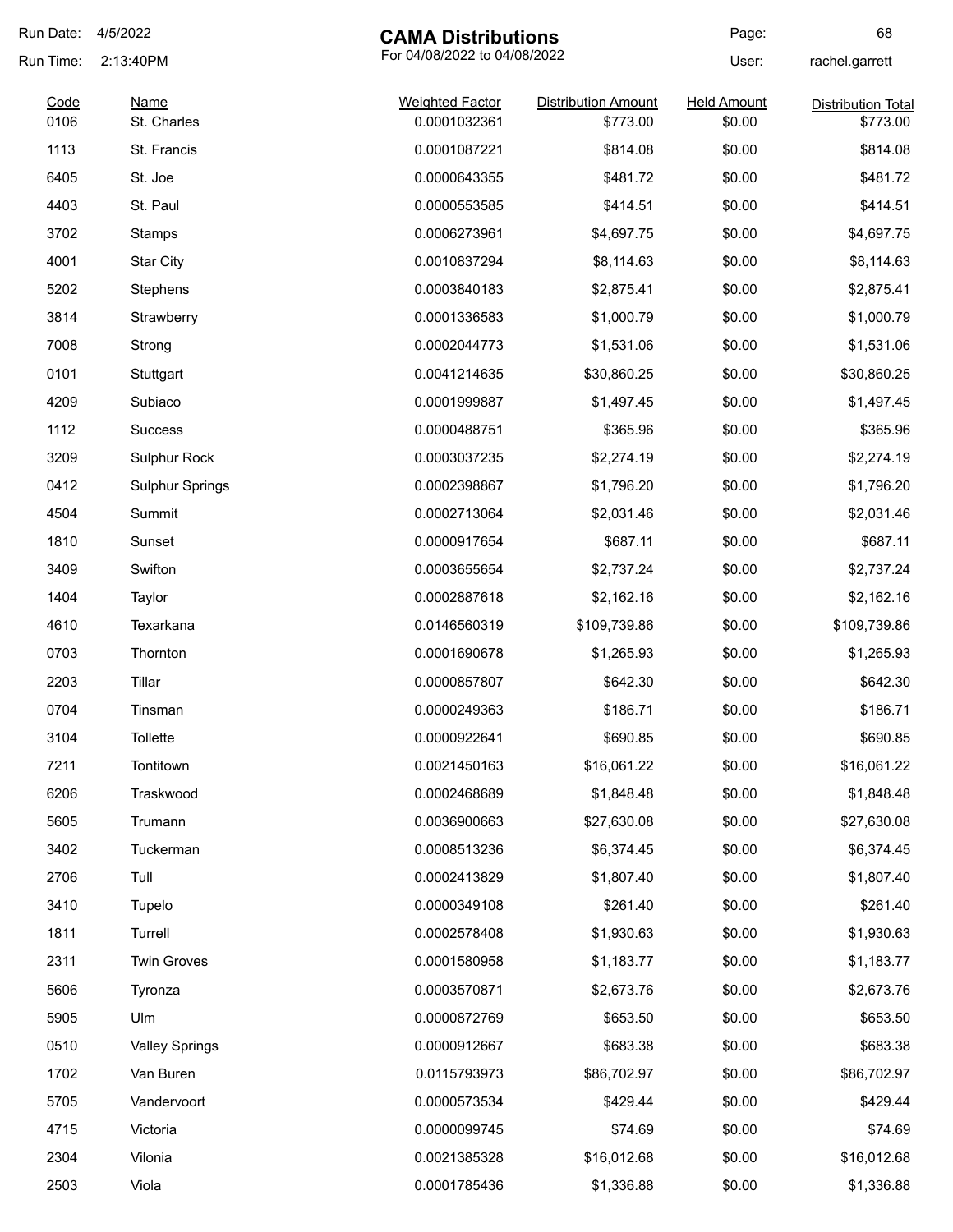| Run Date: | 4/5/2022                                     | <b>CAMA Distributions</b> |                            | Page:              | 69                        |
|-----------|----------------------------------------------|---------------------------|----------------------------|--------------------|---------------------------|
| Run Time: | For 04/08/2022 to 04/08/2022<br>2:13:40PM    |                           |                            | User:              | rachel.garrett            |
| Code      | Name                                         | <b>Weighted Factor</b>    | <b>Distribution Amount</b> | <b>Held Amount</b> | <b>Distribution Total</b> |
| 3502      | Wabbaseka                                    | 0.0000897705              | \$672.17                   | \$0.00             | \$672.17                  |
| 5609      | Waldenburg                                   | 0.0000264324              | \$197.92                   | \$0.00             | \$197.92                  |
| 1405      | Waldo                                        | 0.0005740325              | \$4,298.18                 | \$0.00             | \$4,298.18                |
| 6301      | Waldron                                      | 0.0016886829              | \$12,644.34                | \$0.00             | \$12,644.34               |
| 3801      | <b>Walnut Ridge</b>                          | 0.0026851355              | \$20,105.47                | \$0.00             | \$20,105.47               |
| 4310      | Ward                                         | 0.0030182838              | \$22,599.98                | \$0.00             | \$22,599.98               |
| 0603      | Warren                                       | 0.0027195475              | \$20,363.14                | \$0.00             | \$20,363.14               |
| 2910      | Washington                                   | 0.0000468802              | \$351.02                   | \$0.00             | \$351.02                  |
| 2106      | Watson                                       | 0.0000922641              | \$690.85                   | \$0.00             | \$690.85                  |
| 5608      | Weiner                                       | 0.0003226751              | \$2,416.09                 | \$0.00             | \$2,416.09                |
| 3411      | Weldon                                       | 0.0000284273              | \$212.86                   | \$0.00             | \$212.86                  |
| 7212      | West Fork                                    | 0.0011625280              | \$8,704.65                 | \$0.00             | \$8,704.65                |
| 1802      | West Memphis                                 | 0.0122287372              | \$91,565.02                | \$0.00             | \$91,565.02               |
| 7316      | <b>West Point</b>                            | 0.0000847833              | \$634.83                   | \$0.00             | \$634.83                  |
| 5102      | <b>Western Grove</b>                         | 0.0001765487              | \$1,321.94                 | \$0.00             | \$1,321.94                |
| 6803      | Wheatley                                     | 0.0001391443              | \$1,041.87                 | \$0.00             | \$1,041.87                |
| 1007      | <b>Whelen Springs</b>                        | 0.0000234401              | \$175.51                   | \$0.00             | \$175.51                  |
| 3503      | White Hall                                   | 0.0027833843              | \$20,841.13                | \$0.00             | \$20,841.13               |
| 5707      | Wickes                                       | 0.0003176878              | \$2,378.75                 | \$0.00             | \$2,378.75                |
| 6808      | Widener                                      | 0.0001057297              | \$791.67                   | \$0.00             | \$791.67                  |
| 2403      | Wiederkehr Village                           | 0.0000249363              | \$186.71                   | \$0.00             | \$186.71                  |
| 6706      | Williford                                    | 0.0000393993              | \$295.01                   | \$0.00             | \$295.01                  |
| 5007      | Willisville                                  | 0.0000738113              | \$552.68                   | \$0.00             | \$552.68                  |
| 2204      | Wilmar                                       | 0.0001969964              | \$1,475.05                 | \$0.00             | \$1,475.05                |
| 0207      | Wilmot                                       | 0.0002074696              | \$1,553.47                 | \$0.00             | \$1,553.47                |
| 4716      | Wilson                                       | 0.0003820234              | \$2,860.47                 | \$0.00             | \$2,860.47                |
| 4104      | Wilton                                       | 0.0001431341              | \$1,071.74                 | \$0.00             | \$1,071.74                |
| 2205      | Winchester                                   | 0.0000683253              | \$511.60                   | \$0.00             | \$511.60                  |
| 7213      | Winslow                                      | 0.0001820346              | \$1,363.02                 | \$0.00             | \$1,363.02                |
| 4105      | Winthrop                                     | 0.0000578521              | \$433.18                   | \$0.00             | \$433.18                  |
| 2309      | Wooster                                      | 0.0005196715              | \$3,891.14                 | \$0.00             | \$3,891.14                |
| 6008      | Wrightsville                                 | 0.0007690340              | \$5,758.29                 | \$0.00             | \$5,758.29                |
| 1904      | Wynne                                        | 0.0041463997              | \$31,046.97                | \$0.00             | \$31,046.97               |
| 4505      | Yellville                                    | 0.0005874981              | \$4,399.08                 | \$0.00             | \$4,399.08                |
| 0511      | Zinc                                         | 0.0000458827              | \$343.56                   | \$0.00             | \$343.56                  |
|           | <b>Total for MLM0200 - Municipal Special</b> | 1.0000000024              | \$7,487,035.26             | \$0.00             | \$7,487,035.26            |
|           | MLM0200 - Municipal Wholesale Fuel Tax       |                           |                            |                    |                           |
| 5301      | Adona                                        | 0.0000743100              | \$71.62                    | \$0.00             | \$71.62                   |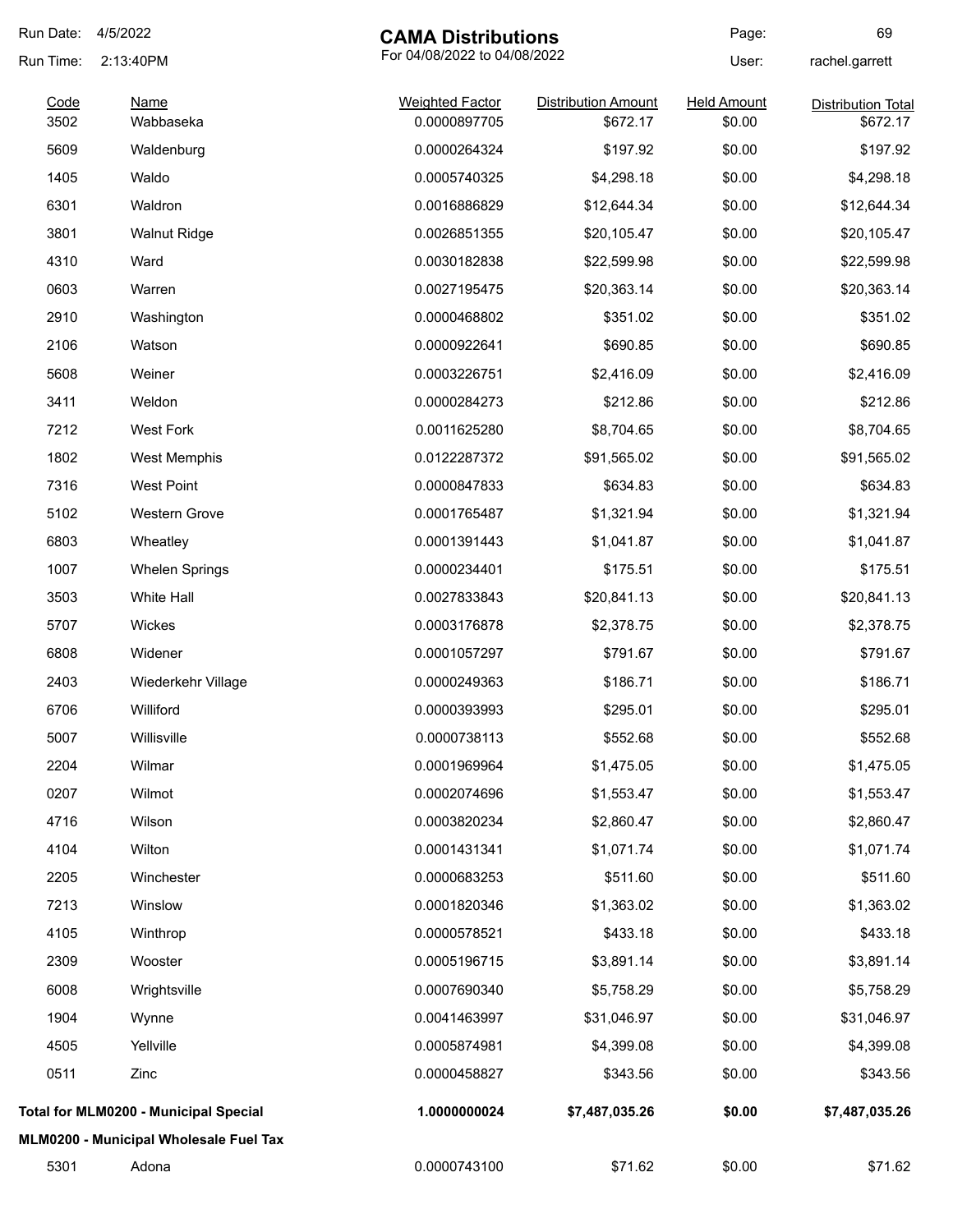| Run Date:    | 4/5/2022                 | <b>CAMA Distributions</b>              |                                          | Page:                        | 70                                      |
|--------------|--------------------------|----------------------------------------|------------------------------------------|------------------------------|-----------------------------------------|
| Run Time:    | 2:13:40PM                | For 04/08/2022 to 04/08/2022           |                                          | User:                        | rachel.garrett                          |
| Code<br>6207 | <b>Name</b><br>Alexander | <b>Weighted Factor</b><br>0.0016881842 | <b>Distribution Amount</b><br>\$1,627.15 | <b>Held Amount</b><br>\$0.00 | <b>Distribution Total</b><br>\$1,627.15 |
| 3802         | Alicia                   | 0.0000713177                           | \$68.74                                  | \$0.00                       | \$68.74                                 |
| 1701         | Alma                     | 0.0029050732                           | \$2,800.05                               | \$0.00                       | \$2,800.05                              |
| 0105         | Almyra                   | 0.0001276736                           | \$123.06                                 | \$0.00                       | \$123.06                                |
| 0502         | Alpena                   | 0.0001865232                           | \$179.78                                 | \$0.00                       | \$179.78                                |
| 3505         | Altheimer                | 0.0003471126                           | \$334.56                                 | \$0.00                       | \$334.56                                |
| 2404         | Altus                    | 0.0003316521                           | \$319.66                                 | \$0.00                       | \$319.66                                |
| 3404         | Amagon                   | 0.0000344120                           | \$33.17                                  | \$0.00                       | \$33.17                                 |
| 1004         | Amity                    | 0.0003396317                           | \$327.35                                 | \$0.00                       | \$327.35                                |
| 1812         | Anthonyville             | 0.0000673279                           | \$64.89                                  | \$0.00                       | \$64.89                                 |
| 5501         | Antoine                  | 0.0000563559                           | \$54.32                                  | \$0.00                       | \$54.32                                 |
| 1002         | Arkadelphia              | 0.0051767656                           | \$4,989.61                               | \$0.00                       | \$4,989.61                              |
| 2102         | Arkansas City            | 0.0001875206                           | \$180.74                                 | \$0.00                       | \$180.74                                |
| 6702         | Ash Flat                 | 0.0005670503                           | \$546.55                                 | \$0.00                       | \$546.55                                |
| 4101         | Ashdown                  | 0.0021250673                           | \$2,048.24                               | \$0.00                       | \$2,048.24                              |
| 5802         | Atkins                   | 0.0014258548                           | \$1,374.31                               | \$0.00                       | \$1,374.31                              |
| 3902         | Aubrey                   | 0.0000538623                           | \$51.92                                  | \$0.00                       | \$51.92                                 |
| 7402         | Augusta                  | 0.0009964526                           | \$960.43                                 | \$0.00                       | \$960.43                                |
| 4302         | Austin                   | 0.0017255885                           | \$1,663.20                               | \$0.00                       | \$1,663.20                              |
| 0413         | Avoca                    | 0.0002428791                           | \$234.10                                 | \$0.00                       | \$234.10                                |
| 7317         | <b>Bald Knob</b>         | 0.0012577845                           | \$1,212.31                               | \$0.00                       | \$1,212.31                              |
| 0601         | <b>Banks</b>             | 0.0000433891                           | \$41.82                                  | \$0.00                       | \$41.82                                 |
| 6504         | Barling                  | 0.0023849030                           | \$2,298.68                               | \$0.00                       | \$2,298.68                              |
| 4703         | <b>Bassett</b>           | 0.0000618419                           | \$59.61                                  | \$0.00                       | \$59.61                                 |
| 3201         | Batesville               | 0.0055812316                           | \$5,379.46                               | \$0.00                       | \$5,379.46                              |
| 6204         | Bauxite                  | 0.0003136980                           | \$302.36                                 | \$0.00                       | \$302.36                                |
| 1601         | Bay                      | 0.0009356081                           | \$901.78                                 | \$0.00                       | \$901.78                                |
| 5204         | Bearden                  | 0.0003870106                           | \$373.02                                 | \$0.00                       | \$373.02                                |
| 0804         | Beaver                   | 0.0000334146                           | \$32.21                                  | \$0.00                       | \$32.21                                 |
| 7302         | Beebe                    | 0.0042077429                           | \$4,055.62                               | \$0.00                       | \$4,055.62                              |
| 3405         | Beedeville               | 0.0000418929                           | \$40.38                                  | \$0.00                       | \$40.38                                 |
| 0423         | Bella Vista              | 0.0150136177                           | \$14,470.84                              | \$0.00                       | \$14,470.84                             |
| 0503         | Bellefonte               | 0.0002049760                           | \$197.57                                 | \$0.00                       | \$197.57                                |
| 7506         | <b>Belleville</b>        | 0.0001556022                           | \$149.98                                 | \$0.00                       | \$149.98                                |
| 6602         | Ben Lomond               | 0.0000698215                           | \$67.30                                  | \$0.00                       | \$67.30                                 |
| 6203         | Benton                   | 0.0174623575                           | \$16,831.05                              | \$0.00                       | \$16,831.05                             |
| 0403         | Bentonville              | 0.0270129414                           | \$26,036.36                              | \$0.00                       | \$26,036.36                             |
| 0504         | Bergman                  | 0.0002124569                           | \$204.78                                 | \$0.00                       | \$204.78                                |
| 0802         | Berryville               | 0.0028337555                           | \$2,731.31                               | \$0.00                       | \$2,731.31                              |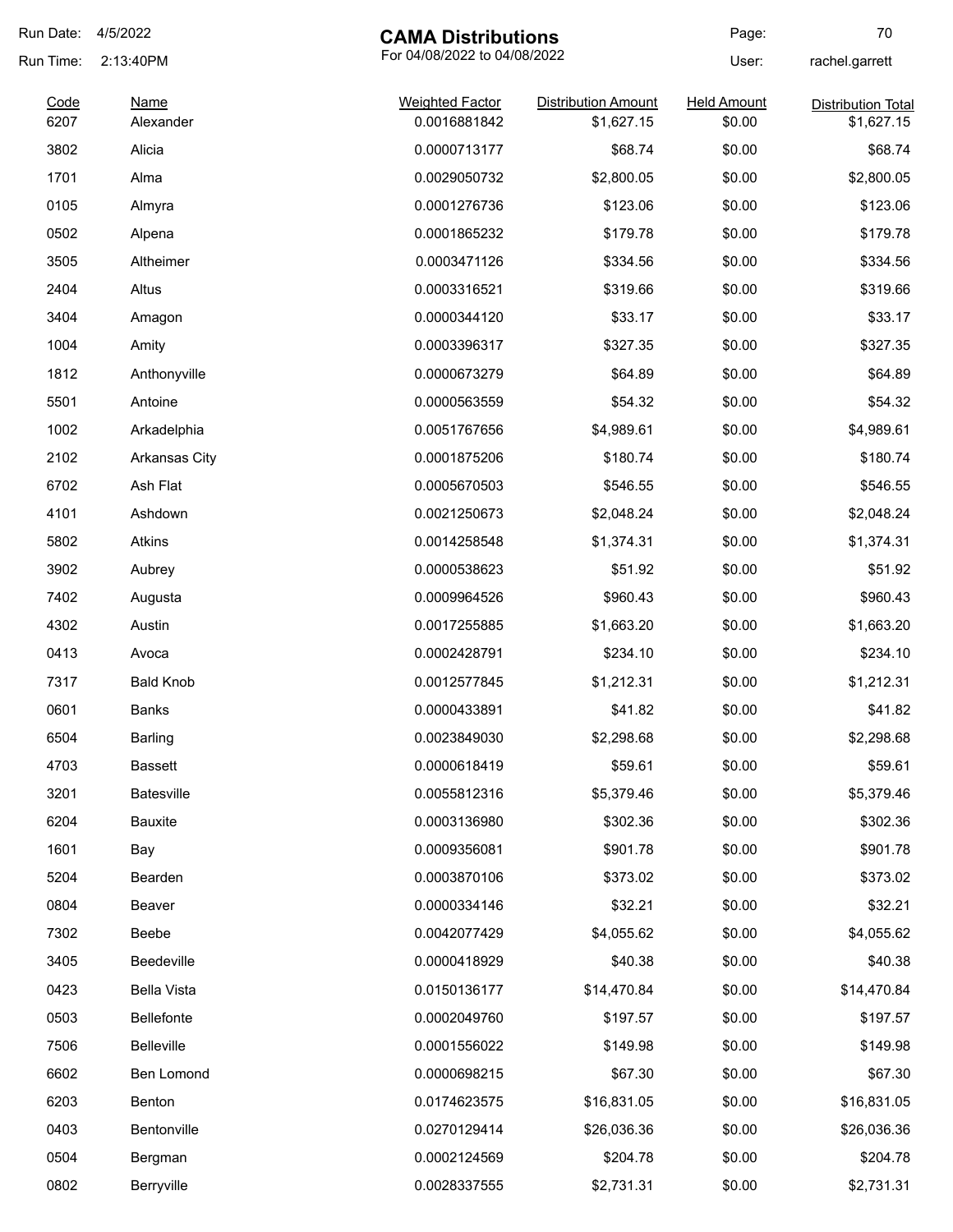| Run Date: | 4/5/2022                                  | <b>CAMA Distributions</b> |                            | Page:              | 71                        |
|-----------|-------------------------------------------|---------------------------|----------------------------|--------------------|---------------------------|
| Run Time: | For 04/08/2022 to 04/08/2022<br>2:13:40PM |                           | User:                      | rachel.garrett     |                           |
| Code      | Name                                      | <b>Weighted Factor</b>    | <b>Distribution Amount</b> | <b>Held Amount</b> | <b>Distribution Total</b> |
| 0306      | <b>Big Flat</b>                           | 0.0000438878              | \$42.30                    | \$0.00             | \$42.30                   |
| 5302      | <b>Bigelow</b>                            | 0.0001755512              | \$169.20                   | \$0.00             | \$169.20                  |
| 6101      | <b>Biggers</b>                            | 0.0001521111              | \$146.61                   | \$0.00             | \$146.61                  |
| 4704      | Birdsong                                  | 0.0000159592              | \$15.38                    | \$0.00             | \$15.38                   |
| 5902      | <b>Biscoe</b>                             | 0.0001521111              | \$146.61                   | \$0.00             | \$146.61                  |
| 1602      | <b>Black Oak</b>                          | 0.0001162029              | \$112.00                   | \$0.00             | \$112.00                  |
| 3803      | <b>Black Rock</b>                         | 0.0002942478              | \$283.61                   | \$0.00             | \$283.61                  |
| 4901      | <b>Black Springs</b>                      | 0.0000478776              | \$46.15                    | \$0.00             | \$46.15                   |
| 2902      | <b>Blevins</b>                            | 0.0001436328              | \$138.44                   | \$0.00             | \$138.44                  |
| 0805      | <b>Blue Eye</b>                           | 0.0000229414              | \$22.11                    | \$0.00             | \$22.11                   |
| 4201      | <b>Blue Mountain</b>                      | 0.0000438878              | \$42.30                    | \$0.00             | \$42.30                   |
| 5002      | <b>Bluff City</b>                         | 0.0000588496              | \$56.72                    | \$0.00             | \$56.72                   |
| 4705      | Blytheville                               | 0.0066859075              | \$6,444.20                 | \$0.00             | \$6,444.20                |
| 5003      | <b>Bodcaw</b>                             | 0.0000603457              | \$58.16                    | \$0.00             | \$58.16                   |
| 6506      | Bonanza                                   | 0.0002927516              | \$282.17                   | \$0.00             | \$282.17                  |
| 1603      | Bono                                      | 0.0012014285              | \$1,157.99                 | \$0.00             | \$1,157.99                |
| 4210      | Booneville                                | 0.0018996436              | \$1,830.97                 | \$0.00             | \$1,830.97                |
| 7303      | <b>Bradford</b>                           | 0.0003381356              | \$325.91                   | \$0.00             | \$325.91                  |
| 3701      | <b>Bradley</b>                            | 0.0002019836              | \$194.68                   | \$0.00             | \$194.68                  |
| 2402      | Branch                                    | 0.0001476226              | \$142.29                   | \$0.00             | \$142.29                  |
| 0309      | <b>Briarcliff</b>                         | 0.0001176991              | \$113.44                   | \$0.00             | \$113.44                  |
| 4802      | <b>Brinkley</b>                           | 0.0013465575              | \$1,297.88                 | \$0.00             | \$1,297.88                |
| 1604      | Brookland                                 | 0.0020268184              | \$1,953.54                 | \$0.00             | \$1,953.54                |
| 6201      | <b>Bryant</b>                             | 0.0103051549              | \$9,932.60                 | \$0.00             | \$9,932.60                |
| 3703      | <b>Buckner</b>                            | 0.0000822896              | \$79.31                    | \$0.00             | \$79.31                   |
| 4501      | <b>Bull Shoals</b>                        | 0.0009735112              | \$938.32                   | \$0.00             | \$938.32                  |
| 4706      | <b>Burdette</b>                           | 0.0000698215              | \$67.30                    | \$0.00             | \$67.30                   |
| 4311      | Cabot                                     | 0.0132506248              | \$12,771.58                | \$0.00             | \$12,771.58               |
| 1001      | Caddo Valley                              | 0.0002967414              | \$286.01                   | \$0.00             | \$286.01                  |
| 6806      | Caldwell                                  | 0.0002249250              | \$216.79                   | \$0.00             | \$216.79                  |
| 5004      | Cale                                      | 0.0000364069              | \$35.09                    | \$0.00             | \$35.09                   |
| 3303      | Calico Rock                               | 0.0004428678              | \$426.86                   | \$0.00             | \$426.86                  |
| 7001      | Calion                                    | 0.0002139530              | \$206.22                   | \$0.00             | \$206.22                  |
| 5201      | Camden                                    | 0.0052924698              | \$5,101.13                 | \$0.00             | \$5,101.13                |
| 6003      | Cammack Village                           | 0.0003880081              | \$373.98                   | \$0.00             | \$373.98                  |
| 3406      | <b>Campbell Station</b>                   | 0.0001157042              | \$111.52                   | \$0.00             | \$111.52                  |
| 1605      | Caraway                                   | 0.0005650554              | \$544.63                   | \$0.00             | \$544.63                  |
| 4304      | Carlisle                                  | 0.0010139079              | \$977.25                   | \$0.00             | \$977.25                  |
| 2003      | Carthage                                  | 0.0001107170              | \$106.71                   | \$0.00             | \$106.71                  |
|           |                                           |                           |                            |                    |                           |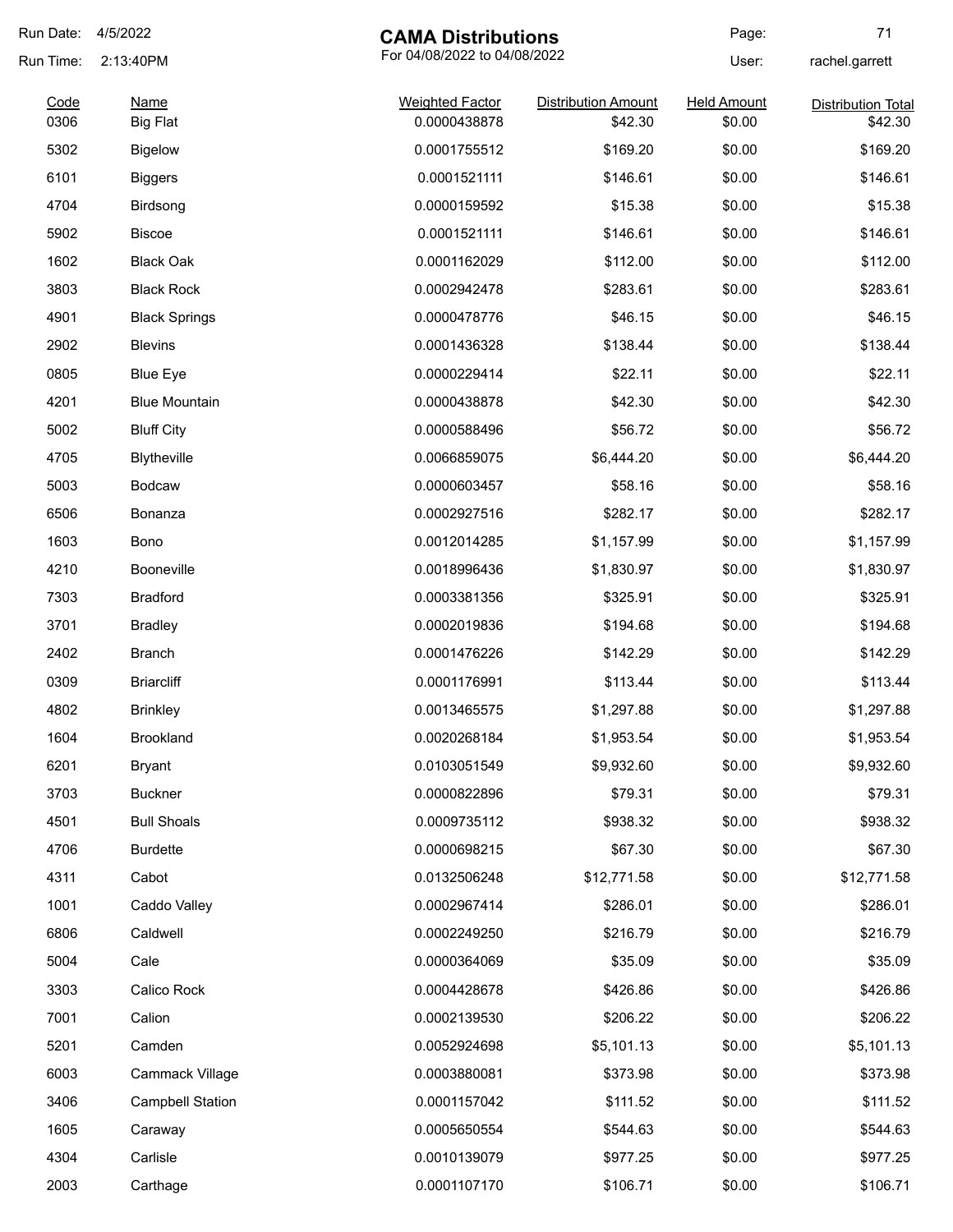| Run Date:    | 4/5/2022                                  | <b>CAMA Distributions</b>              |                                       | Page:                        | 72                                   |
|--------------|-------------------------------------------|----------------------------------------|---------------------------------------|------------------------------|--------------------------------------|
| Run Time:    | For 04/08/2022 to 04/08/2022<br>2:13:40PM |                                        | User:                                 | rachel.garrett               |                                      |
| Code<br>5303 | <b>Name</b><br>Casa                       | <b>Weighted Factor</b><br>0.0000598470 | <b>Distribution Amount</b><br>\$57.68 | <b>Held Amount</b><br>\$0.00 | <b>Distribution Total</b><br>\$57.68 |
| 1606         | Cash                                      | 0.0001396430                           | \$134.59                              | \$0.00                       | \$134.59                             |
| 4203         | Caulksville                               | 0.0000768037                           | \$74.03                               | \$0.00                       | \$74.03                              |
| 6703         | Cave City                                 | 0.0009585495                           | \$923.90                              | \$0.00                       | \$923.90                             |
| 0411         | Cave Springs                              | 0.0027404939                           | \$2,641.42                            | \$0.00                       | \$2,641.42                           |
| 1710         | Cedarville                                | 0.0007101844                           | \$684.51                              | \$0.00                       | \$684.51                             |
| 0409         | Centerton                                 | 0.0088733154                           | \$8,552.52                            | \$0.00                       | \$8,552.52                           |
| 6507         | <b>Central City</b>                       | 0.0002299122                           | \$221.60                              | \$0.00                       | \$221.60                             |
| 2405         | Charleston                                | 0.0012907003                           | \$1,244.04                            | \$0.00                       | \$1,244.04                           |
| 6708         | Cherokee Village                          | 0.0023839055                           | \$2,297.72                            | \$0.00                       | \$2,297.72                           |
| 1901         | <b>Cherry Valley</b>                      | 0.0002867669                           | \$276.40                              | \$0.00                       | \$276.40                             |
| 1708         | Chester                                   | 0.0000718164                           | \$69.22                               | \$0.00                       | \$69.22                              |
| 5205         | Chidester                                 |                                        | \$121.62                              | \$0.00                       | \$121.62                             |
| 4801         | Clarendon                                 | 0.0001261774<br>0.0007610544           | \$733.54                              | \$0.00                       | \$733.54                             |
| 1813         | Clarkedale                                |                                        | \$161.51                              | \$0.00                       | \$161.51                             |
|              |                                           | 0.0001675716                           |                                       |                              |                                      |
| 3601         | Clarksville                               | 0.0046785393                           | \$4,509.40                            | \$0.00                       | \$4,509.40                           |
| 7103         | Clinton                                   | 0.0012513010                           | \$1,206.06                            | \$0.00                       | \$1,206.06                           |
| 3602         | Coal Hill                                 | 0.0004089545                           | \$394.17                              | \$0.00                       | \$394.17                             |
| 6807         | Colt                                      | 0.0001461264                           | \$140.84                              | \$0.00                       | \$140.84                             |
| 1201         | Concord                                   | 0.0000947578                           | \$91.33                               | \$0.00                       | \$91.33                              |
| 2301         | Conway                                    | 0.0319852298                           | \$30,828.89                           | \$0.00                       | \$30,828.89                          |
| 1101         | Corning                                   | 0.0016093856                           | \$1,551.20                            | \$0.00                       | \$1,551.20                           |
| 0302         | Cotter                                    | 0.0004418704                           | \$425.90                              | \$0.00                       | \$425.90                             |
| 7401         | <b>Cotton Plant</b>                       | 0.0002638255                           | \$254.29                              | \$0.00                       | \$254.29                             |
| 5702         | Cove                                      | 0.0001590933                           | \$153.34                              | \$0.00                       | \$153.34                             |
| 4305         | Coy                                       | 0.0000433891                           | \$41.82                               | \$0.00                       | \$41.82                              |
| 1804         | Crawfordsville                            | 0.0002304110                           | \$222.08                              | \$0.00                       | \$222.08                             |
| 0201         | Crossett                                  | 0.0024048520                           | \$2,317.91                            | \$0.00                       | \$2,317.91                           |
| 3203         | Cushman                                   | 0.0002159479                           | \$208.14                              | \$0.00                       | \$208.14                             |
| 5502         | Daisy                                     | 0.0000438878                           | \$42.30                               | \$0.00                       | \$42.30                              |
| 7102         | Damascus                                  | 0.0001905130                           | \$183.63                              | \$0.00                       | \$183.63                             |
| 7504         | Danville                                  | 0.0010114143                           | \$974.85                              | \$0.00                       | \$974.85                             |
| 7502         | Dardanelle                                | 0.0022527409                           | \$2,171.30                            | \$0.00                       | \$2,171.30                           |
| 1104         | Datto                                     | 0.0000324171                           | \$31.25                               | \$0.00                       | \$31.25                              |
| 0405         | Decatur                                   | 0.0008842394                           | \$852.27                              | \$0.00                       | \$852.27                             |
| 2801         | Delaplaine                                | 0.0000319184                           | \$30.76                               | \$0.00                       | \$30.76                              |
| 5503         | Delight                                   | 0.0001436328                           | \$138.44                              | \$0.00                       | \$138.44                             |
| 4707         | Dell                                      | 0.0000967527                           | \$93.25                               | \$0.00                       | \$93.25                              |
| 2406         | Denning                                   | 0.0000997450                           | \$96.14                               | \$0.00                       | \$96.14                              |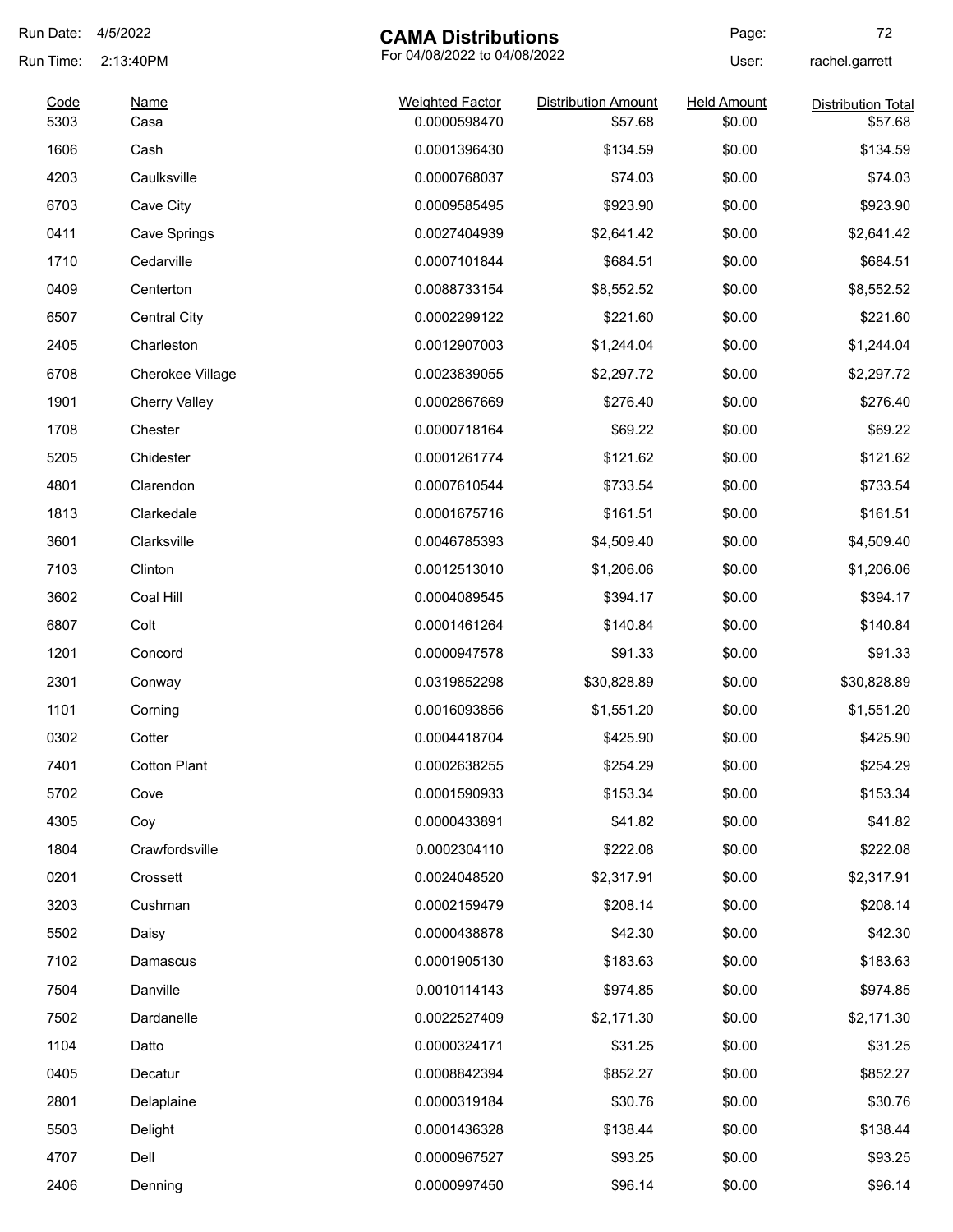| Run Date:    | 4/5/2022                      | <b>CAMA Distributions</b>              |                                          | Page:                        | 73                                      |
|--------------|-------------------------------|----------------------------------------|------------------------------------------|------------------------------|-----------------------------------------|
| Run Time:    | 2:13:40PM                     | For 04/08/2022 to 04/08/2022           |                                          | User:                        | rachel.garrett                          |
| Code<br>6601 | <b>Name</b><br><b>DeQueen</b> | <b>Weighted Factor</b><br>0.0030447162 | <b>Distribution Amount</b><br>\$2,934.64 | <b>Held Amount</b><br>\$0.00 | <b>Distribution Total</b><br>\$2,934.64 |
| 0903         | Dermott                       | 0.0010079232                           | \$971.48                                 | \$0.00                       | \$971.48                                |
| 5903         | Des Arc                       | 0.0009500711                           | \$915.72                                 | \$0.00                       | \$915.72                                |
| 5904         | DeValls Bluff                 | 0.0002593370                           | \$249.96                                 | \$0.00                       | \$249.96                                |
| 0102         | <b>DeWitt</b>                 | 0.0015241036                           | \$1,469.00                               | \$0.00                       | \$1,469.00                              |
| 0515         | Diamond City                  | 0.0003775348                           | \$363.89                                 | \$0.00                       | \$363.89                                |
| 3407         | Diaz                          | 0.0006104394                           | \$588.37                                 | \$0.00                       | \$588.37                                |
| 3102         | <b>Dierks</b>                 | 0.0004568321                           | \$440.32                                 | \$0.00                       | \$440.32                                |
| 3004         | Donaldson                     | 0.0001371494                           | \$132.19                                 | \$0.00                       | \$132.19                                |
| 5803         | Dover                         | 0.0006667953                           | \$642.69                                 | \$0.00                       | \$642.69                                |
| 2103         | Dumas                         | 0.0019953988                           | \$1,923.26                               | \$0.00                       | \$1,923.26                              |
| 1707         | Dyer                          | 0.0003850157                           | \$371.10                                 | \$0.00                       | \$371.10                                |
| 4708         | <b>Dyess</b>                  | 0.0001690678                           | \$162.96                                 | \$0.00                       | \$162.96                                |
| 1803         | Earle                         | 0.0009131655                           | \$880.15                                 | \$0.00                       | \$880.15                                |
| 5203         | East Camden                   | 0.0003979826                           | \$383.59                                 | \$0.00                       | \$383.59                                |
| 1805         | Edmondson                     | 0.0001211902                           | \$116.81                                 | \$0.00                       | \$116.81                                |
| 1607         | Egypt                         | 0.0000563559                           | \$54.32                                  | \$0.00                       | \$54.32                                 |
| 7002         | El Dorado                     | 0.0088553613                           | \$8,535.22                               | \$0.00                       | \$8,535.22                              |
| 5401         | Elaine                        | 0.0002538510                           | \$244.67                                 | \$0.00                       | \$244.67                                |
| 7202         | Elkins                        | 0.0017964075                           | \$1,731.46                               | \$0.00                       | \$1,731.46                              |
| 7203         | Elm Springs                   | 0.0011774897                           | \$1,134.92                               | \$0.00                       | \$1,134.92                              |
| 1401         | Emerson                       | 0.0001461264                           | \$140.84                                 | \$0.00                       | \$140.84                                |
| 5005         | Emmet                         | 0.0002069709                           | \$199.49                                 | \$0.00                       | \$199.49                                |
| 4306         | England                       | 0.0012353418                           | \$1,190.68                               | \$0.00                       | \$1,190.68                              |
| 2306         | Enola                         | 0.0001585946                           | \$152.86                                 | \$0.00                       | \$152.86                                |
| 4717         | Etowah                        | 0.0001266762                           | \$122.10                                 | \$0.00                       | \$122.10                                |
| 0902         | Eudora                        | 0.0008617968                           | \$830.64                                 | \$0.00                       | \$830.64                                |
| 0801         | Eureka Springs                | 0.0010802384                           | \$1,041.19                               | \$0.00                       | \$1,041.19                              |
| 6704         | <b>Evening Shade</b>          | 0.0002094645                           | \$201.89                                 | \$0.00                       | \$201.89                                |
| 0506         | Everton                       | 0.0000518674                           | \$49.99                                  | \$0.00                       | \$49.99                                 |
| 7104         | <b>Fairfield Bay</b>          | 0.0010513123                           | \$1,013.30                               | \$0.00                       | \$1,013.30                              |
| 4806         | Fargo                         | 0.0000284273                           | \$27.40                                  | \$0.00                       | \$27.40                                 |
| 7216         | Farmington                    | 0.0037823305                           | \$3,645.59                               | \$0.00                       | \$3,645.59                              |
| 7214         | Fayetteville                  | 0.0468547159                           | \$45,160.81                              | \$0.00                       | \$45,160.81                             |
| 7003         | Felsenthal                    | 0.0000423916                           | \$40.86                                  | \$0.00                       | \$40.86                                 |
| 6902         | <b>Fifty Six</b>              | 0.0000787986                           | \$75.95                                  | \$0.00                       | \$75.95                                 |
| 5602         | Fisher                        | 0.0000897705                           | \$86.53                                  | \$0.00                       | \$86.53                                 |
| 4502         | Flippin                       | 0.0006707851                           | \$646.53                                 | \$0.00                       | \$646.53                                |
| 2002         | Fordyce                       | 0.0016936701                           | \$1,632.44                               | \$0.00                       | \$1,632.44                              |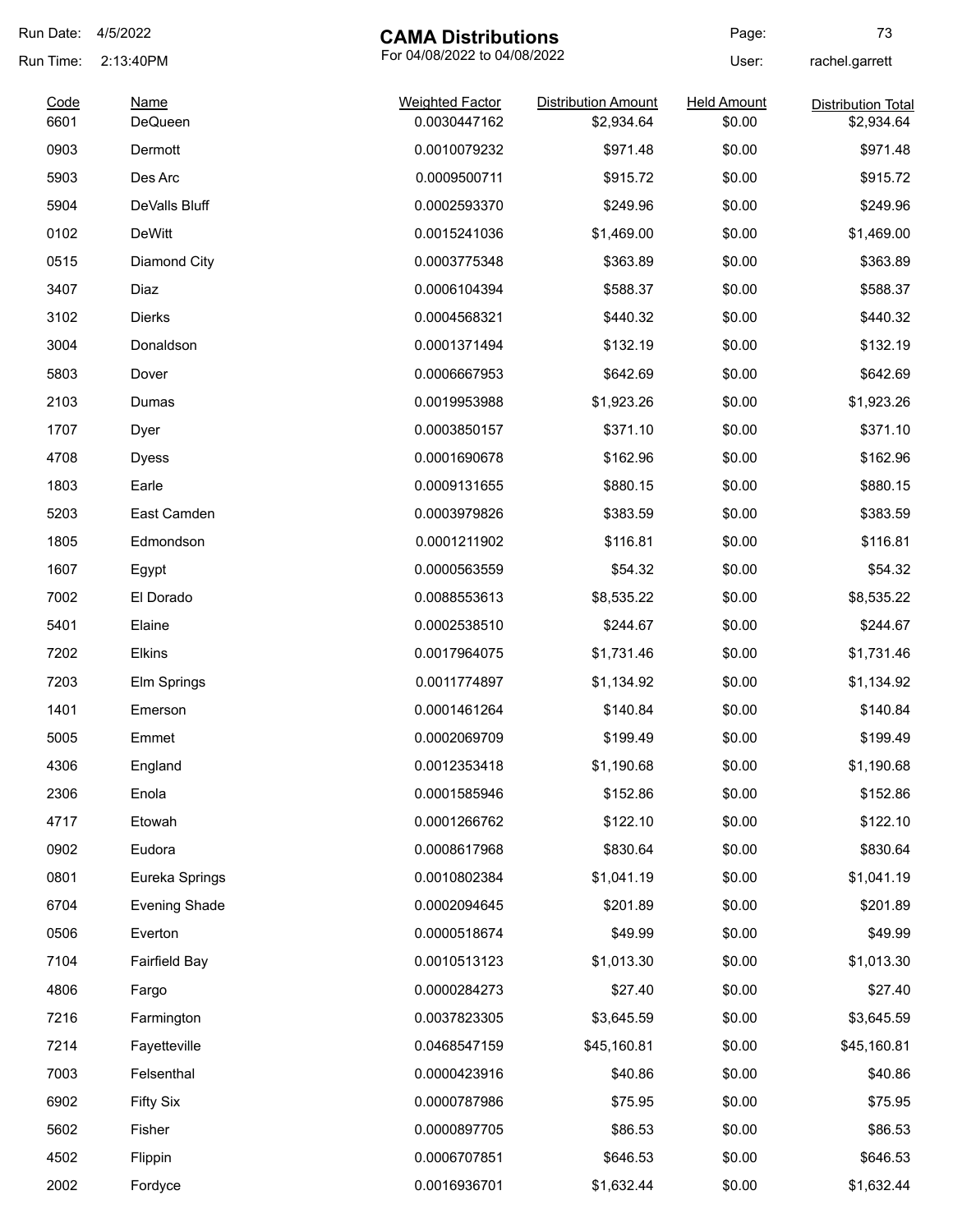| Run Date:    | 4/5/2022             | <b>CAMA Distributions</b>              |                                        | Page:                        | 74                                    |
|--------------|----------------------|----------------------------------------|----------------------------------------|------------------------------|---------------------------------------|
| Run Time:    | 2:13:40PM            | For 04/08/2022 to 04/08/2022           |                                        | User:                        | rachel.garrett                        |
| Code<br>4107 | Name<br>Foreman      | <b>Weighted Factor</b><br>0.0004872543 | <b>Distribution Amount</b><br>\$469.64 | <b>Held Amount</b><br>\$0.00 | <b>Distribution Total</b><br>\$469.64 |
| 6802         | <b>Forrest City</b>  | 0.0064909060                           | \$6,256.24                             | \$0.00                       | \$6,256.24                            |
| 6501         | Fort Smith           | 0.0444573448                           | \$42,850.11                            | \$0.00                       | \$42,850.11                           |
| 4602         | Fouke                | 0.0004029698                           | \$388.40                               | \$0.00                       | \$388.40                              |
| 0202         | Fountain Hill        | 0.0000538623                           | \$51.92                                | \$0.00                       | \$51.92                               |
| 2605         | <b>Fountain Lake</b> | 0.0002368944                           | \$228.33                               | \$0.00                       | \$228.33                              |
| 5304         | Fourche              | 0.0000279286                           | \$26.92                                | \$0.00                       | \$26.92                               |
| 3305         | Franklin             | 0.0000952565                           | \$91.81                                | \$0.00                       | \$91.81                               |
| 3005         | Friendship           | 0.0000787986                           | \$75.95                                | \$0.00                       | \$75.95                               |
| 2904         | Fulton               | 0.0000573534                           | \$55.28                                | \$0.00                       | \$55.28                               |
| 0414         | Garfield             | 0.0002957439                           | \$285.05                               | \$0.00                       | \$285.05                              |
| 4601         | Garland              | 0.0000972514                           | \$93.74                                | \$0.00                       | \$93.74                               |
| 7306         | Garner               | 0.0001052310                           | \$101.43                               | \$0.00                       | \$101.43                              |
| 0303         | Gassville            | 0.0010827320                           | \$1,043.59                             | \$0.00                       | \$1,043.59                            |
| 0415         | Gateway              | 0.0002174441                           | \$209.58                               | \$0.00                       | \$209.58                              |
| 0406         | Gentry               | 0.0018901678                           | \$1,821.83                             | \$0.00                       | \$1,821.83                            |
| 7307         | Georgetown           | 0.0000403967                           | \$38.94                                | \$0.00                       | \$38.94                               |
| 6401         | Gilbert              | 0.0000129669                           | \$12.50                                | \$0.00                       | \$12.50                               |
| 0104         | Gillett              | 0.0002812809                           | \$271.11                               | \$0.00                       | \$271.11                              |
| 6603         | Gillham              | 0.0000782998                           | \$75.47                                | \$0.00                       | \$75.47                               |
| 1806         | Gilmore              | 0.0000877756                           | \$0.00                                 | \$0.00                       | \$0.00                                |
| 5504         | Glenwood             | 0.0010313633                           | \$994.08                               | \$0.00                       | \$994.08                              |
| 7205         | Goshen               | 0.0010483200                           | \$1,010.42                             | \$0.00                       | \$1,010.42                            |
| 4709         | Gosnell              | 0.0014512898                           | \$1,398.82                             | \$0.00                       | \$1,398.82                            |
| 4002         | Gould                | 0.0003306547                           | \$318.70                               | \$0.00                       | \$318.70                              |
| 4003         | Grady                | 0.0001521111                           | \$146.61                               | \$0.00                       | \$146.61                              |
| 5703         | Grannis              | 0.0002473676                           | \$238.42                               | \$0.00                       | \$238.42                              |
| 0407         | Gravette             | 0.0017689776                           | \$1,705.02                             | \$0.00                       | \$1,705.02                            |
| 0803         | Green Forest         | 0.0014822107                           | \$1,428.63                             | \$0.00                       | \$1,428.63                            |
| 2303         | Greenbrier           | 0.0028462236                           | \$2,743.33                             | \$0.00                       | \$2,743.33                            |
| 7206         | Greenland            | 0.0006049534                           | \$583.08                               | \$0.00                       | \$583.08                              |
| 1105         | Greenway             | 0.0000867782                           | \$83.64                                | \$0.00                       | \$83.64                               |
| 6505         | Greenwood            | 0.0047458672                           | \$4,574.29                             | \$0.00                       | \$4,574.29                            |
| 1202         | <b>Greers Ferry</b>  | 0.0004094532                           | \$394.65                               | \$0.00                       | \$394.65                              |
| 7308         | Griffithville        | 0.0000773024                           | \$74.51                                | \$0.00                       | \$74.51                               |
| 3403         | Grubbs               | 0.0001501162                           | \$144.69                               | \$0.00                       | \$144.69                              |
| 3307         | Guion                | 0.0000339133                           | \$32.69                                | \$0.00                       | \$32.69                               |
| 1005         | <b>Gum Springs</b>   | 0.0000453840                           | \$43.74                                | \$0.00                       | \$43.74                               |
| 1003         | Gurdon               | 0.0009176540                           | \$884.48                               | \$0.00                       | \$884.48                              |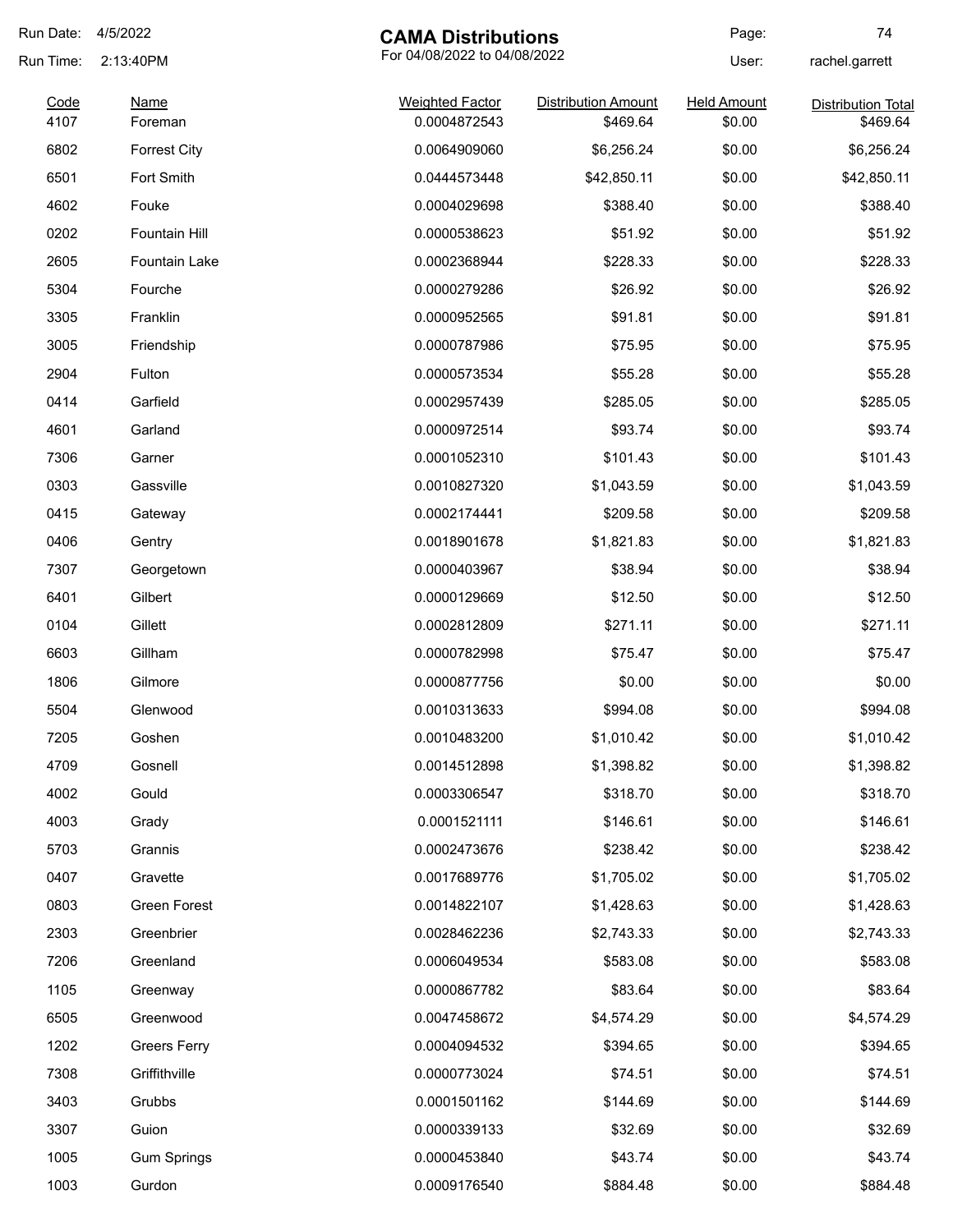| Run Date:    | 4/5/2022             | <b>CAMA Distributions</b>              |                                        | Page:                        | 75                                    |
|--------------|----------------------|----------------------------------------|----------------------------------------|------------------------------|---------------------------------------|
| Run Time:    | 2:13:40PM            |                                        | For 04/08/2022 to 04/08/2022           |                              | rachel.garrett                        |
| Code<br>2307 | Name<br>Guy          | <b>Weighted Factor</b><br>0.0003750412 | <b>Distribution Amount</b><br>\$361.48 | <b>Held Amount</b><br>\$0.00 | <b>Distribution Total</b><br>\$361.48 |
| 6509         | Hackett              | 0.0003910004                           | \$376.86                               | \$0.00                       | \$376.86                              |
| 0203         | Hamburg              | 0.0012647666                           | \$1,219.04                             | \$0.00                       | \$1,219.04                            |
| 0701         | Hampton              | 0.0005889942                           | \$567.70                               | \$0.00                       | \$567.70                              |
| 6701         | Hardy                | 0.0003705527                           | \$357.16                               | \$0.00                       | \$357.16                              |
| 0702         | Harrell              | 0.0001047323                           | \$100.95                               | \$0.00                       | \$100.95                              |
| 5603         | Harrisburg           | 0.0011031797                           | \$1,063.30                             | \$0.00                       | \$1,063.30                            |
| 0512         | Harrison             | 0.0065178371                           | \$6,282.20                             | \$0.00                       | \$6,282.20                            |
| 6510         | Hartford             | 0.0002488638                           | \$239.87                               | \$0.00                       | \$239.87                              |
| 3603         | Hartman              | 0.0002573421                           | \$248.04                               | \$0.00                       | \$248.04                              |
| 6205         | Haskell              | 0.0019729561                           | \$1,901.63                             | \$0.00                       | \$1,901.63                            |
| 5704         | Hatfield             |                                        | \$165.84                               | \$0.00                       | \$165.84                              |
| 7507         | Havana               | 0.0001720601                           | \$114.89                               | \$0.00                       | \$114.89                              |
| 3903         |                      | 0.0001191953<br>0.0000608445           |                                        | \$0.00                       | \$58.64                               |
|              | Haynes               |                                        | \$58.64                                |                              |                                       |
| 5901         | Hazen                | 0.0007386117                           | \$711.91                               | \$0.00                       | \$711.91                              |
| 1203         | <b>Heber Springs</b> | 0.0034756146                           | \$3,349.96                             | \$0.00                       | \$3,349.96                            |
| 5804         | Hector               | 0.0002049760                           | \$197.57                               | \$0.00                       | \$197.57                              |
| 5407         | Helena-West Helena   | 0.0047473634                           | \$4,575.74                             | \$0.00                       | \$4,575.74                            |
| 0602         | Hermitage            | 0.0002618306                           | \$252.36                               | \$0.00                       | \$252.36                              |
| 1902         | <b>Hickory Ridge</b> | 0.0001137093                           | \$109.60                               | \$0.00                       | \$109.60                              |
| 1204         | Higden               | 0.0000568547                           | \$54.80                                | \$0.00                       | \$54.80                               |
| 7309         | Higginson            | 0.0003516011                           | \$338.89                               | \$0.00                       | \$338.89                              |
| 0416         | Highfill             | 0.0007914766                           | \$762.86                               | \$0.00                       | \$762.86                              |
| 6709         | Highland             | 0.0004897480                           | \$472.04                               | \$0.00                       | \$472.04                              |
| 4402         | Hindsville           | 0.0000448853                           | \$43.26                                | \$0.00                       | \$43.26                               |
| 0814         | Holiday Island       | 0.0011964413                           | \$1,153.19                             | \$0.00                       | \$1,153.19                            |
| 2313         | Holland              | 0.0002922529                           | \$281.69                               | \$0.00                       | \$281.69                              |
| 4803         | <b>Holly Grove</b>   | 0.0002294135                           | \$221.12                               | \$0.00                       | \$221.12                              |
| 2901         | Hope                 | 0.0044645863                           | \$4,303.18                             | \$0.00                       | \$4,303.18                            |
| 6604         | Horatio              | 0.0004588270                           | \$442.24                               | \$0.00                       | \$442.24                              |
| 3301         | Horseshoe Bend       | 0.0012168890                           | \$1,172.90                             | \$0.00                       | \$1,172.90                            |
| 1807         | Horseshoe Lake       | 0.0001316634                           | \$126.90                               | \$0.00                       | \$126.90                              |
| 2601         | <b>Hot Springs</b>   | 0.0189166396                           | \$18,232.76                            | \$0.00                       | \$18,232.76                           |
| 5305         | Houston              | 0.0000713177                           | \$68.74                                | \$0.00                       | \$68.74                               |
| 3805         | Hoxie                | 0.0012956876                           | \$1,248.85                             | \$0.00                       | \$1,248.85                            |
| 6801         | Hughes               | 0.0005266536                           | \$507.61                               | \$0.00                       | \$507.61                              |
| 4307         | Humnoke              | 0.0001092208                           | \$105.27                               | \$0.00                       | \$105.27                              |
| 0103         | Humphrey             | 0.0002309097                           | \$222.56                               | \$0.00                       | \$222.56                              |
| 7403         | Hunter               | 0.0000513687                           | \$49.51                                | \$0.00                       | \$49.51                               |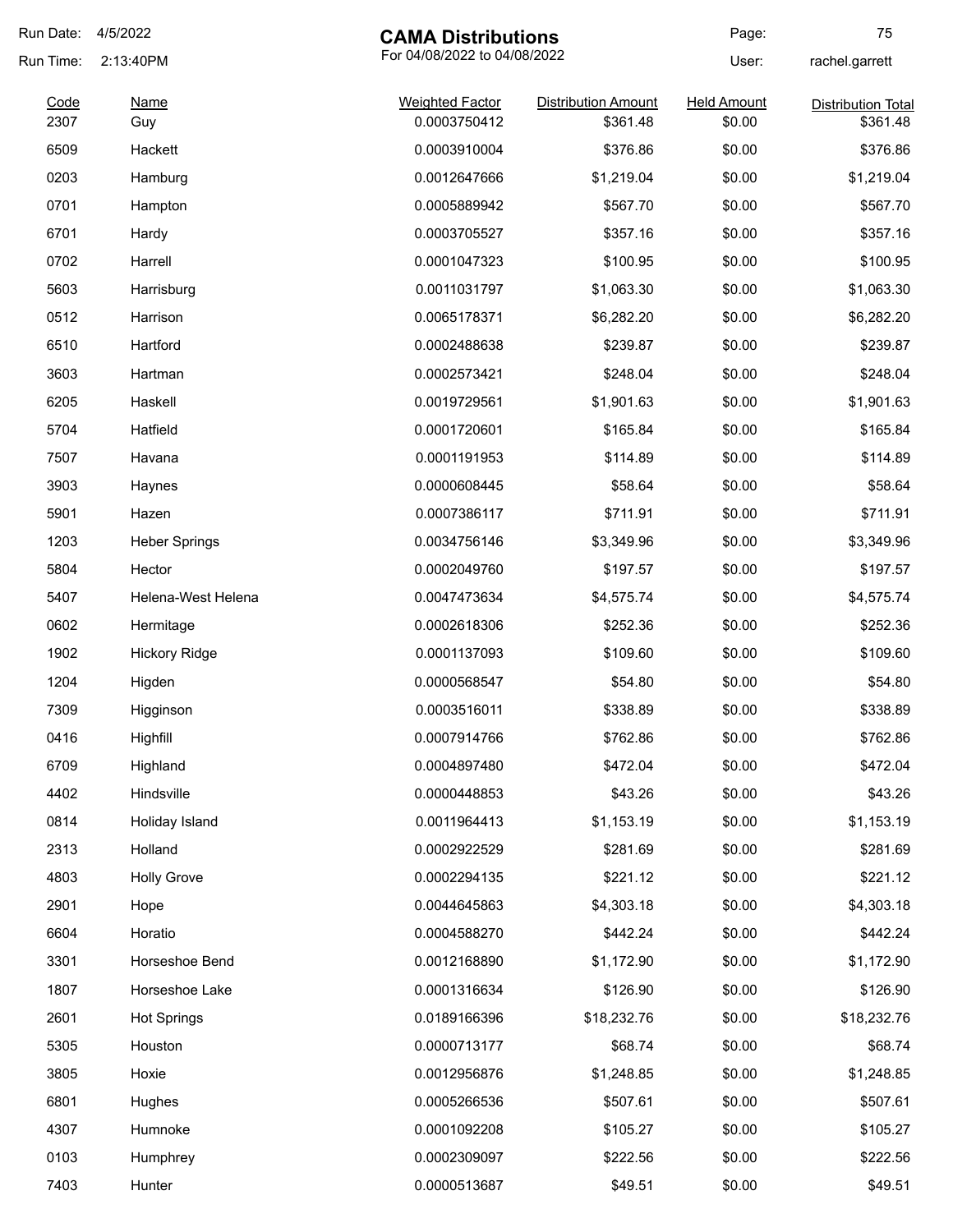| Run Date:    | 4/5/2022                  | <b>CAMA Distributions</b>              |                                        | Page:                        | 76                                    |
|--------------|---------------------------|----------------------------------------|----------------------------------------|------------------------------|---------------------------------------|
| Run Time:    | 2:13:40PM                 | For 04/08/2022 to 04/08/2022           |                                        | User:                        | rachel.garrett                        |
| Code<br>6502 | <b>Name</b><br>Huntington | <b>Weighted Factor</b><br>0.0002443753 | <b>Distribution Amount</b><br>\$235.54 | <b>Held Amount</b><br>\$0.00 | <b>Distribution Total</b><br>\$235.54 |
|              |                           |                                        |                                        |                              |                                       |
| 4401         | Huntsville                | 0.0014358293                           | \$1,383.92                             | \$0.00                       | \$1,383.92                            |
| 7004         | Huttig                    | 0.0002234288                           | \$215.35                               | \$0.00                       | \$215.35                              |
| 3806         | Imboden                   | 0.0003191840                           | \$307.64                               | \$0.00                       | \$307.64                              |
| 3408         | Jacksonport               | 0.0000748088                           | \$72.10                                | \$0.00                       | \$72.10                               |
| 6004         | Jacksonville              | 0.0147009171                           | \$14,169.44                            | \$0.00                       | \$14,169.44                           |
| 5101         | Jasper                    | 0.0002728026                           | \$262.94                               | \$0.00                       | \$262.94                              |
| 1808         | Jennette                  | 0.0000588496                           | \$56.72                                | \$0.00                       | \$56.72                               |
| 1809         | Jericho                   | 0.0000488751                           | \$47.11                                | \$0.00                       | \$47.11                               |
| 7207         | Johnson                   | 0.0017998986                           | \$1,734.83                             | \$0.00                       | \$1,734.83                            |
| 4710         | Joiner                    | 0.0002483651                           | \$239.39                               | \$0.00                       | \$239.39                              |
| 1611         | Jonesboro                 | 0.0391878163                           | \$37,771.09                            | \$0.00                       | \$37,771.09                           |
| 7310         | Judsonia                  | 0.0009246362                           | \$891.21                               | \$0.00                       | \$891.21                              |
| 7005         | Junction City             | 0.0002508587                           | \$241.79                               | \$0.00                       | \$241.79                              |
| 4702         | Keiser                    | 0.0003745425                           | \$361.00                               | \$0.00                       | \$361.00                              |
| 7305         | Kensett                   | 0.0006982150                           | \$672.97                               | \$0.00                       | \$672.97                              |
| 4308         | Keo                       | 0.0001032361                           | \$99.50                                | \$0.00                       | \$99.50                               |
| 1705         | Kibler                    | 0.0005012186                           | \$483.10                               | \$0.00                       | \$483.10                              |
| 1302         | Kingsland                 | 0.0001730576                           | \$166.80                               | \$0.00                       | \$166.80                              |
| 1106         | Knobel                    | 0.0000733126                           | \$70.66                                | \$0.00                       | \$70.66                               |
| 3604         | Knoxville                 | 0.0003291585                           | \$317.26                               | \$0.00                       | \$317.26                              |
| 2802         | Lafe                      | 0.0002084671                           | \$200.93                               | \$0.00                       | \$200.93                              |
| 3904         | LaGrange                  | 0.0000259337                           | \$25.00                                | \$0.00                       | \$25.00                               |
| 1609         | Lake City                 | 0.0011600344                           | \$1,118.10                             | \$0.00                       | \$1,118.10                            |
| 5403         | Lake View                 | 0.0001630831                           | \$157.19                               | \$0.00                       | \$157.19                              |
| 0901         | Lake Village              | 0.0010298671                           | \$992.64                               | \$0.00                       | \$992.64                              |
| 0305         | Lakeview                  | 0.0003865119                           | \$372.54                               | \$0.00                       | \$372.54                              |
| 3605         | Lamar                     | 0.0008573083                           | \$826.31                               | \$0.00                       | \$826.31                              |
| 6511         | Lavaca                    | 0.0012218763                           | \$1,177.70                             | \$0.00                       | \$1,177.70                            |
| 4711         | Leachville                | 0.0010169003                           | \$980.14                               | \$0.00                       | \$980.14                              |
| 0507         | Lead Hill                 | 0.0001366507                           | \$131.71                               | \$0.00                       | \$131.71                              |
| 2703         | Leola                     | 0.0002294135                           | \$221.12                               | \$0.00                       | \$221.12                              |
| 5601         | Lepanto                   | 0.0008637917                           | \$832.56                               | \$0.00                       | \$832.56                              |
| 6402         | Leslie                    | 0.0001870219                           | \$180.26                               | \$0.00                       | \$180.26                              |
|              |                           |                                        |                                        |                              |                                       |
| 7311         | Letona                    | 0.0001196940                           | \$115.37                               | \$0.00                       | \$115.37                              |
| 3704         | Lewisville                | 0.0004563334                           | \$439.84                               | \$0.00                       | \$439.84                              |
| 5404         | Lexa                      | 0.0001032361                           | \$99.50                                | \$0.00                       | \$99.50                               |
| 7215         | Lincoln                   | 0.0011440752                           | \$1,102.71                             | \$0.00                       | \$1,102.71                            |
| 0417         | Little Flock              | 0.0015236049                           | \$1,468.52                             | \$0.00                       | \$1,468.52                            |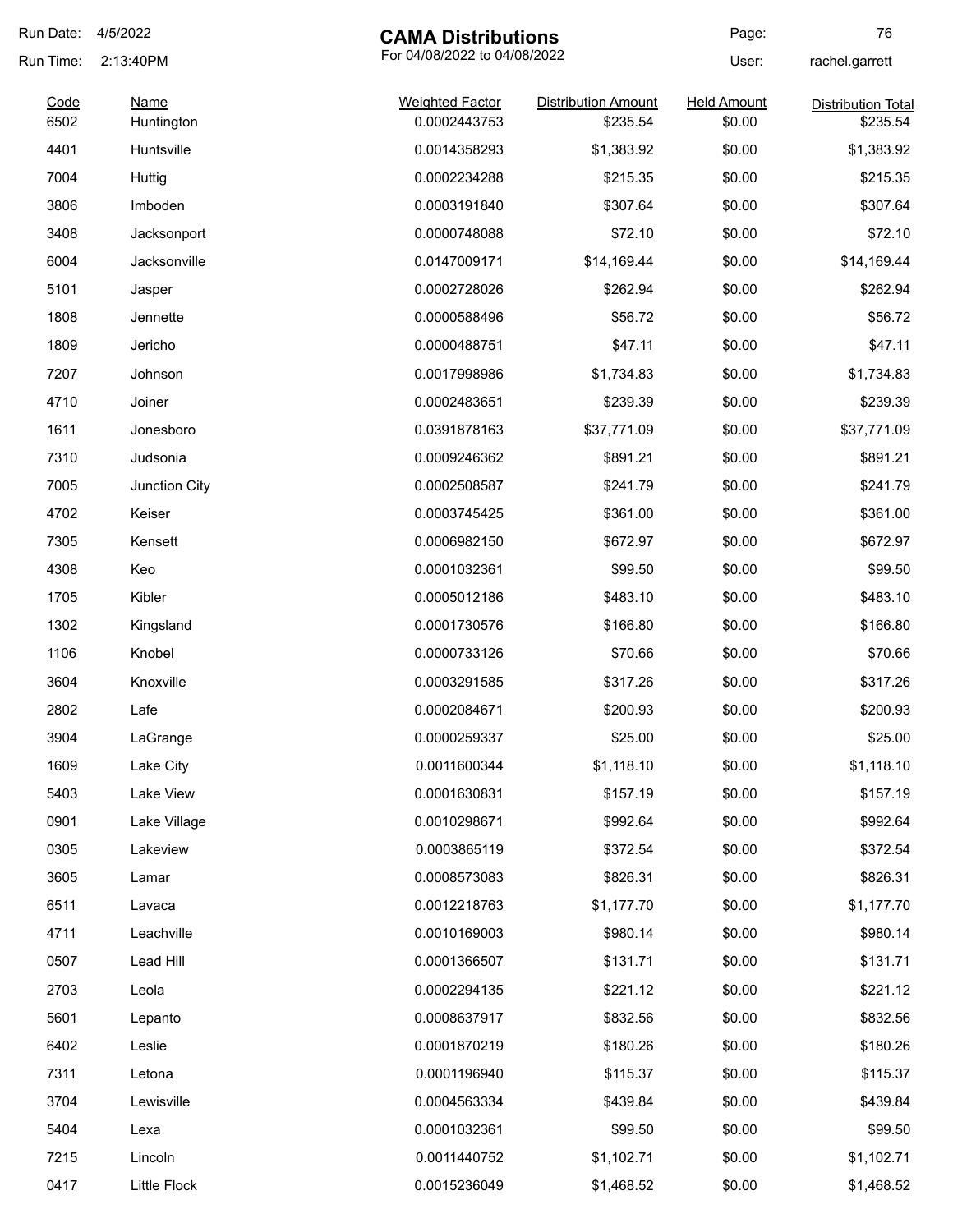| Run Date:    | 4/5/2022                   | <b>CAMA Distributions</b>              |                                           | Page:                        | 77                                       |
|--------------|----------------------------|----------------------------------------|-------------------------------------------|------------------------------|------------------------------------------|
| Run Time:    | 2:13:40PM                  | For 04/08/2022 to 04/08/2022           |                                           | User:                        | rachel.garrett                           |
| Code<br>6005 | <b>Name</b><br>Little Rock | <b>Weighted Factor</b><br>0.1010371984 | <b>Distribution Amount</b><br>\$97,384.47 | <b>Held Amount</b><br>\$0.00 | <b>Distribution Total</b><br>\$97,384.47 |
| 6605         | Lockesburg                 | 0.0002962427                           | \$285.53                                  | \$0.00                       | \$285.53                                 |
| 5805         | London                     | 0.0004668066                           | \$449.93                                  | \$0.00                       | \$449.93                                 |
| 4309         | Lonoke                     | 0.0021325481                           | \$2,055.45                                | \$0.00                       | \$2,055.45                               |
| 2602         | Lonsdale                   | 0.0000513687                           | \$49.51                                   | \$0.00                       | \$49.51                                  |
| 5206         | Louann                     | 0.0000763049                           | \$73.55                                   | \$0.00                       | \$73.55                                  |
| 0408         | Lowell                     | 0.0049069554                           | \$4,729.56                                | \$0.00                       | \$4,729.56                               |
| 4712         | Luxora                     | 0.0004697990                           | \$452.81                                  | \$0.00                       | \$452.81                                 |
| 3807         | Lynn                       | 0.0001286711                           | \$124.02                                  | \$0.00                       | \$124.02                                 |
| 6805         | Madison                    | 0.0003785323                           | \$364.85                                  | \$0.00                       | \$364.85                                 |
| 4204         | Magazine                   | 0.0003690565                           | \$355.71                                  | \$0.00                       | \$355.71                                 |
| 3204         | Magness                    | 0.0001097195                           | \$105.75                                  | \$0.00                       | \$105.75                                 |
| 1403         | Magnolia                   | 0.0055667686                           | \$5,365.52                                | \$0.00                       | \$5,365.52                               |
| 3001         | Malvern                    | 0.0054196447                           | \$5,223.71                                | \$0.00                       | \$5,223.71                               |
| 2501         | <b>Mammoth Spring</b>      | 0.0004633155                           | \$446.57                                  | \$0.00                       | \$446.57                                 |
| 4713         | Manila                     | 0.0018363055                           | \$1,769.92                                | \$0.00                       | \$1,769.92                               |
| 6503         | Mansfield                  | 0.0005251574                           | \$506.17                                  | \$0.00                       | \$506.17                                 |
| 3901         | Marianna                   | 0.0017829419                           | \$1,718.48                                | \$0.00                       | \$1,718.48                               |
| 4714         | Marie                      | 0.0000538623                           | \$51.92                                   | \$0.00                       | \$51.92                                  |
| 1801         | Marion                     | 0.0068584663                           | \$6,610.52                                | \$0.00                       | \$6,610.52                               |
| 5604         | <b>Marked Tree</b>         | 0.0011400854                           | \$1,098.87                                | \$0.00                       | \$1,098.87                               |
| 2803         | Marmaduke                  | 0.0006044547                           | \$582.60                                  | \$0.00                       | \$582.60                                 |
| 6403         | Marshall                   | 0.0006628055                           | \$638.84                                  | \$0.00                       | \$638.84                                 |
| 5405         | Marvell                    | 0.0004264099                           | \$410.99                                  | \$0.00                       | \$410.99                                 |
| 6006         | Maumelle                   | 0.0096009552                           | \$9,253.86                                | \$0.00                       | \$9,253.86                               |
| 2302         | Mayflower                  | 0.0009894704                           | \$953.70                                  | \$0.00                       | \$953.70                                 |
| 6102         | Maynard                    | 0.0001890168                           | \$182.18                                  | \$0.00                       | \$182.18                                 |
| 2905         | McCaskill                  | 0.0000284273                           | \$27.40                                   | \$0.00                       | \$27.40                                  |
| 7404         | McCrory                    | 0.0007894817                           | \$760.94                                  | \$0.00                       | \$760.94                                 |
| 1107         | McDougal                   | 0.0000668292                           | \$64.41                                   | \$0.00                       | \$64.41                                  |
| 2101         | McGehee                    | 0.0019195926                           | \$1,850.19                                | \$0.00                       | \$1,850.19                               |
| 2911         | McNab                      | 0.0000149618                           | \$14.42                                   | \$0.00                       | \$14.42                                  |
| 1402         | McNeil                     | 0.0001900142                           | \$183.14                                  | \$0.00                       | \$183.14                                 |
| 7312         | McRae                      | 0.0003072146                           | \$296.11                                  | \$0.00                       | \$296.11                                 |
| 3302         | Melbourne                  | 0.0009126668                           | \$879.67                                  | \$0.00                       | \$879.67                                 |
| 5701         | Mena                       | 0.0027873741                           | \$2,686.60                                | \$0.00                       | \$2,686.60                               |
| 1502         | Menifee                    | 0.0001366507                           | \$131.71                                  | \$0.00                       | \$131.71                                 |
| 6512         | Midland                    | 0.0001132106                           | \$109.12                                  | \$0.00                       | \$109.12                                 |
| 3007         | Midway                     | 0.0001880193                           | \$181.22                                  | \$0.00                       | \$181.22                                 |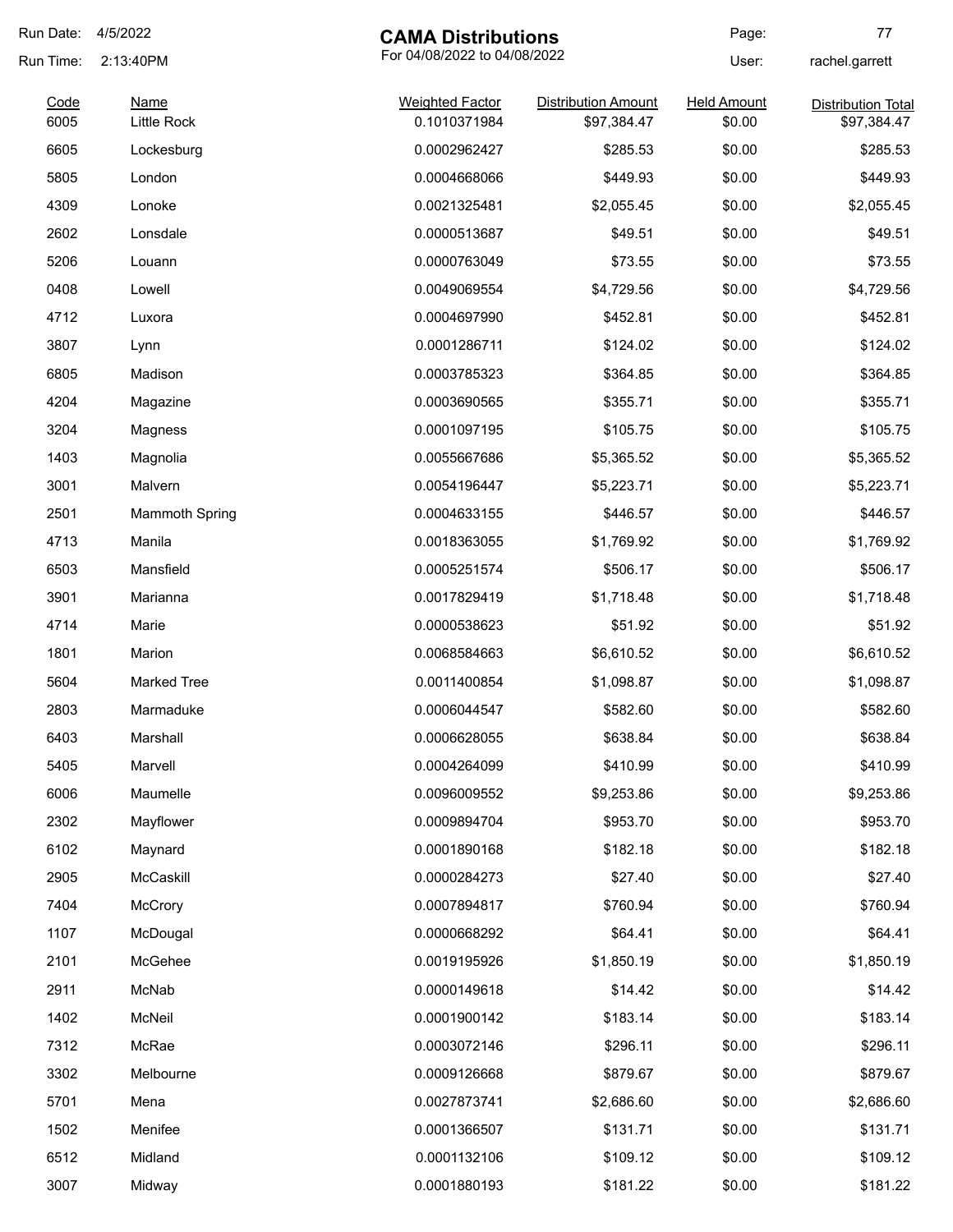| Run Date:    | 4/5/2022                              | <b>CAMA Distributions</b>              |                                        | Page:                        | 78                                    |
|--------------|---------------------------------------|----------------------------------------|----------------------------------------|------------------------------|---------------------------------------|
| Run Time:    | 2:13:40PM                             | For 04/08/2022 to 04/08/2022           |                                        | User:                        | rachel.garrett                        |
| Code<br>3103 | <b>Name</b><br><b>Mineral Springs</b> | <b>Weighted Factor</b><br>0.0005411166 | <b>Distribution Amount</b><br>\$521.55 | <b>Held Amount</b><br>\$0.00 | <b>Distribution Total</b><br>\$521.55 |
| 3808         | Minturn                               | 0.0000433891                           | \$41.82                                | \$0.00                       | \$41.82                               |
| 2104         | Mitchellville                         | 0.0001461264                           | \$140.84                               | \$0.00                       | \$140.84                              |
| 1610         | Monette                               | 0.0007510799                           | \$723.93                               | \$0.00                       | \$723.93                              |
| 2201         | Monticello                            | 0.0042102365                           | \$4,058.03                             | \$0.00                       | \$4,058.03                            |
| 0204         | Montrose                              | 0.0001211902                           | \$116.81                               | \$0.00                       | \$116.81                              |
| 3205         | Moorefield                            | 0.0000628394                           | \$60.57                                | \$0.00                       | \$60.57                               |
| 3905         | Moro                                  | 0.0000882743                           | \$85.08                                | \$0.00                       | \$85.08                               |
| 1501         | Morrilton                             | 0.0034870853                           | \$3,361.02                             | \$0.00                       | \$3,361.02                            |
| 4205         | Morrison Bluff                        | 0.0000389006                           | \$37.49                                | \$0.00                       | \$37.49                               |
| 4905         | Mount Ida                             | 0.0004967301                           | \$478.77                               | \$0.00                       | \$478.77                              |
| 3309         | Mount Pleasant                        | 0.0001760499                           | \$169.69                               | \$0.00                       | \$169.69                              |
| 2308         | Mount Vernon                          | 0.0000718164                           | \$69.22                                | \$0.00                       | \$69.22                               |
| 0301         | Mountain Home                         | 0.0063961482                           | \$6,164.91                             | \$0.00                       | \$6,164.91                            |
| 2603         | <b>Mountain Pine</b>                  | 0.0002917541                           | \$281.21                               | \$0.00                       | \$281.21                              |
| 6901         | <b>Mountain View</b>                  | 0.0014348319                           | \$1,382.96                             | \$0.00                       | \$1,382.96                            |
| 1704         | Mountainburg                          | 0.0002633268                           | \$253.81                               | \$0.00                       | \$253.81                              |
| 1703         | Mulberry                              | 0.0007695327                           | \$741.71                               | \$0.00                       | \$741.71                              |
| 5505         | Murfreesboro                          | 0.0007455939                           | \$718.64                               | \$0.00                       | \$718.64                              |
| 3101         | Nashville                             | 0.0020712050                           | \$1,996.33                             | \$0.00                       | \$1,996.33                            |
| 3206         | <b>Newark</b>                         | 0.0005884955                           | \$567.22                               | \$0.00                       | \$567.22                              |
| 3401         | Newport                               | 0.0039922937                           | \$3,847.96                             | \$0.00                       | \$3,847.96                            |
| 1108         | Nimmons                               | 0.0000344120                           | \$33.17                                | \$0.00                       | \$33.17                               |
| 0304         | Norfork                               | 0.0002319071                           | \$223.52                               | \$0.00                       | \$223.52                              |
| 4903         | Norman                                | 0.0001511137                           | \$145.65                               | \$0.00                       | \$145.65                              |
| 7006         | Norphlet                              | 0.0003820234                           | \$368.21                               | \$0.00                       | \$368.21                              |
| 6001         | North Little Rock                     | 0.0322131471                           | \$31,048.57                            | \$0.00                       | \$31,048.57                           |
| 0813         | Oak Grove                             | 0.0001925079                           | \$185.55                               | \$0.00                       | \$185.55                              |
| 2804         | Oak Grove Heights                     | 0.0005505924                           | \$530.69                               | \$0.00                       | \$530.69                              |
| 2906         | Oakhaven                              | 0.0000324171                           | \$31.25                                | \$0.00                       | \$31.25                               |
| 4904         | Oden                                  | 0.0000897705                           | \$86.53                                | \$0.00                       | \$86.53                               |
| 4103         | Ogden                                 | 0.0000653330                           | \$62.97                                | \$0.00                       | \$62.97                               |
| 3207         | Oil Trough                            | 0.0001127119                           | \$108.64                               | \$0.00                       | \$108.64                              |
| 6103         | O'Kean                                | 0.0000957552                           | \$92.29                                | \$0.00                       | \$92.29                               |
| 1006         | Okolona                               | 0.0000483763                           | \$46.63                                | \$0.00                       | \$46.63                               |
| 7503         | Ola                                   | 0.0004658092                           | \$448.97                               | \$0.00                       | \$448.97                              |
| 0508         | Omaha                                 | 0.0000638368                           | \$61.53                                | \$0.00                       | \$61.53                               |
| 1503         | Oppelo                                | 0.0003675603                           | \$354.27                               | \$0.00                       | \$354.27                              |
| 4701         | Osceola                               | 0.0034791057                           | \$3,353.33                             | \$0.00                       | \$3,353.33                            |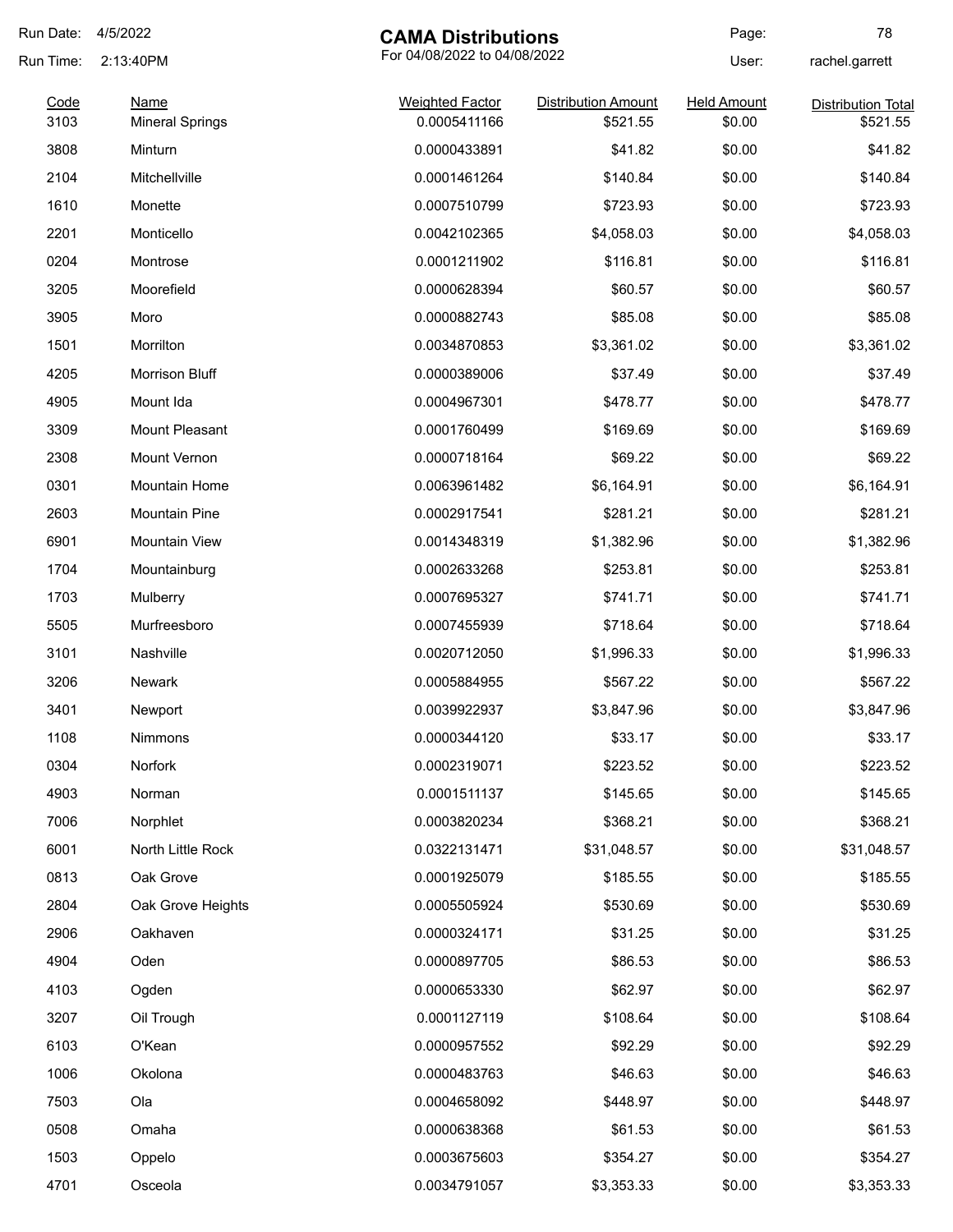| Run Date: | 4/5/2022               | <b>CAMA Distributions</b>    |                            | Page:              | 79                        |
|-----------|------------------------|------------------------------|----------------------------|--------------------|---------------------------|
| Run Time: | 2:13:40PM              | For 04/08/2022 to 04/08/2022 |                            | User:              | rachel.garrett            |
| Code      | <b>Name</b>            | <b>Weighted Factor</b>       | <b>Distribution Amount</b> | <b>Held Amount</b> | <b>Distribution Total</b> |
| 3306      | Oxford                 | 0.0002857694                 | \$275.44                   | \$0.00             | \$275.44                  |
| 2907      | Ozan                   | 0.0000249363                 | \$24.03                    | \$0.00             | \$24.03                   |
| 2407      | Ozark                  | 0.0017664840                 | \$1,702.62                 | \$0.00             | \$1,702.62                |
| 6804      | Palestine              | 0.0002523549                 | \$243.23                   | \$0.00             | \$243.23                  |
| 7313      | Pangburn               | 0.0002493625                 | \$240.35                   | \$0.00             | \$240.35                  |
| 2805      | Paragould              | 0.0147308406                 | \$14,198.29                | \$0.00             | \$14,198.29               |
| 4206      | Paris                  | 0.0015839506                 | \$1,526.69                 | \$0.00             | \$1,526.69                |
| 0205      | Parkdale               | 0.0000857807                 | \$82.68                    | \$0.00             | \$82.68                   |
| 1903      | Parkin                 | 0.0003959877                 | \$381.67                   | \$0.00             | \$381.67                  |
| 2908      | Patmos                 | 0.0000284273                 | \$27.40                    | \$0.00             | \$27.40                   |
| 7405      | Patterson              | 0.0001546048                 | \$149.02                   | \$0.00             | \$149.02                  |
| 0410      | Pea Ridge              | 0.0032711373                 | \$3,152.88                 | \$0.00             | \$3,152.88                |
| 1109      | Peach Orchard          | 0.0000523661                 | \$50.47                    | \$0.00             | \$50.47                   |
| 3002      | Perla                  | 0.0001281723                 | \$123.54                   | \$0.00             | \$123.54                  |
| 5306      | Perry                  | 0.0001306660                 | \$125.94                   | \$0.00             | \$125.94                  |
| 2909      | Perrytown              | 0.0001157042                 | \$111.52                   | \$0.00             | \$111.52                  |
| 5307      | Perryville             | 0.0006847494                 | \$659.99                   | \$0.00             | \$659.99                  |
| 1103      | Piggott                | 0.0018063820                 | \$1,741.08                 | \$0.00             | \$1,741.08                |
| 6404      | Pindall                | 0.0000473789                 | \$45.67                    | \$0.00             | \$45.67                   |
| 3501      | Pine Bluff             | 0.0205739028                 | \$19,830.11                | \$0.00             | \$19,830.11               |
| 3304      | Pineville              | 0.0000768037                 | \$74.03                    | \$0.00             | \$74.03                   |
| 7501      | Plainview              | 0.0002329046                 | \$224.48                   | \$0.00             | \$224.48                  |
| 3208      | <b>Pleasant Plains</b> | 0.0001755512                 | \$169.20                   | \$0.00             | \$169.20                  |
| 1504      | Plumerville            | 0.0003660642                 | \$352.83                   | \$0.00             | \$352.83                  |
| 6104      | Pocahontas             | 0.0036761020                 | \$3,543.20                 | \$0.00             | \$3,543.20                |
| 1110      | Pollard                | 0.0000962539                 | \$92.77                    | \$0.00             | \$92.77                   |
| 3809      | Portia                 | 0.0002114594                 | \$203.81                   | \$0.00             | \$203.81                  |
| 0206      | Portland               | 0.0001620856                 | \$156.23                   | \$0.00             | \$156.23                  |
| 5806      | Pottsville             | 0.0015659965                 | \$1,509.38                 | \$0.00             | \$1,509.38                |
| 3810      | Powhatan               | 0.0000518674                 | \$49.99                    | \$0.00             | \$49.99                   |
| 2704      | Poyen                  | 0.0001311647                 | \$126.42                   | \$0.00             | \$126.42                  |
| 7209      | Prairie Grove          | 0.0035135177                 | \$3,386.50                 | \$0.00             | \$3,386.50                |
| 2705      | Prattsville            | 0.0001441315                 | \$138.92                   | \$0.00             | \$138.92                  |
| 5001      | Prescott               | 0.0015465463                 | \$1,490.64                 | \$0.00             | \$1,490.64                |
| 4503      | Pyatt                  | 0.0000902692                 | \$87.01                    | \$0.00             | \$87.01                   |
| 1205      | Quitman                | 0.0003461152                 | \$333.60                   | \$0.00             | \$333.60                  |
| 4207      | Ratcliff               | 0.0000832871                 | \$80.28                    | \$0.00             | \$80.28                   |
|           |                        |                              |                            |                    |                           |
| 3811      | Ravenden               | 0.0002124569                 | \$204.78                   | \$0.00             | \$204.78                  |
| 6105      | Ravenden Springs       | 0.0000593483                 | \$57.20                    | \$0.00             | \$57.20                   |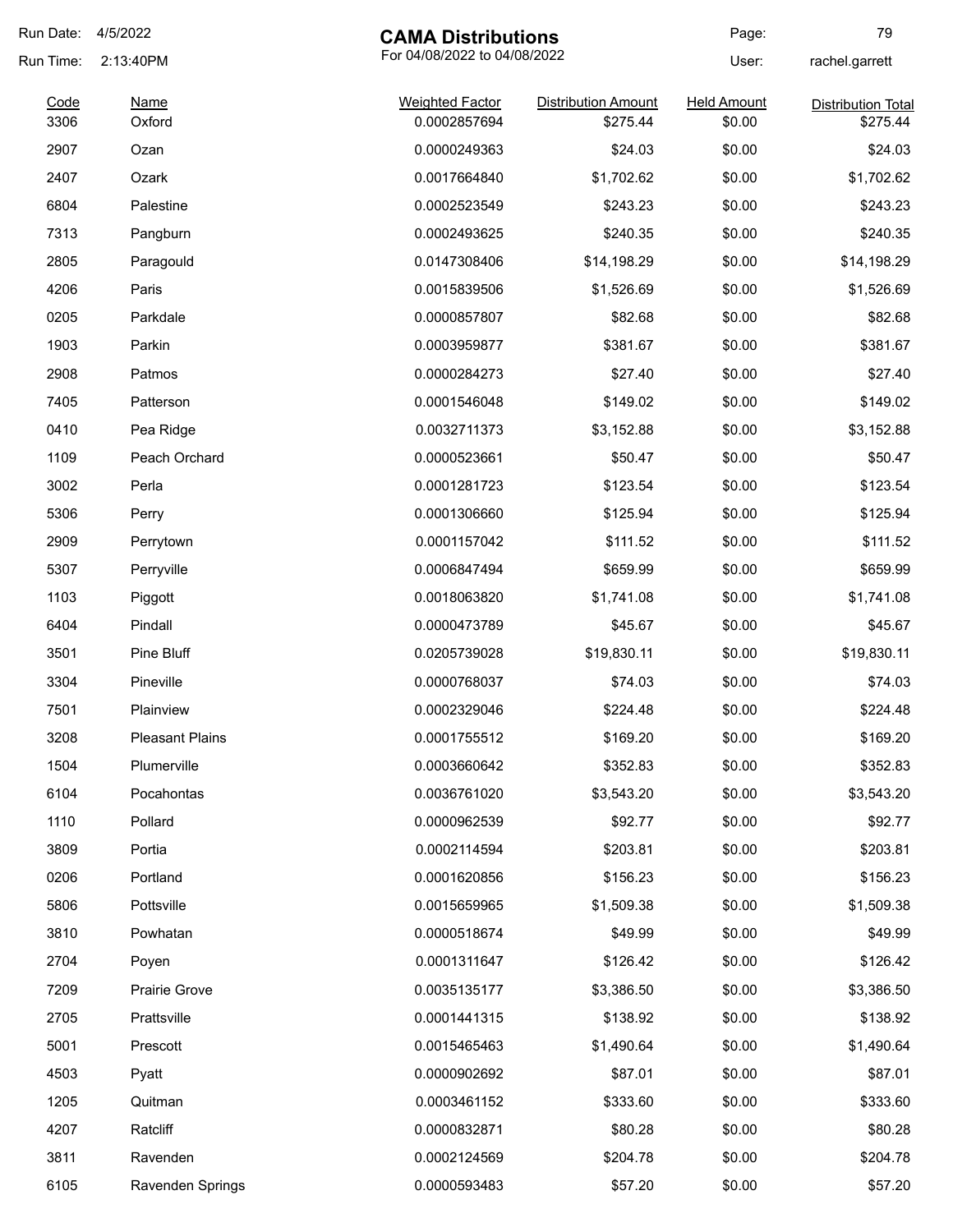| Run Date: | 4/5/2022         | <b>CAMA Distributions</b>    |                            | Page:              | 80                        |
|-----------|------------------|------------------------------|----------------------------|--------------------|---------------------------|
| Run Time: | 2:13:40PM        | For 04/08/2022 to 04/08/2022 |                            | User:              | rachel.garrett            |
| Code      | <b>Name</b>      | <b>Weighted Factor</b>       | <b>Distribution Amount</b> | <b>Held Amount</b> | <b>Distribution Total</b> |
| 1102      | Rector           | 0.0009286260                 | \$895.05                   | \$0.00             | \$895.05                  |
| 3504      | Redfield         | 0.0007505811                 | \$723.45                   | \$0.00             | \$723.45                  |
| 2105      | Reed             | 0.0000648343                 | \$62.49                    | \$0.00             | \$62.49                   |
| 6106      | Reyno            | 0.0001950015                 | \$187.95                   | \$0.00             | \$187.95                  |
| 1301      | Rison            | 0.0004822671                 | \$464.83                   | \$0.00             | \$464.83                  |
| 3003      | Rockport         | 0.0003371381                 | \$324.95                   | \$0.00             | \$324.95                  |
| 4804      | Roe              | 0.0000339133                 | \$32.69                    | \$0.00             | \$32.69                   |
| 0402      | Rogers           | 0.0348648680                 | \$33,604.42                | \$0.00             | \$33,604.42               |
| 3906      | Rondo            | 0.0000812922                 | \$78.35                    | \$0.00             | \$78.35                   |
| 7301      | Rose Bud         | 0.0002463702                 | \$237.46                   | \$0.00             | \$237.46                  |
| 5006      | Rosston          | 0.0001356532                 | \$130.75                   | \$0.00             | \$130.75                  |
| 1709      | Rudy             | 0.0000648343                 | \$62.49                    | \$0.00             | \$62.49                   |
| 7314      | Russell          | 0.0000917654                 | \$88.45                    | \$0.00             | \$88.45                   |
| 5801      | Russellville     | 0.0144331018                 | \$13,911.31                | \$0.00             | \$13,911.31               |
| 2502      | Salem            | 0.0007810034                 | \$752.77                   | \$0.00             | \$752.77                  |
| 0307      | Salesville       | 0.0002358969                 | \$227.37                   | \$0.00             | \$227.37                  |
| 4208      | Scranton         | 0.0001221876                 | \$117.77                   | \$0.00             | \$117.77                  |
| 7315      | Searcy           | 0.0114392555                 | \$11,025.70                | \$0.00             | \$11,025.70               |
| 3812      | Sedgwick         | 0.0000812922                 | \$78.35                    | \$0.00             | \$78.35                   |
| 6202      | Shannon Hills    | 0.0022392753                 | \$2,158.32                 | \$0.00             | \$2,158.32                |
| 2701      | Sheridan         | 0.0024537270                 | \$2,365.02                 | \$0.00             | \$2,365.02                |
| 3507      | Sherrill         | 0.0000264324                 | \$25.48                    | \$0.00             | \$25.48                   |
| 6007      | Sherwood         | 0.0163237683                 | \$15,733.63                | \$0.00             | \$15,733.63               |
| 7101      | Shirley          | 0.0001236838                 | \$119.21                   | \$0.00             | \$119.21                  |
| 6705      | Sidney           | 0.0000957552                 | \$92.29                    | \$0.00             | \$92.29                   |
| 0401      | Siloam Springs   | 0.0086214592                 | \$8,309.77                 | \$0.00             | \$8,309.77                |
| 7007      | Smackover        | 0.0008129218                 | \$783.53                   | \$0.00             | \$783.53                  |
| 3813      | Smithville       | 0.0000433891                 | \$41.82                    | \$0.00             | \$41.82                   |
| 0509      | South Lead Hill  | 0.0000428904                 | \$41.34                    | \$0.00             | \$41.34                   |
| 3210      | Southside        | 0.0021340443                 | \$2,056.89                 | \$0.00             | \$2,056.89                |
| 2001      | Sparkman         | 0.0001770474                 | \$170.65                   | \$0.00             | \$170.65                  |
| 7210      | Springdale       | 0.0434768514                 | \$41,905.06                | \$0.00             | \$41,905.06               |
| 0421      | Springtown       | 0.0000413942                 | \$39.90                    | \$0.00             | \$39.90                   |
| 0106      |                  | 0.0001032361                 | \$99.50                    | \$0.00             | \$99.50                   |
|           | St. Charles      |                              |                            |                    |                           |
| 1113      | St. Francis      | 0.0001087221                 | \$104.79                   | \$0.00             | \$104.79                  |
| 6405      | St. Joe          | 0.0000643355                 | \$62.01                    | \$0.00             | \$62.01                   |
| 4403      | St. Paul         | 0.0000553585                 | \$53.36                    | \$0.00             | \$53.36                   |
| 3702      | Stamps           | 0.0006273961                 | \$604.71                   | \$0.00             | \$604.71                  |
| 4001      | <b>Star City</b> | 0.0010837294                 | \$1,044.55                 | \$0.00             | \$1,044.55                |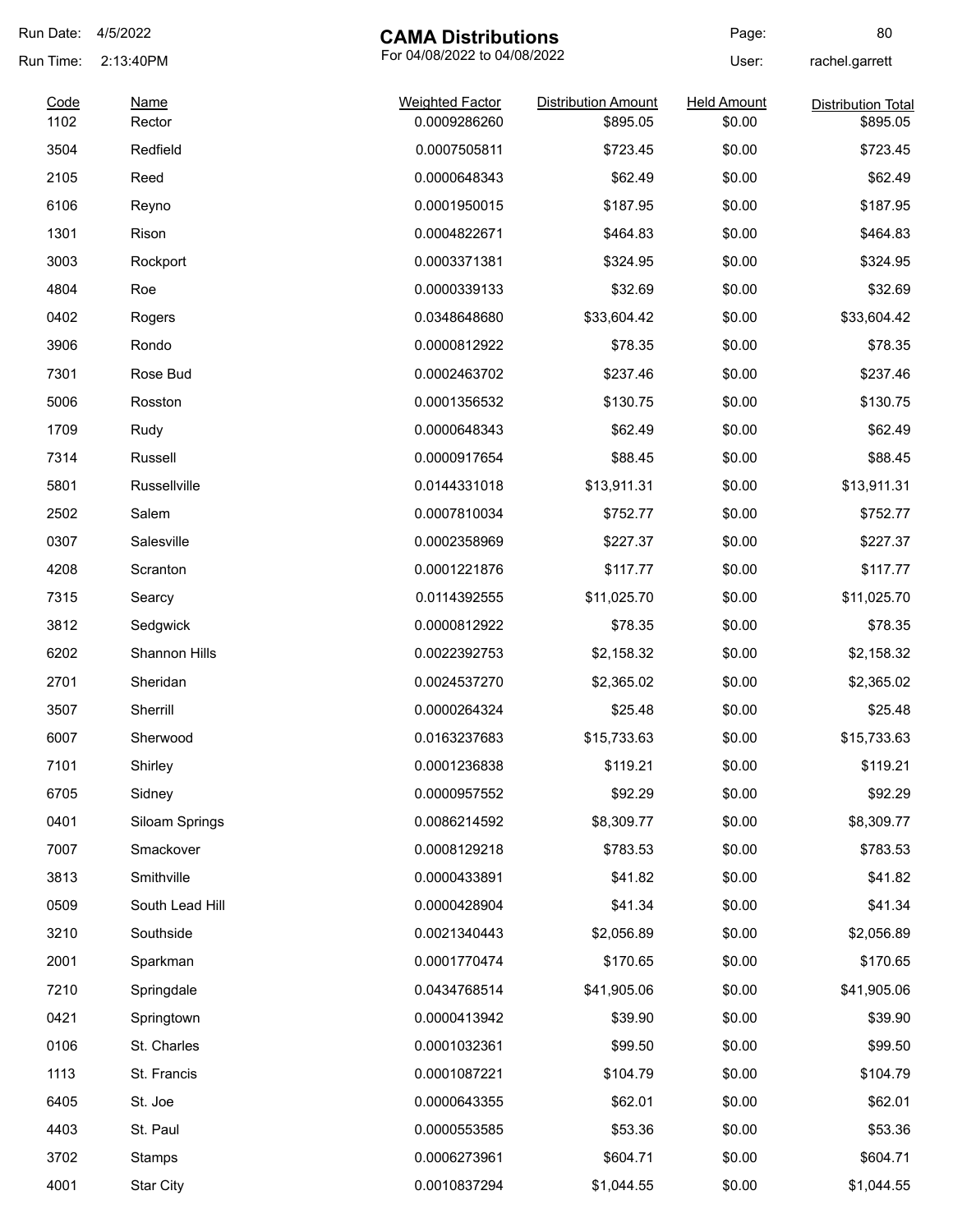| Run Date:    | 4/5/2022               | <b>CAMA Distributions</b>              |                                        | Page:                        | 81                                    |
|--------------|------------------------|----------------------------------------|----------------------------------------|------------------------------|---------------------------------------|
| Run Time:    | 2:13:40PM              | For 04/08/2022 to 04/08/2022           |                                        |                              | rachel.garrett                        |
| Code<br>5202 | <b>Name</b>            | <b>Weighted Factor</b><br>0.0003840183 | <b>Distribution Amount</b><br>\$370.14 | <b>Held Amount</b><br>\$0.00 | <b>Distribution Total</b><br>\$370.14 |
| 3814         | Stephens               | 0.0001336583                           | \$128.83                               | \$0.00                       | \$128.83                              |
| 7008         | Strawberry             | 0.0002044773                           | \$197.08                               | \$0.00                       | \$197.08                              |
|              | Strong                 |                                        |                                        |                              |                                       |
| 0101         | Stuttgart              | 0.0041214635                           | \$3,972.46                             | \$0.00                       | \$3,972.46                            |
| 4209         | Subiaco                | 0.0001999887                           | \$192.76                               | \$0.00                       | \$192.76                              |
| 1112         | <b>Success</b>         | 0.0000488751                           | \$47.11                                | \$0.00                       | \$47.11                               |
| 3209         | <b>Sulphur Rock</b>    | 0.0003037235                           | \$292.74                               | \$0.00                       | \$292.74                              |
| 0412         | <b>Sulphur Springs</b> | 0.0002398867                           | \$231.21                               | \$0.00                       | \$231.21                              |
| 4504         | Summit                 | 0.0002713064                           | \$261.50                               | \$0.00                       | \$261.50                              |
| 1810         | Sunset                 | 0.0000917654                           | \$88.45                                | \$0.00                       | \$88.45                               |
| 3409         | Swifton                | 0.0003655654                           | \$352.35                               | \$0.00                       | \$352.35                              |
| 1404         | Taylor                 | 0.0002887618                           | \$278.32                               | \$0.00                       | \$278.32                              |
| 4610         | Texarkana              | 0.0146560319                           | \$14,126.18                            | \$0.00                       | \$14,126.18                           |
| 0703         | Thornton               | 0.0001690678                           | \$162.96                               | \$0.00                       | \$162.96                              |
| 2203         | Tillar                 | 0.0000857807                           | \$82.68                                | \$0.00                       | \$82.68                               |
| 0704         | Tinsman                | 0.0000249363                           | \$24.03                                | \$0.00                       | \$24.03                               |
| 3104         | Tollette               | 0.0000922641                           | \$88.93                                | \$0.00                       | \$88.93                               |
| 7211         | Tontitown              | 0.0021450163                           | \$2,067.47                             | \$0.00                       | \$2,067.47                            |
| 6206         | Traskwood              | 0.0002468689                           | \$237.94                               | \$0.00                       | \$237.94                              |
| 5605         | Trumann                | 0.0036900663                           | \$3,556.66                             | \$0.00                       | \$3,556.66                            |
| 3402         | Tuckerman              | 0.0008513236                           | \$820.55                               | \$0.00                       | \$820.55                              |
| 2706         | Tull                   | 0.0002413829                           | \$232.66                               | \$0.00                       | \$232.66                              |
| 3410         | Tupelo                 | 0.0000349108                           | \$33.65                                | \$0.00                       | \$33.65                               |
| 1811         | Turrell                | 0.0002578408                           | \$248.52                               | \$0.00                       | \$248.52                              |
| 2311         | <b>Twin Groves</b>     | 0.0001580958                           | \$152.38                               | \$0.00                       | \$152.38                              |
| 5606         | Tyronza                | 0.0003570871                           | \$344.18                               | \$0.00                       | \$344.18                              |
| 5905         | Ulm                    | 0.0000872769                           | \$84.12                                | \$0.00                       | \$84.12                               |
| 0510         | <b>Valley Springs</b>  | 0.0000912667                           | \$87.97                                | \$0.00                       | \$87.97                               |
| 1702         | Van Buren              | 0.0115793973                           | \$11,160.78                            | \$0.00                       | \$11,160.78                           |
| 5705         | Vandervoort            | 0.0000573534                           | \$55.28                                | \$0.00                       | \$55.28                               |
| 4715         | Victoria               | 0.0000099745                           | \$9.61                                 | \$0.00                       | \$9.61                                |
| 2304         | Vilonia                | 0.0021385328                           | \$2,061.22                             | \$0.00                       | \$2,061.22                            |
| 2503         | Viola                  | 0.0001785436                           | \$172.09                               | \$0.00                       | \$172.09                              |
| 3502         | Wabbaseka              | 0.0000897705                           | \$86.53                                | \$0.00                       | \$86.53                               |
| 5609         | Waldenburg             | 0.0000264324                           | \$25.48                                | \$0.00                       | \$25.48                               |
| 1405         | Waldo                  | 0.0005740325                           | \$553.28                               | \$0.00                       | \$553.28                              |
| 6301         | Waldron                | 0.0016886829                           | \$1,627.63                             | \$0.00                       | \$1,627.63                            |
| 3801         | <b>Walnut Ridge</b>    | 0.0026851355                           | \$2,588.06                             | \$0.00                       | \$2,588.06                            |
| 4310         | Ward                   | 0.0030182838                           | \$2,909.17                             | \$0.00                       | \$2,909.17                            |
|              |                        |                                        |                                        |                              |                                       |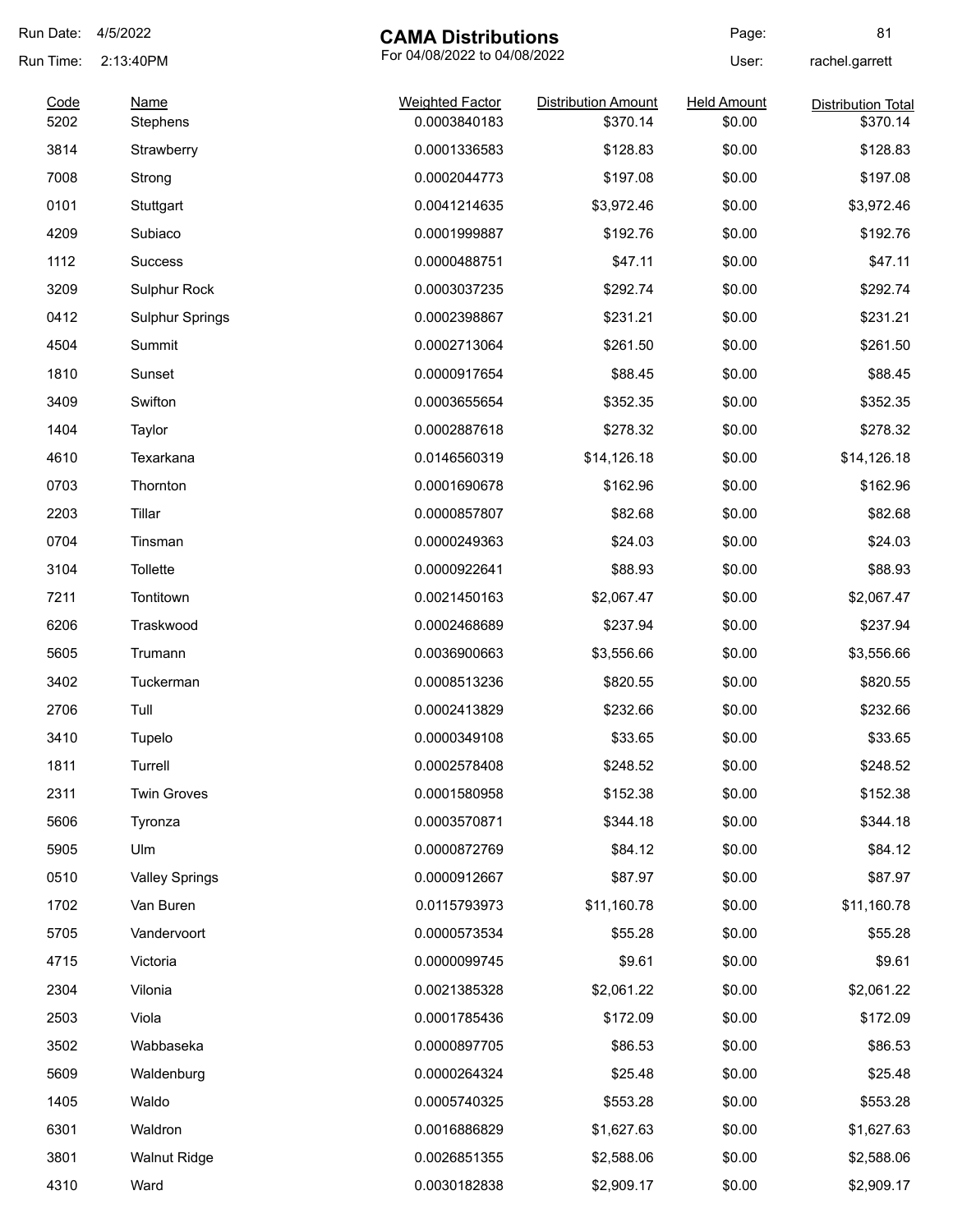| Run Date:    | 4/5/2022                                     | <b>CAMA Distributions</b>              |                                          | Page:                        | 82                                      |
|--------------|----------------------------------------------|----------------------------------------|------------------------------------------|------------------------------|-----------------------------------------|
| Run Time:    | 2:13:40PM                                    | For 04/08/2022 to 04/08/2022           |                                          | User:                        | rachel.garrett                          |
| Code<br>0603 | <b>Name</b><br>Warren                        | <b>Weighted Factor</b><br>0.0027195475 | <b>Distribution Amount</b><br>\$2,621.23 | <b>Held Amount</b><br>\$0.00 | <b>Distribution Total</b><br>\$2,621.23 |
| 2910         | Washington                                   | 0.0000468802                           | \$45.19                                  | \$0.00                       | \$45.19                                 |
| 2106         | Watson                                       | 0.0000922641                           | \$88.93                                  | \$0.00                       | \$88.93                                 |
| 5608         | Weiner                                       | 0.0003226751                           | \$311.01                                 | \$0.00                       | \$311.01                                |
| 3411         | Weldon                                       | 0.0000284273                           | \$27.40                                  | \$0.00                       | \$27.40                                 |
| 7212         | <b>West Fork</b>                             | 0.0011625280                           | \$1,120.50                               | \$0.00                       | \$1,120.50                              |
| 1802         | <b>West Memphis</b>                          | 0.0122287372                           | \$11,786.64                              | \$0.00                       | \$11,786.64                             |
| 7316         | <b>West Point</b>                            | 0.0000847833                           | \$81.72                                  | \$0.00                       | \$81.72                                 |
| 5102         | Western Grove                                | 0.0001765487                           | \$170.17                                 | \$0.00                       | \$170.17                                |
| 6803         | Wheatley                                     | 0.0001391443                           | \$134.11                                 | \$0.00                       | \$134.11                                |
| 1007         | <b>Whelen Springs</b>                        | 0.0000234401                           | \$22.59                                  | \$0.00                       | \$22.59                                 |
| 3503         | White Hall                                   | 0.0027833843                           | \$2,682.76                               | \$0.00                       | \$2,682.76                              |
| 5707         | Wickes                                       | 0.0003176878                           | \$306.20                                 | \$0.00                       | \$306.20                                |
| 6808         | Widener                                      | 0.0001057297                           | \$101.91                                 | \$0.00                       | \$101.91                                |
| 2403         | Wiederkehr Village                           | 0.0000249363                           | \$24.03                                  | \$0.00                       | \$24.03                                 |
| 6706         | Williford                                    | 0.0000393993                           | \$37.97                                  | \$0.00                       | \$37.97                                 |
| 5007         | Willisville                                  | 0.0000738113                           | \$71.14                                  | \$0.00                       | \$71.14                                 |
| 2204         | Wilmar                                       | 0.0001969964                           | \$189.87                                 | \$0.00                       | \$189.87                                |
| 0207         | Wilmot                                       | 0.0002074696                           | \$199.97                                 | \$0.00                       | \$199.97                                |
| 4716         | Wilson                                       | 0.0003820234                           | \$368.21                                 | \$0.00                       | \$368.21                                |
| 4104         | Wilton                                       | 0.0001431341                           | \$137.96                                 | \$0.00                       | \$137.96                                |
| 2205         | Winchester                                   | 0.0000683253                           | \$65.86                                  | \$0.00                       | \$65.86                                 |
| 7213         | Winslow                                      | 0.0001820346                           | \$175.45                                 | \$0.00                       | \$175.45                                |
| 4105         | Winthrop                                     | 0.0000578521                           | \$55.76                                  | \$0.00                       | \$55.76                                 |
| 2309         | Wooster                                      | 0.0005196715                           | \$500.88                                 | \$0.00                       | \$500.88                                |
| 6008         | Wrightsville                                 | 0.0007690340                           | \$741.23                                 | \$0.00                       | \$741.23                                |
| 1904         | Wynne                                        | 0.0041463997                           | \$3,996.50                               | \$0.00                       | \$3,996.50                              |
| 4505         | Yellville                                    | 0.0005874981                           | \$566.36                                 | \$0.00                       | \$566.36                                |
| 0511         | Zinc                                         | 0.0000458827                           | \$44.22                                  | \$0.00                       | \$44.22                                 |
|              | Total for MLM0200 - Municipal Wholesale Fuel | 1.0000000024                           | \$963,763.08                             | \$0.00                       | \$963,763.08                            |
|              | <b>TPR0100 - Property Tax Relief Trust</b>   |                                        |                                          |                              |                                         |
| 0100         | Arkansas County                              | 0.0000000000                           | \$70,488.15                              | \$0.00                       | \$70,488.15                             |
| 0200         | <b>Ashley County</b>                         | 0.0000000000                           | \$85,031.24                              | \$0.00                       | \$85,031.24                             |
| 0300         | <b>Baxter County</b>                         | 0.0000000000                           | \$283,142.79                             | \$0.00                       | \$283,142.79                            |
| 0400         | <b>Benton County</b>                         | 0.0000000000                           | \$1,386,200.98                           | \$0.00                       | \$1,386,200.98                          |
| 0500         | <b>Boone County</b>                          | 0.0000000000                           | \$205,231.40                             | \$0.00                       | \$205,231.40                            |
| 0600         | <b>Bradley County</b>                        | 0.0000000000                           | \$65,143.55                              | \$0.00                       | \$65,143.55                             |
| 0700         | Calhoun County                               | 0.0000000000                           | \$33,773.67                              | \$0.00                       | \$33,773.67                             |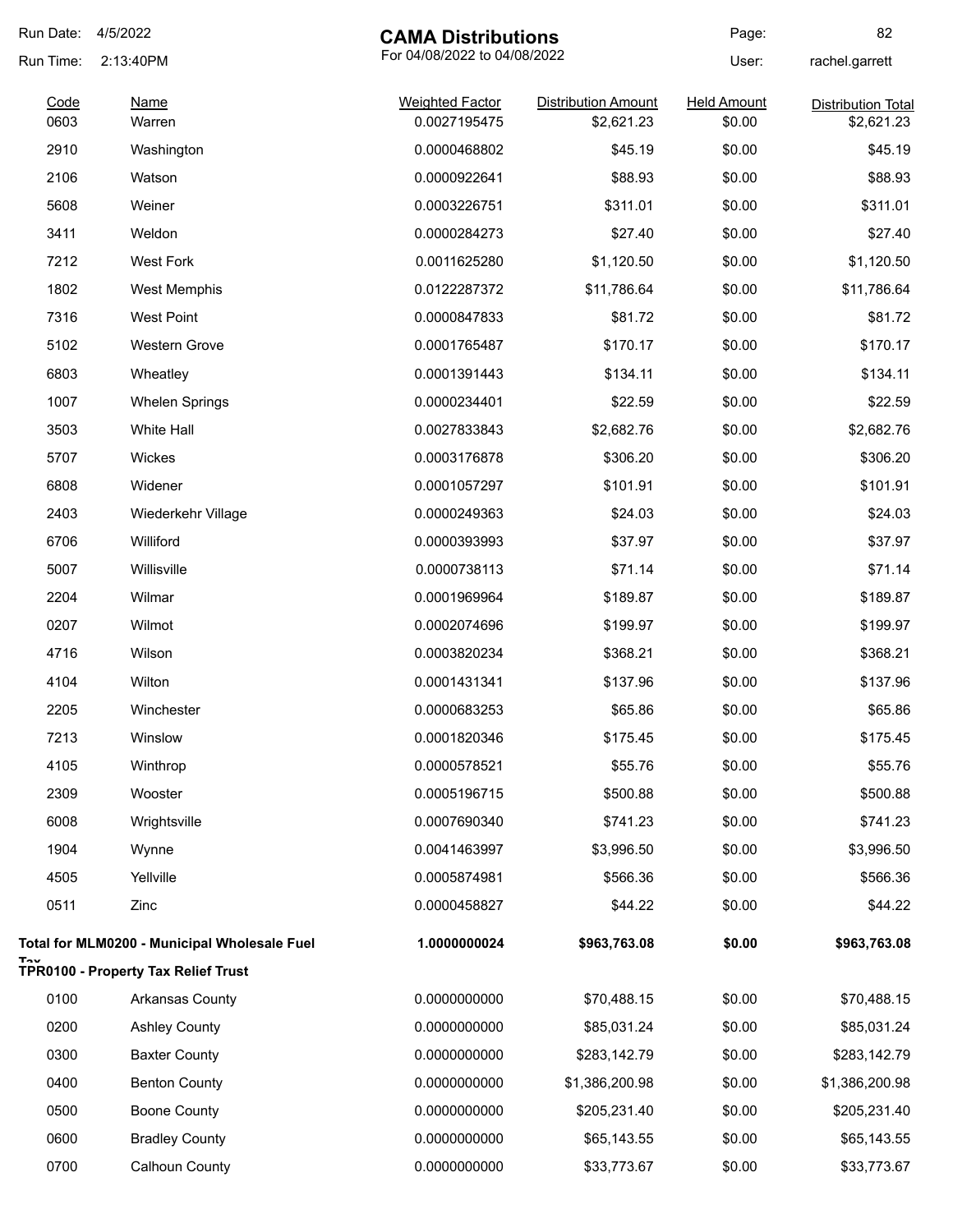| Run Date:    | 4/5/2022                      | <b>CAMA Distributions</b>              |                                            | Page:                        | 83                                        |
|--------------|-------------------------------|----------------------------------------|--------------------------------------------|------------------------------|-------------------------------------------|
| Run Time:    | 2:13:40PM                     | For 04/08/2022 to 04/08/2022           |                                            | User:                        | rachel.garrett                            |
| Code<br>0800 | Name<br><b>Carroll County</b> | <b>Weighted Factor</b><br>0.0000000000 | <b>Distribution Amount</b><br>\$130,084.23 | <b>Held Amount</b><br>\$0.00 | <b>Distribution Total</b><br>\$130,084.23 |
| 0900         | <b>Chicot County</b>          | 0.0000000000                           | \$53,380.04                                | \$0.00                       | \$53,380.04                               |
| 1000         | <b>Clark County</b>           | 0.0000000000                           | \$82,228.78                                | \$0.00                       | \$82,228.78                               |
| 1100         | Clay County                   | 0.0000000000                           | \$63,273.01                                | \$0.00                       | \$63,273.01                               |
| 1200         | <b>Cleburne County</b>        | 0.0000000000                           | \$94,406.03                                | \$0.00                       | \$94,406.03                               |
| 1300         | <b>Cleveland County</b>       | 0.0000000000                           | \$50,443.03                                | \$0.00                       | \$50,443.03                               |
| 1400         | Columbia County               | 0.0000000000                           | \$78,258.32                                | \$0.00                       | \$78,258.32                               |
| 1500         | <b>Conway County</b>          | 0.0000000000                           | \$136,522.70                               | \$0.00                       | \$136,522.70                              |
| 1600         | <b>Craighead County</b>       | 0.0000000000                           | \$507,407.02                               | \$0.00                       | \$507,407.02                              |
| 1700         | <b>Crawford County</b>        | 0.0000000000                           | \$250,256.39                               | \$0.00                       | \$250,256.39                              |
| 1800         | <b>Crittenden County</b>      | 0.0000000000                           | \$133,947.64                               | \$0.00                       | \$133,947.64                              |
| 1900         | <b>Cross County</b>           | 0.0000000000                           | \$96,452.75                                | \$0.00                       | \$96,452.75                               |
| 2000         | <b>Dallas County</b>          | 0.0000000000                           | \$35,137.62                                | \$0.00                       | \$35,137.62                               |
| 2100         | Desha County                  | 0.0000000000                           | \$38,603.42                                | \$0.00                       | \$38,603.42                               |
| 2200         | Drew County                   | 0.0000000000                           | \$74,396.63                                | \$0.00                       | \$74,396.63                               |
| 2300         | <b>Faulkner County</b>        | 0.0000000000                           | \$755,081.62                               | \$0.00                       | \$755,081.62                              |
| 2400         | <b>Franklin County</b>        | 0.0000000000                           | \$76,498.85                                | \$0.00                       | \$76,498.85                               |
| 2500         | <b>Fulton County</b>          | 0.0000000000                           | \$82,675.35                                | \$0.00                       | \$82,675.35                               |
| 2600         | <b>Garland County</b>         | 0.0000000000                           | \$544,309.85                               | \$0.00                       | \$544,309.85                              |
| 2700         | <b>Grant County</b>           | 0.0000000000                           | \$100,073.97                               | \$0.00                       | \$100,073.97                              |
| 2800         | Greene County                 | 0.0000000000                           | \$177,451.12                               | \$0.00                       | \$177,451.12                              |
| 2900         | <b>Hempstead County</b>       | 0.0000000000                           | \$87,509.89                                | \$0.00                       | \$87,509.89                               |
| 3000         | <b>Hot Spring County</b>      | 0.0000000000                           | \$155,532.40                               | \$0.00                       | \$155,532.40                              |
| 3100         | <b>Howard County</b>          | 0.0000000000                           | \$57,502.39                                | \$0.00                       | \$57,502.39                               |
| 3200         | Independence County           | 0.0000000000                           | \$190,504.19                               | \$0.00                       | \$190,504.19                              |
| 3300         | Izard County                  | 0.0000000000                           | \$92,590.91                                | \$0.00                       | \$92,590.91                               |
| 3400         | Jackson County                | 0.0000000000                           | \$58,245.42                                | \$0.00                       | \$58,245.42                               |
| 3500         | Jefferson County              | 0.0000000000                           | \$160,282.13                               | \$0.00                       | \$160,282.13                              |
| 3600         | Johnson County                | 0.0000000000                           | \$147,165.97                               | \$0.00                       | \$147,165.97                              |
| 3700         | Lafayette County              | 0.0000000000                           | \$24,470.72                                | \$0.00                       | \$24,470.72                               |
| 3800         | Lawrence County               | 0.0000000000                           | \$66,061.74                                | \$0.00                       | \$66,061.74                               |
| 3900         | Lee County                    | 0.0000000000                           | \$35,289.03                                | \$0.00                       | \$35,289.03                               |
| 4000         | <b>Lincoln County</b>         | 0.0000000000                           | \$51,261.41                                | \$0.00                       | \$51,261.41                               |
| 4100         | <b>Little River County</b>    | 0.0000000000                           | \$60,273.28                                | \$0.00                       | \$60,273.28                               |
| 4200         | Logan County                  | 0.0000000000                           | \$135,086.54                               | \$0.00                       | \$135,086.54                              |
| 4300         | Lonoke County                 | 0.0000000000                           | \$362,519.57                               | \$0.00                       | \$362,519.57                              |
| 4400         | <b>Madison County</b>         | 0.0000000000                           | \$98,475.71                                | \$0.00                       | \$98,475.71                               |
| 4500         | <b>Marion County</b>          | 0.0000000000                           | \$91,838.09                                | \$0.00                       | \$91,838.09                               |
| 4600         | <b>Miller County</b>          | 0.0000000000                           | \$213,254.94                               | \$0.00                       | \$213,254.94                              |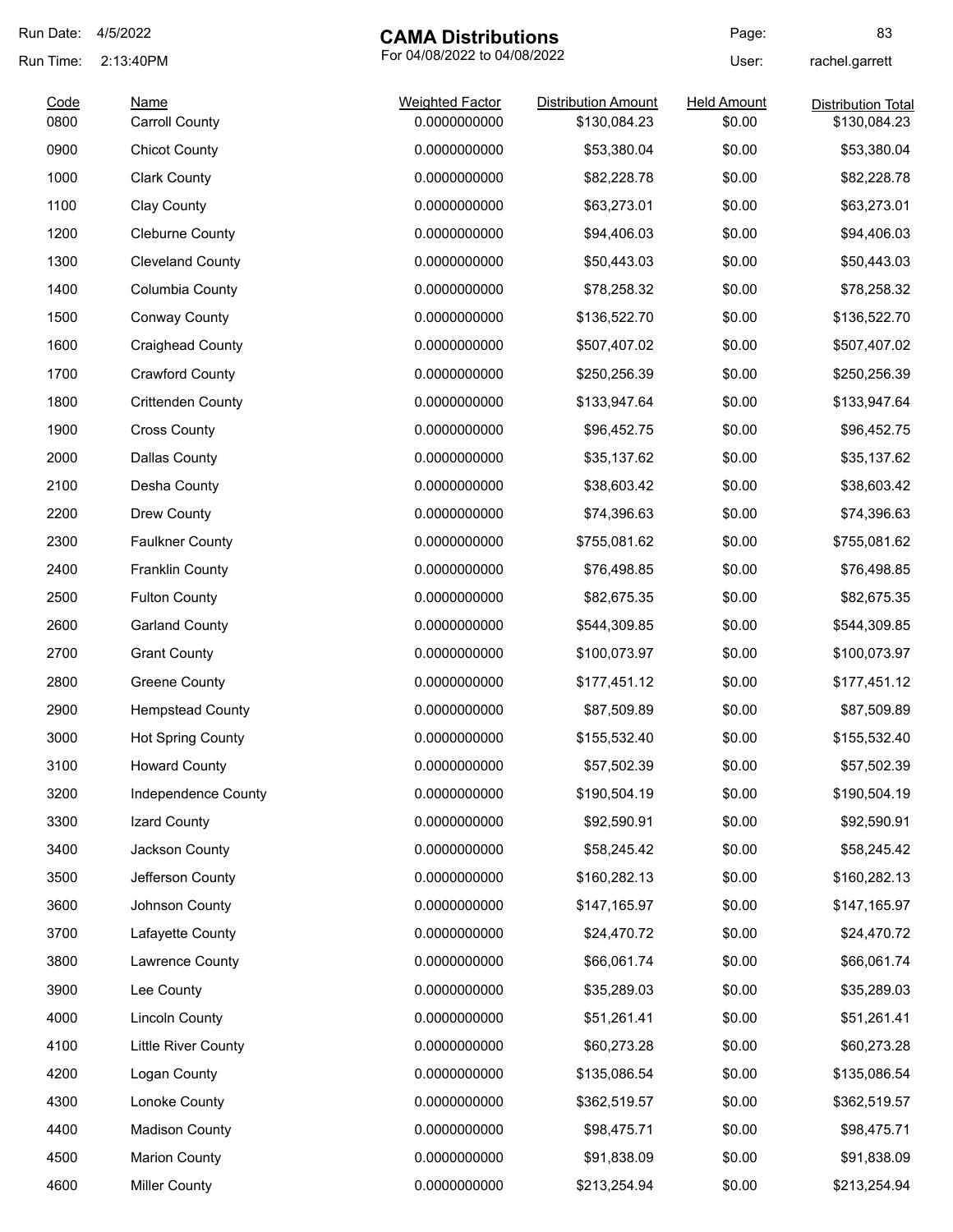| Run Date:     | 4/5/2022                                                | <b>CAMA Distributions</b>    |                            | Page:              | 84                        |
|---------------|---------------------------------------------------------|------------------------------|----------------------------|--------------------|---------------------------|
| Run Time:     | 2:13:40PM                                               | For 04/08/2022 to 04/08/2022 |                            | User:              | rachel.garrett            |
| Code          | Name                                                    | <b>Weighted Factor</b>       | <b>Distribution Amount</b> | <b>Held Amount</b> | <b>Distribution Total</b> |
| 4700          | Mississippi County                                      | 0.0000000000                 | \$128,855.40               | \$0.00             | \$128,855.40              |
| 4800          | <b>Monroe County</b>                                    | 0.0000000000                 | \$22,452.99                | \$0.00             | \$22,452.99               |
| 4900          | <b>Montgomery County</b>                                | 0.0000000000                 | \$45,414.60                | \$0.00             | \$45,414.60               |
| 5000          | Nevada County                                           | 0.0000000000                 | \$31,403.57                | \$0.00             | \$31,403.57               |
| 5100          | <b>Newton County</b>                                    | 0.0000000000                 | \$56,664.51                | \$0.00             | \$56,664.51               |
| 5200          | <b>Ouachita County</b>                                  | 0.0000000000                 | \$100,218.87               | \$0.00             | \$100,218.87              |
| 5300          | Perry County                                            | 0.0000000000                 | \$59,564.35                | \$0.00             | \$59,564.35               |
| 5400          | <b>Phillips County</b>                                  | 0.0000000000                 | \$54,518.68                | \$0.00             | \$54,518.68               |
| 5500          | Pike County                                             | 0.0000000000                 | \$59,754.51                | \$0.00             | \$59,754.51               |
| 5600          | <b>Poinsett County</b>                                  | 0.0000000000                 | \$76,901.99                | \$0.00             | \$76,901.99               |
| 5700          | Polk County                                             | 0.0000000000                 | \$79,716.11                | \$0.00             | \$79,716.11               |
| 5800          | Pope County                                             | 0.0000000000                 | \$344,771.51               | \$0.00             | \$344,771.51              |
| 5900          | <b>Prairie County</b>                                   | 0.0000000000                 | \$47,514.95                | \$0.00             | \$47,514.95               |
| 6000          | Pulaski County                                          | 0.0000000000                 | \$1,407,497.08             | \$0.00             | \$1,407,497.08            |
| 6100          | <b>Randolph County</b>                                  | 0.0000000000                 | \$94,287.69                | \$0.00             | \$94,287.69               |
| 6200          | Saline County                                           | 0.0000000000                 | \$689,120.36               | \$0.00             | \$689,120.36              |
| 6300          | <b>Scott County</b>                                     | 0.0000000000                 | \$34,418.48                | \$0.00             | \$34,418.48               |
| 6400          | <b>Searcy County</b>                                    | 0.0000000000                 | \$39,629.42                | \$0.00             | \$39,629.42               |
| 6500          | Sebastian County                                        | 0.0000000000                 | \$582,269.06               | \$0.00             | \$582,269.06              |
| 6600          | Sevier County                                           | 0.0000000000                 | \$78,255.47                | \$0.00             | \$78,255.47               |
| 6700          | <b>Sharp County</b>                                     | 0.0000000000                 | \$87,888.55                | \$0.00             | \$87,888.55               |
| 6800          | St. Francis County                                      | 0.0000000000                 | \$56,513.40                | \$0.00             | \$56,513.40               |
| 6900          | <b>Stone County</b>                                     | 0.0000000000                 | \$88,683.14                | \$0.00             | \$88,683.14               |
| 7000          | <b>Union County</b>                                     | 0.0000000000                 | \$190,731.90               | \$0.00             | \$190,731.90              |
| 7100          | Van Buren County                                        | 0.0000000000                 | \$109,730.86               | \$0.00             | \$109,730.86              |
| 7200          | <b>Washington County</b>                                | 0.0000000000                 | \$1,049,904.35             | \$0.00             | \$1,049,904.35            |
| 7300          | <b>White County</b>                                     | 0.0000000000                 | \$358,397.52               | \$0.00             | \$358,397.52              |
| 7400          | <b>Woodruff County</b>                                  | 0.0000000000                 | \$20,294.08                | \$0.00             | \$20,294.08               |
| 7500          | <b>Yell County</b>                                      | 0.0000000000                 | \$109,215.59               | \$0.00             | \$109,215.59              |
|               | <b>Total for TPR0100 - Property Tax Relief Trust</b>    | 0.0000000000                 | \$13,882,353.47            | \$0.00             | \$13,882,353.47           |
|               | <b>TRS0100 - County Animal Rescue and Shelter Trust</b> |                              |                            |                    |                           |
| 0300          | <b>Baxter County</b>                                    | 0.1697331731                 | \$76.27                    | \$0.00             | \$76.27                   |
| 7200          | <b>Washington County</b>                                | 0.8302668269                 | \$373.09                   | \$0.00             | \$373.09                  |
| Chaltar Truct | <b>Total for TRS0100 - County Animal Rescue and</b>     | 1.0000000000                 | \$449.36                   | \$0.00             | \$449.36                  |
|               | TRS0100 - Municipal Animal Rescue and Shelter Trust     |                              |                            |                    |                           |
| 1002          | Arkadelphia                                             | 0.0235074044                 | \$10.56                    | \$0.00             | \$10.56                   |
| 7402          | Augusta                                                 | 0.0045248356                 | \$2.03                     | \$0.00             | \$2.03                    |
| 7302          | Beebe                                                   | 0.0191071263                 | \$8.59                     | \$0.00             | \$8.59                    |